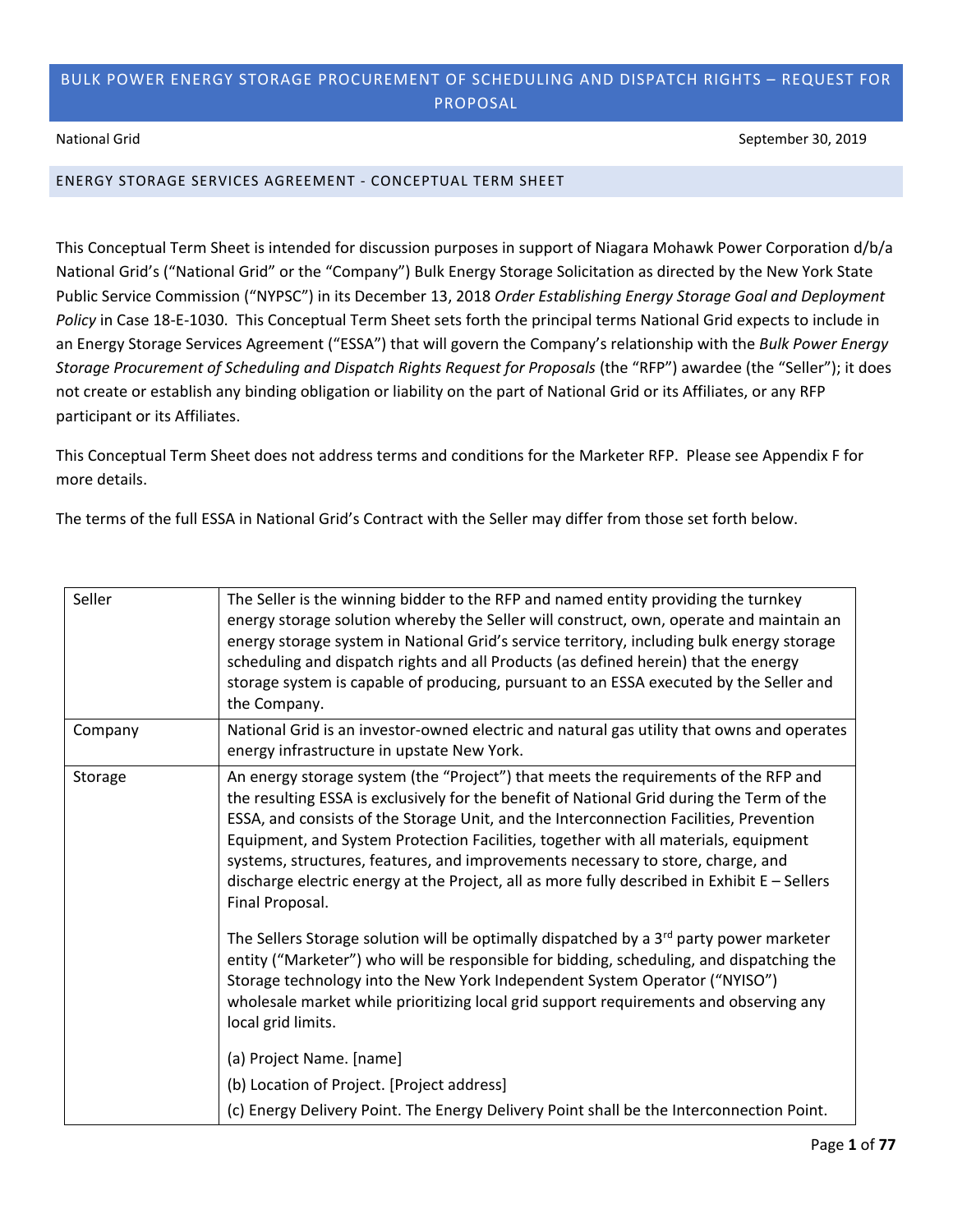|             | (d) Interconnection Point. The Interconnection Point is [insert name, location and voltage<br>level].                                                                                                                                                                                                                                                                                                                                                                                                                                                                                                                                                               |
|-------------|---------------------------------------------------------------------------------------------------------------------------------------------------------------------------------------------------------------------------------------------------------------------------------------------------------------------------------------------------------------------------------------------------------------------------------------------------------------------------------------------------------------------------------------------------------------------------------------------------------------------------------------------------------------------|
|             | (e) Interconnection Queue Position. [number to be inserted]                                                                                                                                                                                                                                                                                                                                                                                                                                                                                                                                                                                                         |
| Definitions | "Actual Availability" has the meaning set forth in the Performance Guarantees section of<br>this Conceptual Term Sheet.                                                                                                                                                                                                                                                                                                                                                                                                                                                                                                                                             |
|             | "Affected Systems" means an electric system, other than National Grid's Transmission<br>System, that may be affected by the Project's interconnection.                                                                                                                                                                                                                                                                                                                                                                                                                                                                                                              |
|             | "Affiliates" means any Person controlling, controlled by, or under common control with,<br>any other Person; where "Control" shall mean the ownership of, with right to vote, 50%<br>or more of the outstanding voting securities, equity, membership interests, or<br>equivalent, of such Person.                                                                                                                                                                                                                                                                                                                                                                  |
|             | "Ancillary Load" means load power consumed when the Project is not being dispatched<br>(i.e., for cooling, heating, pumps, control power, etc.).                                                                                                                                                                                                                                                                                                                                                                                                                                                                                                                    |
|             | "Ancillary Services" or "A/S" means services solicited by the NYISO in the NYISO Markets<br>to support the transmission of energy from generators to loads while maintaining<br>reliable operation and shall include any such existing or new service defined by the<br>NYISO that the Project is capable of providing, including Scheduling, System Control and<br>Dispatch Service, Reactive Supply and Voltage Support Service, Regulation Service,<br>Energy Imbalance Service, Operating Reserve Services, and Black Start Capability, each as<br>defined in the NYISO Tariff, and any other ancillary service defined in the NYISO Tariff<br>during the Term. |
|             | "Applicable Laws and Regulations" means all duly promulgated applicable federal, state,<br>and local laws, regulations, rules, ordinances, codes, decrees, judgments, directives, or<br>judicial or administrative orders, permits, and other duly authorized actions of any<br>Governmental Authority.                                                                                                                                                                                                                                                                                                                                                             |
|             | "Assurance" has the meaning set forth in the Liens/Bonds and Credit Support section of<br>this Conceptual Term Sheet.                                                                                                                                                                                                                                                                                                                                                                                                                                                                                                                                               |
|             | "Audited Financial Statements" has the meaning set forth in the Liens/Bonds and Credit<br>Support section of this Conceptual Term Sheet.                                                                                                                                                                                                                                                                                                                                                                                                                                                                                                                            |
|             | "Available Storage Power Capacity" means the amount in MW's of electrical power<br>available for charge or discharge at any given time                                                                                                                                                                                                                                                                                                                                                                                                                                                                                                                              |
|             | "Bankrupt" means with respect to any entity, such entity (a) files a petition or otherwise<br>commences, authorizes, or acquiesces in the commencement of a proceeding or cause<br>of action under any bankruptcy, insolvency, reorganization or similar law, or has any                                                                                                                                                                                                                                                                                                                                                                                            |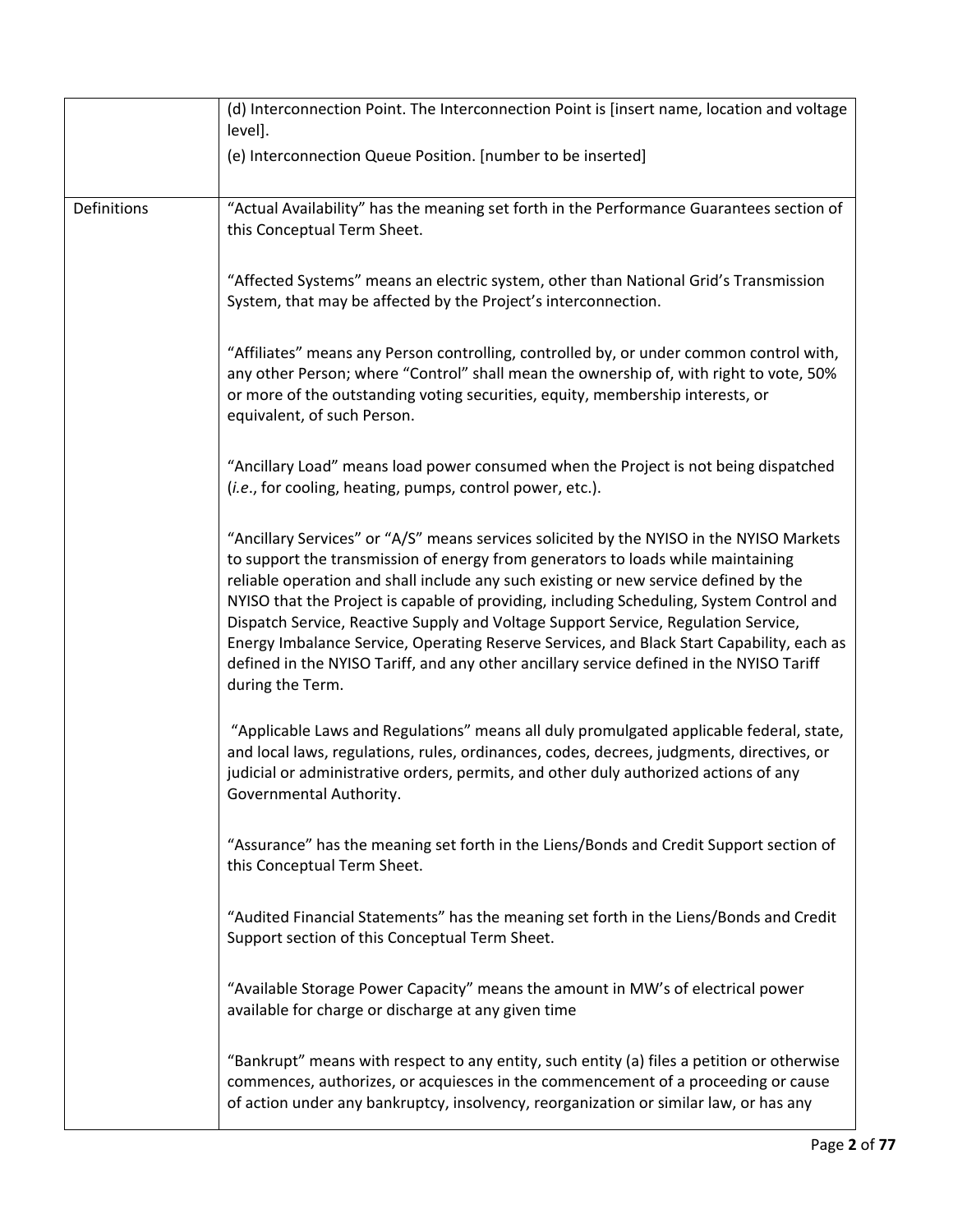such petition filed or commenced against it, (b) makes an assignment or any general arrangement for the benefit of creditors, (c) otherwise becomes bankrupt or insolvent (however evidenced), (d) has a liquidator, administrator, receiver, trustee, conservator or similar official appointed with respect to it or any substantial portion of its property or assets, or (e) is generally unable to pay its debts as they fall due. "Business Day" means Monday through Friday excluding Federal holidays. "Capacity Resource Interconnection Service" or "CRIS" means the service provided by the NYISO to developers of facilities interconnected to the New York Electrical Power System in connection with the NYISO requirements for the Project to be eligible as a supplier of Storage Power Capacity. "Casualty Loss" has the meaning set forth in the Term section of this Conceptual Term Sheet. "Change of Control" means (i) a conveyance, transfer, or other disposition, directly or indirectly, of equity interests of the Seller or voting rights with respect thereto, whether in one transaction or a series of transactions, as a result of which the Controlling Person of the Seller shall cease to Control the Seller or (ii) a merger or consolidation as a result of which the Controlling Person of the Seller immediately prior to such merger or consolidation shall cease to Control the Seller. "Charging Energy Costs" has the meaning set forth in the Operation and Maintenance Section of this Conceptual Term Sheet. "Charging Energy Requirements" means electric energy stored in the Project to be discharged at a later time, which term expressly excludes any electric energy required for Station Use. "Charging Notice" means the operating instruction, and any subsequent updates, given by National Grid, the Marketer, or the NYISO to the Seller, directing the Project to charge at a specific rate to a specified State of Charge, provided that any schedule, including self-schedules, submitted by National Grid, the Marketer or awarded by the NYISO in order to effectuate a Seller Initiated Test shall not be considered a Charging Notice. "Collateral Assignment Agreement" has the meaning set forth in the Liens/Bonds and Credit Support section of this Conceptual Term Sheet. "Commercial Operation" has the meaning set forth in the Commercial Operation section of this Conceptual Term Sheet. "Commercial Operation Date" or "COD" means the date the Project achieves Commercial Operation.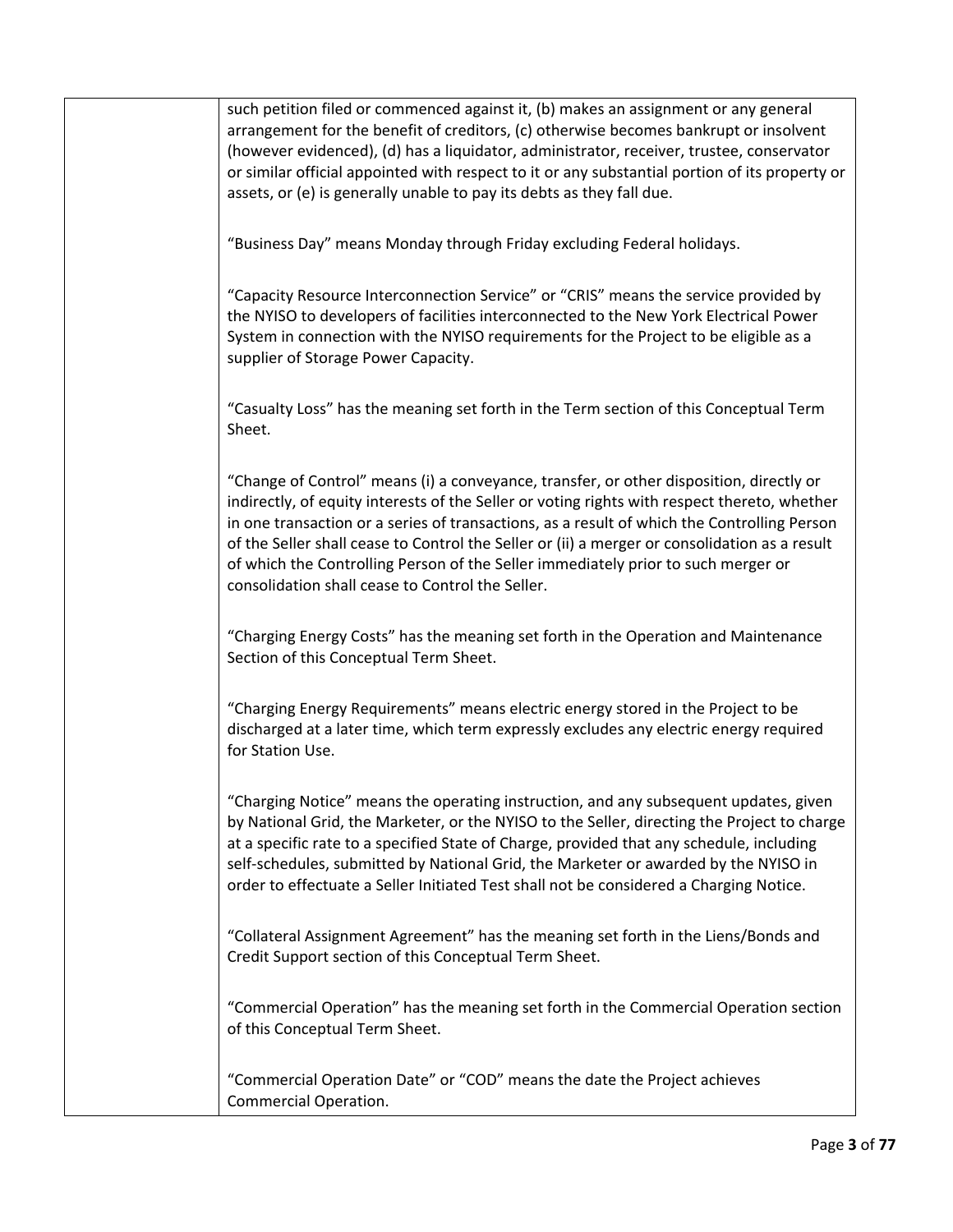| "Completion Date" is the date on which the Project is (i) commissioned by obtaining<br>applicable certifications or passing applicable inspections, (ii) operating within agreed<br>parameters, and (iii) otherwise meeting standards of operation and care requirements.                                                                                                                                                                                                                                                                                                                                                                                      |
|----------------------------------------------------------------------------------------------------------------------------------------------------------------------------------------------------------------------------------------------------------------------------------------------------------------------------------------------------------------------------------------------------------------------------------------------------------------------------------------------------------------------------------------------------------------------------------------------------------------------------------------------------------------|
| "Confidential Information" has the meaning set forth in National Grid's Non-Disclosure<br>Agreement ("NDA").                                                                                                                                                                                                                                                                                                                                                                                                                                                                                                                                                   |
| "Contract" means all fully executed documents including but not limited to the ESSA,<br>Letter of Credit, Final Proposal, Standard Policies and Procedures, Site Control, Offer<br>Form, Interconnection Agreement, Operational Agreement, and Permits.                                                                                                                                                                                                                                                                                                                                                                                                        |
| "Contract Price" means the total amount to be paid by the Company to the Seller under<br>the ESSA.                                                                                                                                                                                                                                                                                                                                                                                                                                                                                                                                                             |
| "Contract Term" means either (i) the Delivery Period or (ii) if the ESSA is terminated<br>before the end of the Delivery Period, the period from the Commercial Operation Date<br>(COD) through the effective date of termination.                                                                                                                                                                                                                                                                                                                                                                                                                             |
| "Control" has the meaning as set forth at "Affiliates" in the Definition section of this<br>Conceptual Term Sheet.                                                                                                                                                                                                                                                                                                                                                                                                                                                                                                                                             |
| "Control Area" means the electric power system (or combination of electric power<br>systems) under the operational control of the NYISO or any other electric power system<br>under the operational control of another organization vested with authority comparable<br>to that of the NYISO.                                                                                                                                                                                                                                                                                                                                                                  |
| "Controlling Person of the Seller" shall mean any Person (i) that directly or indirectly<br>Controls the Seller and (ii) of which no other Person has Control. As of the Effective<br>Date, the Controlling Person of the Seller is [insert name of Controlling Person of the<br>Seller"].                                                                                                                                                                                                                                                                                                                                                                     |
| "Credit Rating" means with respect to any entity, the rating then assigned by a Rating<br>Agency to such entity's unsecured, senior long-term debt or deposit obligations (not<br>supported by third-party credit enhancements). If no rating is assigned to such entity's<br>unsecured, senior long-term debt or deposit obligations by any Rating Agency, then<br>"Credit Rating" means the general corporate credit rating or long-term issuer rating<br>assigned to such entity by a Rating Agency. If an entity is rated by more than one Rating<br>Agency and the ratings are at different levels, then "Credit Rating" means the lowest<br>such rating. |
| "Day-Ahead Market" or "DAM" has the meaning set forth in the NYISO Tariff.                                                                                                                                                                                                                                                                                                                                                                                                                                                                                                                                                                                     |
| "Defaulting Party" has the meaning set forth in the Default Remedies section of this<br>Conceptual Term Sheet.                                                                                                                                                                                                                                                                                                                                                                                                                                                                                                                                                 |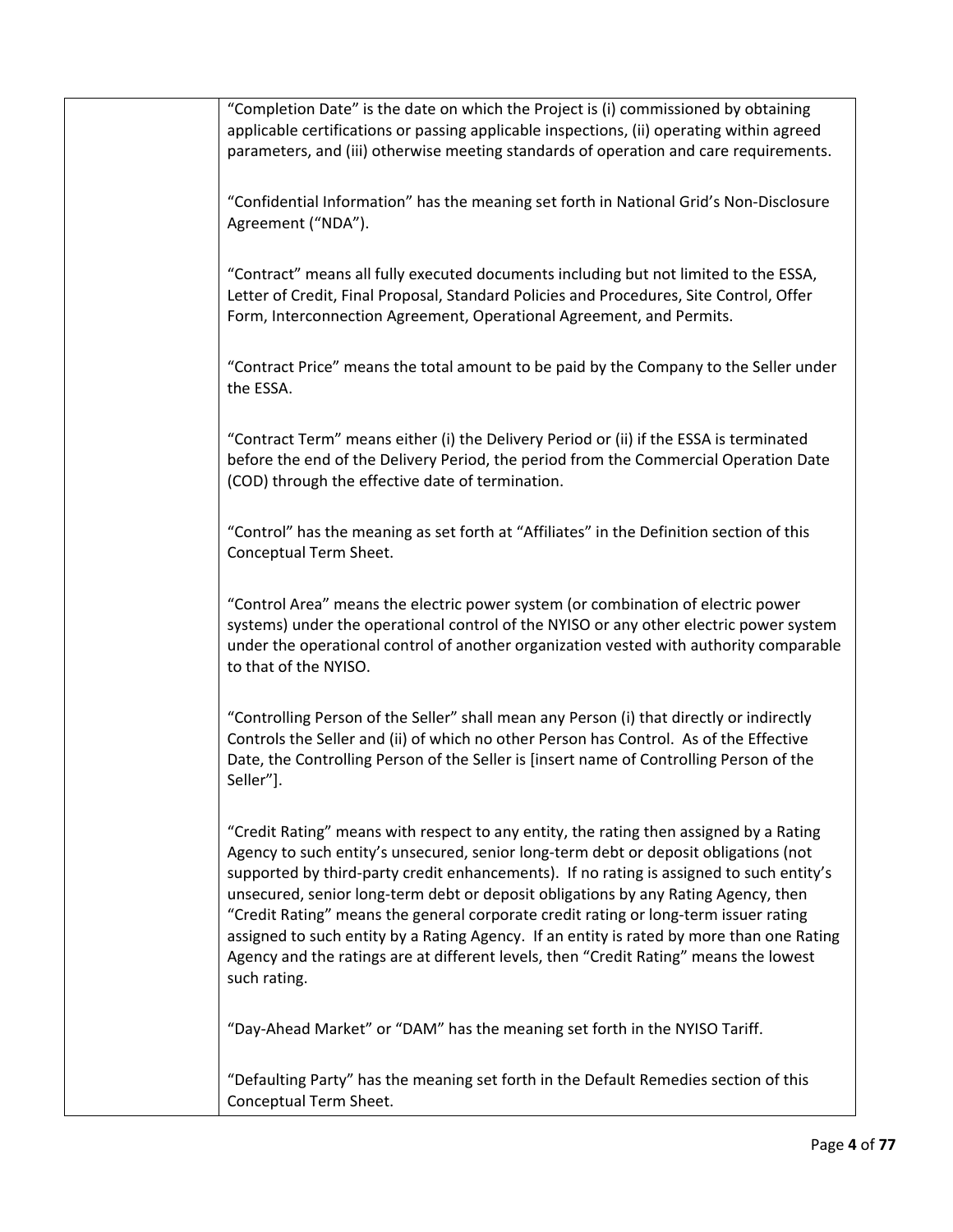"Delivery Period" has the meaning set forth in the Term section of this Conceptual Term Sheet. "Delivery Point" means the point of demarcation between the Seller-owned Project and the National Grid Interconnection Facilities as further defined in the Interconnection Agreement. "Dispatch" means to operate the Project to either charge or discharge at a defined threshold. "Dispatch Notice" means the operating instruction, and any subsequent updates, given by National Grid, the NYISO, or the Marketer to the Seller, directing the Project to discharge at a specified megawatt (MW) output. Dispatch Notices may be communicated electronically (*i.e.*, through an Automated Dispatch System, as defined by the NYISO Tariff, or email), via facsimile, telephonically, or other verbal means. Telephonic or other verbal communications shall be documented (either recorded by tape, electronically or in writing) and such recordings shall be made available to National Grid and the Seller upon request for settlement purposes. For the avoidance of doubt, any Schedule, including self-schedules, submitted by National Grid or awarded by the NYISO in order to allow for a Seller Initiated Test shall not be considered a Dispatch Notice for the period that is the greater of: (a) the number of hours required to complete the test, or (b) the minimum amount of the time that the Project must stay on-line after being started-up prior to shut down, due to physical operating constraints. "Dispute" means any and all disputes, claims or controversies arising out of, or related to, concerning or pertaining to the terms of the ESSA, or to either Party's performance or failure of performance under the ESSA. "Distribution System" means National Grid's facilities and equipment used to transmit electricity to ultimate usage points such as homes and industries directly from nearby generators or from interchanges with higher voltage transmission networks which transport bulk power over longer distances. The voltage levels at which Distribution Systems operate differ among geographic areas. "Distribution Upgrades" means the additions, modifications, and upgrades to National Grid's Distribution System at or beyond the Point of Interconnection to facilitate interconnection of the Project and render the services necessary. Distribution Upgrades do not include Network Upgrades or Interconnection Facilities. "DoD" means the Depth of Discharge of the Project that is a measure of how deeply depleted the Project is, compared to a state of full discharge when the Project would have discharged all of its energy capacity. When the Project has discharged its full energy capacity, the Depth of Discharge, or DoD, is 100%. When it is anything less than that, the depth of discharge, measured in percent (%), is the ratio of the energy that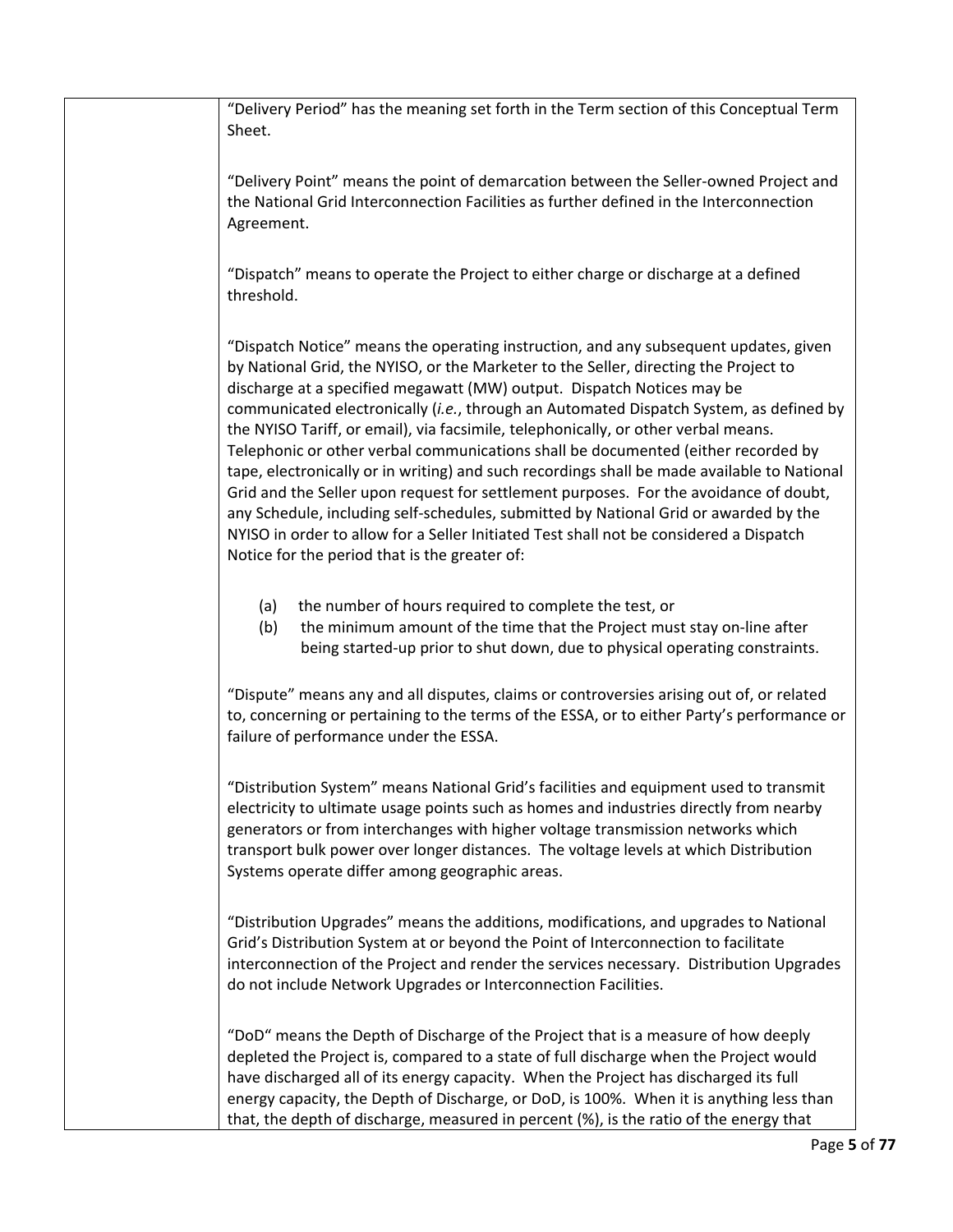| would have been discharged by the Project to reach its present state of discharge from a<br>state of full charge, divided by its energy capacity. When the Project is fully charged, its<br>DoD is 0%.                                                                                                               |
|----------------------------------------------------------------------------------------------------------------------------------------------------------------------------------------------------------------------------------------------------------------------------------------------------------------------|
| "Early Termination Date" has the meaning set forth in the Certain Specified Events of<br>Default /Termination Payments section of this Conceptual Term Sheet.                                                                                                                                                        |
| "EMS & SCADA" means National Grid's Energy Management System and Supervisory<br>Control and Data Acquisition, respectively.                                                                                                                                                                                          |
| "EMS/ADMS" means National Grid's Energy Management System or Advanced<br>Distribution Management System.                                                                                                                                                                                                             |
| "Energy" means a quantity of electricity that is produced, consumed, sold, or<br>transmitted over a period of time, typically measured or calculated in kilowatt hours<br>("kWh") or megawatt hours ("MWh").                                                                                                         |
| "Energy Resource Interconnection Service" or "ERIS" means the service provided by the<br>NYISO to interconnect the Project to the New York Transmission System in connection<br>with the NYISO requirements to enable the New York Transmission System to receive<br>Energy and Ancillary Services from the Project. |
| "Environmental Laws" means laws or regulations of a Governmental Authority related to<br>the discharge of air pollutants, water pollutants or process waste, or otherwise relating<br>to the environment or Hazardous Material, as amended from time to time.                                                        |
| "EPC Contract" means the Seller's engineering, procurement and construction contract<br>with the EPC Contractor.                                                                                                                                                                                                     |
| "EPC Contractor" means the entity selected by the Seller and approved by National Grid<br>to perform the engineering, procurement and construction activities for the Project.                                                                                                                                       |
| "Event of Default has the meaning set forth in the Certain Specified Events of Default<br>/Termination Payments section of this Conceptual Term Sheet.                                                                                                                                                               |
| "FAT" means Factory Acceptance Tests.                                                                                                                                                                                                                                                                                |
| "FERC" means the Federal Energy Regulatory Commission.                                                                                                                                                                                                                                                               |
| "Final Completion" means the Project is ready for full Commercial Operation.                                                                                                                                                                                                                                         |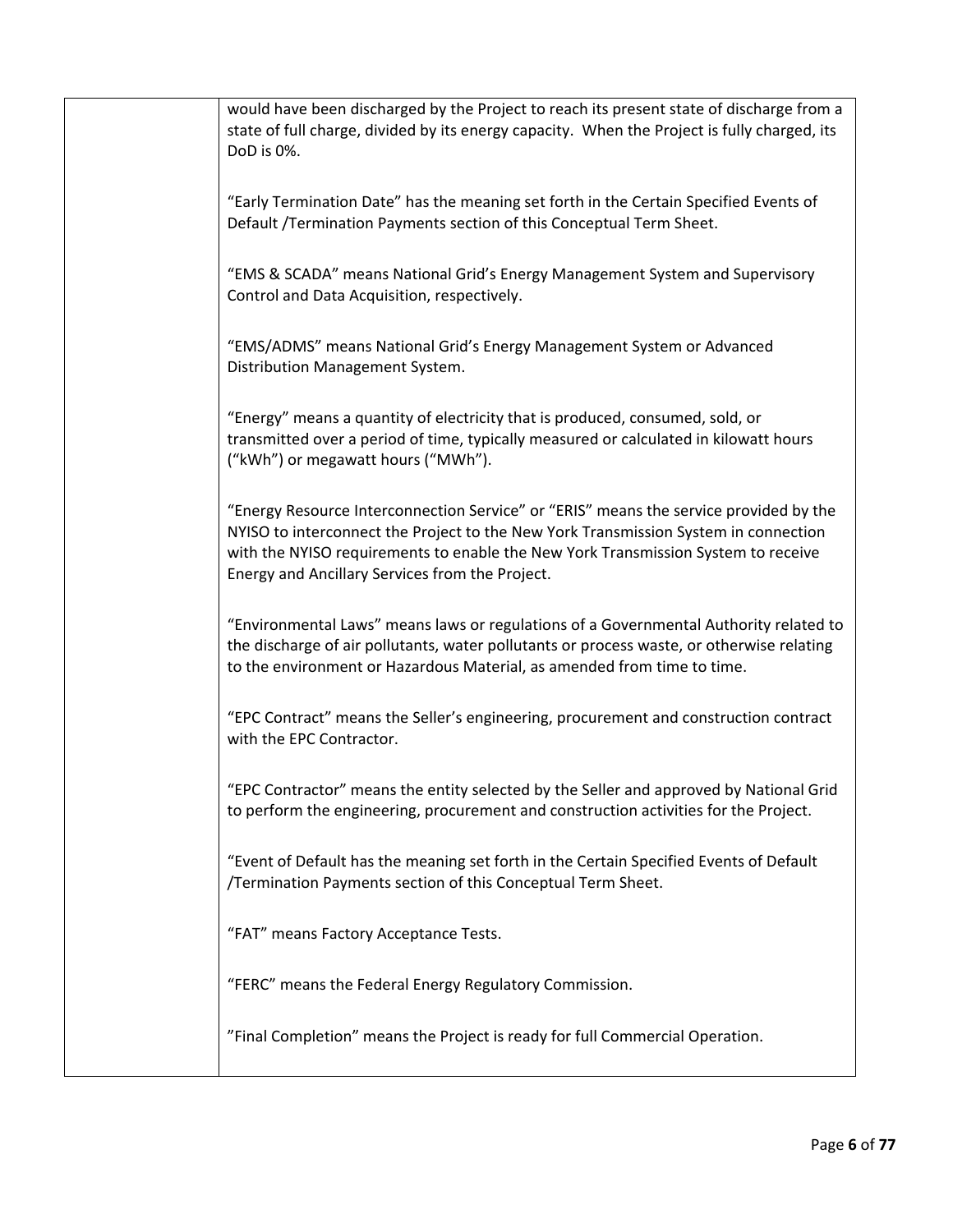"Force Majeure Event" means an event that removes liability for natural and unavoidable catastrophes that interrupt the expected course of events and restricts the Parties from fulfilling obligations under the ESSA.

"GAAP" means United States generally accepted accounting principles as in effect, from time to time, consistently applied.

"Generator Operator" means the entity that operates generating unit(s) and performs the functions of supplying energy and interconnected operations services and the other functions of a generator operator as described in NERC's Statement of Compliance Registry Criteria located on the NERC website.

"Generator Owner" means an entity that owns the Project and has registered with NERC as the entity responsible for complying with those NERC Reliability Standards applicable to owners of generating units as set forth in the NERC Reliability Standards.

"Good Utility Practice" means any of the practices, methods and acts engaged in or approved by a significant portion of the electric utility industry during the relevant time period, or any of the practices, methods and acts which, in the exercise of reasonable judgment in light of the facts known at the time the decision was made, could have been expected to accomplish the desired result at a reasonable cost consistent with good business practices, reliability, safety and expedition. Good Utility Practice is not intended to be limited to the optimum practice, method, or act, to the exclusion of all others, but rather to be acceptable practices, methods, or acts generally accepted in the region in which the Project is located. Good Utility Practice shall include, but not be limited to, NERC (as defined below) criteria, rules, guidelines and standards, NPCC (as defined below) criteria, rules, guidelines and standards, NYSRC (as defined below) criteria, rules, guidelines and standards, and NYISO (as defined below) criteria, rules, guidelines and standards, where applicable, as they may be amended from time to time including the rules, guidelines and criteria of any successor organization to the foregoing entities. When applied to the Seller, the term "Good Utility Practice" shall also include standards applicable to an energy storage system connecting to the distribution or transmission facilities or system of another utility.

"Governmental Authority" means any federal, state, local, or other governmental regulatory or administrative agency, court, commission, department, or other governmental subdivision, legislature, rulemaking board, tribunal, or other governmental authority having jurisdiction over the Parties, their respective facilities, or the respective services they provide, and exercising or entitled to exercise any administrative, executive, police, or taxing authority or power; provide, however, that such term does not include the Seller, the Company, or any Affiliate thereof.

"Guaranteed Availability" means availability defined as the number of hours in the period during which the Project is online and capable of providing the Guaranteed Storage Power Capacity in any rolling 12-month period, divided by the total number of hours in the rolling 12-month period, excluding planned maintenance outages.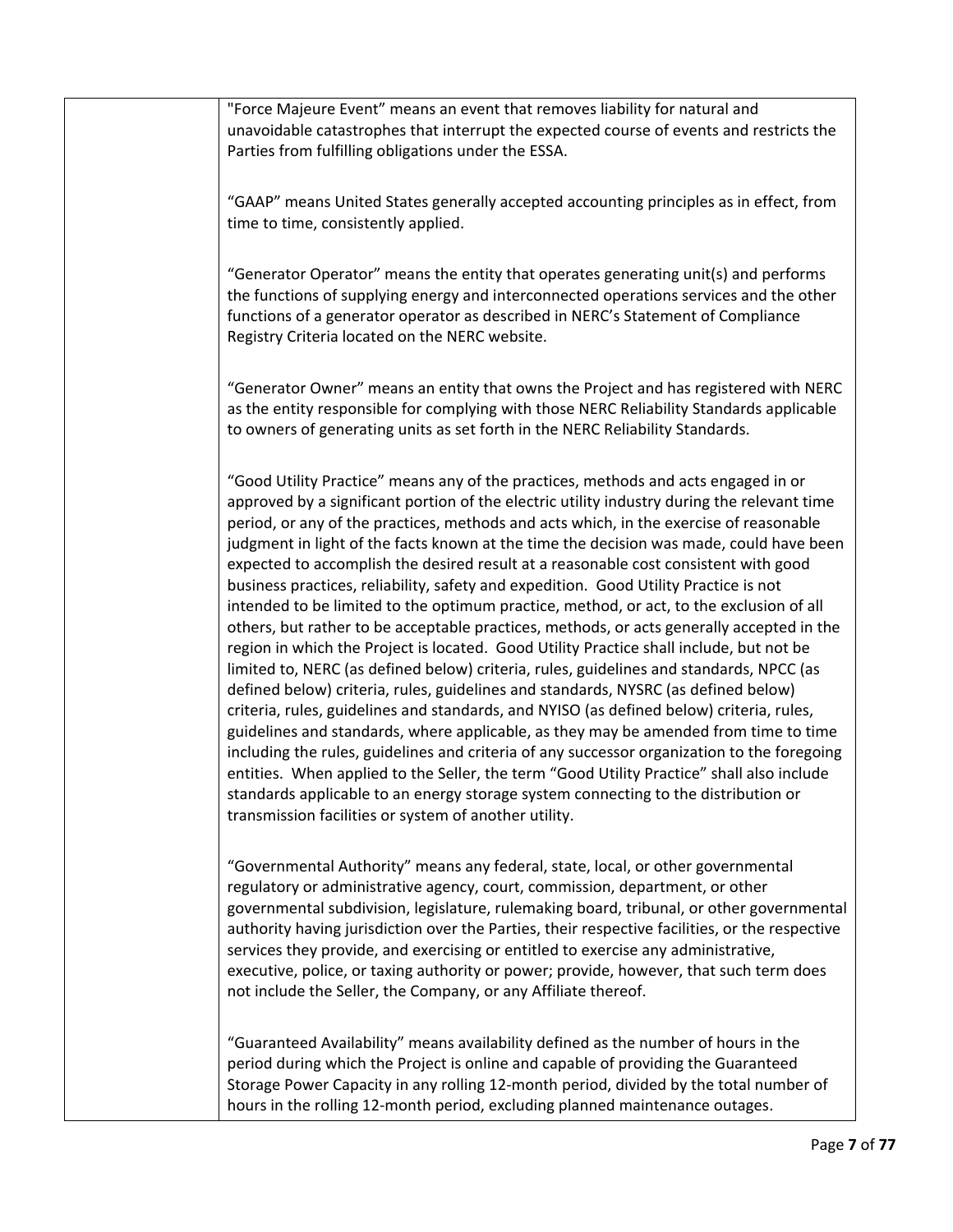"Guaranteed Storage Power Capacity" means guaranteed Storage Power Capacity of the Project as validated by the required testing specified in Appendix A - Storage Rating Tests of this Conceptual Term Sheet.

"Guaranteed Commercial Operation Date" has the meaning set forth in the Term section of this Conceptual Term Sheet.

"Guaranteed Ramp Rate" has the meaning set forth in the Performance Guarantees section of this Conceptual Term Sheet.

"Guaranteed Round-Trip Efficiency" ("RTE") means the measured rate of efficiency comparing a unit of energy injected into the Project inclusive of ancillary load, and the amount of that unit of energy discharged by the Project.

"Hazardous Material" means any substance, material, gas or particulate matter that is regulated by any Governmental Authority as an environmental pollutant or as dangerous to public health, public welfare or the natural environment including, without limitation, protection of non-human forms of life, land, groundwater and air, including, but not limited to, any material or substance that is: (i) defined as "toxic," "polluting," "hazardous waste," "hazardous material," "hazardous substance," "extremely hazardous waste," "solid waste," or "restricted hazardous waste" under any provision of local, state or federal law; (ii) petroleum, including any fraction, derivative or additive (iii) asbestos; (iv) polychlorinated biphenyls ("PCBs"); (v) radioactive materials; (vi) designated as a "hazardous substance" pursuant to the Clean Water Act, 33 U.S.C. §1251 et seq.; (vii) defined as "hazardous waste" pursuant to the Resource Conservation and Recovery Act ("RCRA"), 42 U.S.C. §6901 et seq.; (viii) defined as a "hazardous substance" pursuant to the Comprehensive Environmental Response, Compensation and Liability Act ("CERCLA"), 42 U.S.C. §9601 et seq.; (ix) defined as a "chemical substance" under the Toxic Substances Control Act ("TSCA"), 15 U.S.C. §2601 et seq.; or (x) defined as a pesticide under the Federal Insecticide, Fungicide, and Rodenticide Act ("FIFRA"), 7 U.S.C. §136 et seq.

"Independent Engineer" means an engineer engaged by the Seller from a nationally recognized engineering firm with battery storage experience, as reasonably acceptable to the Company.

"Industry Standards" means those standards of care and diligence normally practiced by an experienced contractor for grid-connected storage systems of a similar nature and scope in the United States of America for the electric utility industry and in accordance with good engineering and design practices, applicable permits, applicable standards and good practices for the safety and security of personnel, equipment, materials, work in progress and completed electric generation facilities. Industry Standards are not intended to be limited to the optimum method to the exclusion of all others, but rather to include a spectrum of reasonable and prudent methods.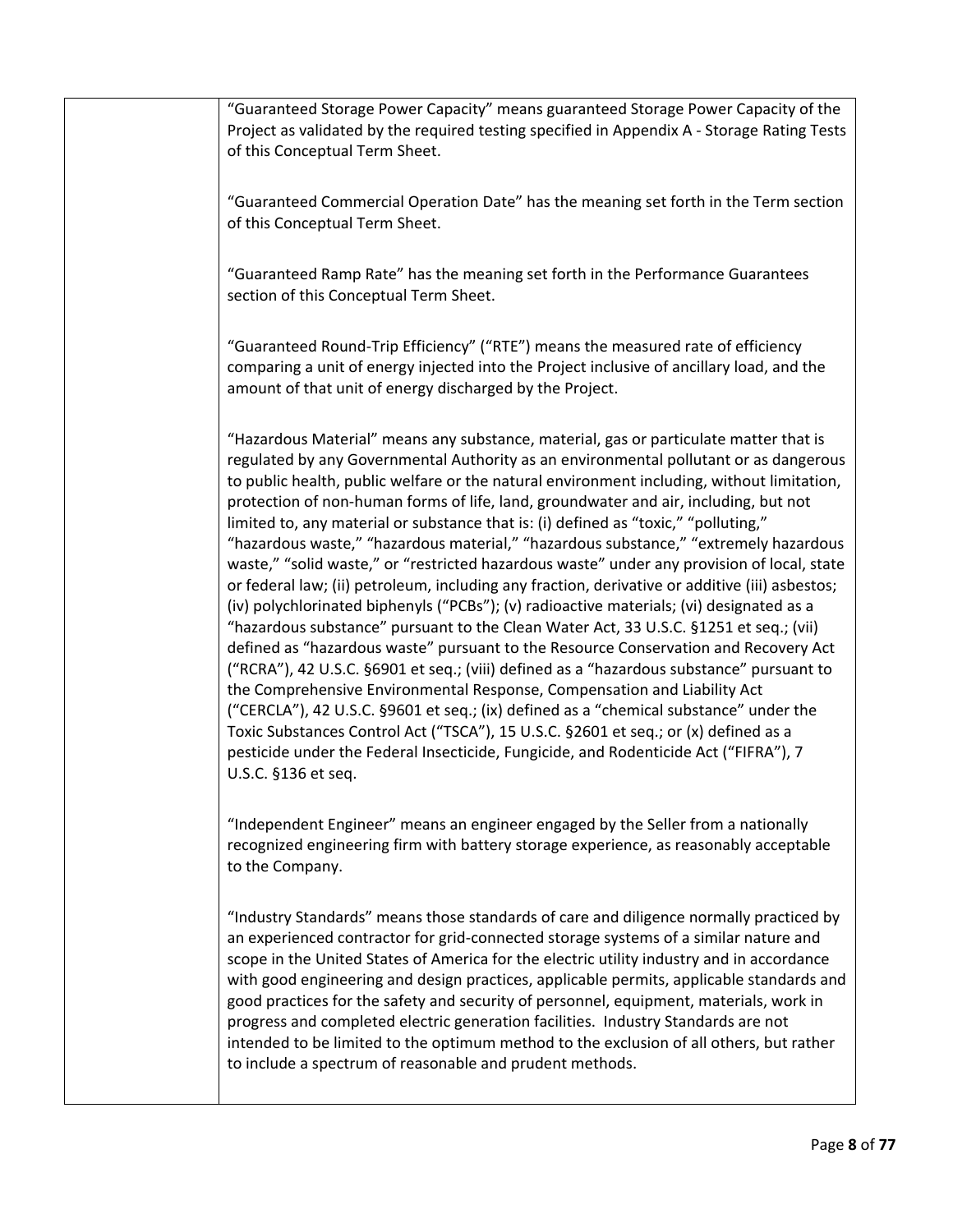"Initial Commercial Operation Test" means tests performed in accordance with the testing procedures, requirements, and protocols set forth in Exhibit O in advance of Commercial Operation.

"Intellectual Property Rights" means a right that is had by a person or by a company to have exclusive rights to use its own plans, ideas, or other intangible assets without the worry of competition, at least for a specific period of time. These rights can include copyrights, patents, trademarks, and trade secrets.

"Interconnection Agreement" means the agreement between the Seller, Transmission and Distribution System Owner, and the NYISO to interconnect the Project with the New York electric power system.

"Interconnection Facilities" means National Grid's Interconnection Facilities and the Seller's Interconnection Facilities. Collectively, Interconnection Facilities include all facilities and equipment between the Energy Delivery Point and the Point of Interconnection, including any modification, additions or upgrades that are necessary to physically and electrically interconnect the Project to National Grid's Distribution System. Interconnection Facilities are sole-use facilities and shall not include Distribution Upgrades or Network Upgrades.

"Interconnection Point" or Point of Interconnection ("POI") means the point where the Interconnection Facilities connect with National Grid's Distribution System.

"Interconnection Queue Position" is the order of the Seller's valid request for interconnection to the Company's electric power system relative to all other valid interconnection requests, as specified in the Storage section of the Conceptual Term Sheet.

"Interim Financial Statements" has the meaning set forth in the Liens/Bonds and Credit Support section of this Conceptual Term Sheet.

"Interim Period" has the meaning set forth in the Billing and Project Revenue section of this Conceptual Term Sheet.

"Lender" means any financial institution(s) that provide development, bridge, construction, permanent debt or Tax Equity Financing or refinancing for the Project to the Seller.

"Letter of Credit" means an irrevocable, non-transferable, standby letter of credit, issued by a U.S. commercial bank or a U.S. branch of a foreign bank (i) with total assets of at least \$10,000,000,000 and a long-term senior unsecured issuer rating of A- or higher as rated by S&P and A3 or higher as rated by Moody's and (ii) in a form acceptable to the Company in its sole discretion.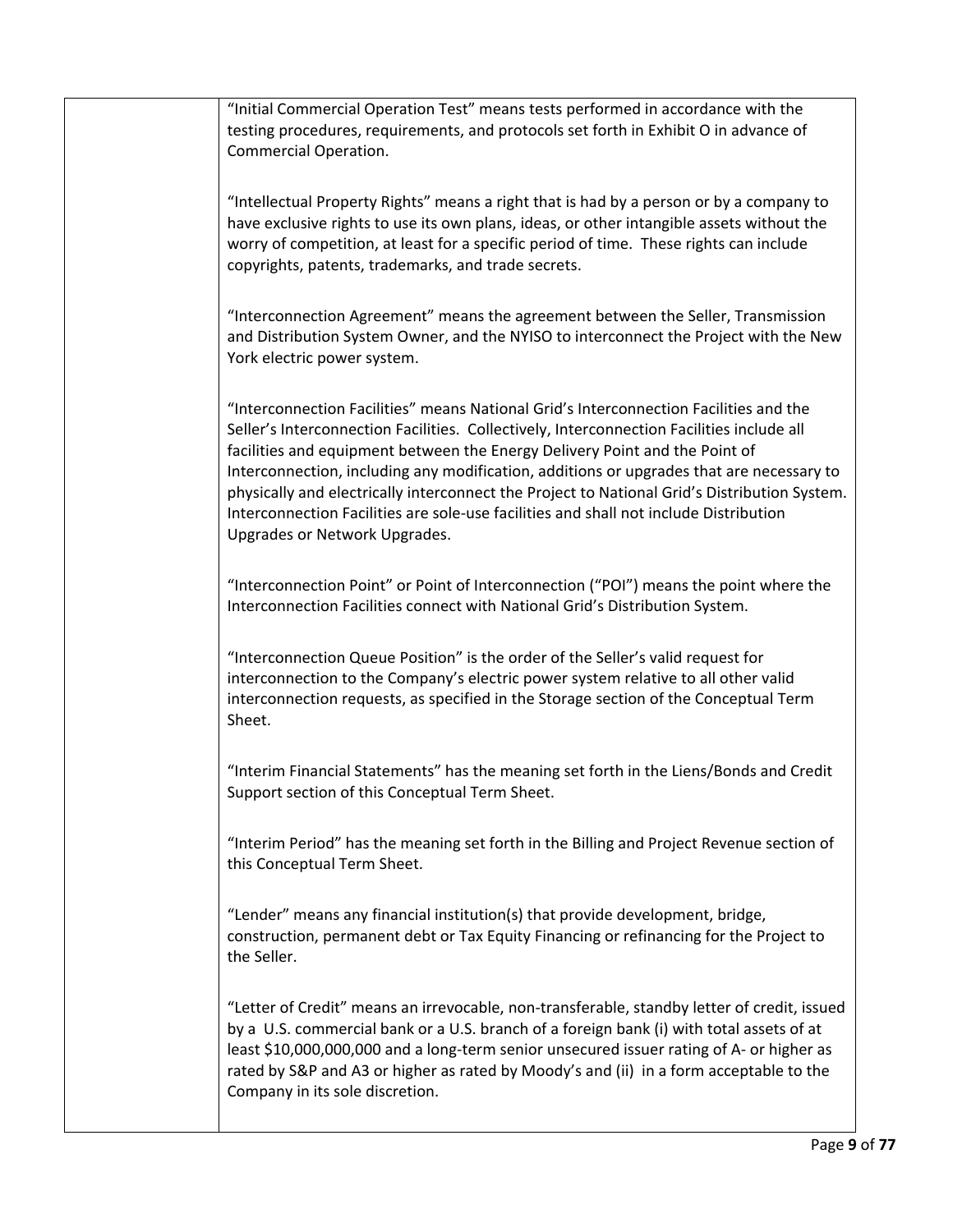| "Letter of Credit Default" means with respect to an outstanding Letter of Credit, the<br>occurrence of any of the following events:                                                                                                                                                                                                                                                                                                                                                                                                                 |
|-----------------------------------------------------------------------------------------------------------------------------------------------------------------------------------------------------------------------------------------------------------------------------------------------------------------------------------------------------------------------------------------------------------------------------------------------------------------------------------------------------------------------------------------------------|
| (a) the issuer of such Letter of Credit shall fail to be a Qualified Institution;                                                                                                                                                                                                                                                                                                                                                                                                                                                                   |
| (b) the issuer of the Letter of Credit shall fail to comply with or perform its<br>obligations under such Letter of Credit if such failure shall be continuing after the<br>lapse of any applicable grace period;                                                                                                                                                                                                                                                                                                                                   |
| (c) the issuer of the Letter of Credit shall disaffirm, disclaim, repudiate or reject,<br>in whole or in part, or challenge the validity of, such Letter of Credit; or                                                                                                                                                                                                                                                                                                                                                                              |
| (d) the Letter of Credit shall expire or terminate or have a Value of \$0 at any<br>time the Party on whose account that Letter of Credit is issued is required to<br>provide Credit Support hereunder and that Party has not Transferred<br>replacement Credit Support meeting the requirements of the ESSA, however,<br>that no Letter of Credit Default shall occur in any event with respect to a Letter<br>of Credit after the time such Letter of Credit is required to be cancelled or<br>returned in accordance with the terms of the ESSA. |
| "M&V" means measurement and verification.                                                                                                                                                                                                                                                                                                                                                                                                                                                                                                           |
| "Market-Based Rate Authority" has the meaning set forth in the Seller Duties section of<br>this Conceptual Term Sheet.                                                                                                                                                                                                                                                                                                                                                                                                                              |
| "Marketer" means the entity that executed a contract with National Grid to provide<br>trading and optimal dispatch services for the Project procured by the Company under<br>the ESSA.                                                                                                                                                                                                                                                                                                                                                              |
| "Maximum Real Power Discharge Limit" has the meaning set forth in Exhibit A.                                                                                                                                                                                                                                                                                                                                                                                                                                                                        |
| "Measured Availability" means the amount of measured availability of the Project for full<br>Commercial Operation during the term of the ESSA.                                                                                                                                                                                                                                                                                                                                                                                                      |
| "Measured Storage Power Capacity" means Storage Power Capacity of the Project as<br>measured over the term of the ESSA via testing conducted per Exhibit M.                                                                                                                                                                                                                                                                                                                                                                                         |
| "Mechanical Completion" means when all mechanical and physical aspects of a project,<br>except for punch list items, have been constructed and installed in accordance with the<br>specifications set out in the construction contract.                                                                                                                                                                                                                                                                                                             |
| "Milestone Schedule" means the Seller's schedule to develop the Project as described in<br>the Construction Milestones / Recovery Plan section of this Conceptual Term Sheet and<br>as set forth in Exhibit B, including any revisions thereto in accordance with the ESSA.                                                                                                                                                                                                                                                                         |
| "Moody's" means Moody's Investors Services, Inc., or any successor entity.                                                                                                                                                                                                                                                                                                                                                                                                                                                                          |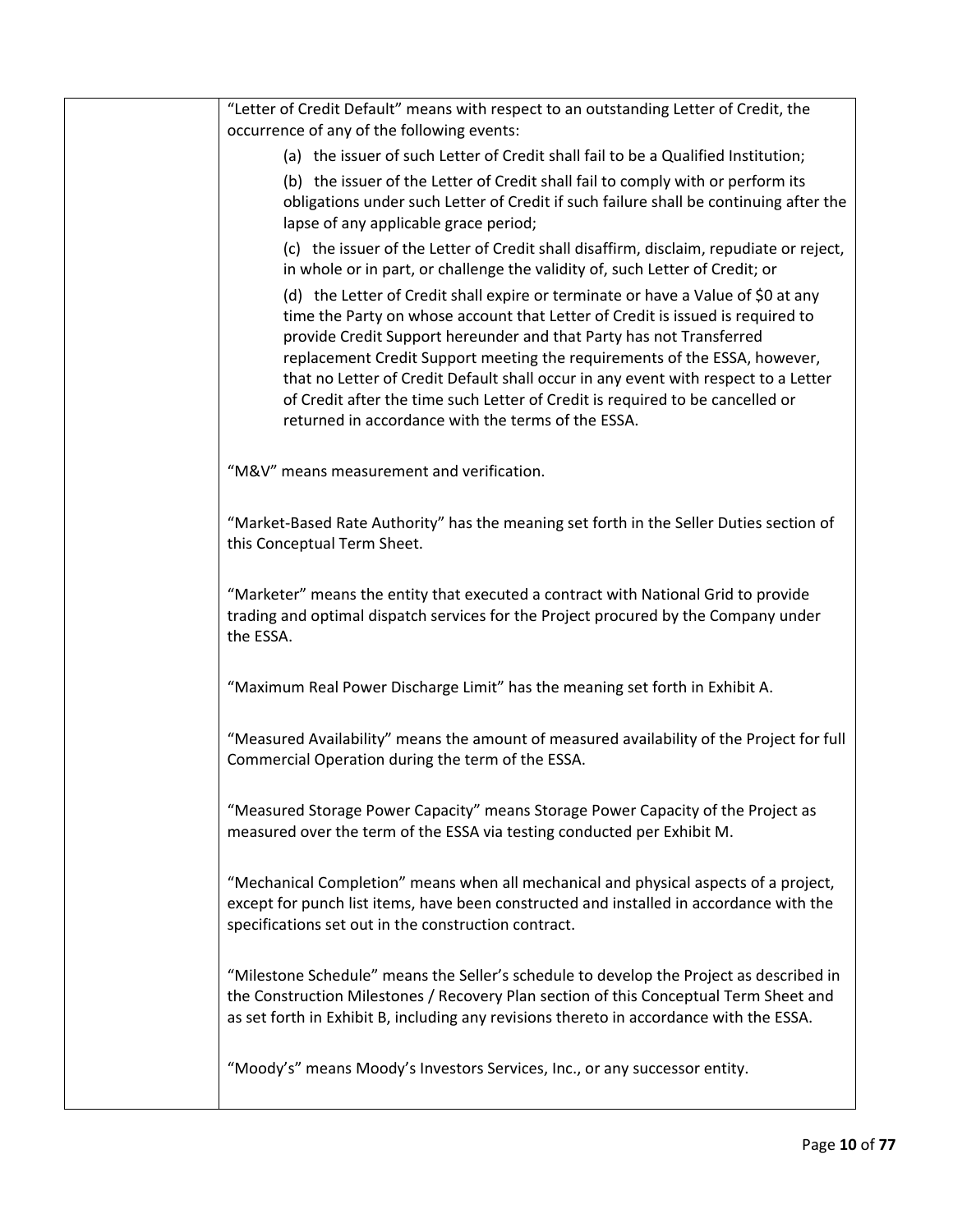| "NDA" Means Non-Disclosure Agreement per Exhibit P.                                                                                                                                                                                                                                                                                                                                                             |
|-----------------------------------------------------------------------------------------------------------------------------------------------------------------------------------------------------------------------------------------------------------------------------------------------------------------------------------------------------------------------------------------------------------------|
| "NERC" means the North American Electric Reliability Corporation or any successor<br>organization.                                                                                                                                                                                                                                                                                                              |
| "NERC Reliability Standards" means those reliability standards applicable to a generating<br>or storage facility, or to the Generator Owner or the Generator Operator with respect to<br>a generating or storage facility, that are adopted by NERC and approved by the<br>applicable regulatory authorities and available on the NERC website.                                                                 |
| "New York Transmission System" means the distribution facilities operated by the<br>Transmission Owner and the transmission facilities operated by the NYISO, now or<br>hereafter in existence, which provide energy transmission service downstream from the<br>Energy Delivery Point.                                                                                                                         |
| "Network Upgrades" means additions, modifications, and upgrades to National Grid's<br>Transmission System required at or beyond the point at which the Project interconnects<br>with National Grid's Distribution System to accommodate the interconnection of the<br>Project with National Grid's Distribution System. Network Upgrades do not include<br>Distribution Upgrades or Interconnection Facilities. |
| "Non-Company Charge" has the meaning set forth in the Operations and Maintenance<br>(O&M) section of this Conceptual Term Sheet.                                                                                                                                                                                                                                                                                |
| "Non-Company Dispatch" means a dispatch by the Seller either (a) pursuant to a Seller<br>Initiated Test or (b) as required by Applicable Laws and Regulations.                                                                                                                                                                                                                                                  |
| "Non-Defaulting Party" has the meaning set forth in the Default Remedies section of this<br>Conceptual Term Sheet.                                                                                                                                                                                                                                                                                              |
| "NPCC" means the Northeast Power Coordinating Council, Inc. or any successor<br>organization.                                                                                                                                                                                                                                                                                                                   |
| "NYPSC" means the New York Public Service Commission.                                                                                                                                                                                                                                                                                                                                                           |
| "NYSERDA" means the New York State Energy Research and Development Authority.                                                                                                                                                                                                                                                                                                                                   |
| "NYSERDA Incentive" means the incentive payment for the Project from NYSERDA as<br>part of the NYSERDA 2019 Bulk Storage Incentive Program.                                                                                                                                                                                                                                                                     |
| "NYSRC" means the New York State Reliability Council, L.L.C. or any successor<br>organization.                                                                                                                                                                                                                                                                                                                  |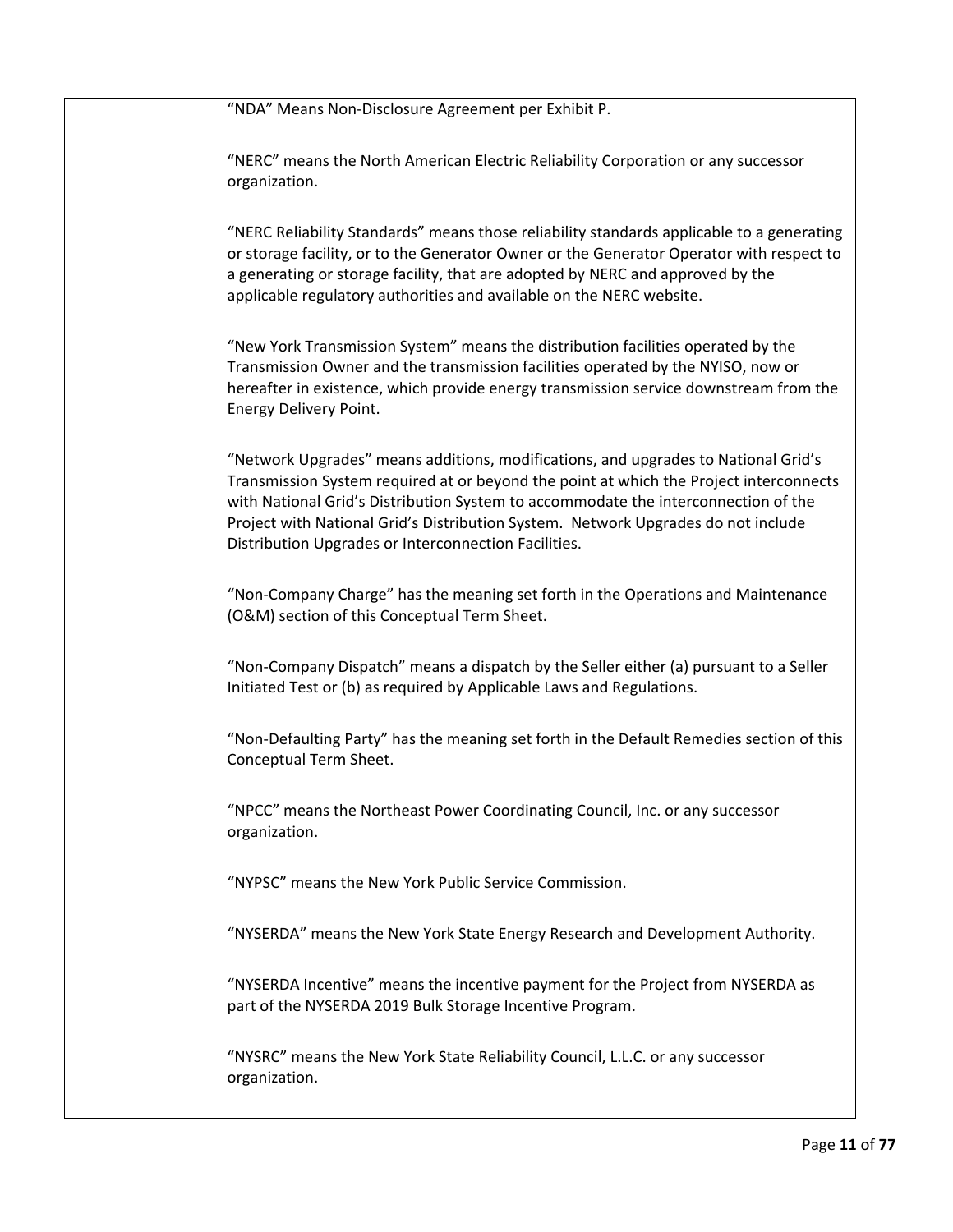| "NYISO" means the New York Independent System Operator, Inc., an organization<br>formed in accordance with FERC orders to administer the operation of and, provide<br>equal and open access to, the transmission system of New York State, and to maintain<br>system reliability.                                            |
|------------------------------------------------------------------------------------------------------------------------------------------------------------------------------------------------------------------------------------------------------------------------------------------------------------------------------|
| "NYISO Markets" means the any of the markets administered by the NYISO, including the<br>DAM, RTM, Capacity markets, and Ancillary Services markets.                                                                                                                                                                         |
| "NYISO Tariff" means (a) NYISO's Market Administration and Control Area Services Tariff,<br>(b) NYISO's Open Access Transmission Tariff, and (c) all rules, practices, protocols,<br>procedures and standards adopted by the NYISO related to each of (a) and (b), as the<br>same may amended or modified from time to time. |
| "Operating Day" means a day within the Contract Term on which the Project operates.                                                                                                                                                                                                                                          |
| "Operating Requirements" means any operating and technical requirements of the<br>Project that may be applicable to the NYISO, Control Area, or National Grid's<br>requirements, including those set forth in the Interconnection Agreement.                                                                                 |
| "Operating Restrictions" means the limitations on National Grid's ability to schedule and<br>use the Products during the Contract Term that are identified in Exhibit A.                                                                                                                                                     |
| "Operational Agreement" means an agreement that will be executed as part of the<br>Contract by the Company, the Seller and the Marketer, that shall define the roles and<br>responsibilities, technical requirements and operating rules of the Project, by and among<br>the Company, the Seller and the Marketer.           |
| "Outage Schedule" has the meaning set forth in the Project Outages section of the<br>Conceptual Term Sheet.                                                                                                                                                                                                                  |
| "Parent Guarantee" means a guarantee that must be issued by an entity with Credit<br>Ratings of at least BBB- by S&P and Baa3 by Moody's ("Guarantor") in a form acceptable<br>to the Company.                                                                                                                               |
| "Parties" means collectively the Seller and the Company as pursuant to the ESSA.                                                                                                                                                                                                                                             |
| "Party" means individually the Seller or the Company as pursuant to the ESSA.                                                                                                                                                                                                                                                |
| "Performance Testing" has the meaning set forth in the Testing section of this<br>Conceptual Term Sheet.                                                                                                                                                                                                                     |
| "Permit Requirements" means any requirement or limitation imposed as a condition of a<br>permit or other authorization relating to construction or operation of the Project or<br>related facilities, including limitations on any pollutant emissions levels, limitations on                                                |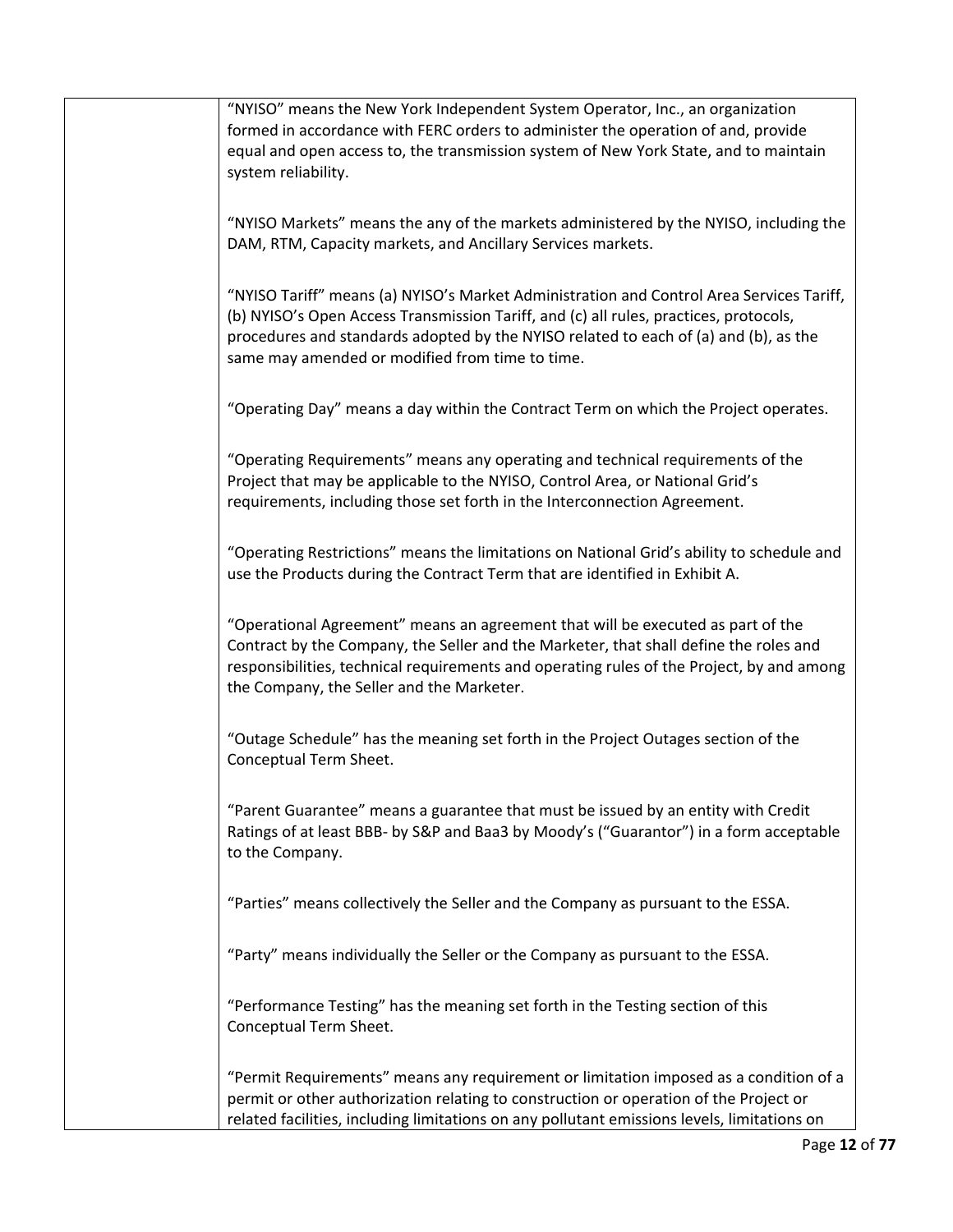fuel combustion or heat input throughput, limitations on operational levels or operational time, limitations on any specified operating constraint; or any other operational restriction or specification related to compliance with Applicable Laws and Regulations. "Person" means any natural person, individual, firm, corporation, company, partnership (general or limited), limited liability company, business trust, joint venture, consortium, government or political subdivision, or any agency, instrumentality, or authority of any government or political subdivision, or other entity or association. "Personal Information" means information or an opinion about an identified individual, or an individual who is reasonably identifiable whether the information or opinion is true or not; and whether the information or opinion is recorded in a material form or not. "Planned Outages" has the meaning set forth in the Project Outages section of this Conceptual Term Sheet. "Power Conversion System" means the system to convert the stored energy of the Project into electrical energy and vice versa. "Prevention Equipment" means all equipment necessary to prevent, suppress and contain any fire, flooding, explosion, leak of hazardous material, or other injury or damage at the Site. "Product" means all the values and benefits the Project can provide to the Company and includes but is not exclusive to the following items: • NYISO wholesale market participation. as defined in the NYISO Tariff • Avoided load procurements • Local grid support (reliability and/or load relief) • VAR support The Seller shall not substitute or purchase any portion of the Product from any other generating resource, non-generator resource, or storage device or from the market for delivery under the ESSA. "Purchase Order" is a commercial document and first official offer issued by a buyer to a seller indicating types, quantities, and agreed prices for products or service. "Qualified Institution" means a major U.S. commercial bank or trust company, the U.S. branch office of a foreign bank, or another financial institution, in any case, organized under the laws of the United States or a political subdivision thereof having assets of at least \$10 billion and a Credit Rating of at least (a) "A3" from Moody's or "A-" from S&P, if such entity is rated by both S&P and Moody's or (b) "A-" by S&P or "A3" by Moody's, if such entity is rated by either S&P or Moody's but not both.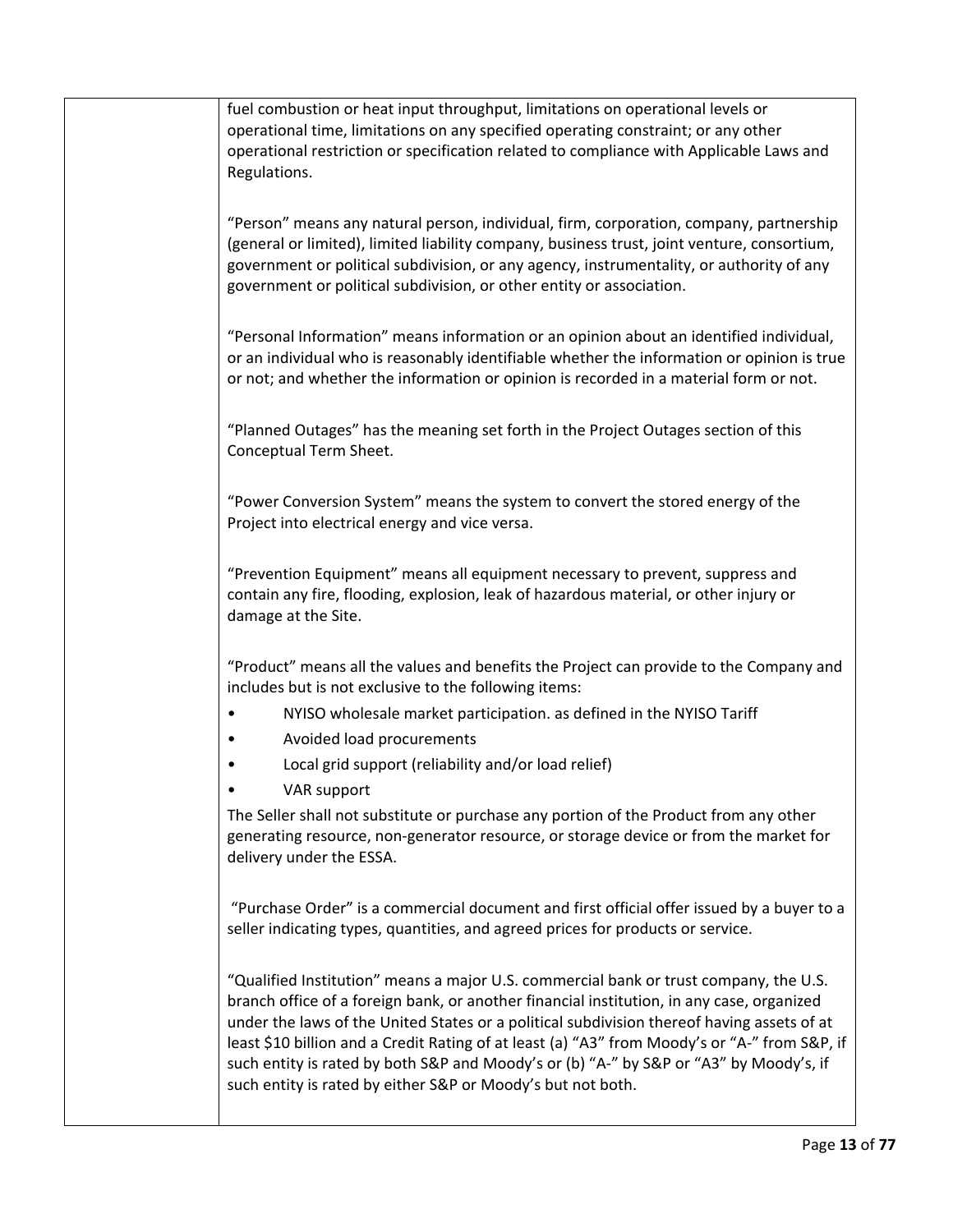| "Rating Agency" means either of S&P or of Moody's, and "Rating Agencies" means S&P                                                                                                                                                                                                                                                                                      |
|-------------------------------------------------------------------------------------------------------------------------------------------------------------------------------------------------------------------------------------------------------------------------------------------------------------------------------------------------------------------------|
| and Moody's, collectively.                                                                                                                                                                                                                                                                                                                                              |
| "Ramp-Up Rate" as defined in Exhibit A.                                                                                                                                                                                                                                                                                                                                 |
| "Ramp-Down Rate" as defined in Exhibit A.                                                                                                                                                                                                                                                                                                                               |
| "Real-Time Market" or "RTM" has the meaning set forth in the NYISO Tariff.                                                                                                                                                                                                                                                                                              |
| "Recovery Plan" has the meaning set forth in the Construction Milestones / Recovery<br>Plan section of this Conceptual Term Sheet.                                                                                                                                                                                                                                      |
| "Round Trip Efficiency" or "RTE" means the ratio of energy charged (in MWh) to energy<br>discharged from the Project (in MWh) and is inclusive of station ancillary loads (i.e.,<br>storage heating, cooling etc.).                                                                                                                                                     |
| "S&P" means Standard & Poor's Financial Services LLC, or any successor entity.                                                                                                                                                                                                                                                                                          |
| "Schedule," "Scheduled" or "Scheduling" means the action of the Company submitting<br>bids to the NYISO and receiving all NYISO Markets results from the NYISO.                                                                                                                                                                                                         |
| "Security Interest" has the meaning set forth in the Liens/Bonds and Credit Security<br>section of this Conceptual Term Sheet.                                                                                                                                                                                                                                          |
| "Seller Initiated Test" means (a) a test of the Project during any period in the Term in<br>which the Seller has not received a Dispatch Notice or Charging Notice, or such test<br>interferes with the Project's ability to meet a Dispatch Notice or Charging Notice, or (b)<br>any test performed before the Commercial Operation Date.                              |
| "Services" means the services as provided by the Seller to the Company or any additional<br>services included on a subsequent work order executed by the Parties and made part of<br>the ESSA.                                                                                                                                                                          |
| "Settlement Interval" means any one of the six ten (10) minute time intervals beginning<br>on any hour and ending on the next hour (e.g., 12:00 to 12:10, 12:10 to 12:20, etc.).                                                                                                                                                                                        |
| "Site" means the location of the Project and all physical assets included within the<br>Project boundaries.                                                                                                                                                                                                                                                             |
| "Site Control" means that the Seller has control of the Site through a) ownership of the<br>Site, (b) a valid and enforceable lease agreement, or (c) a valid right-of-way grant or<br>similar instrument with respect to the Site; in each case, that is not subject to any<br>restriction or encumbrance prohibiting, restricting or otherwise affecting the Seller's |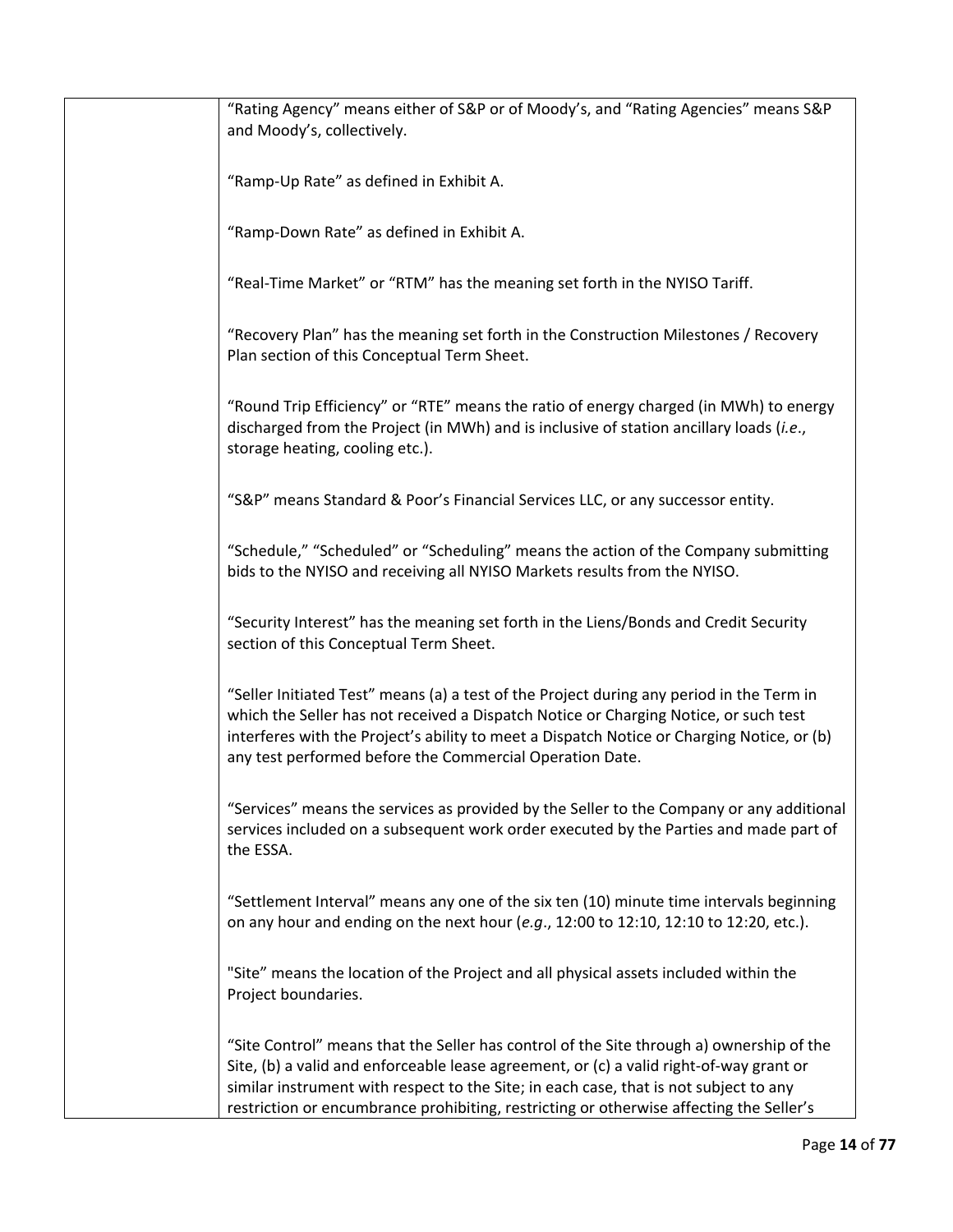ability to construct, install, own, operate, and maintain the Project and has a duration of not less than the Term. "Schedule," "Scheduled" or "Scheduling" means the action of Company or Marketer submitting bids to the NYISO and receiving all NYISO Markets results from the NYISO. "SOC" means State of Charge. "Software" means the Project Management System software. "Software Update" means a version of Software that may contain standard releases, updates, patches, bug fixes, error corrections, modifications, alterations or deletions, and therefore differs from the version initially provided. Software Updates do not include any replacement software products separately priced, any new software products separately priced, any additional software options separately priced, or any software having substantially new or different functions, including any new or enhanced control modes. "Station Use" has the meaning set forth in the Interconnection Section of this Conceptual Term Sheet. "Storage Power Capacity" also known as "Total Active Power Capacity" means the maximum amount of power in MWs that is capable of being charged or discharged by the Project. "Storage Management System" means the control and management system of the Storage as provided by the Seller. "State of Charge" means, at a particular time, the amount of electric energy in the Project, expressed in megawatt hours (MWh). "Storage Unit" means the physical storage asset. "Substantial Completion" means an affidavit has been provided from the engineer of record for the Project attesting that substantially all the equipment on the non-utility side of the Point of Interconnection has been physically constructed and the only remaining requirements to interconnect the equipment depends on the utility. "Substantial Completion Date" means the date the Seller shall be required to achieve Substantial Completion for the Project, no later than March 22, 2022. "System Protection Facilities" means the equipment, including necessary protection signal communications equipment, required to: (1) protect the New York electric power system from faults or other electrical disturbances occurring at the Project, and (2)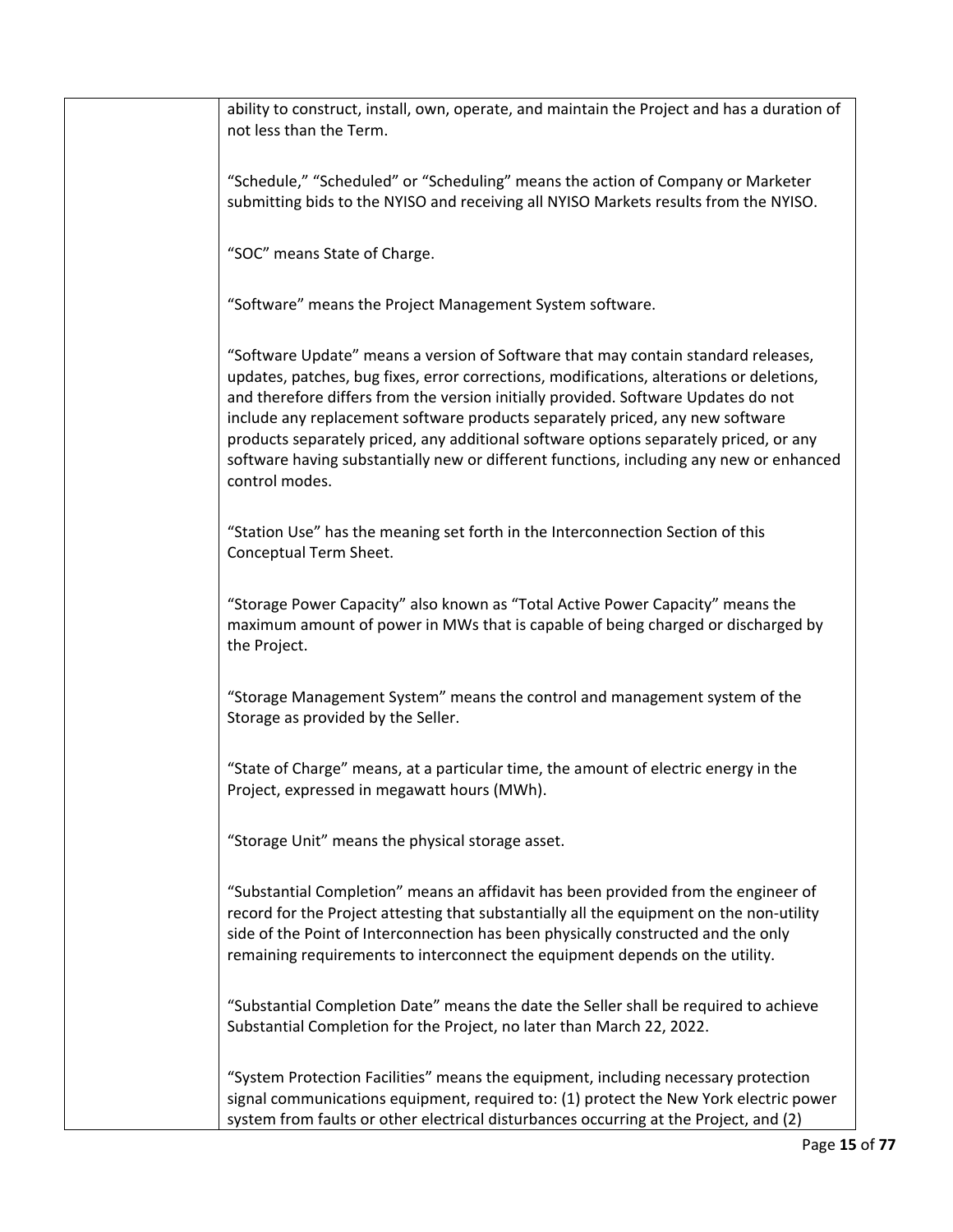protect the interconnected Project from faults or other electrical system disturbances occurring on the New York electric power system or on other delivery systems or other generating systems to which the New York electric power system is directly connected.

"Tax Equity Financing" means a transaction or series of transactions involving one or more investors seeking a return that is enhanced by tax credits and/or tax depreciation and generally (i) described in Revenue Procedures 2001-28 (sale-leaseback (with or without "leverage")), 2007-65 (flip partnership) or 2014-12 (flip partnership and master tenant partnership) as those revenue procedures are reasonably applied or analogized to a battery storage project transaction (as opposed to a wind farm or rehabilitated real estate) or (ii) contemplated by Section 50(d)(5) of the Internal Revenue Code of 1986, as amended (a pass-through lease).

"Term" has the meaning set forth in the "Term" section of this Conceptual Term Sheet.

"Termination Payment" means the sum of all amounts owed by the Defaulting Party to the Non-Defaulting Party (as defined in the Default Remedies section of this Conceptual Term Sheet) and to be calculated under the ESSA.

"Total Compensation Amount" means the amount equal to the product of \$[amount] per MW multiplied by the Guaranteed Storage Power Capacity.

"Storage Energy Capacity" also known as "Total Energy Capacity" has the meaning set forth in Exhibit A.

"Trading & Dispatch Software" means the control and management system as provided by the Marketer.

"Transmission and Distribution System Owner" means the utility responsible for the electric power system and interconnections.

"Transmission System" means the transmission facilities owned, controlled or operated by National Grid and/or Affected Systems.

"Unavailability Notice" means the hourly schedule of the Available Guaranteed Storage Power Capacity (including Energy and Ancillary Services) that the Project is expected not to be available for each hour of an Operating Day.

"Unplanned Outage" has the meaning set forth in the Project Outages section of this Conceptual Term Sheet.

"Warranty Requirements" has the meaning set forth in the Seller Duties section and Exhibit N of this Conceptual Term Sheet.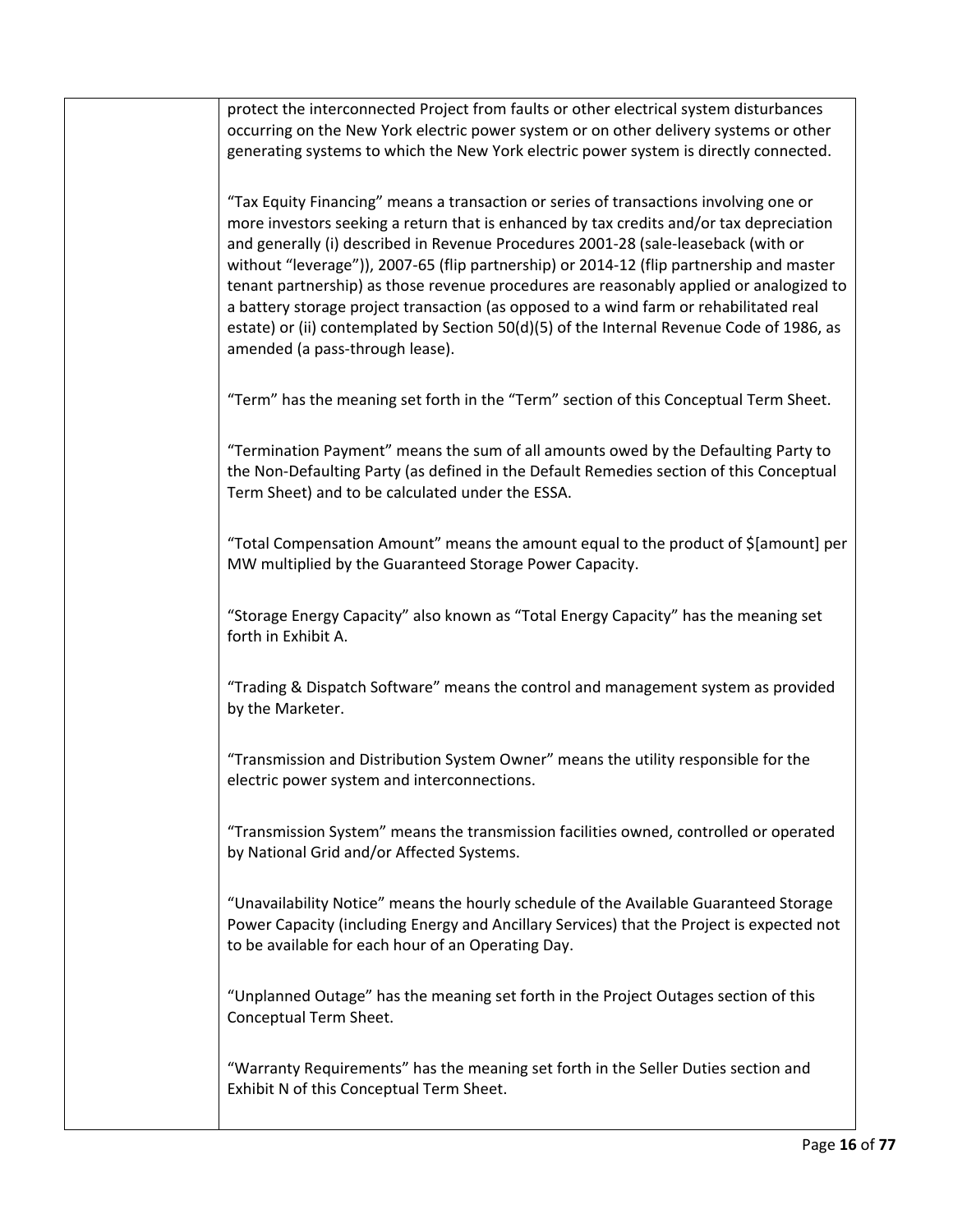| <b>Contract Elements</b> | At a minimum, the following shall be included in the ESSA:                                                                                                                                                                                                                                                                                                                                                        |
|--------------------------|-------------------------------------------------------------------------------------------------------------------------------------------------------------------------------------------------------------------------------------------------------------------------------------------------------------------------------------------------------------------------------------------------------------------|
|                          | (a) a detailed schedule for the delivery of the Project;                                                                                                                                                                                                                                                                                                                                                          |
|                          | (b) a detailed description of the Project equipment and installation;                                                                                                                                                                                                                                                                                                                                             |
|                          | (c) an obligation of the Seller to:                                                                                                                                                                                                                                                                                                                                                                               |
|                          | construct and commence commercial operation ("Commercial<br>٠<br>Operation") of the Project meeting the requirements of the RFP and the<br>ESSA;                                                                                                                                                                                                                                                                  |
|                          | operate and maintain the Project during the Term;<br>٠<br>meet and continue to satisfy all requirements with the NYISO;<br>All communication requirements to the Company and NYISO<br>$\bullet$<br>obtain, maintain, and operate the Project in compliance with all<br>$\bullet$<br>necessary permits and licenses for construction, installation,<br>interconnection, operation, and maintenance of the Project; |
|                          | (d) a delivery schedule and standards of operations;                                                                                                                                                                                                                                                                                                                                                              |
|                          | (e) a fee and liquidated damages schedule;                                                                                                                                                                                                                                                                                                                                                                        |
|                          | (f) security and insurance requirements;                                                                                                                                                                                                                                                                                                                                                                          |
|                          | (g) an executed Non-Disclosure Agreement and Data Security Agreement by the<br>Parties;                                                                                                                                                                                                                                                                                                                           |
|                          | (h) warranties from the Seller to cover the Term; and                                                                                                                                                                                                                                                                                                                                                             |
|                          | (i) the Company's standard policies and procedures, which include, but are not<br>limited to background check requirements, safety, supplier code of conduct,<br>ethics standards, and environmental policies; and                                                                                                                                                                                                |
|                          | (j) All Exhibit documents; and                                                                                                                                                                                                                                                                                                                                                                                    |
|                          | (j) other terms as described herein.                                                                                                                                                                                                                                                                                                                                                                              |
|                          | Subject to the terms of the ESSA, the Company shall pay for the use of the Project and<br>shall have exclusive rights to all Products (as defined below) that the Project is capable of<br>providing during the Term.                                                                                                                                                                                             |
|                          | The Seller shall not have the right to (a) substitute any portion of the Product from any<br>other resource or from the market, (b) make use of the Project for any purpose other<br>than as directed by the Company, or (c) relocate the Project during the Term.                                                                                                                                                |
| <b>Seller Duties</b>     | For the avoidance of doubt, the Seller shall, as part of its obligations under the ESSA and<br>at no additional cost to the Company:                                                                                                                                                                                                                                                                              |
|                          | obtain Site Control by the date specified in the schedule and for the duration of<br>(a)<br>the Term;                                                                                                                                                                                                                                                                                                             |
|                          | design and construct the Project as required for the Seller to perform its<br>(b)<br>obligations under the ESSA;                                                                                                                                                                                                                                                                                                  |
|                          | not modify the Project without obtaining prior written consent from the<br>(c)<br>Company;                                                                                                                                                                                                                                                                                                                        |
|                          | (d)<br>design, construct, own, operate, and maintain the Project as required under the<br>ESSA, in accordance with Good Utility Practice and in compliance with all Applicable Laws<br>and Regulations, Permits, and Site agreements;                                                                                                                                                                             |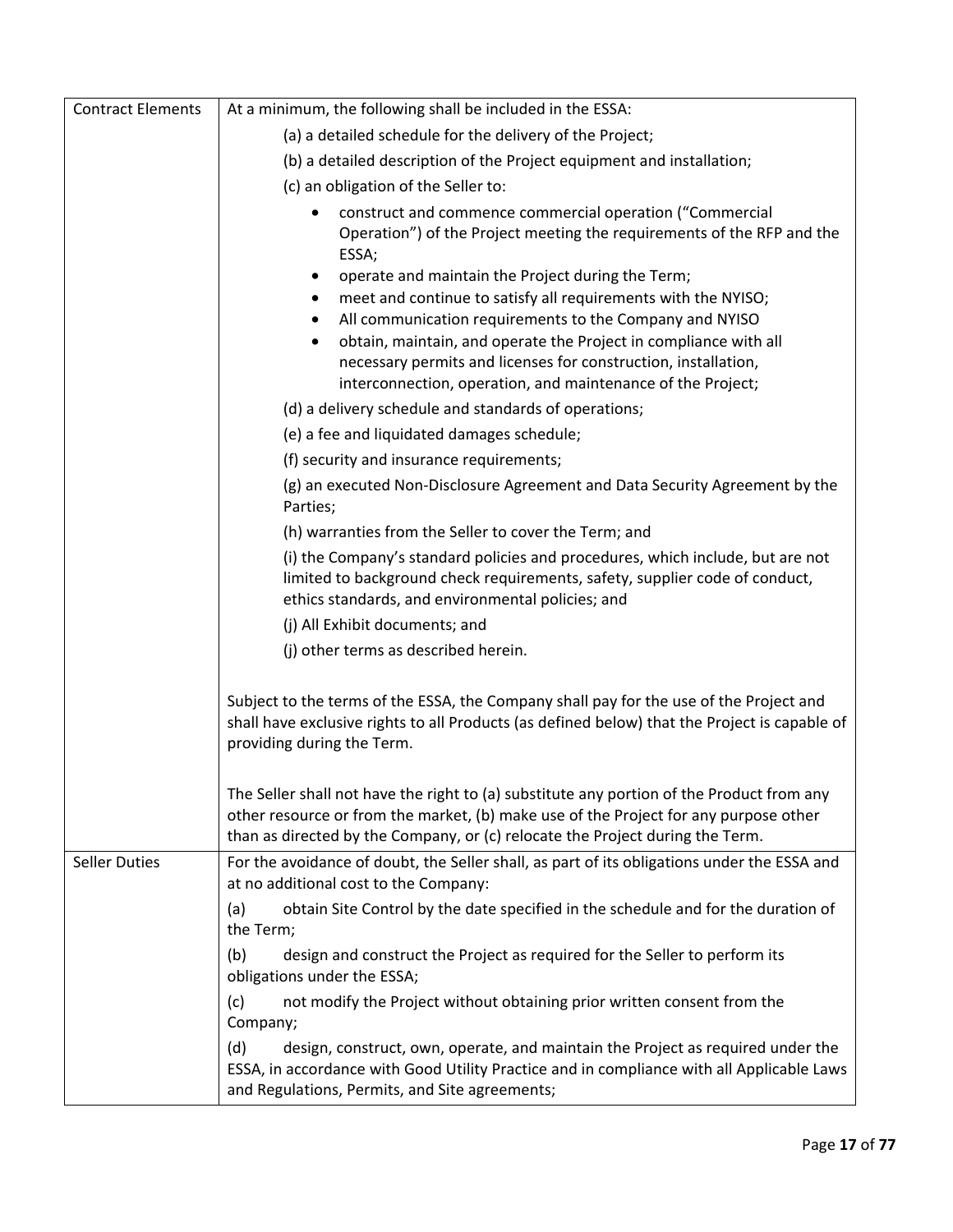| (e)<br>except as expressly permitted under the Assignment/Change of Control Section,<br>retain exclusive ownership over the entirety of the Project;                                                                                                                                                                                                                                                                            |
|---------------------------------------------------------------------------------------------------------------------------------------------------------------------------------------------------------------------------------------------------------------------------------------------------------------------------------------------------------------------------------------------------------------------------------|
| (f)<br>not make any use of the Project other than as directed by the Company;                                                                                                                                                                                                                                                                                                                                                   |
| (g)<br>timely file all applications or other appropriate requests for, and acquire and<br>maintain, all Permits required for siting, construction, operation and maintenance of the<br>Project during the Term;                                                                                                                                                                                                                 |
| (h)<br>complete all environmental impact assessments, statements, or studies required<br>pursuant to Applicable Laws and Regulations, including obtaining public review and<br>certification of any final documents relating to any environmental impact assessment or<br>studies;                                                                                                                                              |
| (i)<br>obtain and maintain in full force and effect all agreements necessary for electric<br>service for Station Use and Charging Energy Requirements;                                                                                                                                                                                                                                                                          |
| obtain and maintain without modification, and take no action to invalidate,<br>(i)<br>manufacturer's warranties on the components of the Project, which minimum warranty<br>requirements are identified in Exhibit N ("Warranty Requirements");                                                                                                                                                                                 |
| (k)<br>not withdraw the Project from the Interconnection Queue Position without the<br>Company's prior written consent;                                                                                                                                                                                                                                                                                                         |
| (1)<br>ensure the Interconnection Facilities are sufficient to enable delivery of the<br>Guaranteed Storage Power Capacity of the Project;                                                                                                                                                                                                                                                                                      |
| (m)<br>provide to the Company, prior to commencement of any construction activities<br>on the Site, a report from an Independent Engineer certifying that the Seller has a<br>written plan for the safe construction and operation of the Project in accordance with<br>Good Utility Practice;                                                                                                                                  |
| (n)<br>comply with any NERC Reliability Standards applicable to the Project, including<br>registration with NERC as the Generator Operator for the Project or other applicable<br>category under the NERC Reliability Standards and implementation of all applicable<br>processes and procedures required by FERC, NERC, NPCC, the NYISO or other<br>Governmental Authority for compliance with the NERC Reliability Standards; |
| if applicable, comply with all requirements of the Interconnection Agreement for<br>(o)<br>proper and safe operation of the Project in parallel with the Company's electric power<br>system;                                                                                                                                                                                                                                    |
| provide accurate and complete operating characteristics of the Project in<br>(p)<br>compliance with the NYISO Tariff:                                                                                                                                                                                                                                                                                                           |
| at least thirty (30) days before Substantial Completion, and<br>(i)                                                                                                                                                                                                                                                                                                                                                             |
| within ten (10) days after such information changes after Substantial<br>(ii)<br>Completion;                                                                                                                                                                                                                                                                                                                                    |
| comply with Company's data and cybersecurity requirements as applicable to<br>(q)<br>vendors interconnected with Company's information systems;                                                                                                                                                                                                                                                                                 |
| comply with the Federal Acquisition Regulations as set forth in the ESSA;<br>(r)                                                                                                                                                                                                                                                                                                                                                |
| (s)<br>maintain and preserve its existence as a [insert applicable entity formation<br>information], formed under the law of the State of [applicable state of formation or<br>incorporation] and all material rights, privileges and franchises necessary or desirable to<br>enable it to perform its obligations under the ESSA;                                                                                              |
| (t)<br>in such time period as the Company may reasonably require, provide to the<br>Company all data and information requested by the Company from time to time, to be                                                                                                                                                                                                                                                          |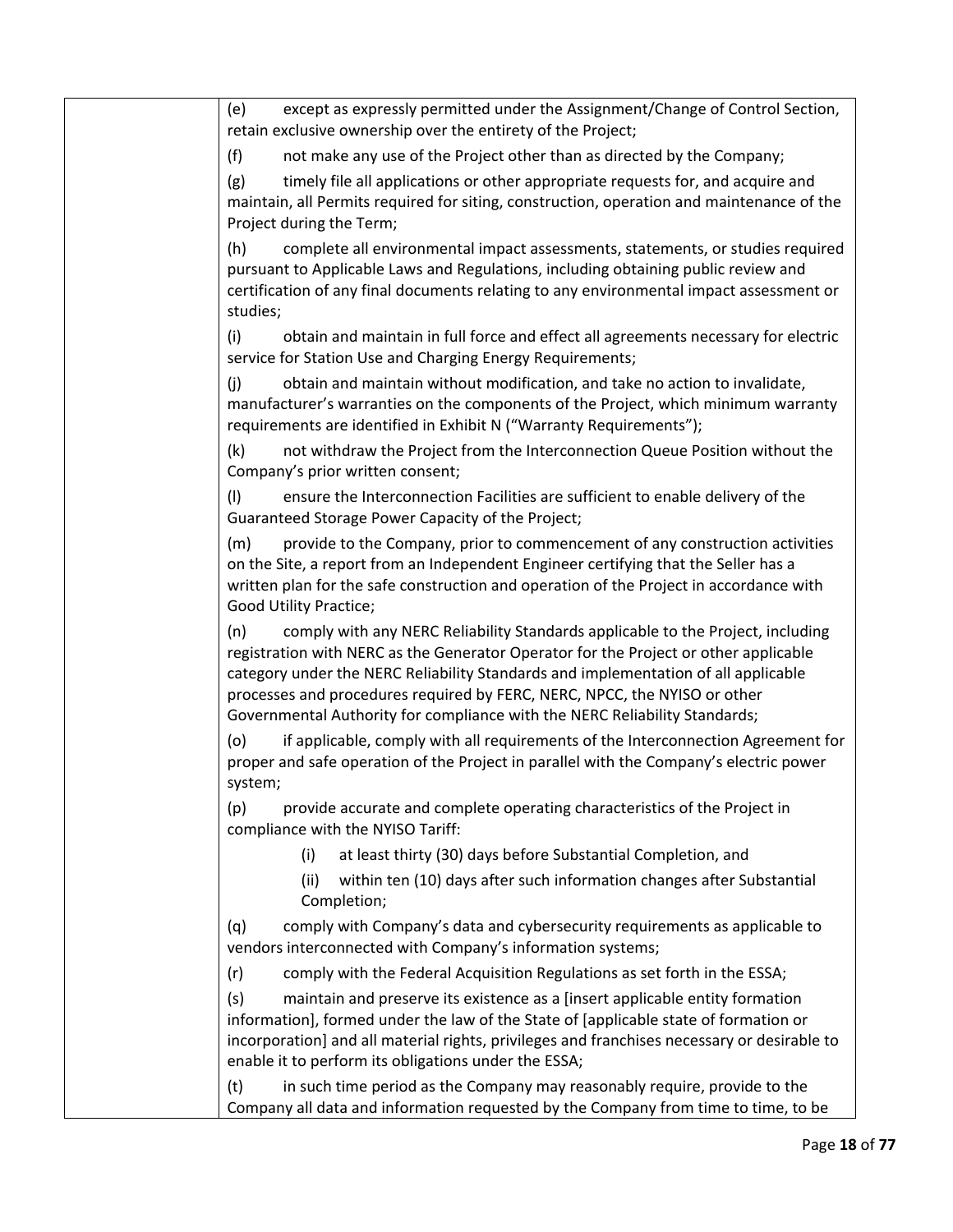|      | able to sell Products and to substantiate the costs for the Project, which costs may be<br>part of an inquiry or investigation by the NYISO, or a proceeding before FERC, NYPSC or<br>other Governmental Authority;                                                                                                                                                                                                                                                 |
|------|---------------------------------------------------------------------------------------------------------------------------------------------------------------------------------------------------------------------------------------------------------------------------------------------------------------------------------------------------------------------------------------------------------------------------------------------------------------------|
|      | apply for and diligently pursue any incentives or benefits available to the<br>(u)                                                                                                                                                                                                                                                                                                                                                                                  |
|      | Project, including any Economic Benefit;                                                                                                                                                                                                                                                                                                                                                                                                                            |
|      | obtain and maintain Market-Based Rate Authority from FERC as applied to sales<br>(v)<br>made within the NYISO Markets;                                                                                                                                                                                                                                                                                                                                              |
|      | (x)<br>take all actions necessary to register and maintain the qualification of the Project<br>under all NYISO tariffs required to sell Products; and                                                                                                                                                                                                                                                                                                               |
|      | (y)<br>comply with all requirements to qualify for and maintain CRIS and ERIS at least<br>equal to Guaranteed Storage Power Capacity pursuant to the NYISO Tariff.                                                                                                                                                                                                                                                                                                  |
| Term | The "Term" of the ESSA shall commence upon the date of the signature of the Party<br>signing the ESSA last in time ("Effective Date") and shall continue for the Contract Term.                                                                                                                                                                                                                                                                                     |
|      | Delivery Period. The "Delivery Period" shall commence on the COD and shall continue<br>until midnight on the date that is up to seven (7) years after the COD, unless earlier<br>terminated in accordance with the terms of the ESSA.                                                                                                                                                                                                                               |
|      | Pre-COD Termination. Prior to the Project achieving Commercial Operation, the ESSA is<br>subject to termination by the Company if (a) the Seller has not demonstrated completion<br>of the Interconnection milestone (described in "Seller Construction Milestones /<br>Recovery Plan" below) by March 31, 2022 or (b) the Project fails to achieve Commercial<br>Operation by the Guaranteed Commercial Operation Date ("Guaranteed COD") of<br>December 30, 2022. |
|      | In the event of a Pre-COD Termination under clause (a) or clause (b) above, or in<br>connection with an Event of Default that occurs pre-COD, the Seller shall pay a<br>termination payment to the Company.                                                                                                                                                                                                                                                         |
|      | Event of Default Termination. The ESSA is subject to termination by the Company before<br>or after the Project achieves Commercial Operation upon the occurrence of an Event of<br>Default. See "Certain Specified Events of Default" below.                                                                                                                                                                                                                        |
|      | No Fault Termination. The ESSA is subject to termination without further obligation of<br>either Party and without obligation of either Party to pay a termination payment if<br>terminated:                                                                                                                                                                                                                                                                        |
|      | (a) by the Company, if a Force Majeure Event has delayed or prevented either<br>Party from performing its obligations for more than 120 days (whether or not<br>consecutive) during any twelve (12) month period during the Term; or                                                                                                                                                                                                                                |
|      | (b) by either Party before Commercial Operation, prior to payment of an<br>Interconnection Cost Overage, if an Interconnection Cost Overage (as defined<br>under "Interconnection" below) would otherwise occur.                                                                                                                                                                                                                                                    |
|      | Safety Event Termination. The Company may terminate the ESSA, whether before or<br>after the COD, if (a) the NYPSC or any other governmental authority takes any action                                                                                                                                                                                                                                                                                             |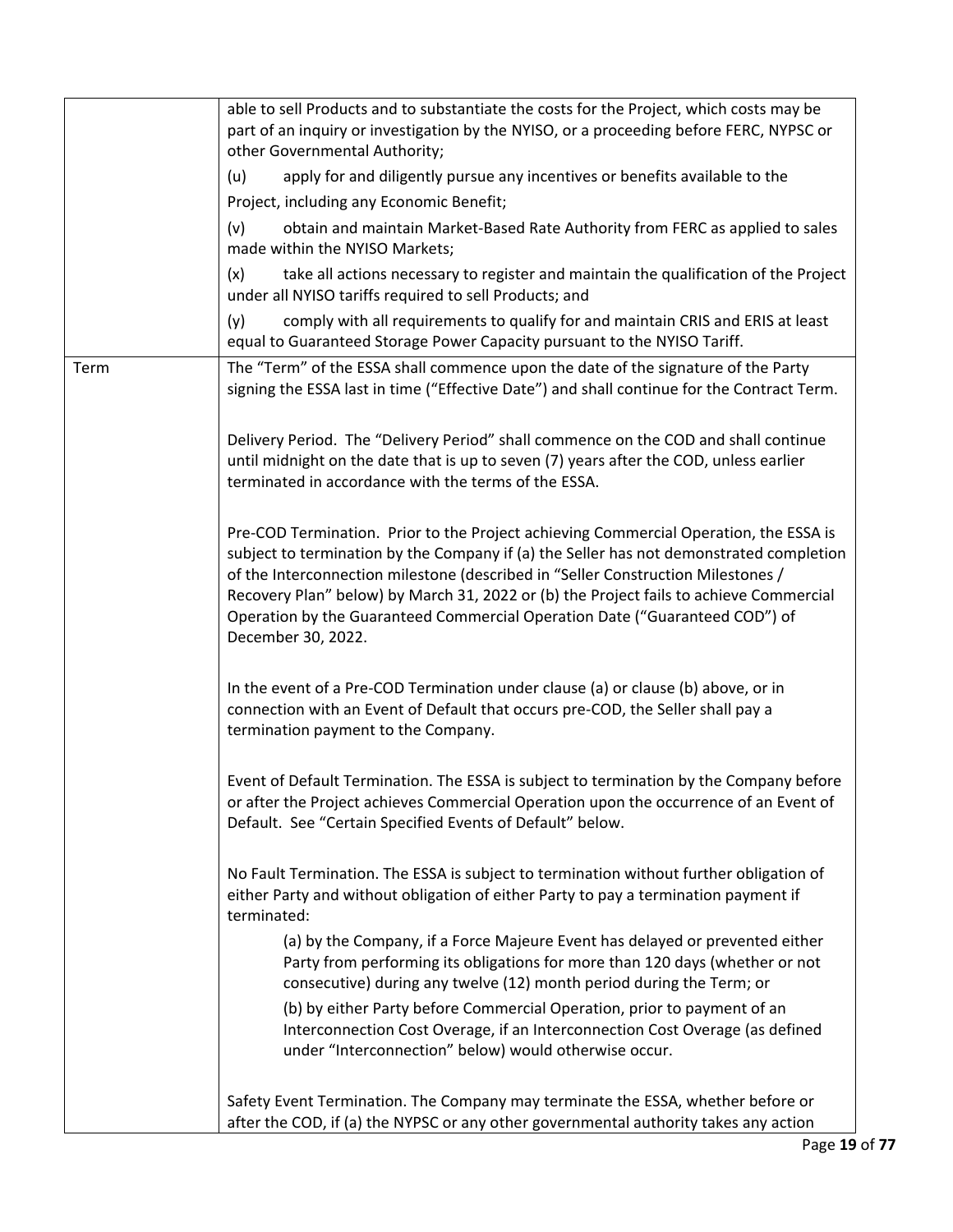|                 | with respect to the Project that prevents or restricts the Project from being operated as<br>described in the prior Project definition section, (b) the Company, based on a publicly<br>available, peer-reviewed safety study, has a reasonable public safety concern with<br>respect to the Project, or (c) the occurrence of a fire or other hazard with respect to any<br>energy storage system other than the Project that shares the same manufacturer or<br>substantially similar design as the Project that is reasonably attributable to a defective<br>design or manufacture ("Safety Event Termination"). In the event of a Safety Event<br>Termination, the Company shall provide notice and an opportunity to cure to the Seller<br>at least thirty (30) days before the effective date of termination and shall pay to the<br>Seller an amount equal to three monthly payments, if such termination occurs after the<br>COD. |
|-----------------|-------------------------------------------------------------------------------------------------------------------------------------------------------------------------------------------------------------------------------------------------------------------------------------------------------------------------------------------------------------------------------------------------------------------------------------------------------------------------------------------------------------------------------------------------------------------------------------------------------------------------------------------------------------------------------------------------------------------------------------------------------------------------------------------------------------------------------------------------------------------------------------------------------------------------------------------|
|                 | Loss Due to Casualty. If any part of the Project is damaged, destroyed or rendered<br>inoperable, whether by a Force Majeure Event or otherwise ("Casualty Loss"), Owner<br>shall be required to repair, restore or reconstruct the Project, as applicable. Any failure<br>to do so shall constitute an Event of Default.                                                                                                                                                                                                                                                                                                                                                                                                                                                                                                                                                                                                                 |
| Interconnection | The Seller shall be responsible for establishing an interconnection queue position with<br>the Company and establishing a permanent interconnection for the Project and shall also<br>be responsible to pay all costs of any Interconnection Facilities and Distribution<br>Upgrades associated with the Project, as set forth below. The Interconnection<br>Agreement governs the terms and conditions under which the Seller's Project will<br>interconnect and operate in parallel with the Company's Distribution System during the<br>time during which the Seller and the Company are parties to an ESSA.                                                                                                                                                                                                                                                                                                                           |
|                 | An interconnection study and Interconnection Agreement shall be in place before the<br>Project can begin construction, at which time payment must be received by the<br>Company from the Seller to cover the Seller's interconnection costs as defined in the<br>Company's completed interconnection study for the Project. The Seller represents and<br>warrants that, as of the Effective Date, (i) the Seller has submitted and will continue to<br>submit all information requested by the NYISO and the Company for interconnection<br>studies for the Project, and (ii) it has submitted and maintained an application to the<br>NYISO to provide the wholesale-related Products. The Seller covenants that it will<br>comply with all of the interconnection requirements contained in the NYISO Tariff,<br>applicable requirements of the Company, and the Interconnection Agreement.                                             |
|                 | If the final interconnection costs are less than the total estimated interconnection study<br>costs paid by the Seller, any unused funds provided by the Seller and held by the<br>Company will be fully reimbursed to the Seller by the Company. Should the final<br>interconnection costs exceed the estimated interconnection costs previously paid by the<br>Seller ("Interconnection Cost Overage"), the Interconnection Cost Overages shall be paid<br>for by the Seller.                                                                                                                                                                                                                                                                                                                                                                                                                                                           |
|                 | Interconnection of the Project shall be conducted in accordance with the applicable<br>section of the Company's Electric System Bulletin No.756, Appendix B, Requirements for<br>Parallel Generation Connected to National Grid Facilities in New York ("ESB 756"), as<br>modified by the Company from time to time. <sup>1</sup>                                                                                                                                                                                                                                                                                                                                                                                                                                                                                                                                                                                                         |

<sup>&</sup>lt;sup>1</sup> Available at https://www9.nationalgridus.com/non\_html/ESB756--0618\_v4%20complete.pdf

 $\overline{\phantom{a}}$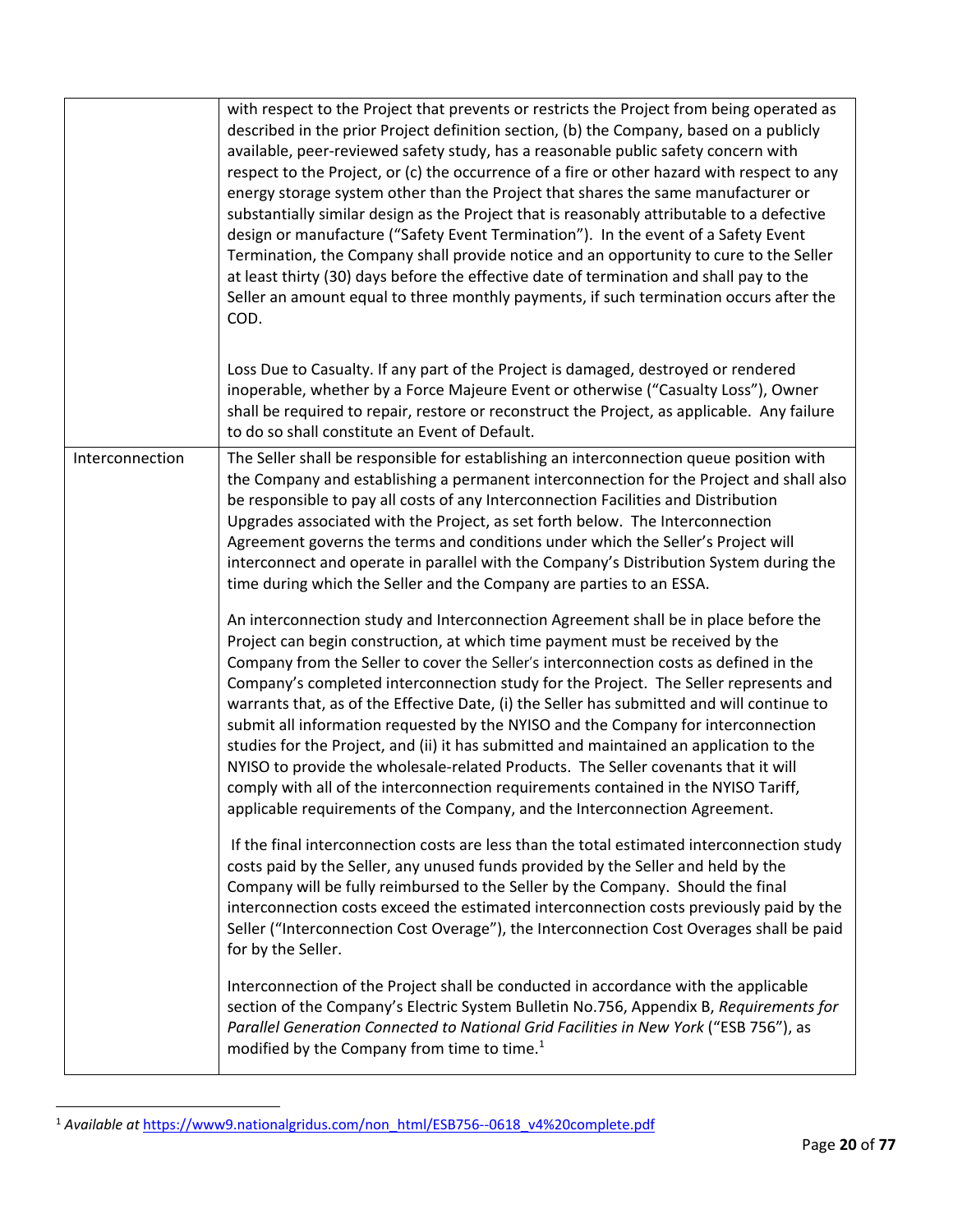|                                             | If the Project is unable to self-supply during an outage event, the Seller must seek a<br>separate electric supply service interconnection by the Company to the Seller with a<br>separate meter. The Seller acknowledges that the ESSA does not cover the supply of any<br>separate electric service by the Company to the Seller. The Seller shall procure, meter<br>separately, and pay for all electrical service required to serve the ancillary electric needs<br>of the Project, including electricity for lighting, security, cooling towers, draft fans,<br>climate control, ventilation mechanisms, control systems, operation and other auxiliary<br>systems necessary for operation and maintenance of the Project ("Station Use"). The<br>Seller shall be responsible for all fees and costs associated with establishing and use of<br>electricity for Station Use, including fees and costs billed to the Company from the<br>NYISO, if any, based on meter data from the Seller's Station Use. |
|---------------------------------------------|----------------------------------------------------------------------------------------------------------------------------------------------------------------------------------------------------------------------------------------------------------------------------------------------------------------------------------------------------------------------------------------------------------------------------------------------------------------------------------------------------------------------------------------------------------------------------------------------------------------------------------------------------------------------------------------------------------------------------------------------------------------------------------------------------------------------------------------------------------------------------------------------------------------------------------------------------------------------------------------------------------------|
|                                             | The Seller acknowledges and agrees that nothing in this Section is intended to abrogate,<br>amend or modify the terms of any other agreement between the Seller and the<br>Company including any interconnection agreement or electric service agreement, and<br>that no breach under such other agreement shall excuse the Seller's nonperformance<br>under this Agreement.                                                                                                                                                                                                                                                                                                                                                                                                                                                                                                                                                                                                                                   |
| Payments by the<br>Company to the<br>Seller | The Seller shall invoice the Company for seventy percent (70%) of the total Contract<br>Price within sixty (60) days of the COD. The remaining thirty (30%) of the total Contract<br>Price shall be paid over the last three (3) years of the Term, in accordance with an agreed<br>upon payment schedule and in equal payments.                                                                                                                                                                                                                                                                                                                                                                                                                                                                                                                                                                                                                                                                               |
|                                             | Standard payment terms are "Net 30." Each Party shall pay all invoices not more than<br>thirty (30) days after receipt by the other of a proper invoice and any required<br>supporting documentation, subject to the such Party's right to contest, in good faith, all<br>or any part of the charges set forth therein. Payment shall not relieve the Seller's<br>responsibilities or obligations under the ESSA, nor shall the Company's payment<br>constitute acceptance or a waiver of any claim arising hereunder provided.                                                                                                                                                                                                                                                                                                                                                                                                                                                                                |
|                                             | The Company reserves the right to utilize a variety of payment channels, including but<br>not limited to Virtual Card, Automated Clearing House ("ACH"), Ghost Cards and P-Cards.<br>The Seller agrees that it will not impose a surcharge on the Company's payment.                                                                                                                                                                                                                                                                                                                                                                                                                                                                                                                                                                                                                                                                                                                                           |
|                                             | The Company reserves the right to offset payments to be made to the Seller against any<br>amounts due and payable by the Seller to the Company under the ESSA or any other<br>energy Project services agreement entered into between the Seller (or its Affiliates) and<br>the Company.                                                                                                                                                                                                                                                                                                                                                                                                                                                                                                                                                                                                                                                                                                                        |
|                                             | The Company may withhold payment, in whole or in part, to the extent and for the time<br>reasonably necessary, in the Company's reasonable judgment and discretion, to protect<br>the Company from loss for which an exclusive remedy is not specified and which is<br>caused by any breach of the ESSA that is not timely cured in accordance with the ESSA.                                                                                                                                                                                                                                                                                                                                                                                                                                                                                                                                                                                                                                                  |
|                                             | In addition to other legal remedies available to the Company under Applicable Laws and<br>Regulations, the Company reserves the right to net any amounts that would otherwise<br>be due to the Seller hereunder against any amount the Seller owes to the Company                                                                                                                                                                                                                                                                                                                                                                                                                                                                                                                                                                                                                                                                                                                                              |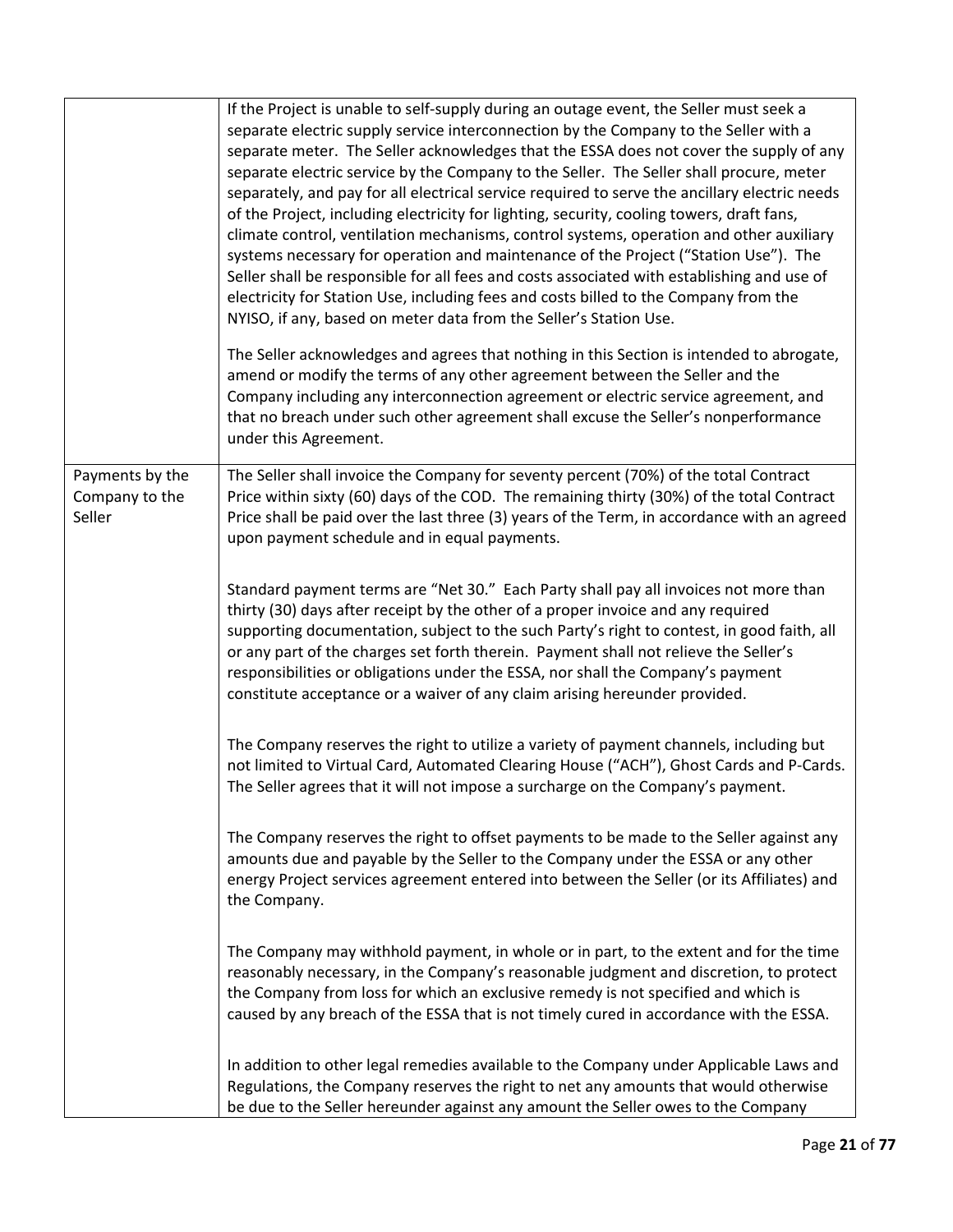|                                       | under the ESSA, including any costs associated with the supply and delivery of power for<br>Station Use.                                                                                                                                                                                                                                                                                                                                                                                                                                                                                                                                                                                                                                                                                                                                                                                                                                                                                                                                                                                                        |
|---------------------------------------|-----------------------------------------------------------------------------------------------------------------------------------------------------------------------------------------------------------------------------------------------------------------------------------------------------------------------------------------------------------------------------------------------------------------------------------------------------------------------------------------------------------------------------------------------------------------------------------------------------------------------------------------------------------------------------------------------------------------------------------------------------------------------------------------------------------------------------------------------------------------------------------------------------------------------------------------------------------------------------------------------------------------------------------------------------------------------------------------------------------------|
|                                       | The Seller shall use commercially reasonable efforts to obtain additional incentives,<br>benefits, or credits for the Project that become available during the Term. Should the<br>Seller or its Lender, parent, or Affiliate realize any economic benefits following execution<br>of the ESSA with respect to the Project that were not available prior to the execution of<br>the ESSA, the Seller shall notify the Company of such benefits and the cumulative ESSA<br>Payments shall be reduced by an amount equal to seventy percent (70%) of the<br>economic benefit realized. Failure to disclose known and applicable economic<br>benefits/incentives shall constitute a material breach under the ESSA.                                                                                                                                                                                                                                                                                                                                                                                                |
| <b>Billing and Project</b><br>Revenue | Interim Period Payment. From the date that the Company has been designated as the<br>Financially Responsible Party (as defined by the NYISO Tariff) for the Project and the<br>Project has achieved Substantial Completion, but before the Project achieves<br>Commercial Operation ("Interim Period") the Company shall be entitled to all net<br>positive revenue from the sale of the Products from the Project. To the extent there are<br>no net revenues, the Seller shall be responsible for any net costs. Before the date the<br>Company is designated as the Financially Responsible Party, the Seller shall be entitled to<br>any and all NYISO Markets revenue and any and all costs in connection with the Project.<br>NYSERDA Payment. The Seller acknowledges that NYSERDA is solely responsible for<br>payment of the NYSERDA Incentive, the Company shall have no obligation to pay to the<br>Seller amounts in respect of the NYSERDA Incentive, and any failure by NYSERDA to pay<br>amounts due under the NYSERDA Agreement shall not relieve the Seller of any<br>obligations of the ESSA. |
| Construction                          |                                                                                                                                                                                                                                                                                                                                                                                                                                                                                                                                                                                                                                                                                                                                                                                                                                                                                                                                                                                                                                                                                                                 |
| Milestones /<br>Recovery Plan         | The ESSA will include a Milestone Schedule setting forth various Project -related<br>milestones, scheduled in a manner that will support the Project achieving Substantial<br>Completion on or before the Substantial Completion Date and Commercial Operation on<br>or before the Guaranteed COD.                                                                                                                                                                                                                                                                                                                                                                                                                                                                                                                                                                                                                                                                                                                                                                                                              |
|                                       | The Milestone Schedule will include, among other things, specified construction<br>milestones associated with the following:                                                                                                                                                                                                                                                                                                                                                                                                                                                                                                                                                                                                                                                                                                                                                                                                                                                                                                                                                                                    |
|                                       | • Site control (Site acquisition / execution of Site lease)                                                                                                                                                                                                                                                                                                                                                                                                                                                                                                                                                                                                                                                                                                                                                                                                                                                                                                                                                                                                                                                     |
|                                       | • Material permits and licenses (both application for and receipt thereof)                                                                                                                                                                                                                                                                                                                                                                                                                                                                                                                                                                                                                                                                                                                                                                                                                                                                                                                                                                                                                                      |
|                                       | • Interconnection (includes completion of all studies, execution of an<br>Interconnection Agreement and payment of any amounts required for<br>Interconnection Facilities, Distribution Upgrades, and/or Network Upgrades)                                                                                                                                                                                                                                                                                                                                                                                                                                                                                                                                                                                                                                                                                                                                                                                                                                                                                      |
|                                       | • Project financing (debt and tax equity)                                                                                                                                                                                                                                                                                                                                                                                                                                                                                                                                                                                                                                                                                                                                                                                                                                                                                                                                                                                                                                                                       |
|                                       | • Project design and engineering, including:                                                                                                                                                                                                                                                                                                                                                                                                                                                                                                                                                                                                                                                                                                                                                                                                                                                                                                                                                                                                                                                                    |
|                                       | o Execution of equipment procurement and construction agreement;                                                                                                                                                                                                                                                                                                                                                                                                                                                                                                                                                                                                                                                                                                                                                                                                                                                                                                                                                                                                                                                |
|                                       | o Start of construction;                                                                                                                                                                                                                                                                                                                                                                                                                                                                                                                                                                                                                                                                                                                                                                                                                                                                                                                                                                                                                                                                                        |
|                                       | o Delivery of all major equipment;                                                                                                                                                                                                                                                                                                                                                                                                                                                                                                                                                                                                                                                                                                                                                                                                                                                                                                                                                                                                                                                                              |
|                                       | o Completion of FERC and NYISO-related agreements/filings for market<br>participation;                                                                                                                                                                                                                                                                                                                                                                                                                                                                                                                                                                                                                                                                                                                                                                                                                                                                                                                                                                                                                          |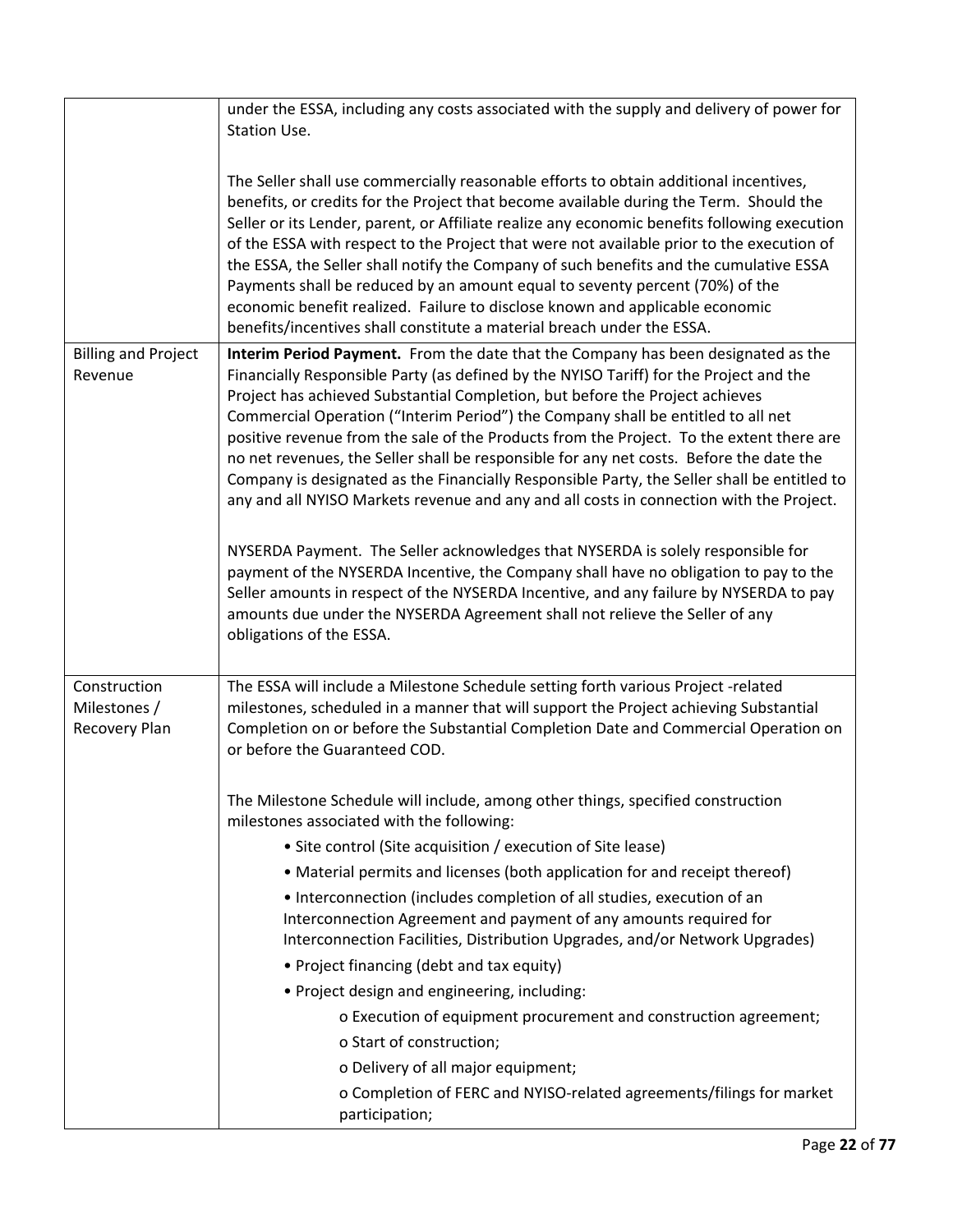|                                                     | o Operational Agreement between the Company, Seller and Marketer                                                                                                                                                                                                                                                                                                                                                                                                                                                                                                                                                                                                                                                                                                                                                                                                                                                                                                                                                                                                                                                                                                                                                                                                           |
|-----------------------------------------------------|----------------------------------------------------------------------------------------------------------------------------------------------------------------------------------------------------------------------------------------------------------------------------------------------------------------------------------------------------------------------------------------------------------------------------------------------------------------------------------------------------------------------------------------------------------------------------------------------------------------------------------------------------------------------------------------------------------------------------------------------------------------------------------------------------------------------------------------------------------------------------------------------------------------------------------------------------------------------------------------------------------------------------------------------------------------------------------------------------------------------------------------------------------------------------------------------------------------------------------------------------------------------------|
|                                                     | o Mechanical Completion;                                                                                                                                                                                                                                                                                                                                                                                                                                                                                                                                                                                                                                                                                                                                                                                                                                                                                                                                                                                                                                                                                                                                                                                                                                                   |
|                                                     | o Substantial Completion (commissioning / testing / grid<br>synchronization; and                                                                                                                                                                                                                                                                                                                                                                                                                                                                                                                                                                                                                                                                                                                                                                                                                                                                                                                                                                                                                                                                                                                                                                                           |
|                                                     | o Final Completion.                                                                                                                                                                                                                                                                                                                                                                                                                                                                                                                                                                                                                                                                                                                                                                                                                                                                                                                                                                                                                                                                                                                                                                                                                                                        |
|                                                     |                                                                                                                                                                                                                                                                                                                                                                                                                                                                                                                                                                                                                                                                                                                                                                                                                                                                                                                                                                                                                                                                                                                                                                                                                                                                            |
|                                                     | The Seller will provide monthly reports updating the Company as to the status of all<br>construction milestones and projected timing of completion, and all documentation<br>reasonably requested by the Company to confirm the information contained in such<br>report in alignment with Exhibit B - Construction Plan.                                                                                                                                                                                                                                                                                                                                                                                                                                                                                                                                                                                                                                                                                                                                                                                                                                                                                                                                                   |
|                                                     | Recovery Plan. If the Seller fails to meet any construction milestone identified in the<br>Milestone Schedule as being a "critical path milestone," then the Seller will be required<br>to provide (i) a description of the reason for missing such milestone, (ii) the date the<br>Seller expects to achieve such missed milestone and (iii) a recovery plan for completing<br>all necessary work to achieve such missed milestone and achieve Commercial Operation<br>in accordance with the Milestone Schedule. The Company shall review and either<br>approve the recovery plan or request changes to the recovery plan to ensure<br>Commercial Operation is to occur no later than the Guaranteed COD. Approval by the<br>Company shall not be unreasonably withheld, conditioned, or delayed, and the Company<br>will be deemed to have approved a recovery plan if it has not contacted the Seller to<br>request changes to the recovery plan within ten (10) Business Days. The Seller shall<br>pursue its submitted recovery plan pending approval or resolution of requested<br>modification of the recovery plan. The Seller shall be solely responsible for all costs and<br>expenses incurred in connection with developing and implementing a recovery plan. |
|                                                     | The Seller's failure to comply with an approved recovery plan in any material respect, as<br>reasonably determined by the Company, will constitute an Event of Default (as defined<br>in section "Certain Specified Events of Default" below). The submission, approval, or<br>modification of a recovery plan will not relieve the Seller of its obligation to timely<br>achieve Commercial Operation not later than the Guaranteed COD.                                                                                                                                                                                                                                                                                                                                                                                                                                                                                                                                                                                                                                                                                                                                                                                                                                  |
| Liquidated<br><b>Damages</b>                        | In the event of a delay, such as failure to meet Substantial Completion Deadline,<br>Commercial Operation Date, or maintain the Schedule, the Seller shall be responsible for<br>liquidated damages. Such liquidated damages shall be agreed upon between the Parties<br>as set forth in the ESSA and shall be deemed to be a genuine pre-estimate of the<br>foreseeable damages incurred by the Company due to delay.                                                                                                                                                                                                                                                                                                                                                                                                                                                                                                                                                                                                                                                                                                                                                                                                                                                     |
| <b>NYSERDA Bulk</b><br>Storage Incentive<br>Program | The Seller will ensure that the applicable NYSERDA Bulk Storage Incentive Program<br>payment schedule will align with the payment schedule described in the ESSA. The Seller<br>must comply with the terms of the ESSA and the NYSERDA Bulk Storage Incentive<br>Program and the Seller must enter into a Bulk Storage Incentive Standard Agreement, a<br>copy of which will be attached hereto as an Exhibit O, under which NYSERDA will<br>provide, subject to the terms and conditions therein, certain market acceleration bridge<br>incentive funding to the Seller in support of the Project. The NYSERDA market<br>acceleration bridge incentive funding is incremental to the consideration to be paid by<br>National Grid to the Seller. Further details can be found on the NYSERDA's website at:                                                                                                                                                                                                                                                                                                                                                                                                                                                                |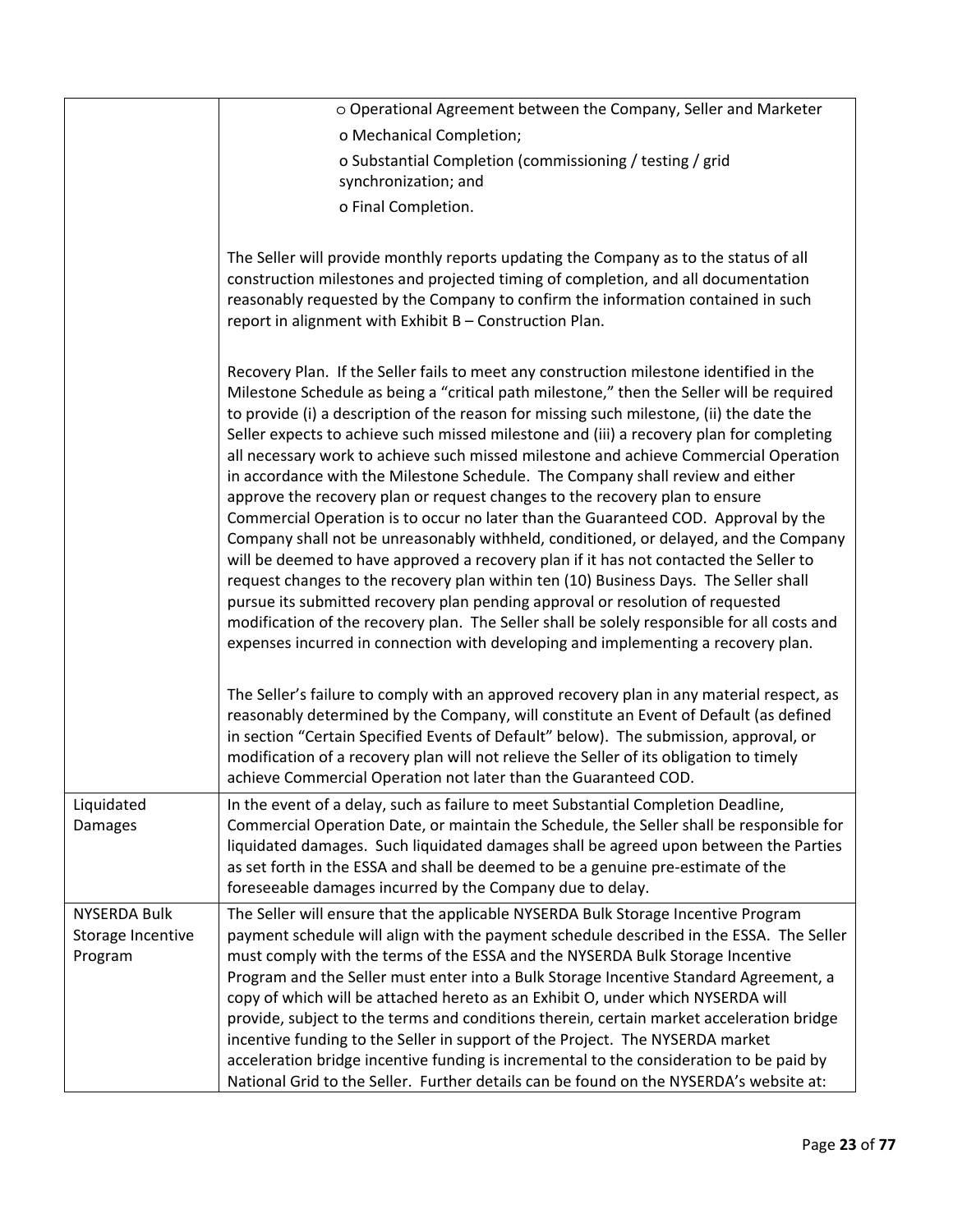|                                   | https://www.nyserda.ny.gov/All-Programs/Programs/Energy-Storage/Developers-<br>Contractors-and-Vendors/Utility-Procurement.                                                                                                                                                                                                                                                                                                                                                                                                                                                                                                                                                                                                                                                                                                                                                                                                                                |
|-----------------------------------|------------------------------------------------------------------------------------------------------------------------------------------------------------------------------------------------------------------------------------------------------------------------------------------------------------------------------------------------------------------------------------------------------------------------------------------------------------------------------------------------------------------------------------------------------------------------------------------------------------------------------------------------------------------------------------------------------------------------------------------------------------------------------------------------------------------------------------------------------------------------------------------------------------------------------------------------------------|
| Liens/Bonds and<br>Credit Support | The Seller, for itself and its subcontractors, waives all right to have filed or maintained<br>any mechanics' or other liens or claims for or on account of the services, labor, or<br>materials to be furnished under the ESSA. The Seller shall pay punctually for all labor,<br>equipment, and materials, and all liabilities incurred in the performance of the ESSA, and<br>when requested shall furnish the Company with satisfactory evidence of such payment.                                                                                                                                                                                                                                                                                                                                                                                                                                                                                      |
|                                   | The Seller shall, at the Company's option, be required to provide the Company with cash,<br>a Letter of Credit and/or a Parent Guarantee (each, an "Assurance") covering the<br>payment of, and performance of all the Seller's obligations arising under the ESSA and to<br>keep the Company's property clear of any encumbrances relating to the ESSA. Such<br>Assurance shall be in an amount to be determined based on multiple factors, including,<br>but not limited to cumulative amount paid by the Company to the Seller to date, and the<br>market value of output from the Project over the remaining Contract Term. Pre-COD<br>Assurance will be equal to at least 100% of the Contract Price. Annual Assurance<br>requirements thereafter will be at least equal to the total sum of payments made to the<br>Seller to date less the straight-line depreciation over the term of the ESSA after the<br>Project achieves Commercial Operation. |
|                                   | Upon or at any time after the occurrence and continuation of an Event of Default by the<br>Seller, the Company may seek assurance by drawing upon any outstanding Letter of<br>Credit an amount up to the damages the Company reasonably determines it has suffered<br>due to the Event of Default and upon submission to the issuer of such Letter of Credit of<br>one or more certificates specifying that such Event of Default has occurred and is<br>continuing.                                                                                                                                                                                                                                                                                                                                                                                                                                                                                      |
|                                   | Any Letter of Credit obtained by the Seller shall: (a) be valid for a period of at least one<br>year from issuance and (b) state that the issuing bank shall renew such letter<br>automatically for successive one-year periods. The Seller shall cause the renewal,<br>extension, or replacement of any Letter of Credit, as applicable, at least thirty (30)<br>Business Days before expiration or at least three (3) Business Days following a<br>downgrade of the issuing bank such that it no longer qualifies to issue a Letter of Credit.<br>In all cases, all costs associated with Assurance, including the costs and expenses of<br>establishing, renewing, substituting, canceling, and changing the amount of the<br>Assurance, shall be borne by the Seller.                                                                                                                                                                                  |
|                                   | The Company may draw upon the Assurance provided by the Seller if amounts to be paid<br>by the Seller have not been paid by the date due or in the event the Seller has not<br>caused the renewal, extension, or replacement of a Letter of Credit by the time limit<br>provided above. If the Company draws upon the Assurance provided by the Seller, the<br>Seller shall be required to replenish the Assurance within three (3) Business Days.                                                                                                                                                                                                                                                                                                                                                                                                                                                                                                         |
|                                   | Notwithstanding the Company's use of cash collateral or receipt of cash proceeds of a<br>drawing under the Assurance, the Seller shall remain liable for:                                                                                                                                                                                                                                                                                                                                                                                                                                                                                                                                                                                                                                                                                                                                                                                                  |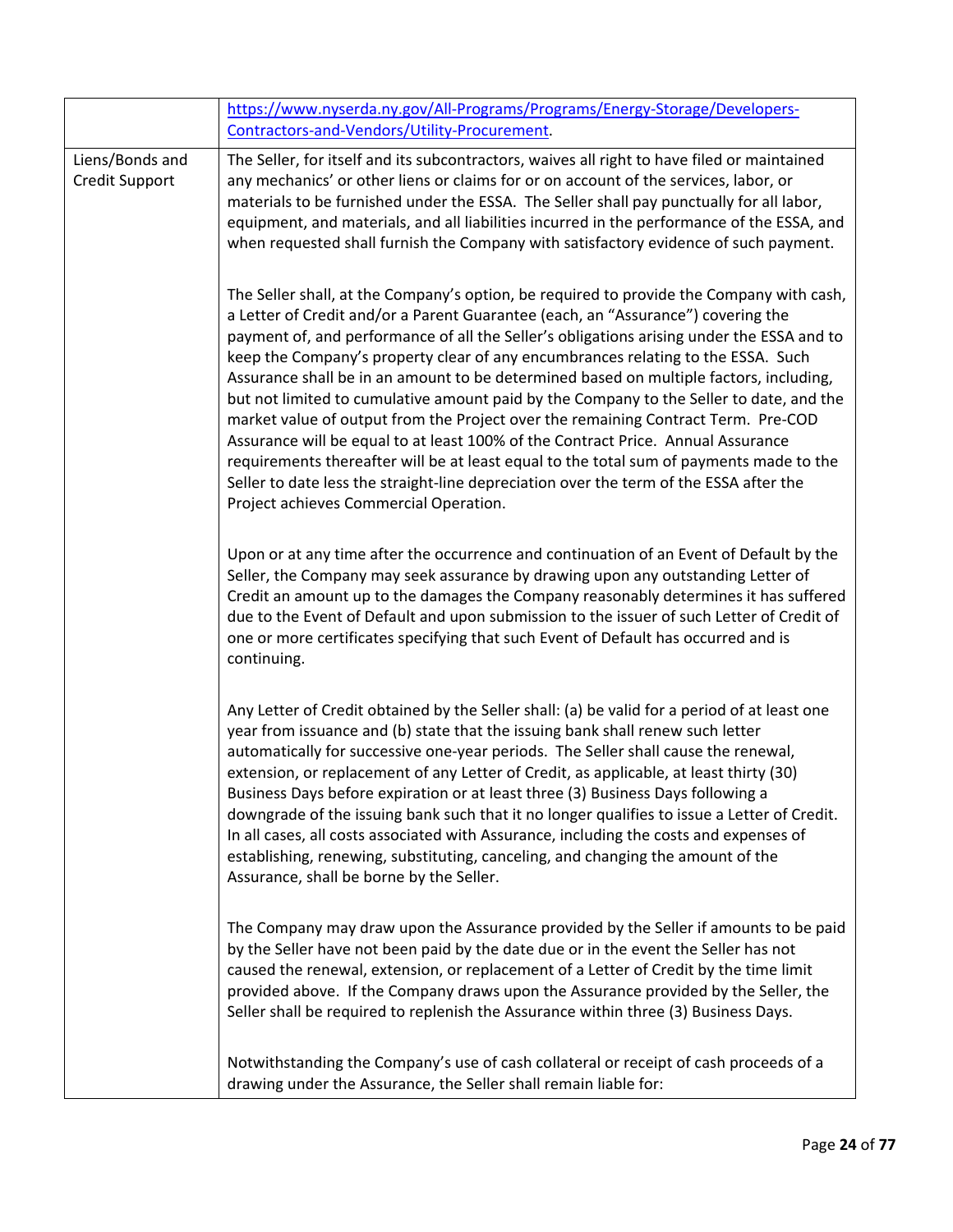| any failure to provide or maintain the required Assurance, if, following<br>(i)<br>such application, the remaining Assurance, is less than the amount required<br>hereunder (including failure to replenish cash collateral or a Letter of Credit to<br>the full Assurance amount in the event that the Company uses the cash<br>collateral or draws against the Letter of Credit for any reason other than to<br>satisfy a Termination Payment); or                                                                                                                                                                                                                                                                                                                                                               |
|--------------------------------------------------------------------------------------------------------------------------------------------------------------------------------------------------------------------------------------------------------------------------------------------------------------------------------------------------------------------------------------------------------------------------------------------------------------------------------------------------------------------------------------------------------------------------------------------------------------------------------------------------------------------------------------------------------------------------------------------------------------------------------------------------------------------|
| (ii)<br>any amounts owing to the Company that remain unpaid after the<br>application of the amounts drawn by the Company.                                                                                                                                                                                                                                                                                                                                                                                                                                                                                                                                                                                                                                                                                          |
| The Seller shall not cause or permit any lien or security interest to attach to any real or<br>personal property of the Company.                                                                                                                                                                                                                                                                                                                                                                                                                                                                                                                                                                                                                                                                                   |
| To secure its performance of its obligations under this Agreement, and until released as<br>provided herein, the Seller hereby grants to the Company a present and continuing first-<br>priority security interest ("Security Interest") in, and lien on (and right of setoff against),<br>and assignment of the amount of the Letter of Credit/cash and any and all proceeds<br>resulting therefrom or from the liquidation thereof, whether now or hereafter held by,<br>on behalf of, or for the benefit of the Company, and the Seller agrees to take such action<br>as the Company reasonably requires in order to perfect the Company's Security Interest<br>in, and lien on (and right of setoff against), such collateral and any and all proceeds<br>resulting therefrom or from the liquidation thereof. |
| Upon or any time after the occurrence or deemed occurrence and during the<br>continuation of an Event of Default or an Early Termination Date, the Company, if it is<br>the Non-Defaulting Party, may do any one or more of the following:<br>exercise any of its rights and remedies with respect to the Assurance,<br>(i)<br>including any such rights and remedies under law then in effect;<br>exercise any of its rights of setoff against any and all property of the<br>(ii)<br>Seller in the possession of the Company or its agent;                                                                                                                                                                                                                                                                       |
| (iii)<br>draw on any outstanding Assurance issued for its benefit; and<br>(iv) liquidate any Assurance then held by or for the benefit of the Company<br>free from any claim or right of any nature whatsoever of the Seller, its Lender<br>or any other party, including any equity or right of purchase or redemption by<br>the Seller or its Lender.                                                                                                                                                                                                                                                                                                                                                                                                                                                            |
| The Company shall apply the proceeds of the collateral realized upon the exercise of any<br>such rights or remedies to reduce the Seller's obligations under the ESSA, subject to the<br>Company's obligation to return any surplus proceeds remaining after such obligations<br>are satisfied in full.                                                                                                                                                                                                                                                                                                                                                                                                                                                                                                            |
| The Company shall be under no obligation to prioritize the order with respect to which it<br>exercises any one or more rights and remedies available hereunder. The Seller shall in all<br>events remain liable to the Company for any amount payable by the Seller in respect of<br>any of its obligations remaining unpaid after any such liquidation, application and set off.                                                                                                                                                                                                                                                                                                                                                                                                                                  |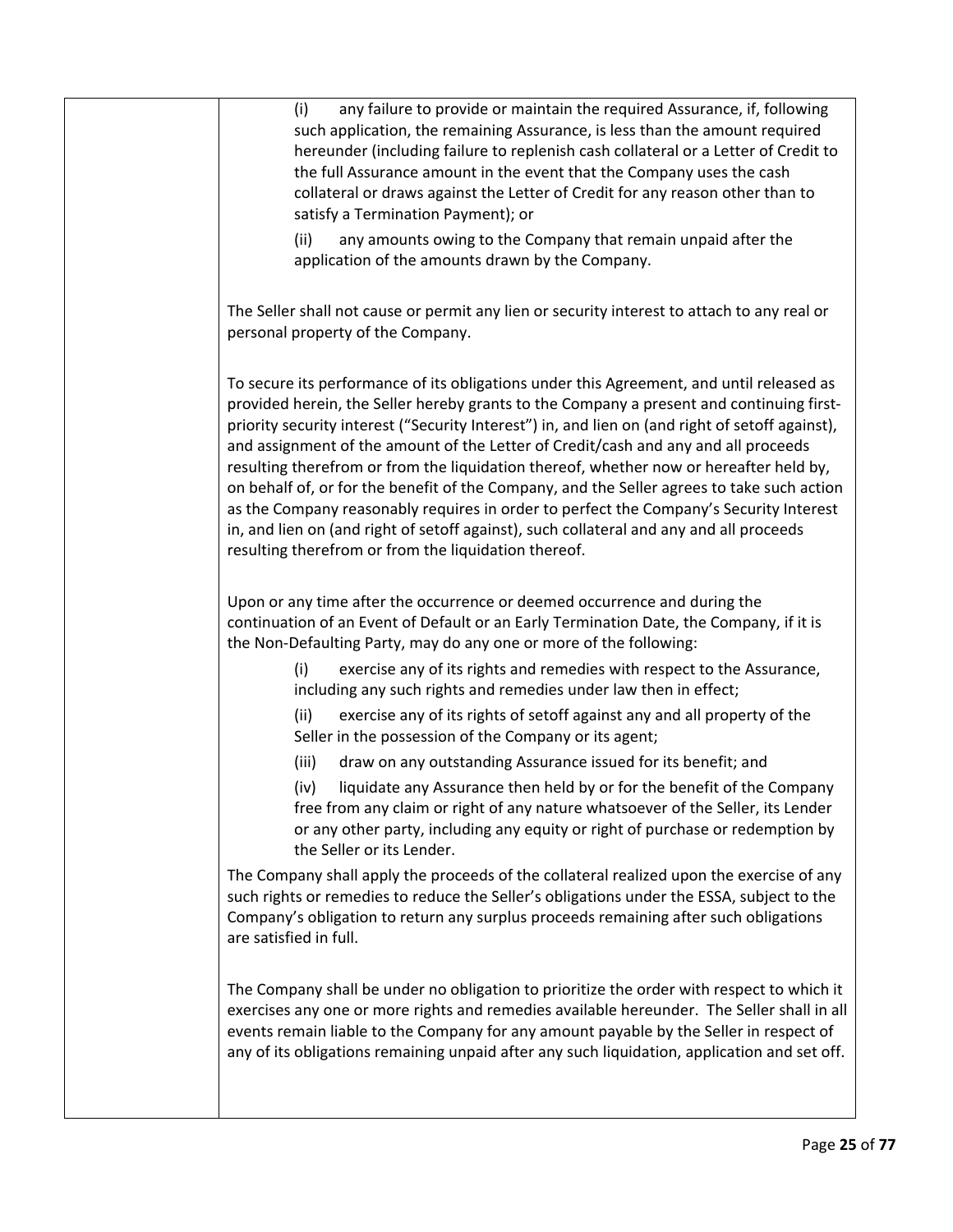Credit and Collateral Covenants.

The Seller shall, from time to time as requested by the Company, execute, acknowledge, record, register, deliver and file all such notices, statements, instruments and other documents as may be necessary or advisable to render fully valid and enforceable under all Applicable Laws and Regulations the rights, liens and priorities of the Company with respect to the Security Interest provided for herein and therein.

The Seller may not cause or permit the stock or other equity ownership interest in the Seller or assets of the Seller to be pledged or assigned, as collateral or otherwise, to any party other than Lender under a Collateral Assignment Agreement.

The Seller may not hold any material assets, become liable for any material obligations or engage in any material business activities other than the development, construction and operation of the Project.

The Seller may not own, form or acquire, or otherwise conduct any of its activities through, any direct or indirect subsidiary.

During any period during which Seller is a Defaulting Party, the Seller shall not:

- (i) declare or pay any dividend, or make any other distribution or payment, on account of any equity interest in the Seller; or
- (ii) otherwise make any distribution or payment to any Affiliate of the Seller.

Credit Support: The following items will qualify as "Credit Support" hereunder in the amount noted under "Valuation Percentage:"

|                  | "Valuation Percentage"                                                                                                                                                                                                                                                                              |
|------------------|-----------------------------------------------------------------------------------------------------------------------------------------------------------------------------------------------------------------------------------------------------------------------------------------------------|
| Cash             | 100%                                                                                                                                                                                                                                                                                                |
| Letter of Credit | 100% unless either (i) a Letter of Credit Default shall have<br>occurred and be continuing with respect to such Letter of<br>Credit, or (ii) twenty (20) or fewer Business Days remain<br>prior to the expiration of such Letter of Credit, in which<br>cases the Valuation Percentage shall be 0%. |

If requested by the Company, the Seller shall deliver the following financial statements, which in all cases must be for the most recent accounting period and prepared in accordance with GAAP:

(a) Within one hundred twenty (120) days following the end of each fiscal year, a copy of its annual report containing true and complete copies of its audited, consolidated financial statements (consisting of its income statement, balance sheet, statement of cash flows, and statement of retained earnings, and all accompanying notes) (the "Audited Financial Statements")) for such fiscal year, setting forth in each case, in comparative form, the figures for the previous year for the Party; and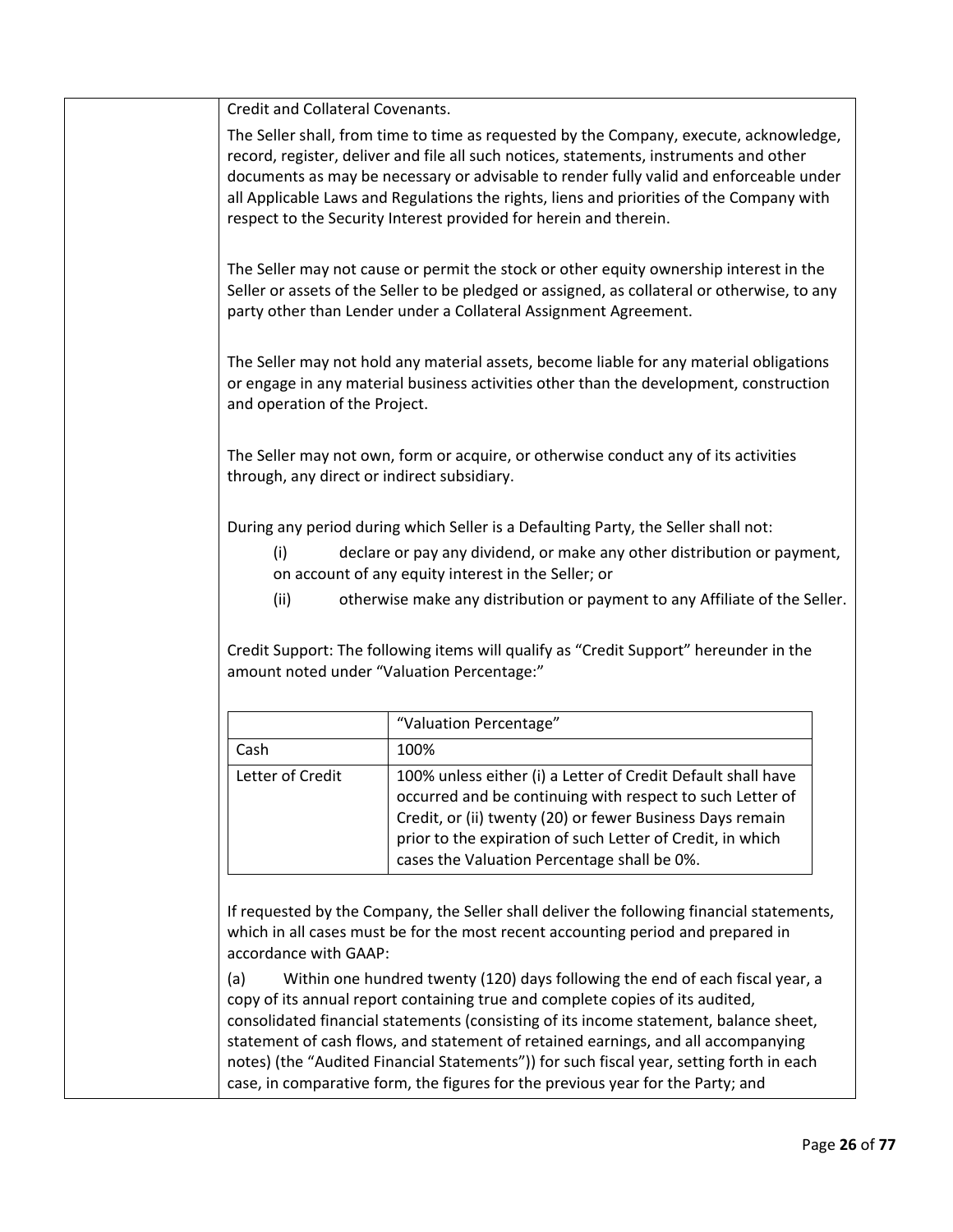|                  | (b)<br>Within sixty (60) days after the end of each of its first three fiscal quarters of<br>each fiscal year, a copy of its quarterly report containing unaudited consolidated<br>financial statements (consisting of its income statement, balance sheet, statement of<br>cash flows, and statement of retained earnings, and all notes accompanying such<br>statements for such fiscal quarter and the portion of the fiscal year through the end of<br>such quarter (the "Interim Financial Statements")), setting forth in each case, in<br>comparative form, the figures for the previous year.<br>In each case, the financial statements specified above must be certified in accordance                                                                                                                                  |
|------------------|----------------------------------------------------------------------------------------------------------------------------------------------------------------------------------------------------------------------------------------------------------------------------------------------------------------------------------------------------------------------------------------------------------------------------------------------------------------------------------------------------------------------------------------------------------------------------------------------------------------------------------------------------------------------------------------------------------------------------------------------------------------------------------------------------------------------------------|
|                  | with all Applicable Laws and Regulations, including all applicable SEC rules and<br>regulations.                                                                                                                                                                                                                                                                                                                                                                                                                                                                                                                                                                                                                                                                                                                                 |
| Seller Insurance | The Seller (its subcontractor or their hired third-party performing services under this<br>ESSA) shall effectuate and maintain the following insurance policies, including those<br>required by Applicable Laws and Regulations to meet its obligations under the ESSA.<br>Such policies (except Workers Compensation, Professional Liability and Cyber Liability)<br>shall be primary and non-contributory and name "National Grid USA, its direct and<br>indirect parents, subsidiaries and affiliates" as Additional Insureds and effectuate under<br>all policies a waiver of subrogation rights in favor of the Client. The Service Provider shall<br>maintain such policies in force for the term of the ESSA and for three (3) years after the<br>Termination Date in the case of policies held on a 'claims made' basis. |
|                  | Workers' Compensation and Employers' Liability Insurance as required by the applicable<br>state law. Minimum limit for Employer's Liability coverage is \$1,000,000 for bodily injury<br>by accident, \$1,000,000 for each employee for bodily injury by disease, and \$1,000,000<br>policy limit for bodily injury by disease. Coverage shall include the U.S. Longshoremen's<br>and Harbor Workers' Compensation Act and the Jones Act (if the provision of the<br>Services requires it).                                                                                                                                                                                                                                                                                                                                      |
|                  | Commercial General Liability (CGL) Insurance, covering all operations to be performed<br>under the Agreement, with minimum limits of:                                                                                                                                                                                                                                                                                                                                                                                                                                                                                                                                                                                                                                                                                            |
|                  | \$1,000,000 - per occurrence                                                                                                                                                                                                                                                                                                                                                                                                                                                                                                                                                                                                                                                                                                                                                                                                     |
|                  | \$2,000,000 - General Aggregate                                                                                                                                                                                                                                                                                                                                                                                                                                                                                                                                                                                                                                                                                                                                                                                                  |
|                  | \$2,000,000 - Products/Completed Operations                                                                                                                                                                                                                                                                                                                                                                                                                                                                                                                                                                                                                                                                                                                                                                                      |
|                  | This policy shall include Contractual Liability and Products-Completed Operations<br>coverage.                                                                                                                                                                                                                                                                                                                                                                                                                                                                                                                                                                                                                                                                                                                                   |
|                  | Automobile Liability covering all owned, non-owned and hired vehicles used in<br>connection with the provisions of the Services with minimum limits of:                                                                                                                                                                                                                                                                                                                                                                                                                                                                                                                                                                                                                                                                          |
|                  | \$1,000,000 CSL - per occurrence                                                                                                                                                                                                                                                                                                                                                                                                                                                                                                                                                                                                                                                                                                                                                                                                 |
|                  | Umbrella Liability or Excess Liability coverage, with a minimum per occurrence limit of<br>\$25,000,000. This coverage shall run concurrent to the CGL required above, and shall<br>apply excess of the required CGL, Automobile and Employer's Liability coverages<br>required herein. Additional Insured and Waiver of Subrogation shall be required as<br>outlined herein.                                                                                                                                                                                                                                                                                                                                                                                                                                                    |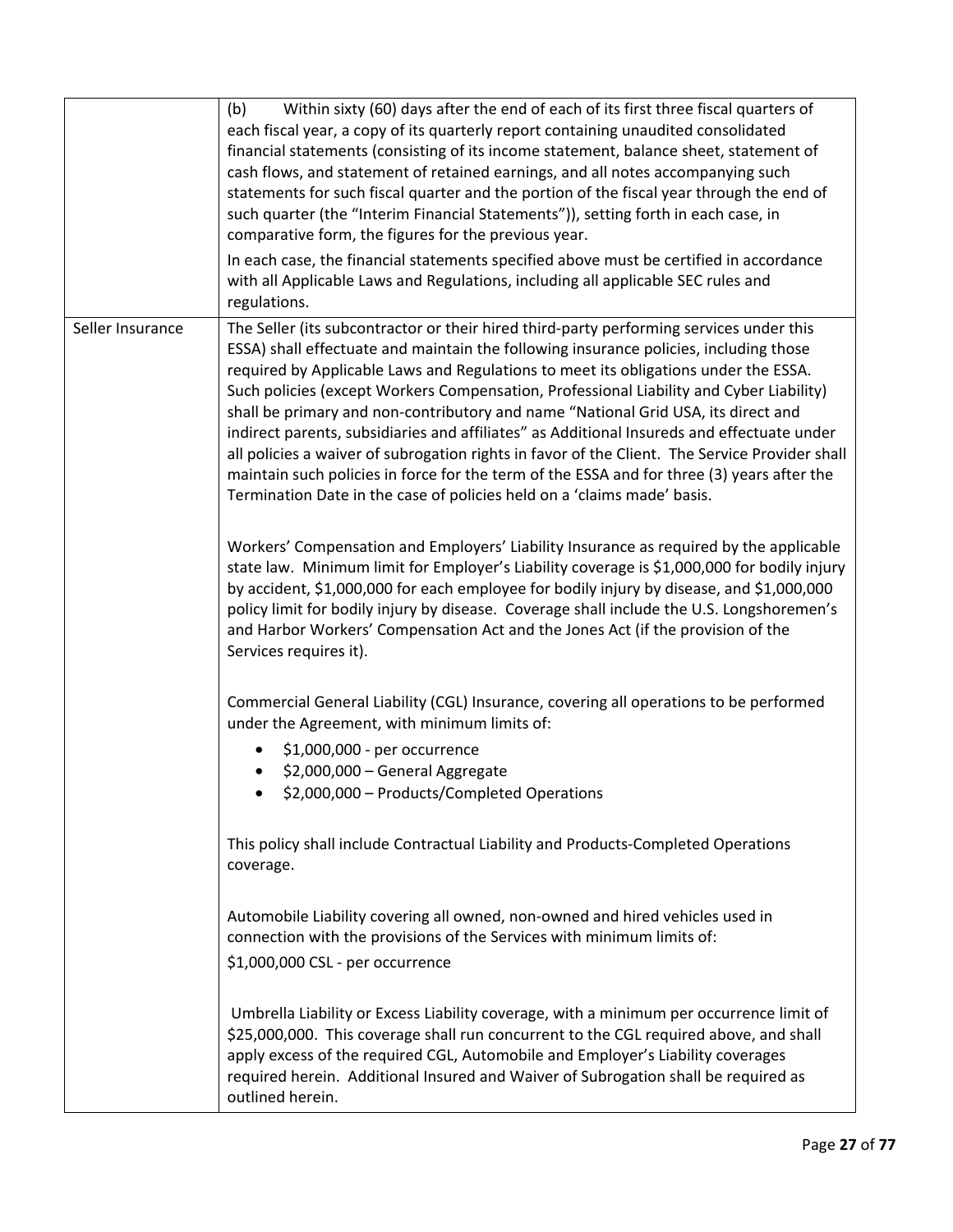Professional Liability Insurance: Providing coverage for negligent acts, errors, and omissions (including Technology errors and omissions), in an amount of \$25,000,000 "per claim" or equal to the value of the ESSA, whichever is greater, to protect the Company from losses arising out of the use of the Seller's product or failure to render services.

Cyber/E-Commerce Liability Insurance: (required only if scope of work includes capture, maintenance or handling of the Company's data or computer/software work on behalf of the Company), either purchased separately or endorsed to Professional Liability/Errors & Omissions, covering liability arising from or out of the Services provided under the ESSA at minimum limits of \$25,000,000 per claim.

Coverage shall include, but not be limited to, the following, as applicable - Internet and network liability (providing protection against liability for system attacks; denial of service attacks or loss of service; introduction, implantation, or spread of malicious software code; and unauthorized access and use), infringement of privacy or intellectual property rights, breach mitigation and regulatory coverage, internet advertising and content offenses, defamation, errors or omissions in software and/or systems development, implementation and maintenance.

Crime insurance shall be for an amount of not less than \$25,000,000 per occurrence or series of occurrences arising from any one event.

All Risk Property Insurance. All Risk Property Insurance on a replacement cost basis covering the Project during the course of construction (Builders Risk) and after completion. The insurance will provide coverage against all-risk of loss including loss or damage by fire, lightning, windstorm, hail, explosion, riot, civil commotion, aircraft, vehicles, smoke, earthquake, flood, collapse, sinkhole, subsidence and terrorism and other risks from time to time included under "all risk" or "extended coverage" policies and shall include transit and storage coverage. The Seller and its subcontractors shall be responsible for insuring their own property and equipment.

Umbrella Liability or Excess Liability coverage, with a minimum per occurrence limit of \$25,000,000. This coverage shall run concurrent to the CGL required above, and shall apply excess of the required CGL, Automobile, and Employer's Liability coverages required herein. Additional Insured and Waiver of Subrogation is required as outlined in in this section.

Other insurance shall be as required and as mutually agreed upon by the Company and the Seller.

Self-Insurance: Proof of qualification as a qualified self-insurer, if approved in advance in writing by the Company, will be acceptable in lieu of securing and maintaining one or more of the coverages required in the ESSA.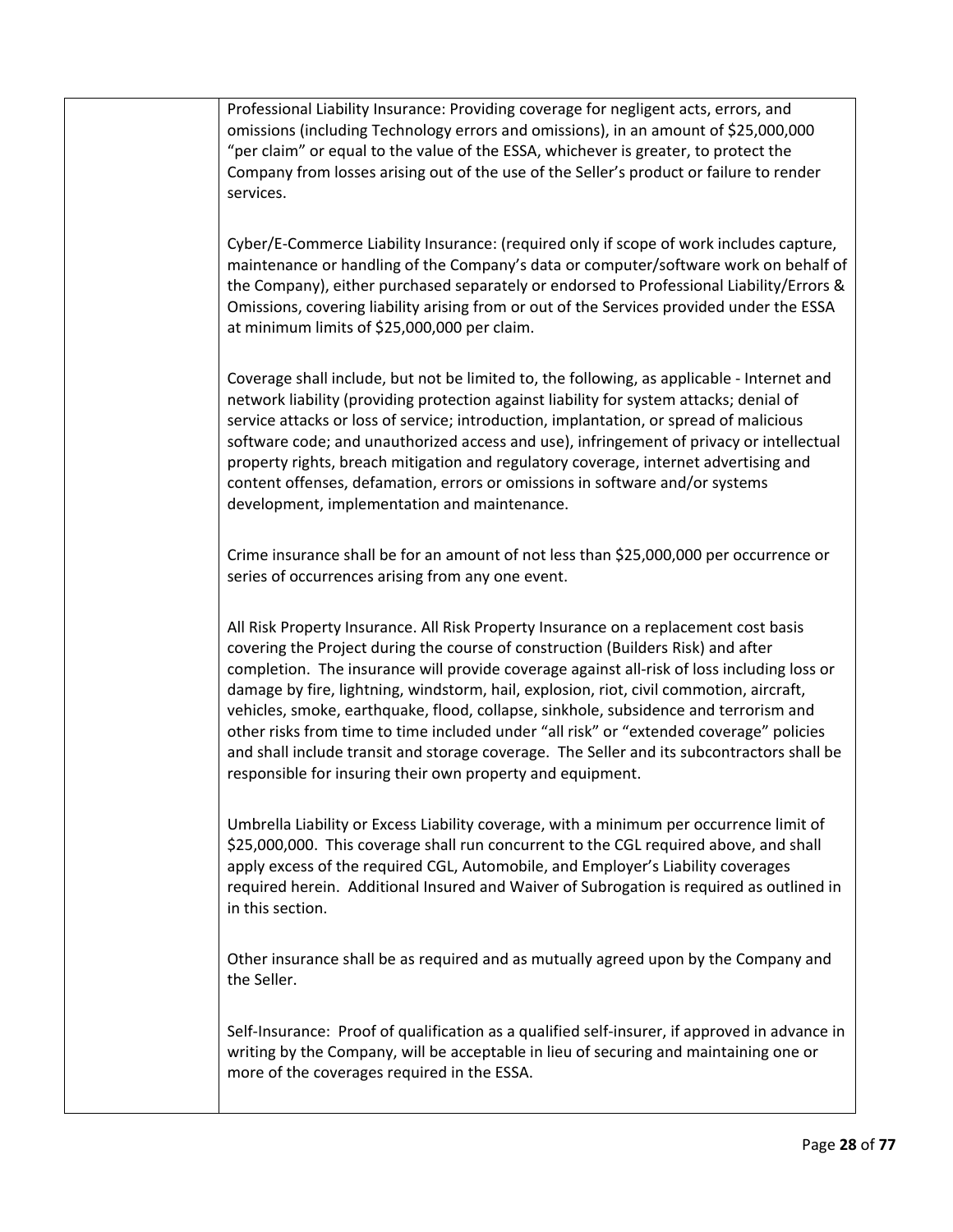National Grid USA and its direct and indirect parents, subsidiaries, and Affiliates shall be named as Additional Insured on the Commercial General Liability and Automobile Liability policies. The Seller shall waive all rights of recovery against the insured Parties for any loss or damage covered under the CGL policy or for any required coverage that may be self-insured by the Seller.

Subcontractors. In the event that the Seller uses subcontractors in connection with the provision of the Services, the Seller shall require all such subcontractors provide the same insurance coverages as shown in this section.

Certificate(s) of Insurance. Prior to providing the Services, the Seller shall promptly provide the Company with Certificate(s) of Insurance for all coverages required in the ESSA at the following address:

 National Grid USA Attention Risk & Insurance Department 300 Erie Blvd. West Bldg. A-4 Syracuse, NY 13202

Policies shall provide that at least thirty (30) days' prior written notice shall be given to the Company in the event of any cancellation or diminution of coverage and certificates shall outline the amounts of deductibles or self-insured retentions which shall be for the account of the Seller. Such deductibles or self-insured retentions shall not exceed \$100,000 unless agreed to by the Company's Risk & Insurance Department.

Reservation of Rights. If any policy should be canceled before final payment by the Company to the Seller and the Seller fails immediately to procure other insurance as specified, the Company reserves the right to procure such insurance and to deduct the cost thereof from any sum due the Seller under the ESSA or to invoice the Seller for such cost.

Accident Reports. The Seller shall furnish the Company's Risk & Insurance Department with copies of any accident report(s) sent to the Seller's insurance carriers covering accidents, incidents, or events occurring in connection with or as a result of the provision of the Services.

Full Policy Limits. The Seller represents that it has full policy limits available and shall notify the Company's Risk & Insurance Department in writing when coverages required herein have been reduced as a result of claim payments, expenses, or both.

Indemnification Coordination. Nothing contained in these insurance requirements is to be construed as limiting the extent of the Seller's responsibility for payment of damages resulting from its work under the ESSA, or limiting, diminishing, or waiving the Seller's obligation to indemnify, defend and save harmless the Company.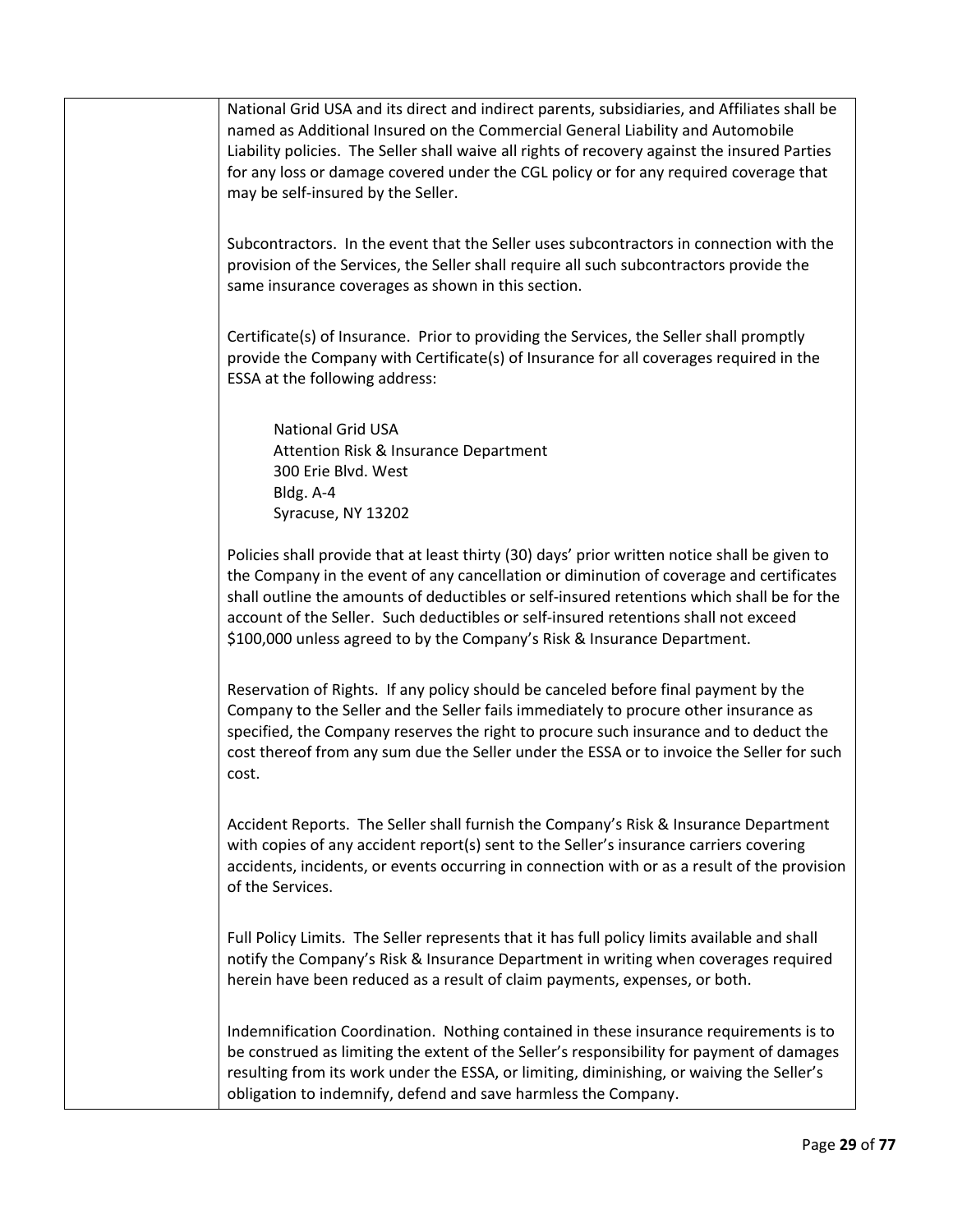|                                                                                  | Compliance. These requirements are in addition to any other insurance requirements<br>which may be required elsewhere in the ESSA. The Seller shall comply with any<br>governmental and/or site-specific insurance requirements even if not stated herein.                                                                                                                                                                                                                                                                                                                                                                                                                                                                                                                                                                                                                                                                                                                                                                                                                                                                                                                                                                                                                                                                                                                                                                                                                                                          |
|----------------------------------------------------------------------------------|---------------------------------------------------------------------------------------------------------------------------------------------------------------------------------------------------------------------------------------------------------------------------------------------------------------------------------------------------------------------------------------------------------------------------------------------------------------------------------------------------------------------------------------------------------------------------------------------------------------------------------------------------------------------------------------------------------------------------------------------------------------------------------------------------------------------------------------------------------------------------------------------------------------------------------------------------------------------------------------------------------------------------------------------------------------------------------------------------------------------------------------------------------------------------------------------------------------------------------------------------------------------------------------------------------------------------------------------------------------------------------------------------------------------------------------------------------------------------------------------------------------------|
| Confidentiality                                                                  | The Seller shall enter into a Non-Disclosure Agreement ("NDA") with the Company<br>contemporaneously with the ESSA.                                                                                                                                                                                                                                                                                                                                                                                                                                                                                                                                                                                                                                                                                                                                                                                                                                                                                                                                                                                                                                                                                                                                                                                                                                                                                                                                                                                                 |
|                                                                                  | To the extent permitted by Applicable Laws and Regulations, each Party shall maintain<br>the confidentiality of information and data transmitted under the ESSA, provided the<br>Company and the Seller may disclose information required to apply for and comply with<br>the requirements of the NYSERDA Bulk Storage Incentive Program and any regulatory<br>obligations.                                                                                                                                                                                                                                                                                                                                                                                                                                                                                                                                                                                                                                                                                                                                                                                                                                                                                                                                                                                                                                                                                                                                         |
| Sale or Lease of the                                                             | In the event the Project is sold or leased, the Company may, at its sole option:                                                                                                                                                                                                                                                                                                                                                                                                                                                                                                                                                                                                                                                                                                                                                                                                                                                                                                                                                                                                                                                                                                                                                                                                                                                                                                                                                                                                                                    |
| Project                                                                          | (a) Consent to assign all ESSA obligations to the buyer/tenant. Such consent may<br>only be given if the buyer/tenant has similar or better creditworthiness and<br>operating credentials and the buyer/tenant accepts such assignment of the<br>ESSA; or                                                                                                                                                                                                                                                                                                                                                                                                                                                                                                                                                                                                                                                                                                                                                                                                                                                                                                                                                                                                                                                                                                                                                                                                                                                           |
|                                                                                  | (b) Terminate the ESSA and the Seller shall pay the Company an amount equal to<br>the Termination Payment set forth in the Default Remedy provision below.                                                                                                                                                                                                                                                                                                                                                                                                                                                                                                                                                                                                                                                                                                                                                                                                                                                                                                                                                                                                                                                                                                                                                                                                                                                                                                                                                          |
|                                                                                  | "Events of Default" shall include:                                                                                                                                                                                                                                                                                                                                                                                                                                                                                                                                                                                                                                                                                                                                                                                                                                                                                                                                                                                                                                                                                                                                                                                                                                                                                                                                                                                                                                                                                  |
| <b>Certain Specified</b><br><b>Events of Default</b><br>/Termination<br>Payments | Material breach by any party of any representation or warranty in the ESSA (or in<br>$\bullet$<br>any other document or report delivered to the Company or the NYISO<br>thereunder) or the failure to perform any material covenant in the ESSA;<br>including alterations of the Project without the Company's approval and such<br>failure continues for a period of fourteen (14) days after written notice by the<br>Company to the Seller;<br>Providing any false or misleading information to obtain the ESSA;<br>٠<br>Bankruptcy, dissolution, or liquidation of a Party;<br>٠<br>The Seller's failure to obtain and maintain as required any necessary permits;<br>$\bullet$<br>The Seller's failure to maintain insurance of the types and amounts required in<br>the ESSA;<br>The Seller's Change of Control or the sale of its assets, or merger or<br>$\bullet$<br>consolidation of the Seller with and into another entity without receiving<br>consent from the Company, as such is described in the ESSA;<br>The Seller's failure to provide and maintain a Letter of Credit as required under<br>٠<br>the ESSA;<br>The Seller's failure to pay liquidated damages when due;<br>٠<br>The Seller failure to maintain Site Control;<br>٠<br>The Seller's failure to achieve a critical milestone on or before date for achieving<br>$\bullet$<br>same (subject to delivery of and compliance with a Recovery Plan);<br>The Seller's failure to achieve Commercial Operation by the Guaranteed COD;<br>٠ |
|                                                                                  | and/or<br>The Seller's failure to meet the performance thresholds for the applicable<br>$\bullet$<br>periods stated in "Performance Guarantees" following an opportunity to cure.<br>Cure Period: Each Party shall have fourteen (14) days to cure after written notice alerting<br>such Party of an Event of Default.                                                                                                                                                                                                                                                                                                                                                                                                                                                                                                                                                                                                                                                                                                                                                                                                                                                                                                                                                                                                                                                                                                                                                                                              |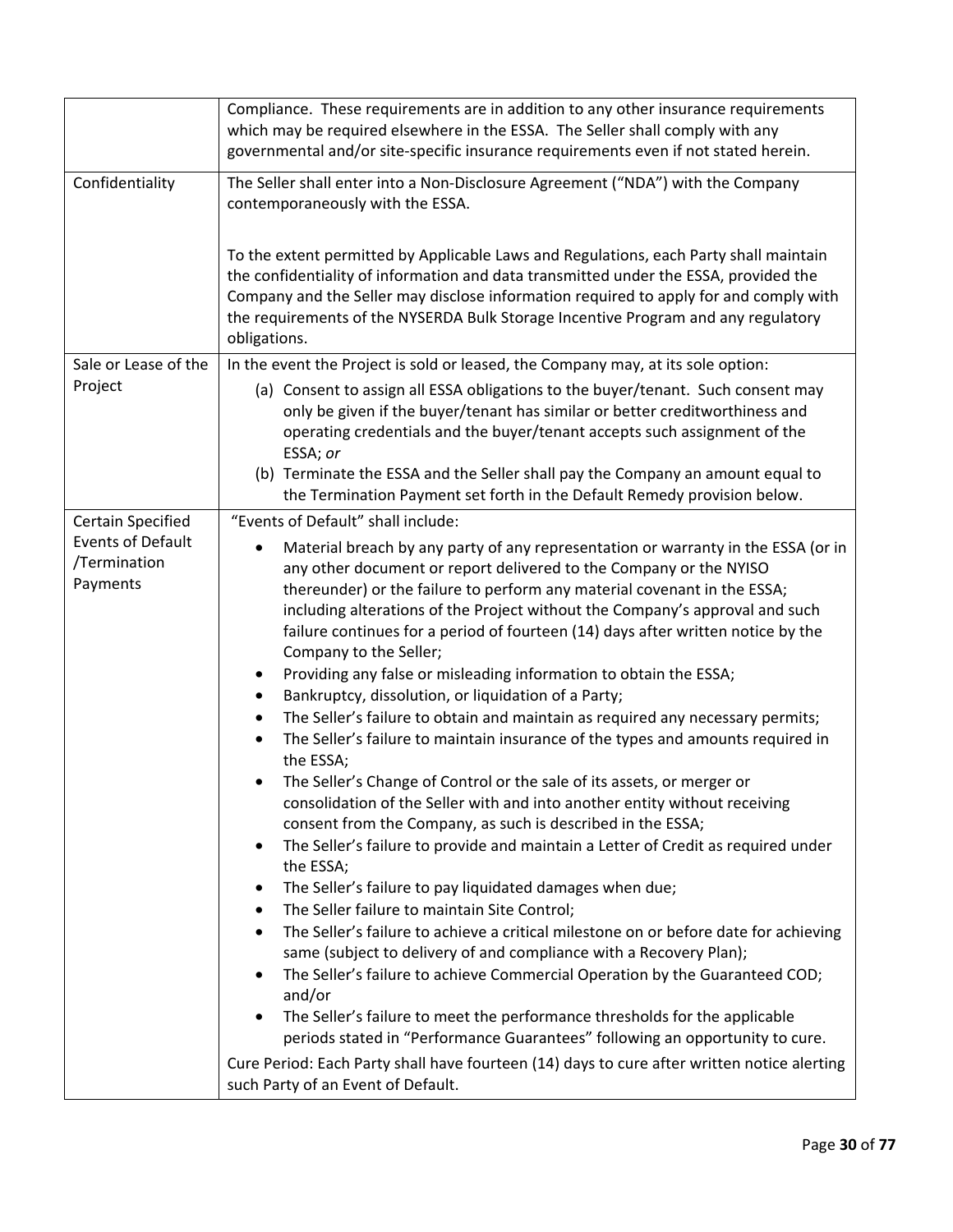|                     | Early Termination Date. If an Event of Default with respect to a Defaulting Party shall<br>have occurred and be continuing, the other Party (the "Non-Defaulting Party") shall have<br>the right, by delivery of Notice to the Defaulting Party, to (a) designate a day, no earlier<br>than the day such Notice is effective and no later than thirty (30) days after such Notice<br>is effective, as an "Early Termination Date," and to terminate the ESSA as of the Early<br>Termination Date, (b) accelerate all amounts owed by the Defaulting Party under the<br>ESSA, (c) withhold any payments due to the Defaulting Party under the ESSA, (d) suspend<br>performance pending termination of the ESSA; and (e) pursue all remedies available at<br>law or in equity against the Defaulting Party (including monetary damages and, where<br>appropriate, specific performance or injunctive relief), except to the extent that such<br>remedies are limited by the terms of the ESSA. |
|---------------------|----------------------------------------------------------------------------------------------------------------------------------------------------------------------------------------------------------------------------------------------------------------------------------------------------------------------------------------------------------------------------------------------------------------------------------------------------------------------------------------------------------------------------------------------------------------------------------------------------------------------------------------------------------------------------------------------------------------------------------------------------------------------------------------------------------------------------------------------------------------------------------------------------------------------------------------------------------------------------------------------|
|                     | If the Seller is the Defaulting Party, then the Termination Payment shall be owed to the<br>Company. If the Company is the Defaulting Party, then the Termination Payment shall<br>be owed to the Seller. The Parties' Termination Payments shall be calculated based on<br>termination pre-Commercial Operation and post-Commercial Operation.                                                                                                                                                                                                                                                                                                                                                                                                                                                                                                                                                                                                                                              |
|                     | As soon as practicable after an Early Termination Date is declared, the Non-Defaulting<br>Party shall provide Notice to the Defaulting Party of the Termination Payment.                                                                                                                                                                                                                                                                                                                                                                                                                                                                                                                                                                                                                                                                                                                                                                                                                     |
|                     | The Notice must include a written statement setting forth, in reasonable detail, the<br>calculation of such Termination Payment, together with appropriate supporting<br>documentation. If the Company is the Non-Defaulting Party and reasonably expects to<br>incur penalties, fines or costs from the NYISO, the NYPSC, or any other Governmental<br>Authority, then the Company may estimate the amount of those penalties and fines and<br>include them in the Termination Payment amount.                                                                                                                                                                                                                                                                                                                                                                                                                                                                                              |
|                     | The Defaulting Party shall pay the Termination Payment to the Non-Defaulting Party<br>within thirty (30) Business Days after the Notice is provided.                                                                                                                                                                                                                                                                                                                                                                                                                                                                                                                                                                                                                                                                                                                                                                                                                                         |
|                     | Effect of Termination. Termination of the ESSA shall not operate to discharge any<br>liability that has been incurred by either Party prior to the effective date of such<br>termination.                                                                                                                                                                                                                                                                                                                                                                                                                                                                                                                                                                                                                                                                                                                                                                                                    |
| Project Information | In addition to other information required to be provided to the Company in accordance<br>with the ESSA, the Seller shall provide the following information to the Company:                                                                                                                                                                                                                                                                                                                                                                                                                                                                                                                                                                                                                                                                                                                                                                                                                   |
|                     | (a) Prior to Commercial Operation, the Seller shall provide the Company with the<br>following documents within ten (10) Business Days of the Seller's receipt (unless<br>otherwise                                                                                                                                                                                                                                                                                                                                                                                                                                                                                                                                                                                                                                                                                                                                                                                                           |
|                     | noted below):                                                                                                                                                                                                                                                                                                                                                                                                                                                                                                                                                                                                                                                                                                                                                                                                                                                                                                                                                                                |
|                     | (i) any completed Interconnection Study for the Project;                                                                                                                                                                                                                                                                                                                                                                                                                                                                                                                                                                                                                                                                                                                                                                                                                                                                                                                                     |
|                     | (ii) letters, notices, filings, approvals, and other material correspondence related<br>to Permits for the Project;                                                                                                                                                                                                                                                                                                                                                                                                                                                                                                                                                                                                                                                                                                                                                                                                                                                                          |
|                     | (iii) executed Interconnection Agreement;                                                                                                                                                                                                                                                                                                                                                                                                                                                                                                                                                                                                                                                                                                                                                                                                                                                                                                                                                    |
|                     | (iv) within thirty (30) days of the Effective Date, a Project Summary Schedule                                                                                                                                                                                                                                                                                                                                                                                                                                                                                                                                                                                                                                                                                                                                                                                                                                                                                                               |
|                     | (v) any revised 3-line diagrams of the Project; and                                                                                                                                                                                                                                                                                                                                                                                                                                                                                                                                                                                                                                                                                                                                                                                                                                                                                                                                          |
|                     | (vi) the EPC Contract, and any other agreements with subcontractors                                                                                                                                                                                                                                                                                                                                                                                                                                                                                                                                                                                                                                                                                                                                                                                                                                                                                                                          |
|                     | expected to perform material work on the Project, as related to design,<br>engineering, procurement, or construction services for the Project, including all<br>amendments thereto.                                                                                                                                                                                                                                                                                                                                                                                                                                                                                                                                                                                                                                                                                                                                                                                                          |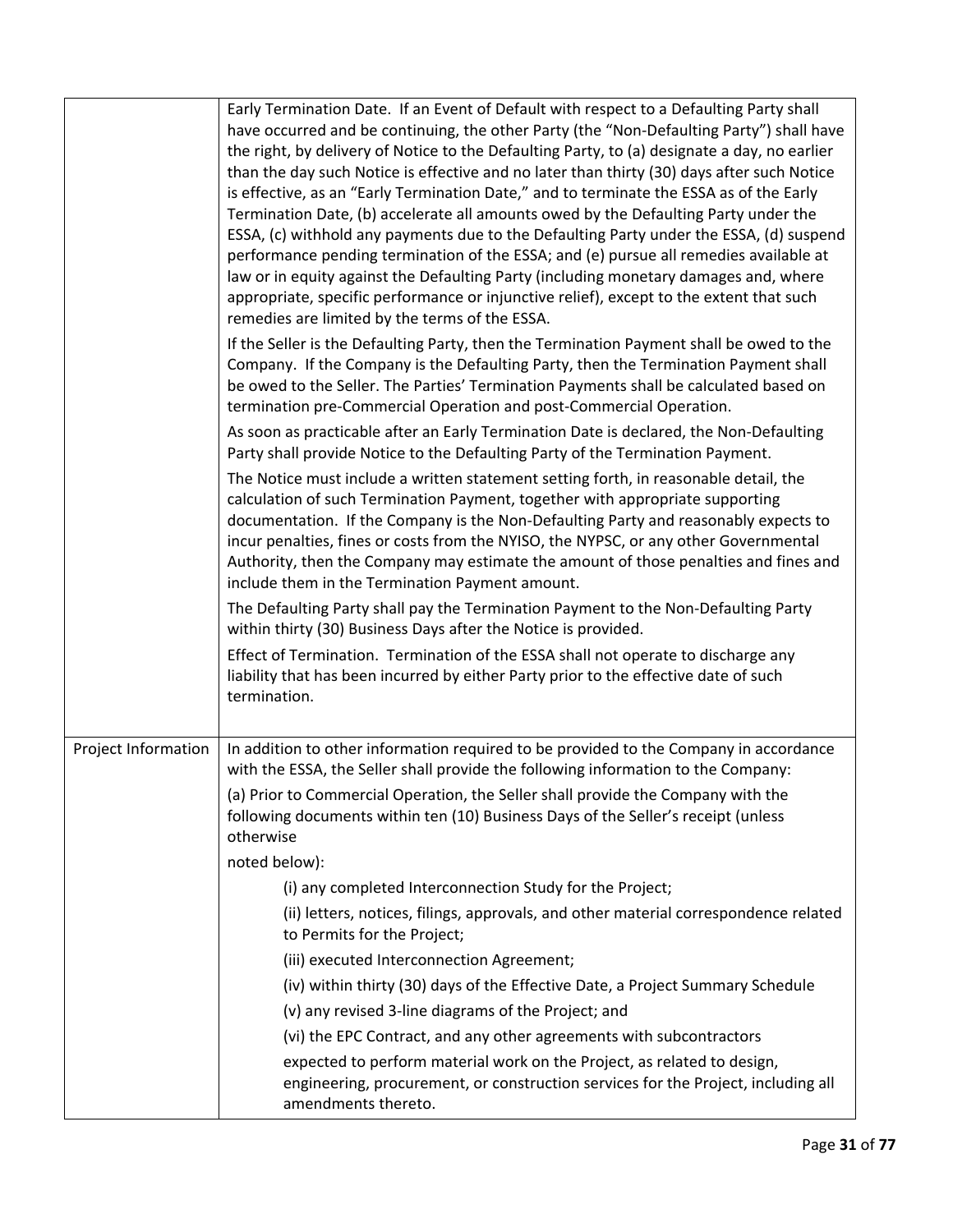|                                                 | (vii) Detailed information of protection schemes (i.e., three-line diagrams and list                                                                                                                                                                                                                                                                                                     |
|-------------------------------------------------|------------------------------------------------------------------------------------------------------------------------------------------------------------------------------------------------------------------------------------------------------------------------------------------------------------------------------------------------------------------------------------------|
|                                                 | of protection relays); and<br>(viii) Detailed information and diagrams for control, monitoring, metering and<br>communications schemes to the Company's EMS and the Trading & Dispatch<br>Software.                                                                                                                                                                                      |
|                                                 | (b) Following Substantial Completion, the Seller shall provide the Company with                                                                                                                                                                                                                                                                                                          |
|                                                 | copies of the following documents within ten (10) Business Days following the Seller's                                                                                                                                                                                                                                                                                                   |
|                                                 | receipt:                                                                                                                                                                                                                                                                                                                                                                                 |
|                                                 | (i) any executed agreements with subcontractors related to the                                                                                                                                                                                                                                                                                                                           |
|                                                 | operation and maintenance services for the Project, including all amendments                                                                                                                                                                                                                                                                                                             |
|                                                 | thereto; and                                                                                                                                                                                                                                                                                                                                                                             |
|                                                 | (ii) any reports, data or information provided to the NYISO, the NYPSC, NYSERDA<br>or any Governmental Authority relating to the Project.                                                                                                                                                                                                                                                |
|                                                 | (c) At any time during the Term, the Seller shall promptly, and in any event within                                                                                                                                                                                                                                                                                                      |
|                                                 | ten (10) Business Days, provide the Company with copies of:                                                                                                                                                                                                                                                                                                                              |
|                                                 | (i) information, reports and responses requested by the Company for the<br>Company to comply with disclosure requirements of the NYPSC or, as it relates<br>to the NYSERDA Incentive, NYSERDA, which requests for information, reports<br>and responses the Seller shall use commercially reasonable efforts to<br>accommodate, even for requests to verify data provided by the Seller; |
|                                                 | (ii) any reports, studies, or assessments done for the Seller by an Independent<br>Engineer on the Site or the Project; and                                                                                                                                                                                                                                                              |
|                                                 | (iii) any other information reasonably requested by the Company from the Seller.                                                                                                                                                                                                                                                                                                         |
| <b>Default Remedies</b>                         | If an Event of Default by the Seller occurs, the Company shall have the right to remedy<br>such Event of Default by taking one or more of the following actions:                                                                                                                                                                                                                         |
|                                                 | Terminate the ESSA for cause;                                                                                                                                                                                                                                                                                                                                                            |
|                                                 | Suspend performance;                                                                                                                                                                                                                                                                                                                                                                     |
|                                                 | Draw upon credit support provided by the Seller;                                                                                                                                                                                                                                                                                                                                         |
|                                                 | Withhold payments to the Seller; and/or<br>Pursue any and all remedies available at law or in equity.                                                                                                                                                                                                                                                                                    |
|                                                 |                                                                                                                                                                                                                                                                                                                                                                                          |
|                                                 | Termination Payment. If the Company terminates the ESSA following Commercial<br>Operation as a result of the declaration of an Event of Default, the Seller shall be<br>obligated to pay the Company in the amount equal to the total contract value, pro-rated<br>annually for the year in which the termination occurs ("Termination Payment").                                        |
| Conditions                                      | Conditions precedent to the Project achieving Commercial Operation shall include:                                                                                                                                                                                                                                                                                                        |
| Precedent to<br>Project Commercial<br>Operation | The Seller shall have satisfied all requirements and agreements with the NYISO to allow<br>the Company and the Marketer to sell the Products, including all metering and telemetry<br>required by the NYISO and the Company.                                                                                                                                                             |
|                                                 | Demonstrated Site Control and acquisition of all required permits.                                                                                                                                                                                                                                                                                                                       |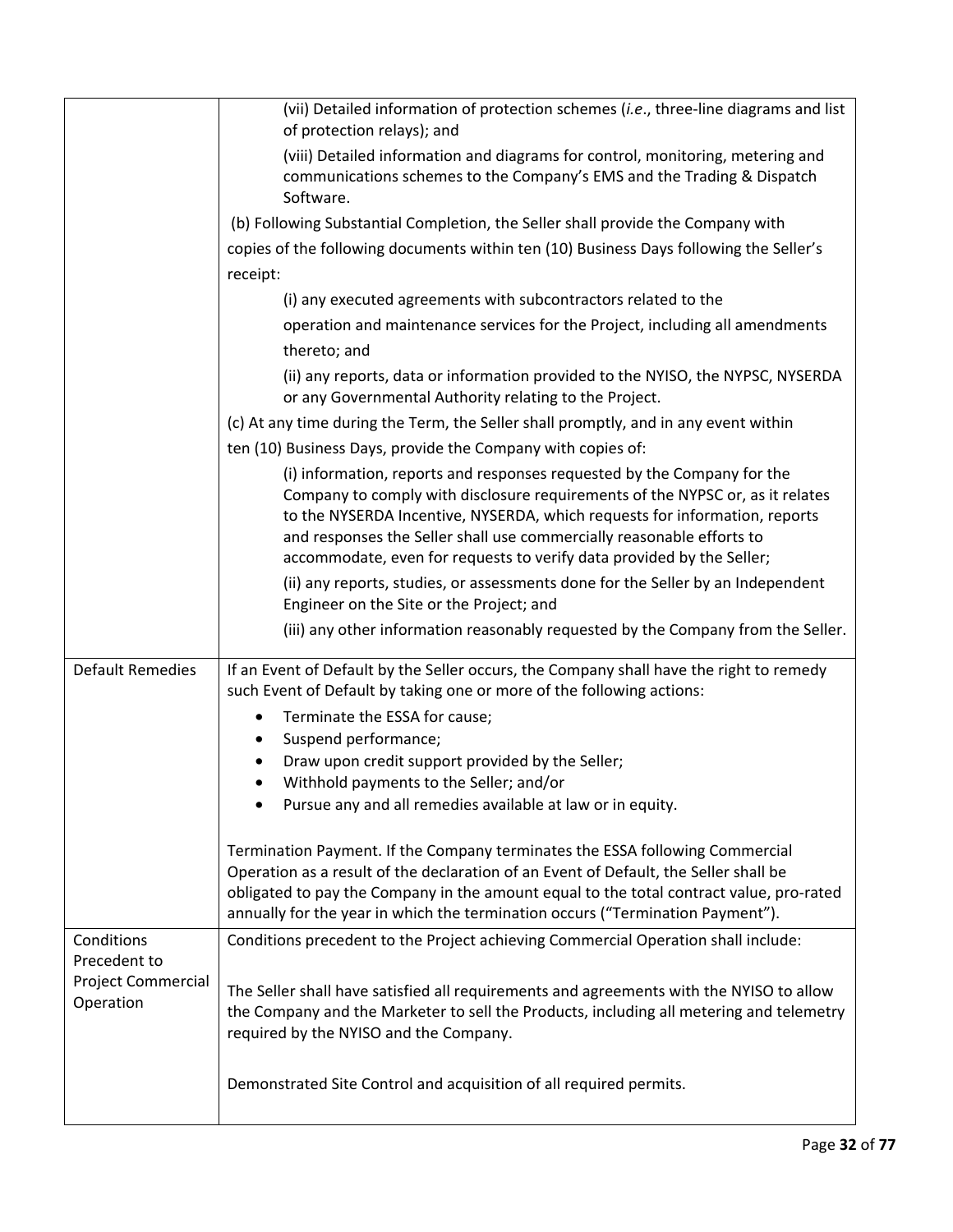|                                     | Satisfactory completion of all commercial operation testing (i.e., FAT) and on-site<br>commissioning, as determined by the Company and as described in an appendix to the<br>ESSA, such that the Project meets or exceeds all performance requirements.                                                                                                                                                                                                                                                                                                                                                                                         |
|-------------------------------------|-------------------------------------------------------------------------------------------------------------------------------------------------------------------------------------------------------------------------------------------------------------------------------------------------------------------------------------------------------------------------------------------------------------------------------------------------------------------------------------------------------------------------------------------------------------------------------------------------------------------------------------------------|
|                                     | The Seller shall have obtained and complied in all material respects with all approvals                                                                                                                                                                                                                                                                                                                                                                                                                                                                                                                                                         |
|                                     | required by any Governmental Authority required to construct and operate the Project.                                                                                                                                                                                                                                                                                                                                                                                                                                                                                                                                                           |
|                                     | The Project shall not be subject to any encumbrances other than permitted financing-<br>related liens.                                                                                                                                                                                                                                                                                                                                                                                                                                                                                                                                          |
|                                     | The Interconnection Agreement shall be in full force and effect, and the Seller shall have<br>complied in all material respects with its obligations thereunder, including having<br>installed all necessary metering to deliver the Products in accordance with the ESSA.                                                                                                                                                                                                                                                                                                                                                                      |
|                                     | A detailed and mutually agreed Operational Agreement that describes the Project roles,<br>responsibilities, and scenarios shall be in place involving all parties; the Company, the<br>Seller, and the Marketer.                                                                                                                                                                                                                                                                                                                                                                                                                                |
|                                     | The Seller shall not be in default of any payment or performance obligation under the<br>ESSA.                                                                                                                                                                                                                                                                                                                                                                                                                                                                                                                                                  |
|                                     | The Seller shall have provided a Letter of Credit and all other documents or instruments<br>as required under the ESSA in the amount required by the Company.                                                                                                                                                                                                                                                                                                                                                                                                                                                                                   |
|                                     | The Seller shall have obtained and provided a copy to the Company of a certificate from<br>an independent professional engineer licensed to practice in the State of New York<br>stating that the Project has been completed in all material respects, excepting only items<br>that do not adversely affect the ability of the Project to operate in accordance with the<br>ESSA.                                                                                                                                                                                                                                                               |
|                                     | The Seller shall have completed all registrations with the NERC and its delegate, the<br>NPCC, as applicable to the Seller.                                                                                                                                                                                                                                                                                                                                                                                                                                                                                                                     |
|                                     | Failure to achieve Commercial Operation by the deadline shall constitute an Event of<br>Default by the Seller.                                                                                                                                                                                                                                                                                                                                                                                                                                                                                                                                  |
| <b>Right to Suspend</b><br>the ESSA | The Company may at its sole discretion interrupt, suspend, or delay execution of all or<br>any part of the Project, at any time, should execution impact the reliability of the electric<br>grid. Upon no less than thirty (30) days' prior written notice to the Seller, the Company<br>may interrupt, suspended, or delay the project for scheduled, corrective maintenances<br>or any other reason whatsoever in accordance with Good Utility Practices. Any<br>interruption, suspension or delay shall include prior written notice to the Seller<br>specifying the nature and expected duration of the interruption, suspension, or delay. |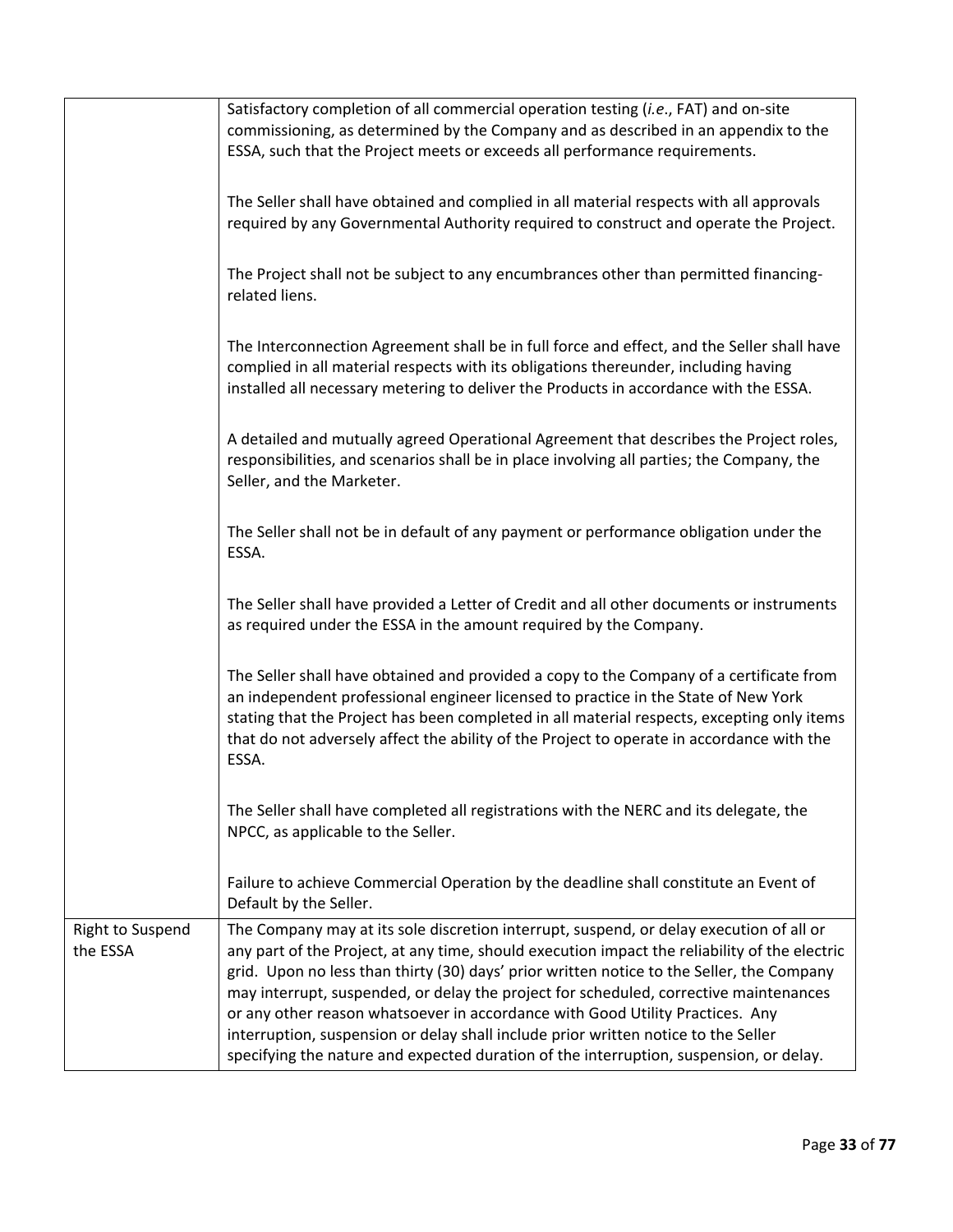| Market-Based Rate<br>Authority         | The Seller shall comply with all FERC and NYISO requirements applicable to a resource<br>maintained for and participating in the NYISO wholesale electric market, including any<br>requirement for the Seller to have market-based rate authority.                                                                                                                                                                                                                                                                                                                                                                                                                                      |
|----------------------------------------|-----------------------------------------------------------------------------------------------------------------------------------------------------------------------------------------------------------------------------------------------------------------------------------------------------------------------------------------------------------------------------------------------------------------------------------------------------------------------------------------------------------------------------------------------------------------------------------------------------------------------------------------------------------------------------------------|
| <b>Charging Costs</b>                  | Before the COD, the Seller shall be responsible for all costs and procurement of all<br>energy used to charge the Project.                                                                                                                                                                                                                                                                                                                                                                                                                                                                                                                                                              |
|                                        | After COD, the Company shall be responsible for managing, directing the scheduling of,<br>purchasing, and transporting all energy used to charge the Project, inclusive of Storage<br>Unit losses.                                                                                                                                                                                                                                                                                                                                                                                                                                                                                      |
|                                        | The Seller shall be responsible for all Project Ancillary Load (i.e., cooling, heating, pumps,<br>etc.) energy and delivery charges at the appropriate rate. All charging costs required for<br>maintenance and testing shall be at the Seller's expense.                                                                                                                                                                                                                                                                                                                                                                                                                               |
|                                        | The Company shall be entitled to charge and discharge energy without notice and is<br>entitled to all the benefits associated thereof, without credit to the Seller.                                                                                                                                                                                                                                                                                                                                                                                                                                                                                                                    |
| Change<br>Notification                 | The Seller must receive written authorization from the Company before making any<br>change to the Project that may have a material impact on the safety or reliability of<br>National Grid's Transmission System or Distribution System or Affected Systems. Such<br>authorization shall not be unreasonably withheld. Modifications to the Project must be<br>done in accordance with Good Utility Practice. If the Seller makes modifications to the<br>Project without the Company's prior written authorization, the Company shall have the<br>right to temporarily disconnect the Project.                                                                                         |
| Inspection and<br><b>Access Rights</b> | The Seller shall test and inspect the Project and its Interconnection Facilities prior to any<br>interconnection. The Seller shall notify the Company of such activities no fewer than five<br>(5) Business Days (unless stated otherwise in the Interconnection Agreement or as may<br>be otherwise agreed to by the Parties) prior to such testing and inspection. Testing and<br>inspection shall occur on a Business Day. The Company may, at its own expense, send<br>qualified personnel to the Site to inspect the interconnection and observe the testing.<br>The Seller shall provide the Company with a written test report when such testing and<br>inspection is completed. |
|                                        | Additionally, upon reasonable notice, the Seller shall grant the Company access to the<br>Site at or immediately before the Project commences commercial operation for the<br>purpose of inspecting equipment, witnessing testing, verifying certain conditions,<br>including performance guarantees, or to observe the operation of the Project for a<br>period of ten (10) Business Days after the COD.                                                                                                                                                                                                                                                                               |
|                                        | Following the initial inspection process described above, at reasonable hours, and upon<br>two (2) Business Days' notice to the Seller, or at any time without notice in the event of<br>an emergency or hazardous condition, the Company shall have access to the Site for any<br>reasonable purpose in connection with the performance of the obligations imposed on<br>the Seller by the ESSA including, but not limited to, inspecting the Project and the<br>interconnection between the Project and National Grid's distribution system, or if<br>necessary to meet National Grid's obligations to provide service to its customers.                                              |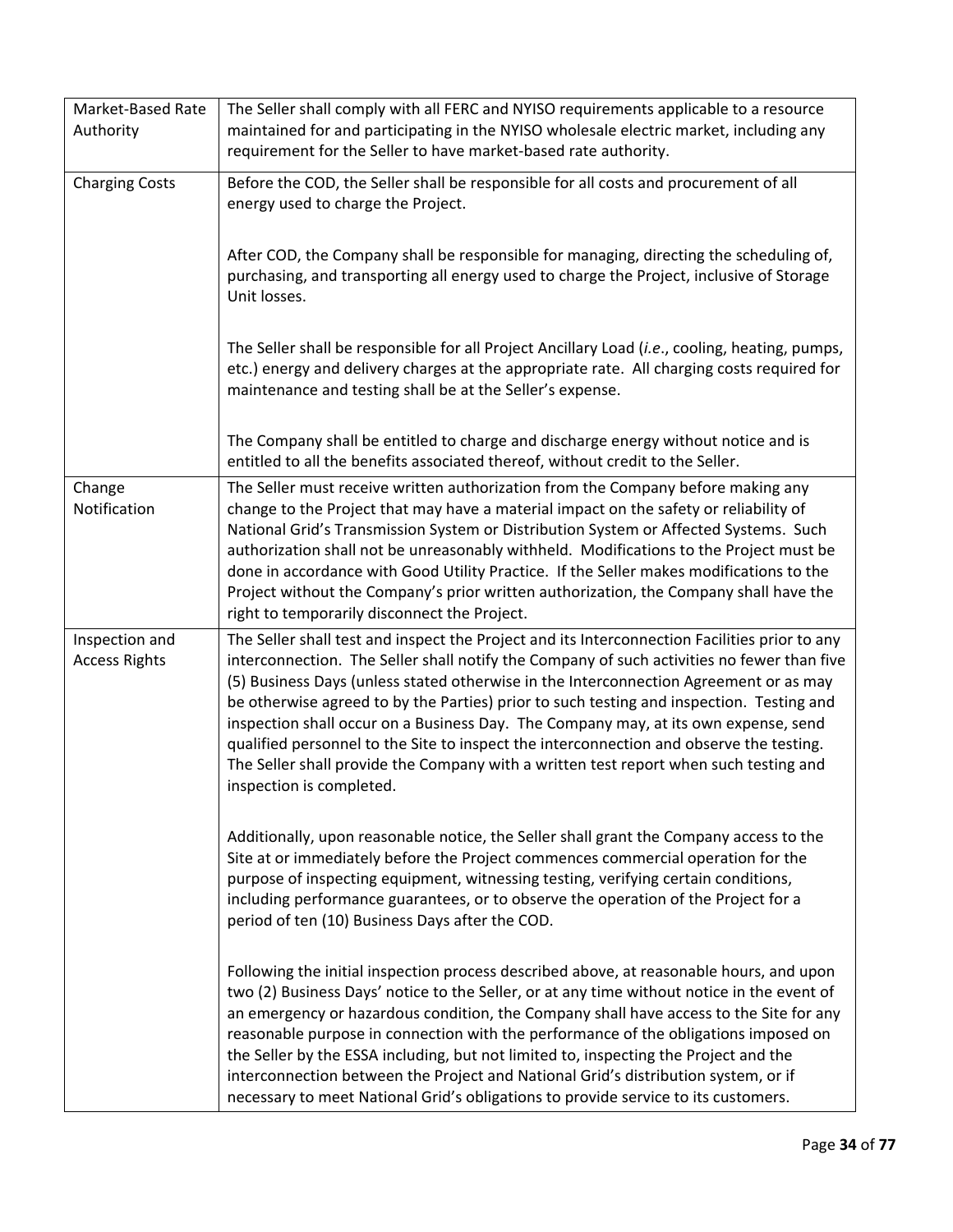|                                               | At any time that National Grid personnel are on the Site, such personnel shall observe all<br>safety rules and regulations adopted by the Seller. Each Party shall be liable for its<br>employees arising out of any provision of the Worker's Compensation Law.                                                                                                                                                                                                                                                                         |
|-----------------------------------------------|------------------------------------------------------------------------------------------------------------------------------------------------------------------------------------------------------------------------------------------------------------------------------------------------------------------------------------------------------------------------------------------------------------------------------------------------------------------------------------------------------------------------------------------|
|                                               | Each Party shall be responsible for its own costs associated with complying with Site<br>access requirements other than those costs to be borne by the respective Parties as<br>established in the Interconnection Agreement and ESSA.                                                                                                                                                                                                                                                                                                   |
|                                               | The Company shall have the right to inspect or audit the Seller's EPC Contract and its<br>books and records to verify the Seller's compliance with the Milestone Schedule and<br>other obligations under the ESSA. In addition, the Seller shall cause its subcontractors<br>to, provide the Company with prompt access to the Site and all applicable documents<br>and records to permit the Company to determine whether:                                                                                                              |
|                                               | (a) the Seller has obtained and maintained all Permits, and that such Permits do                                                                                                                                                                                                                                                                                                                                                                                                                                                         |
|                                               | not contain Permit Requirements that might restrict the Company's ability to charge or                                                                                                                                                                                                                                                                                                                                                                                                                                                   |
|                                               | discharge, or store energy in, the Project as provided for in the ESSA;                                                                                                                                                                                                                                                                                                                                                                                                                                                                  |
|                                               | (b) any agreements with subcontractors and suppliers, that have been entered into and<br>have become effective and neither the Seller nor any other party thereto is in default<br>thereunder;                                                                                                                                                                                                                                                                                                                                           |
|                                               | (c) all contracts or other arrangements necessary to interconnect the Project have been<br>entered into and become effective on a timely basis pursuant to the Milestone Schedule<br>and the Seller is not in default thereunder;                                                                                                                                                                                                                                                                                                        |
|                                               | (d) all contracts and other arrangements necessary to support the construction,                                                                                                                                                                                                                                                                                                                                                                                                                                                          |
|                                               | installation, operation, and maintenance of the Project, including any agreements and<br>other arrangements for the interconnection and procurement of power for Station Use<br>and Charging Energy Requirements and, if necessary, water supply and waste disposal<br>have been entered into and become effective on a timely basis and the Seller is not in<br>default thereunder; and                                                                                                                                                 |
|                                               | (e) any statement, claim, charge or calculation made by the Seller pursuant to this<br>ESSA is accurate.                                                                                                                                                                                                                                                                                                                                                                                                                                 |
|                                               | The Seller shall retain, and the Company shall have the right to request, copies of the<br>aforementioned documents, records, and data for a period of two (2) years following the<br>expiration or earlier termination of the ESSA, unless the documents, records, or data are<br>the subject of or are relevant to an outstanding indemnity or other claim under the ESSA,<br>in which event such documents, records, or data shall be retained until such indemnity<br>or other claim is resolved and is no longer subject to appeal. |
| Metering,<br>Communications,<br>and Telemetry | The Seller must comply with applicable NYISO metering requirements.<br>A minimum of two revenue grade meters that facilitate the separation of the Storage<br>Unit's Ancillary Load from energy to charge the Project.                                                                                                                                                                                                                                                                                                                   |
|                                               |                                                                                                                                                                                                                                                                                                                                                                                                                                                                                                                                          |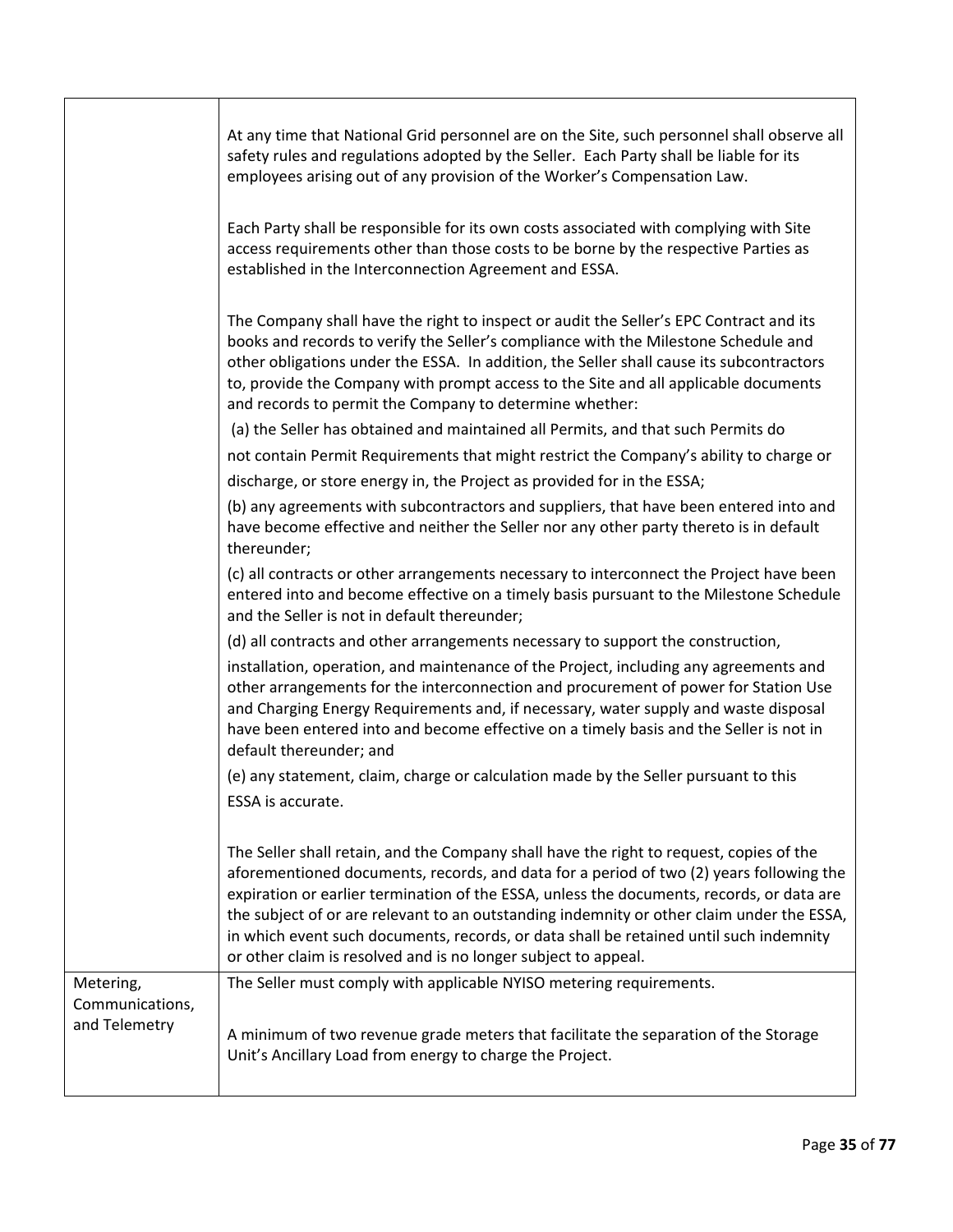|                                           | All metering shall be installed, owned and operated by the Company and the costs of the<br>metering and installation shall be borne by the Seller.                                                                                                                                                                                                                                                                                                                                                                                                                                                                                                                                                                                                                                                                                            |
|-------------------------------------------|-----------------------------------------------------------------------------------------------------------------------------------------------------------------------------------------------------------------------------------------------------------------------------------------------------------------------------------------------------------------------------------------------------------------------------------------------------------------------------------------------------------------------------------------------------------------------------------------------------------------------------------------------------------------------------------------------------------------------------------------------------------------------------------------------------------------------------------------------|
|                                           | Metering shall be separate and distinct from any non-Project related load.                                                                                                                                                                                                                                                                                                                                                                                                                                                                                                                                                                                                                                                                                                                                                                    |
|                                           | All communication, metering, telemetry, and associated operation equipment will be<br>integrated to the Project's Storage Management System. The Seller shall configure the<br>Project's Storage Management System to allow the Seller, Marketer, and the Company<br>the ability to monitor real time operations as necessary to communicate with the NYISO<br>using telemetry conforming to NYISO requirements and qualifying for participation as a<br>dispatchable resource in NYISO Markets and to provide all other market Products.                                                                                                                                                                                                                                                                                                     |
|                                           | During the Contract Term, the Company will have the rights to Dispatch the Project<br>seven (7) days per week and twenty-four (24) hours per day (including holidays) in<br>accordance with Exhibit C and subject to the requirements and Operating Restrictions<br>set forth in the ESSA and Exhibit A. The Company shall use reasonable efforts to comply<br>with the Operating Restrictions. If the Dispatch does not conform with the Operating<br>Restrictions, then the Seller shall immediately notify the Company of the nonconformity<br>where modification will be made to the Dispatch to conform to the Operating<br>Restrictions. Until the Dispatch is modified the Seller shall, as applicable, Dispatch the<br>Project in accordance with the Operating Restrictions and the Project will not be deemed<br>to be unavailable. |
|                                           | Any changes to the control configurations by the Seller shall require at least forty-eight<br>(48) hours' notice to all affected Parties.                                                                                                                                                                                                                                                                                                                                                                                                                                                                                                                                                                                                                                                                                                     |
|                                           | The Seller shall comply with the communications requirements set forth in Exhibit L and<br>shall provide the following:                                                                                                                                                                                                                                                                                                                                                                                                                                                                                                                                                                                                                                                                                                                       |
|                                           | Real-time monitoring data (i.e., alarms, status, SoC, real and reactive power<br>flow, etc.);<br>Device disconnect and re-connection<br>All alarms                                                                                                                                                                                                                                                                                                                                                                                                                                                                                                                                                                                                                                                                                            |
|                                           | Full storage control and dispatch capability up to ratings specified in Exhibit<br>A and pursuant to the test results in Exhibit L;<br>Direct integration with EMS/ADMS and provision of communications;<br>Communications and revenue grade metering to the NYISO for M&V<br>Communications between the Storage Management System and the Trading<br>& Dispatch software;<br>Storage maintenance schedule and notifications; and<br>Dual control and prioritized remote access authorization (between National<br>Grid and the Marketer).                                                                                                                                                                                                                                                                                                    |
| Data and<br>Cybersecurity<br>Requirements | The following items will be required to comply with National Grid's Data Privacy and<br>Cyber Security requirements at a minimum:<br>National Grid standard cybersecurity requirements shall apply to the Seller and                                                                                                                                                                                                                                                                                                                                                                                                                                                                                                                                                                                                                          |
|                                           | the Seller shall be required to execute a Data Security Agreement with the<br>Company.                                                                                                                                                                                                                                                                                                                                                                                                                                                                                                                                                                                                                                                                                                                                                        |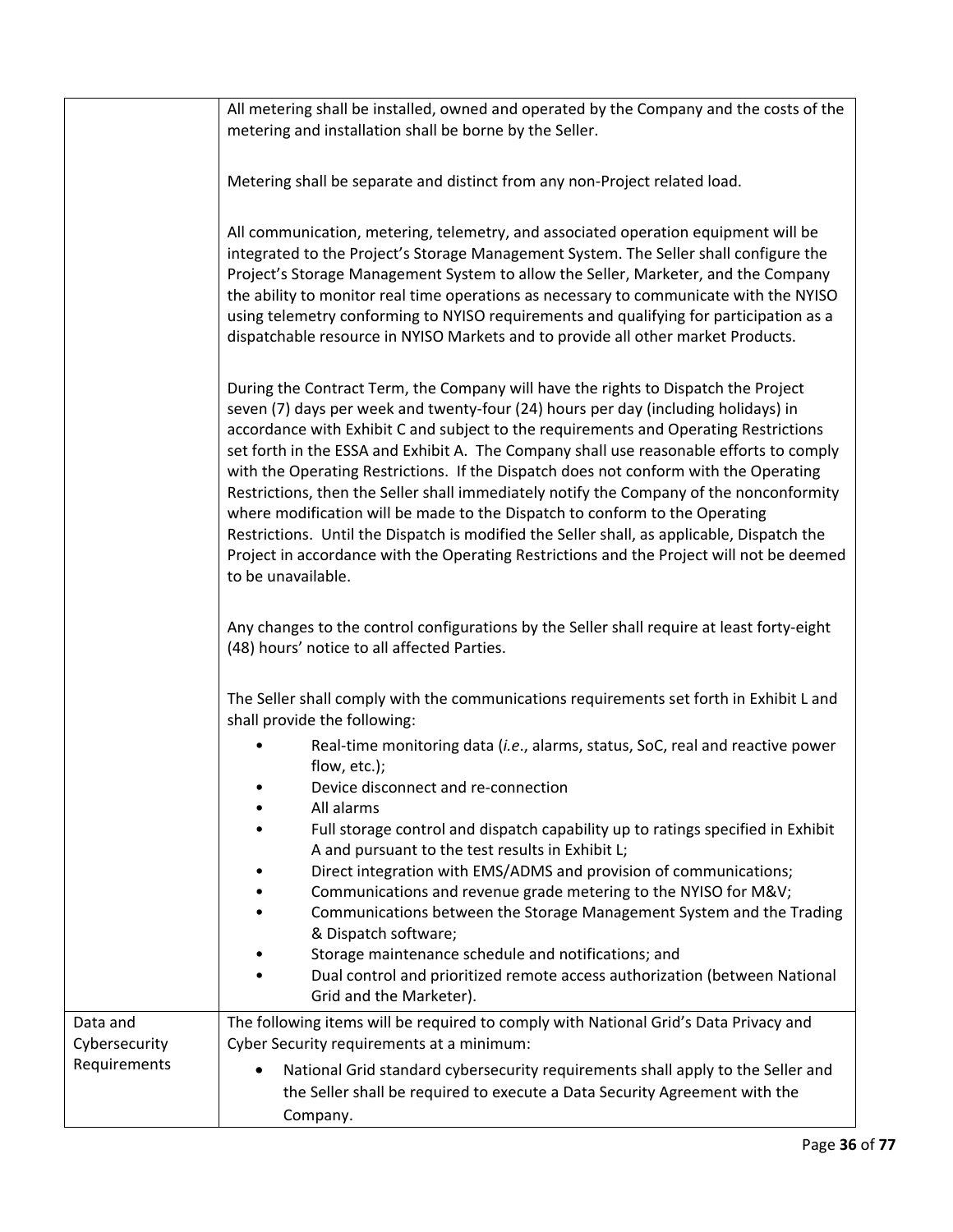| National Grid shall have access to and retain ownership of all operational data<br>$\bullet$                                                        |
|-----------------------------------------------------------------------------------------------------------------------------------------------------|
| applicable to the Project.                                                                                                                          |
| The Seller and any associated contractors and subcontractors will need to                                                                           |
| comply with all Applicable Laws and Regulations and to Personal and/or                                                                              |
| Confidential Information received from National Grid and the storage owner.                                                                         |
| The Seller shall ensure that its contractors and subcontractors who have access                                                                     |
| to National Grid's Personal and/or Confidential Information implement and                                                                           |
| maintain appropriate physical, technical, and administrative security measures                                                                      |
| for the protection of such Personal Information and/or Confidential Information                                                                     |
| as required by all Applicable Laws and Regulations, or as required by National                                                                      |
| Grid.                                                                                                                                               |
| The Seller shall not, directly or indirectly, divulge, disclose or communicate any                                                                  |
| Personal Information and/or Confidential Information it receives from National                                                                      |
| Grid and storage owner to any person, firm, or corporation, except with the                                                                         |
| advance written permission of National Grid or storage owner.                                                                                       |
| All records pertaining to Personal Information and/or Confidential Information<br>٠                                                                 |
| received from National Grid, whether developed by National Grid or others, are                                                                      |
| and shall remain the property of National Grid.                                                                                                     |
| National Grid shall have access to and retain ownership of all operational data<br>٠                                                                |
| applicable to the storage systems.                                                                                                                  |
| The Seller shall adopt, implement and maintain security procedures sufficient to                                                                    |
| protect Personal Information and/or Confidential Information from improper                                                                          |
| access, disclosure, use, or premature destruction. Such security procedures shall                                                                   |
| be reasonably acceptable to the Company and in compliance with all Applicable                                                                       |
| Laws and Regulations as they are promulgated or amended.                                                                                            |
| The Seller shall ensure that its Information Security Program covers all<br>O                                                                       |
| networks, systems, servers, computers, notebooks, laptops, mobile                                                                                   |
| phones, and other devices and media that processes Customer                                                                                         |
| Information or that provides access to Customer networks, systems or                                                                                |
| information.                                                                                                                                        |
| The Seller shall ensure that its Information Security Program includes                                                                              |
| O<br>industry standard password protections, firewalls and anti-virus and                                                                           |
| malware protections to protect Customer Information stored on                                                                                       |
| computer systems.                                                                                                                                   |
| The Seller shall ensure that all systems, appliances, operating systems,                                                                            |
| O<br>applications, firmware, middleware and any other form of software have                                                                         |
| the LATEST patches applied.                                                                                                                         |
|                                                                                                                                                     |
| The Seller will ensure that all systems, appliances, operating systems,<br>O<br>applications, firmware, middleware and any other form of software & |
| hardware is properly hardened to the latest appropriate benchmarking                                                                                |
|                                                                                                                                                     |
| methodology.                                                                                                                                        |
| The Seller will conduct and provide a risk assessment to identify and assess                                                                        |
| reasonably foreseeable internal and external risks to the security, confidentiality                                                                 |
| and integrity of electronic, paper and other records containing Customer                                                                            |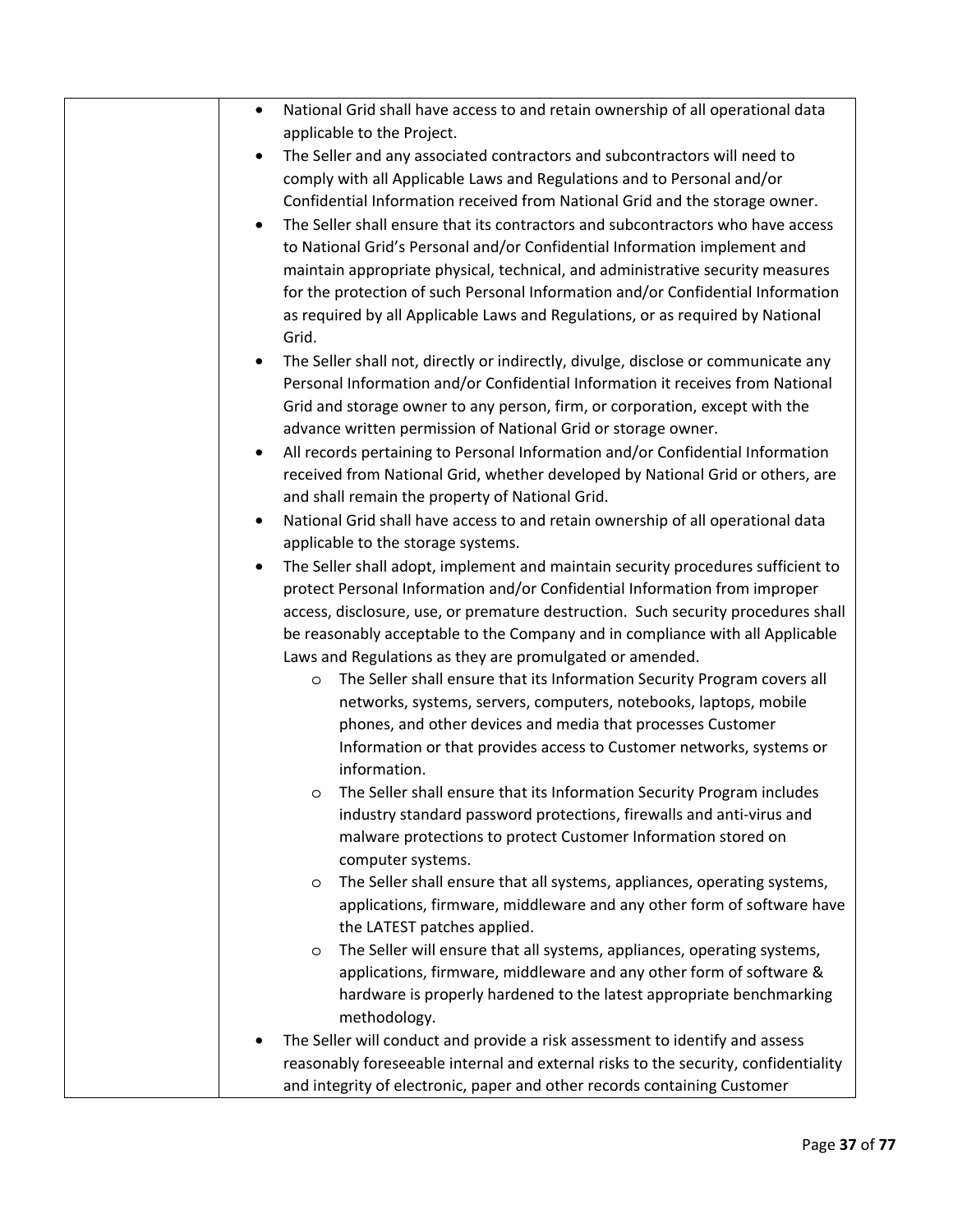| Information and evaluate and improve, where necessary, the effectiveness of its                  |
|--------------------------------------------------------------------------------------------------|
| safeguards for limiting those internal and external risks.                                       |
| The Seller may need to setup and configure various firewalls to sufficiently<br>$\bullet$        |
| protect all Parties.                                                                             |
| National Grid will need to conduct a thorough investigation into the associated<br>$\bullet$     |
| Storage Management System software architecture and associated controls and                      |
| may need to conduct "penetration" testing.                                                       |
| Maintain, and provide for National Grid's review, at National Grid's request, (a)<br>$\bullet$   |
| Written Information Security Program ("WISP"); and (b) other applicable security                 |
| program documents, including summaries of its incident response policies,                        |
| encryption standards and/or other computer security protection policies or                       |
| procedures, that constitute compliance with the Massachusetts security                           |
| regulations ("MA Security Regs") and the Rhode Island security regulations ("RI                  |
| Security Regs").                                                                                 |
| The Seller agrees to apply the standards and requirements of the MA Security<br>$\bullet$        |
| Regs and RI Security Regs to all such Personal Information, regardless of the                    |
| jurisdiction in which the subject of Personal Information resides.                               |
| The Seller shall have a process for managing both minor and major security<br>$\bullet$          |
| incidents.                                                                                       |
| The Seller shall notify National Grid promptly, but in no event later than twenty-<br>$\bullet$  |
| four (24) hours, upon discovery of a security vulnerability and in no event later                |
| than five (5) days after discovery of any unauthorized access, possession, use,                  |
| destruction or disclosure of Personal Information ("Security Breach").                           |
| National Grid's data, including Personal Information, may not be maintained,<br>$\bullet$        |
| stored, or transmitted outside of the United States of America.                                  |
| The Seller shall permit National Grid or its representatives to perform audits of                |
| the Seller's facilities, equipment, books, and records (electronic or otherwise),                |
| and operational systems, and such other audits as may be deemed necessary by                     |
| National Grid.                                                                                   |
| The Seller shall participate in any audits and information disclosure in the event               |
| the National Grid is audited.                                                                    |
| An annual written self-certification shall be provided to National Grid by the                   |
| Seller based on an independent third-party audit that scrutinizes and confirms                   |
| the effectiveness of controls (i.e., penetration testing).                                       |
| The Seller shall have an established process for verification of software integrity<br>$\bullet$ |
| and authenticity of all software provided by the Seller.                                         |
| The Seller shall adopt a Secure System Development Life Cycle program ("Secure<br>$\bullet$      |
| SDLC") methodology.                                                                              |
| The Seller shall configure each component of the Seller software to operate<br>$\bullet$         |
| using the principle of least privilege. This includes operating system permissions,              |
| file access, user accounts, application-to-application communications, and power                 |
| supplies.                                                                                        |
| The Seller shall notify National Grid when remote or onsite access should no                     |
| longer be granted to authorized representatives of the Seller.                                   |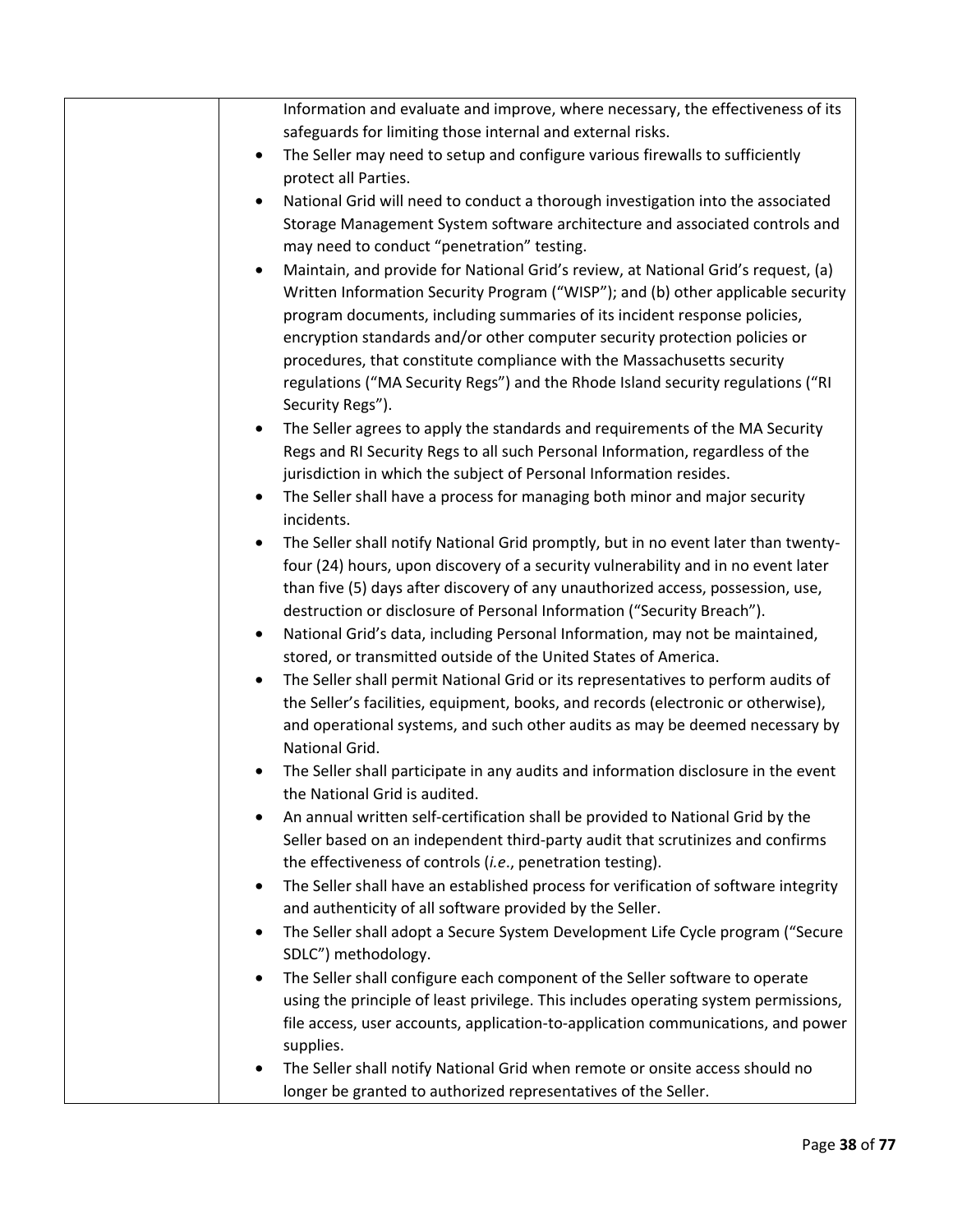|             | The Seller shall obtain National Grid's prior approval and require all third parties<br>$\bullet$                                                                                 |
|-------------|-----------------------------------------------------------------------------------------------------------------------------------------------------------------------------------|
|             | engaged by the Seller to adhere to the applicable Cybersecurity requirements                                                                                                      |
|             | and access termination rights.                                                                                                                                                    |
|             | For any work that requires access to the Physical Security Perimeter at a current<br>$\bullet$                                                                                    |
|             | control house as identified by the Company, or is in the process of constructing a                                                                                                |
|             | new control house environment, the Seller shall require its contractors and                                                                                                       |
|             | subcontractors to:                                                                                                                                                                |
|             | Complete the contract document containing National Grid Contractor<br>O                                                                                                           |
|             | Requirements for Compliance with NERC Cyber Security Standards                                                                                                                    |
|             | Comply with the terms and conditions and obligations of the Seller with<br>O                                                                                                      |
|             | respect to NERC CIP. The Seller shall be responsible hereunder for any                                                                                                            |
|             | breach of such terms and conditions and obligations of the Seller with                                                                                                            |
|             | respect to NERC CIP under this Agreement to the extent caused by its                                                                                                              |
|             | subcontractors.                                                                                                                                                                   |
|             | In the event of non-compliance or breach on the part of Seller, its employees,                                                                                                    |
|             | agents or subcontractors with or of any or all of the NERC Cyber Security                                                                                                         |
|             | Standards, the Seller shall be solely liable for any and all resulting costs, losses,                                                                                             |
|             | penalties, damages and liabilities, including any costs, losses, penalties, damages<br>or liabilities incurred by National Grid, and National Grid may terminate this             |
|             | Seller Contract for cause, pursuant to the termination provisions contained                                                                                                       |
|             | herein.                                                                                                                                                                           |
|             |                                                                                                                                                                                   |
| Performance | <b>Guaranteed Availability:</b>                                                                                                                                                   |
| Guarantees  | Guaranteed Availability of 98% shall be provided, excluding planned maintenance                                                                                                   |
|             | outages or due to a Force Majeure Event; provided that any part of an hour during which<br>the Project is unavailable shall constitute unavailability for a full hour. Guaranteed |
|             | Availability shall be calculated in each calendar quarter during the ESSA Term. For each                                                                                          |
|             | calendar quarter, the Company shall calculate the actual availability percentage                                                                                                  |
|             | of the Project ("Actual Availability"), which calculation shall be:                                                                                                               |
|             |                                                                                                                                                                                   |
|             | $\Sigma_{hour=0}^{hour=Reference\, Hours} \, MW \, Available$                                                                                                                     |
|             | Actual Availability = $\frac{\angle hour = 0}{Contract\, Capacity*Reference\, hours}$                                                                                             |
|             | Where:                                                                                                                                                                            |
|             | "MW Available" means the total MW available during the hour, or portion thereof,                                                                                                  |
|             | measured by the Storage Management System, excluding hours of unavailability that are                                                                                             |
|             | designated for Planned Outages or due to a Force Majeure Event; provided that any part                                                                                            |
|             | of an hour during which the Project is unavailable shall constitute unavailability for a full<br>hour.                                                                            |
|             |                                                                                                                                                                                   |
|             | "Reference Hours" means the total number of hours during the applicable calendar<br>quarter.                                                                                      |
|             |                                                                                                                                                                                   |
|             | A refund shall be paid to the Company when the Measured Availability is less than the                                                                                             |
|             | Guaranteed Availability based on the following calculation and associated Events of                                                                                               |
|             | Default:                                                                                                                                                                          |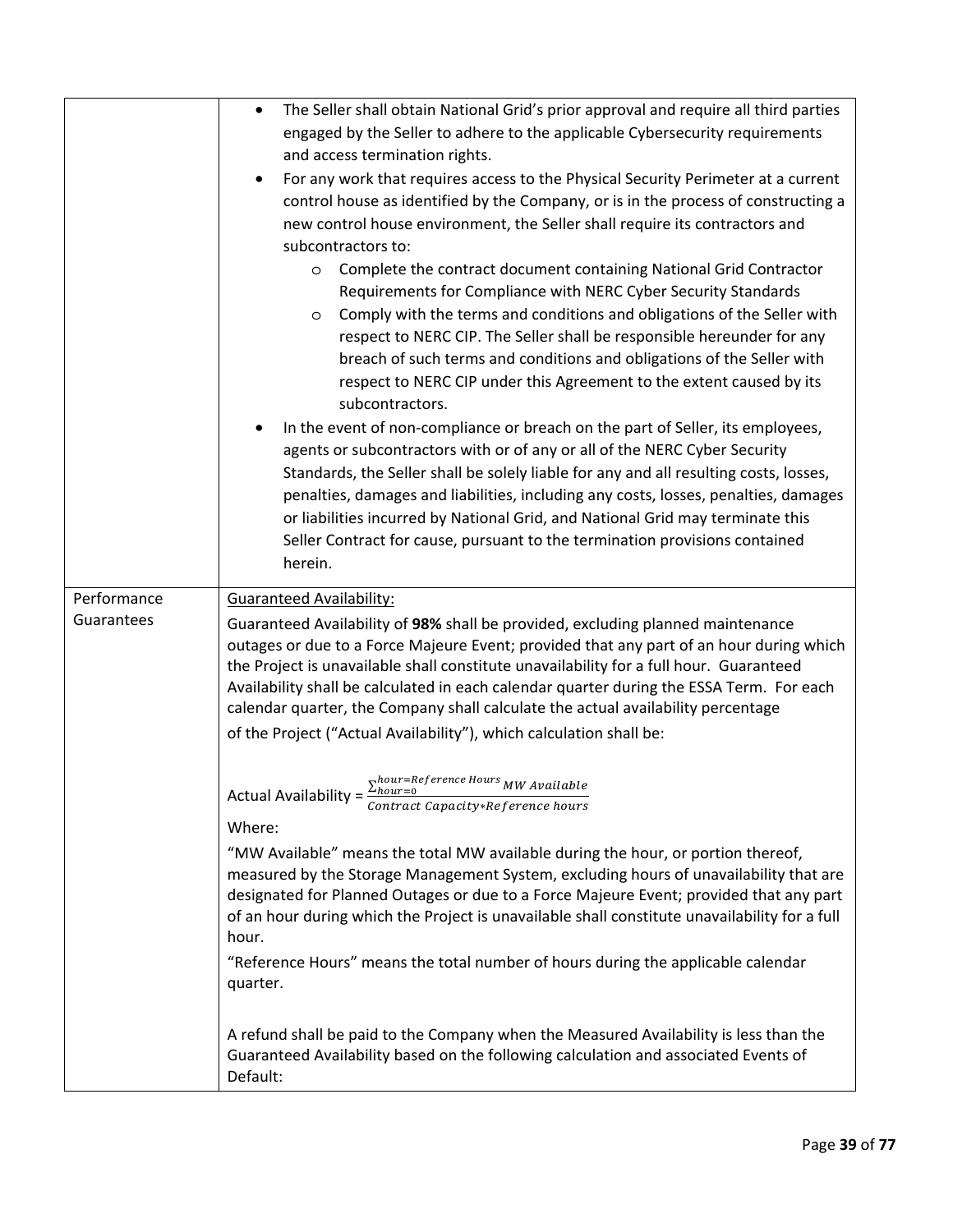| (Guaranteed Availability – Measured Availability) x $\frac{1}{2}$ [ lost $\frac{1}{2}$ value <sup>2</sup> /MW] x<br>٠<br><b>Guaranteed Storage Power Capacity</b>                                                          |
|----------------------------------------------------------------------------------------------------------------------------------------------------------------------------------------------------------------------------|
| • Events of Default are as follows:                                                                                                                                                                                        |
| o if the Availability for any 4-month period falls below 95%; and                                                                                                                                                          |
| o if the aggregate hours of unavailability caused by Unplanned Outages caused<br>by the Project or any interconnection asset up to the POI during the Term<br>exceeds 6 hours per MW of Guaranteed Storage Power Capacity. |
| <b>Guaranteed Storage Power Capacity:</b>                                                                                                                                                                                  |
| The Company will schedule performance tests in accordance with Exhibit $M -$ Storage<br>Rating Tests, attached to this Conceptual Term Sheet to determine the Measured<br>Storage Power Capacity.                          |
| The Seller guarantees the Project will maintain Storage Power Capacity not less than the<br>Guaranteed Storage Power Capacity for the ESSA Term.                                                                           |
| A refund to the Company shall be paid when the Measured Storage Power Capacity is<br>less than the Guaranteed Storage Power Capacity based on the following calculation:                                                   |
| (Guaranteed Storage Power Capacity - Measured Storage Power Capacity) x [lost<br>\$ value <sup>3</sup> ]/MW-day x Cure Days                                                                                                |
| Where:                                                                                                                                                                                                                     |
| "Cure Days" means the number of days between the day on which a Storage Rating                                                                                                                                             |
| Test that results in a deficient Guaranteed Storage Power Capacity is performed and the<br>day on which a Measured Storage Power Capacity is equal to or greater than the<br>Guaranteed Storage Power Capacity.            |
| An Event of Default shall be triggered if the Measured Storage Power Capacity is below<br>the Guaranteed Storage Power Capacity for a period of six (6) consecutive months.                                                |
| <b>Guaranteed Round-Trip Efficiency ("RTE"):</b>                                                                                                                                                                           |
| The Company will schedule performance tests in accordance with Exhibit M - Storage<br>Rating Tests, attached to this Conceptual Term Sheet.                                                                                |
| The Seller guarantees the Project will maintain Round-Trip Efficiency not less than 70.0 %<br>("Guaranteed Round-Trip Efficiency") for the ESSA Term.                                                                      |
| If the Round-Trip Efficiency is less than the Guaranteed Round-Trip Efficiency, then the<br>Seller shall owe the Company liquidated damages equal to, for each hour:                                                       |

 2 Will be determined in the final ESSA.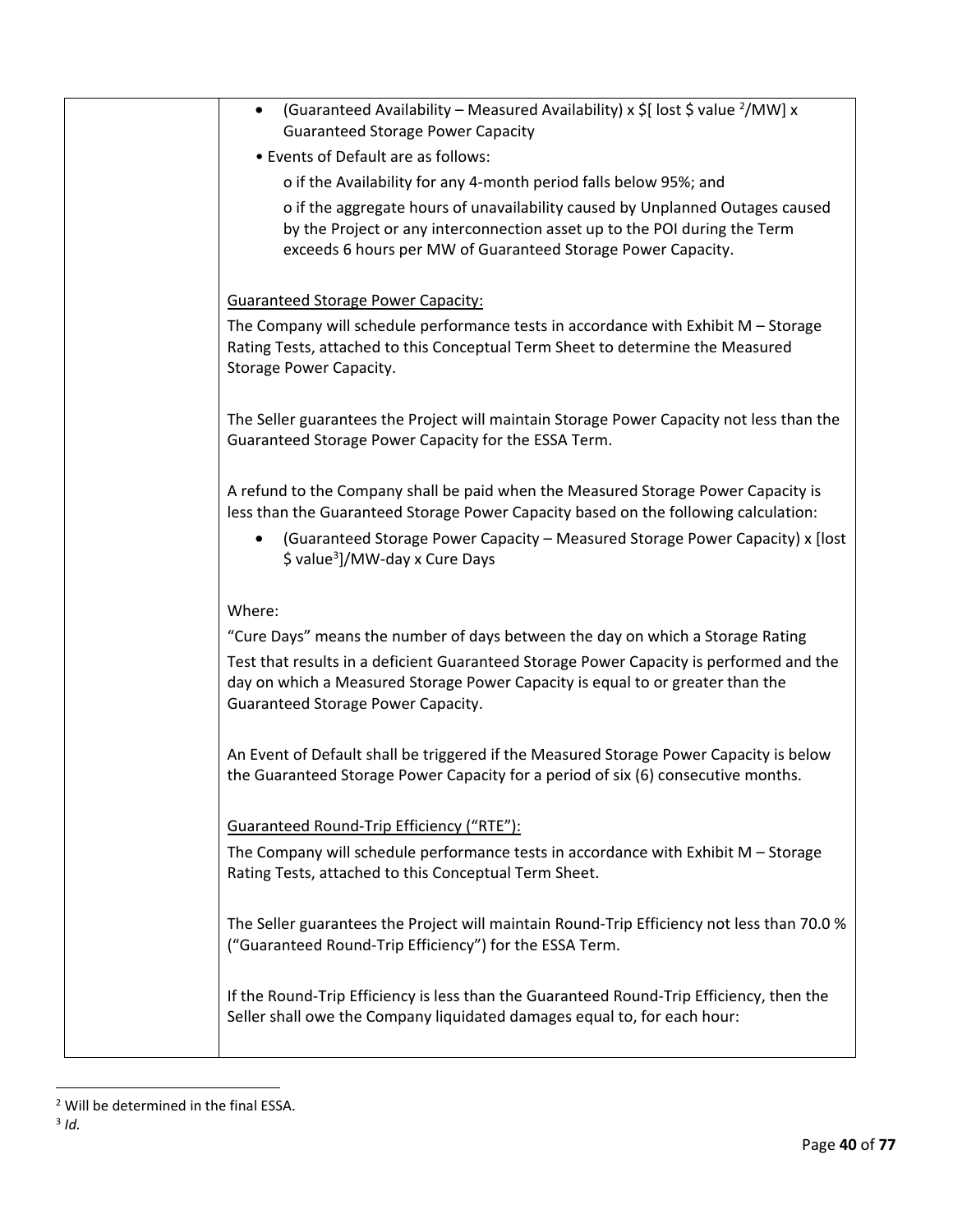|                | (Guaranteed Round-Trip Efficiency - Round-Trip Efficiency) x LBMP at time of charging x<br><b>Charging Energy</b>                                                                                                                                                                                                                                                                                                                                                                                                                                                                                                                                                                                                                  |
|----------------|------------------------------------------------------------------------------------------------------------------------------------------------------------------------------------------------------------------------------------------------------------------------------------------------------------------------------------------------------------------------------------------------------------------------------------------------------------------------------------------------------------------------------------------------------------------------------------------------------------------------------------------------------------------------------------------------------------------------------------|
|                | Where:                                                                                                                                                                                                                                                                                                                                                                                                                                                                                                                                                                                                                                                                                                                             |
|                | "Charging Energy" is the quantity of MWh metered at the Energy Delivery Point                                                                                                                                                                                                                                                                                                                                                                                                                                                                                                                                                                                                                                                      |
|                | to charge the Project for such hour, and                                                                                                                                                                                                                                                                                                                                                                                                                                                                                                                                                                                                                                                                                           |
|                | "LBMP" is the NYISO locational-based marginal pricing node proximate to the                                                                                                                                                                                                                                                                                                                                                                                                                                                                                                                                                                                                                                                        |
|                | Project.                                                                                                                                                                                                                                                                                                                                                                                                                                                                                                                                                                                                                                                                                                                           |
|                |                                                                                                                                                                                                                                                                                                                                                                                                                                                                                                                                                                                                                                                                                                                                    |
|                | An Event of Default shall be triggered if the RTE goes below 67.0%.                                                                                                                                                                                                                                                                                                                                                                                                                                                                                                                                                                                                                                                                |
|                | Ramp Rate                                                                                                                                                                                                                                                                                                                                                                                                                                                                                                                                                                                                                                                                                                                          |
|                | The Company will schedule performance tests in accordance with Exhibit M - Storage<br>Rating Tests, attached to this Conceptual Term Sheet.                                                                                                                                                                                                                                                                                                                                                                                                                                                                                                                                                                                        |
|                | The Seller guarantees a minimum response rate that matches the values specified in<br>Exhibit A of the final ESSA. If the Project is unable to demonstrate the Guaranteed Ramp<br>Rate, the Seller shall place the Project into an Unplanned Outage immediately and<br>resolve any issues so that the Project can achieve the Guaranteed Ramp Rate.                                                                                                                                                                                                                                                                                                                                                                                |
|                | Power Factor                                                                                                                                                                                                                                                                                                                                                                                                                                                                                                                                                                                                                                                                                                                       |
|                | The Company will schedule performance tests in accordance with Exhibit M - Storage<br>Rating Tests, attached to this Conceptual Term Sheet.                                                                                                                                                                                                                                                                                                                                                                                                                                                                                                                                                                                        |
|                | The Seller guarantees the Power Factor requirements that matches the values specified<br>in Exhibit E of the final ESSA. If the Project is unable to demonstrate the Guaranteed<br>Power Factor, the Seller shall place the Project into an Unplanned Outage immediately<br>and resolve any issues so that the Project can achieve the power factor requirements.                                                                                                                                                                                                                                                                                                                                                                  |
| <b>Testing</b> | Storage Rating Tests will be conducted by the Seller during FAT, witness testing, and<br>during the Term in accordance with Exhibit N.                                                                                                                                                                                                                                                                                                                                                                                                                                                                                                                                                                                             |
|                | The Initial Commercial Operation Test shall be conducted at least thirty (30) days before<br>the target COD. The Seller shall schedule and complete an Initial Commercial Operation<br>Test, which test shall be conducted using the procedures set forth in Exhibit O. The<br>Seller shall undertake such activities in sufficient time to achieve Commercial Operation<br>of the Project by the Guaranteed Commercial Operation Deadline and the Company will<br>reasonably cooperate with the Seller to meet such deadline. The Initial Commercial<br>Operation Test shall verify the Measured Storage Power Capacity for purposes of<br>calculating the Total Compensation Amount and shall be deemed a Seller Initiated Test. |
|                | Performance Testing. During the Contract Term, additional Storage Rating Test shall be<br>conducted from time to time in accordance with Exhibit M.                                                                                                                                                                                                                                                                                                                                                                                                                                                                                                                                                                                |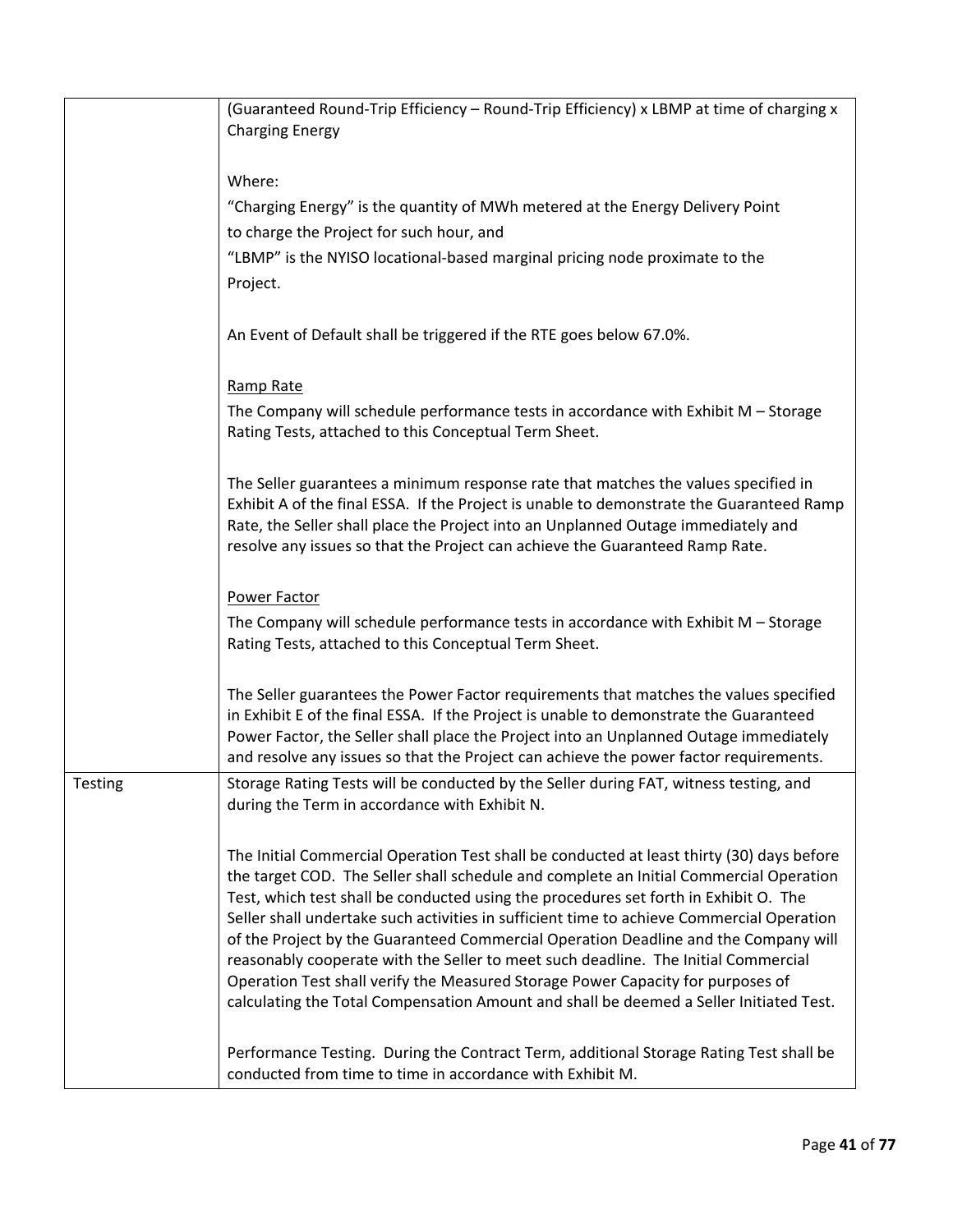| <b>SCADA Interface</b><br>and Network<br>Security | The Seller will collaborate with the Company to define the system parameters such as<br>set-points, range values, and interlocking logic as necessary. The Seller will collaborate<br>with the Company's SCADA engineers to ensure the Seller provides the agreed upon<br>means of remote control and monitoring.                                                                                                                                                                                                                                                                                                |
|---------------------------------------------------|------------------------------------------------------------------------------------------------------------------------------------------------------------------------------------------------------------------------------------------------------------------------------------------------------------------------------------------------------------------------------------------------------------------------------------------------------------------------------------------------------------------------------------------------------------------------------------------------------------------|
|                                                   | Within forty-five (45) days after execution of the ESSA, the Seller will provide the<br>Company with a network security illustration specific to the Project that aligns with the<br>Project Trading & Dispatch portion of the RFP and the associated monitoring, control and<br>data paths between the Storage Management System and the Company's EMS/ADMS<br>and between the Storage Management System and Marketer. In addition, the Seller will<br>consider and collaborate with the Company on other possible network security<br>arrangements including remote access, firewalls, and security protocols. |
| Operations and<br>Maintenance<br>("O&M")          | The Seller shall, at all times, be responsible for (a) all aspects of operation and<br>maintenance of the Project to make all Products available to the Company in accordance<br>with the terms of the ESSA, Good Utility Practice, and Applicable Laws and Regulations;<br>and (b) adhering to all operational data, interconnection, and telemetry requirements.                                                                                                                                                                                                                                               |
|                                                   | The Seller shall provide, at a minimum, guarantees and associated warranties to cover<br>the following over the Term of the ESSA:                                                                                                                                                                                                                                                                                                                                                                                                                                                                                |
|                                                   | Performance Guarantees (see Performance Guarantees section).<br>Asset and software defects.                                                                                                                                                                                                                                                                                                                                                                                                                                                                                                                      |
|                                                   | The Seller's O&M obligations shall include the obligation to repair or replace the Project<br>and other related equipment or to install additional equipment, as needed, to maintain<br>compliance with the performance guarantees of the ESSA.                                                                                                                                                                                                                                                                                                                                                                  |
|                                                   | The Seller shall also provide:                                                                                                                                                                                                                                                                                                                                                                                                                                                                                                                                                                                   |
|                                                   | License & Technical Support Services for the software related to the Project;<br>Engineering Services for testing, problem solving, onsite and offsite support, IT<br>٠<br>software support, collection of data; and                                                                                                                                                                                                                                                                                                                                                                                             |
|                                                   | Project monitoring services including real time, alarms, fire systems, reports,<br>conditions, performance, and dispatch.                                                                                                                                                                                                                                                                                                                                                                                                                                                                                        |
|                                                   | Provide operational definitions and limits (i.e., number of cycles, Rest of SOC,<br>DoD, etc.).                                                                                                                                                                                                                                                                                                                                                                                                                                                                                                                  |
|                                                   | Maintain complete and accurate records of all information necessary for the<br>٠<br>proper administration of this ESSA                                                                                                                                                                                                                                                                                                                                                                                                                                                                                           |
|                                                   | Operation and Maintenance with no limitations to number of Site visits<br>٠<br>conducted.                                                                                                                                                                                                                                                                                                                                                                                                                                                                                                                        |
|                                                   | Maintain a daily operations log, which log shall include information on:<br>(a) electrical characteristics of the Project and settings or adjustments of<br>$\circ$<br>the Project's control equipment (including the power conversion system)<br>and protective devices<br>(b) charging and discharging (including charging and discharging<br>$\circ$<br>efficiency), Station Use consumption and efficiency, State of Charge, and<br>availability (including availability to charge and discharge and State of<br>Charge).                                                                                    |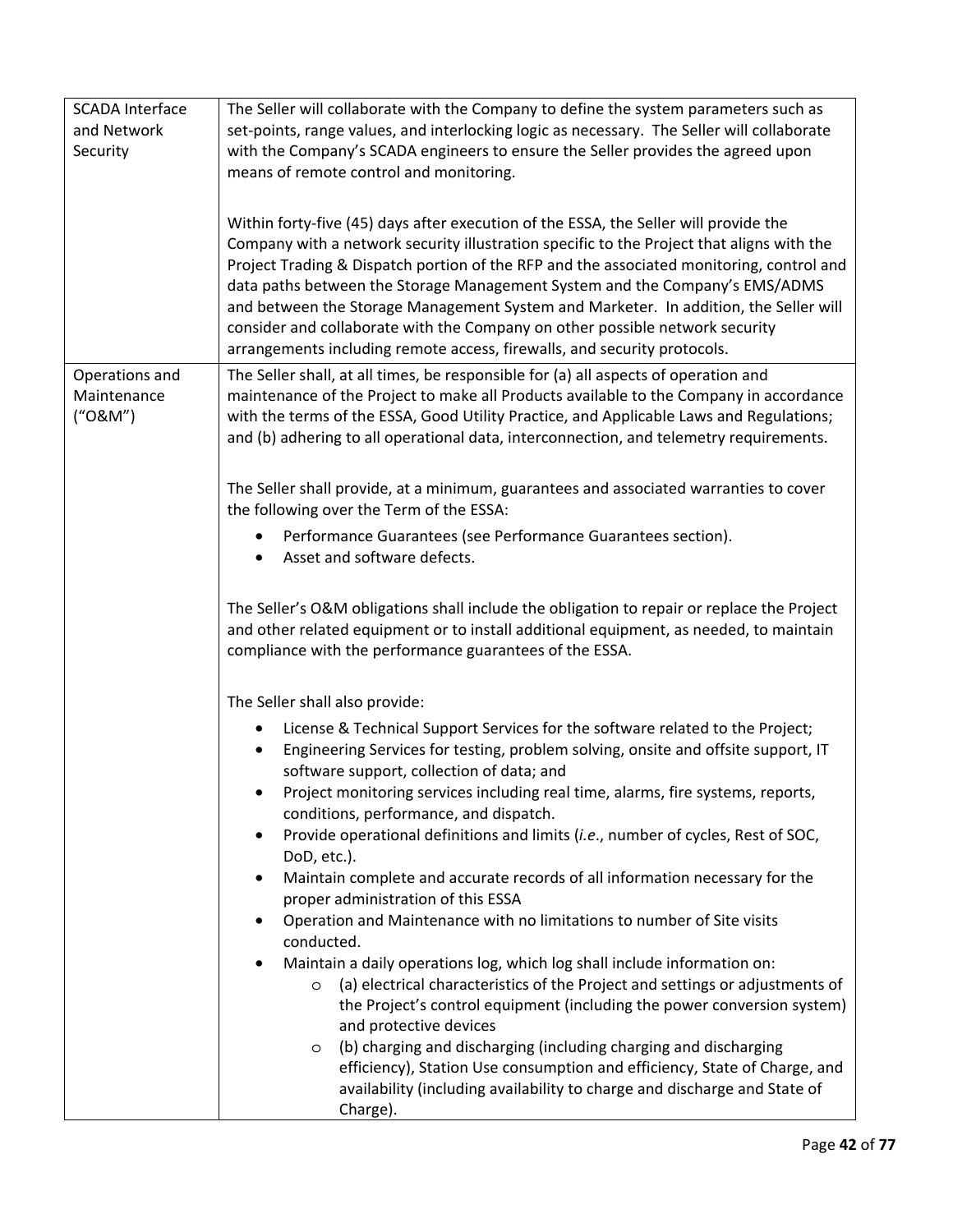|                        | (c) maintenance performed,<br>$\circ$<br>(d) Outages and changes in operating status,<br>$\circ$<br>(e) inspections, and<br>$\circ$<br>(f) any other significant events related to operation of the Project.<br>$\circ$<br>Information maintained shall be provided to the Company, within fifteen (15) days after<br>the Company's request. In addition, the Seller shall deliver to the Company a monthly<br>operations and maintenance report by the tenth (10) day of each month describing<br>operations and maintenance activities for the Project during the previous month. |
|------------------------|-------------------------------------------------------------------------------------------------------------------------------------------------------------------------------------------------------------------------------------------------------------------------------------------------------------------------------------------------------------------------------------------------------------------------------------------------------------------------------------------------------------------------------------------------------------------------------------|
| <b>Project Outages</b> | Planned Outages:<br>No less than ninety (90) days prior to the estimated COD and by May 15th each following<br>year of the Term, the Seller will provide the Company with a non-binding schedule of<br>planned maintenance outages for the Project for the following thirty-six (36) month<br>period ("Outage Schedule").                                                                                                                                                                                                                                                           |
|                        | The Seller shall submit the Outage Schedule substantially in the form at Exhibit D, as may<br>be revised from time to time based on NYISO requirements. The Seller shall provide the<br>following information for each proposed scheduled Planned Outage:                                                                                                                                                                                                                                                                                                                           |
|                        | (A) Description of the work to be performed during the Planned Outage;<br>(B) Start date and time;                                                                                                                                                                                                                                                                                                                                                                                                                                                                                  |
|                        | (C) End date and time;                                                                                                                                                                                                                                                                                                                                                                                                                                                                                                                                                              |
|                        | (D) Recall time; and                                                                                                                                                                                                                                                                                                                                                                                                                                                                                                                                                                |
|                        | (E) Products available (if any) during the Planned Outage.                                                                                                                                                                                                                                                                                                                                                                                                                                                                                                                          |
|                        | The duration of Planned Outages for the Project over a calendar year, in the aggregate,<br>shall not exceed six (6) hours for each MW of the Project. The Seller shall carry out<br>activities during Planned Outages in compliance with Good Utility Practice.                                                                                                                                                                                                                                                                                                                     |
|                        | The Company, Marketer and NYISO shall be entitled to direct changes to the Outage<br>Schedule by notification to the Seller in writing, and the Seller shall comply with the<br>Company, Marketer or NYISO's direction regarding the timing of any Planned Outages.                                                                                                                                                                                                                                                                                                                 |
|                        | The Seller shall provide Notice to the Company at least seven (7) days prior to the start<br>of any Planned Outage and shall maintain close coordination as the Planned Outage<br>approaches.                                                                                                                                                                                                                                                                                                                                                                                       |
|                        | The Seller shall cooperate with the Company to arrange and coordinate all Outage<br>Schedules with NYISO in compliance with the NYISO Tariff.                                                                                                                                                                                                                                                                                                                                                                                                                                       |
|                        | If a condition occurs that causes the Seller to revise its Planned Outages, the Seller shall<br>promptly provide Notice to the Company of such change (including an estimate of the<br>length of such Planned Outage) after the condition causing the change becomes known<br>to the Seller, provided that the Seller shall bear any costs incurred by the Company for<br>revisions made less than sixty (60) days before the start date of the Planned Outage                                                                                                                      |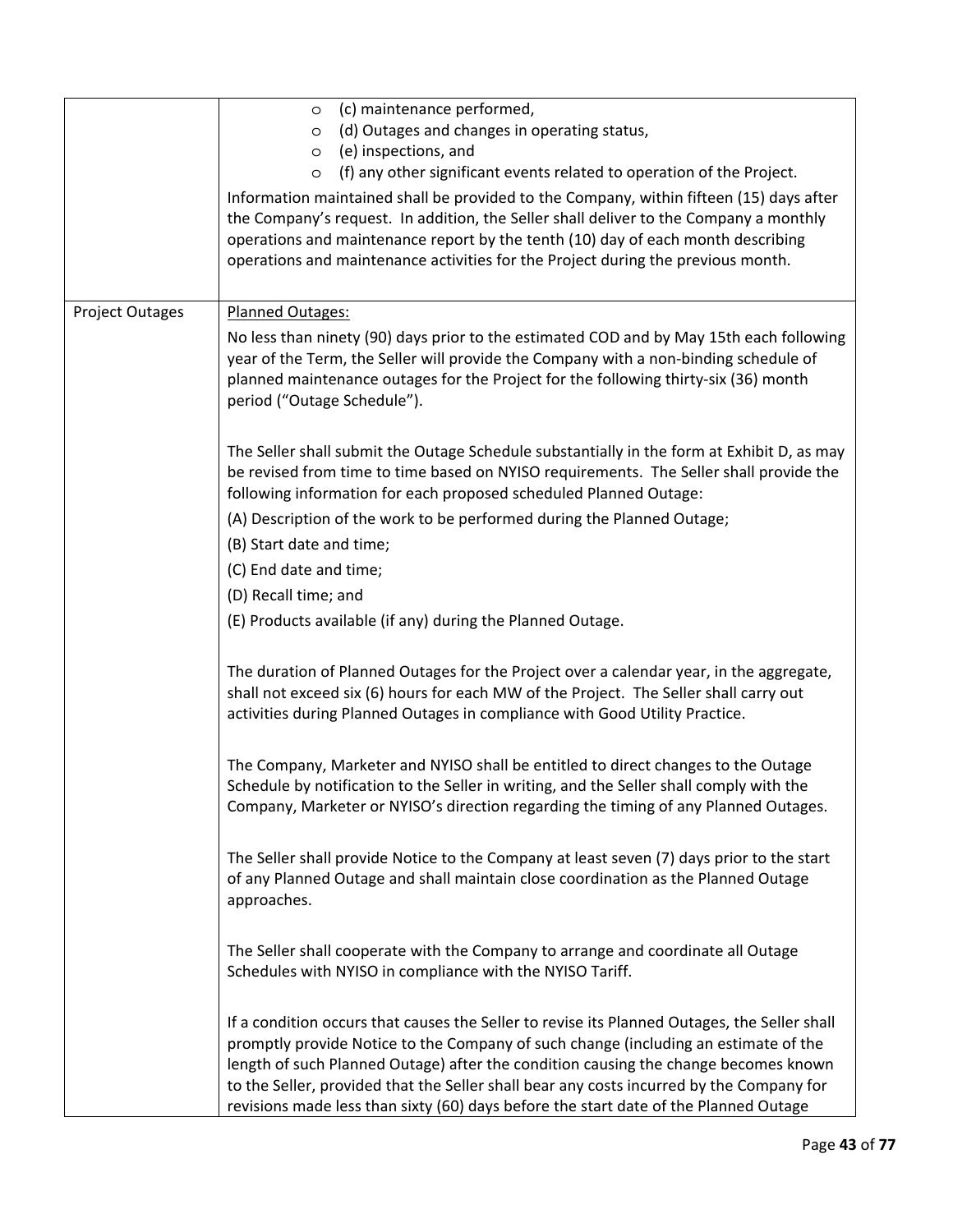before such revision occurs or that results in a Planned Outage being scheduled less than sixty (60) days before the start of the revised Planned Outage. No Planned Outages During Summer Months or NYISO-Directed Emergency. No Planned Outages shall be scheduled from each May 15 through September 30 in any year during the ESSA Term. If the Seller has a previously scheduled Planned Outage that becomes coincident with either a NYISO or the Company's local reliability issue or a NYISOdeclared system emergency, the Seller shall be required to reschedule such Planned Outage. Unplanned Outages: Any outage that is not a planned maintenance outage is an Unplanned Outage. If the Seller determines an Unplanned Outage is required, the Seller shall coordinate the timing of such Unplanned Outage with the Company and, subject to and shall accommodate the Company's preferences for the scheduling of such Unplanned Outage. Within fifteen (15) minutes of the commencement of any Unplanned Outage (including any forced outages), the Seller shall notify the Company of the Unplanned Outage via phone and shall follow up with a written notice (via email) of the same as soon as practicably possible via the contact information in Exhibit C. Such written notice will contain information describing (a) the event or condition, (b) the beginning date and time of such event or condition, (c) the expected end date and time of such condition, (d) the Products available (if any) during such event or condition and (e) any other information reasonably requested by the Company. Notwithstanding the delivery of a notice of an Unplanned Outage or coordination with the Company to resolve an Unplanned Outage, the Project shall be deemed to be unavailable for the duration of an Unplanned Outage as applicable to the calculation of Guaranteed Availability. Restoration of Storage system: The Seller shall provide as much advanced notice as reasonably practicable to the Company of the date and time the Project will be back online, provided that the Seller shall provide at least two (2) days' prior notice for restoration from a Planned Outage and at least two (2) hours' notice for restoration from an Unplanned Outage. The Company shall be entitled to rely on such notice for purposes of bidding the Products into real-time wholesale electric markets. For purposes of calculating the availability of the Project, the Project shall only be considered available in the first full hour in which the Project could have been bid into real-time wholesale electric markets. Unavailability Notice: The Company shall be entitled to assume that the Project will be available and capable of performing at the Guaranteed Storage Power Capacity as set forth on Exhibit A during each Settlement Interval of each Operating Day, except as otherwise noted in the then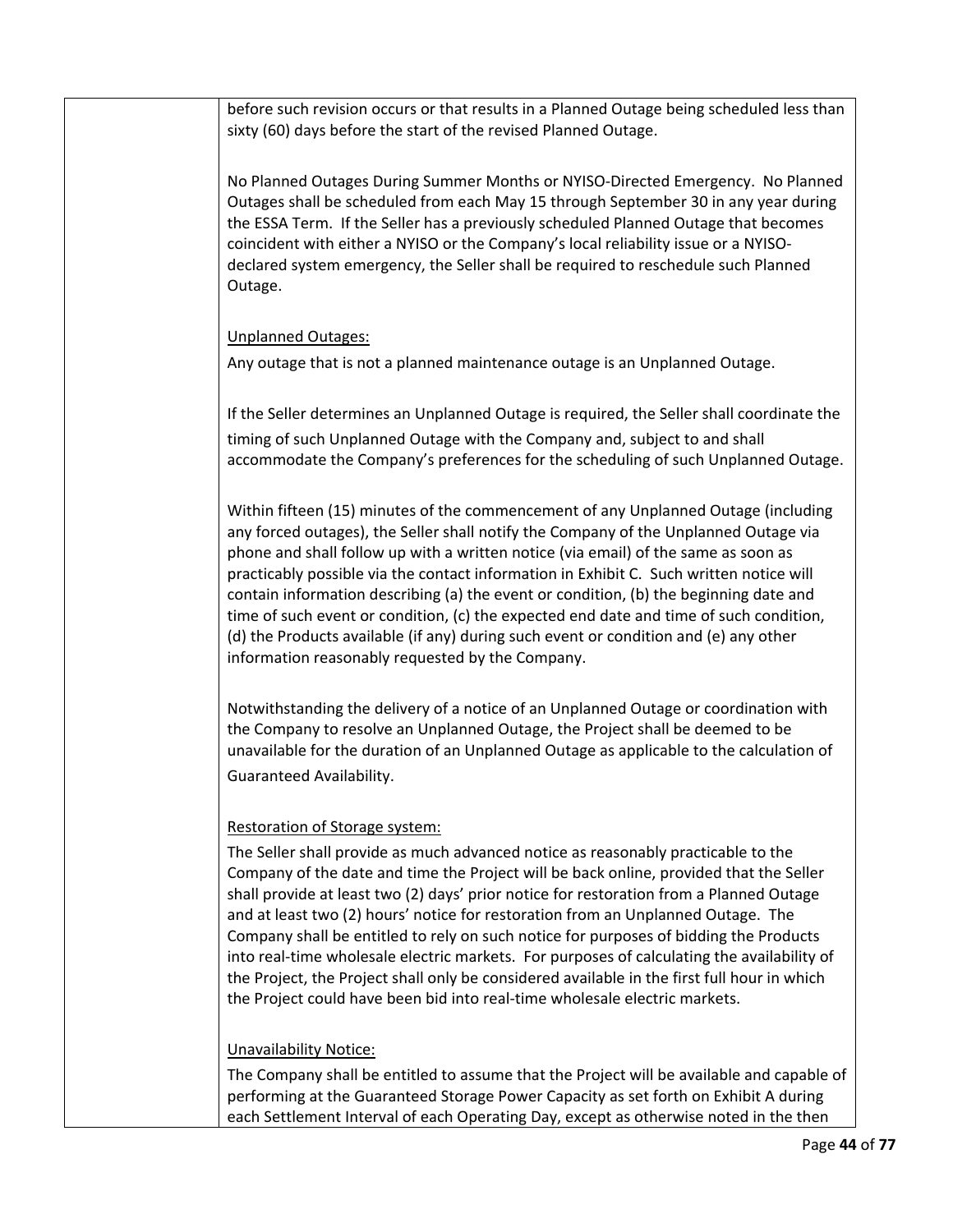|                                   | current Outage Schedule or in an Unavailability Notice delivered to the Company not<br>later than three (3) Business Days before the applicable Operating Day. The Seller shall<br>update the Company immediately if the Available Storage Power Capacity of the Project<br>changes or is likely to change. The Seller must provide Unavailability Notices via<br>telephone and electronic mail and follow up with updates via the same methods to the<br>Company's personnel designated in Exhibit C to receive such communications. The Seller<br>shall accommodate the Company's reasonable requests for changes in the time or form<br>of delivery of the Unavailability Notices. Notwithstanding the delivery of an<br>Unavailability Notice, the Project shall be deemed to be unavailable for the duration of<br>an Unplanned Outage as applicable to the calculation of Guaranteed Availability. |
|-----------------------------------|----------------------------------------------------------------------------------------------------------------------------------------------------------------------------------------------------------------------------------------------------------------------------------------------------------------------------------------------------------------------------------------------------------------------------------------------------------------------------------------------------------------------------------------------------------------------------------------------------------------------------------------------------------------------------------------------------------------------------------------------------------------------------------------------------------------------------------------------------------------------------------------------------------|
| Force Majeure                     | Force Majeure:                                                                                                                                                                                                                                                                                                                                                                                                                                                                                                                                                                                                                                                                                                                                                                                                                                                                                           |
|                                   | The ESSA shall contain a Force Majeure clause. A Party shall not be considered to be in<br>default in the performance of its obligations to the extent that the failure or delay of its<br>performance is due to Force Majeure.                                                                                                                                                                                                                                                                                                                                                                                                                                                                                                                                                                                                                                                                          |
|                                   | Extended Force Majeure. The Company have the right to terminate the ESSA without<br>liability if a Force Majeure Event has delayed or prevented either Party from performing<br>its obligations for more than one-hundred and twenty (120) days during any twelve (12)-<br>month rolling period during the Term.                                                                                                                                                                                                                                                                                                                                                                                                                                                                                                                                                                                         |
|                                   | The ESSA shall contain additional terms and conditions applicable to timing for delivery<br>of a notice, efforts to be taken by the claiming Party to resolve a Force Majeure Event<br>and the process for reinstatement of the obligations of the ESSA following the end of a<br>Force Majeure Event.                                                                                                                                                                                                                                                                                                                                                                                                                                                                                                                                                                                                   |
| Representations<br>and Warranties | Mutual Representations and Warranties. Each Party represents and warrants to the<br>other Party that as of the Effective Date:                                                                                                                                                                                                                                                                                                                                                                                                                                                                                                                                                                                                                                                                                                                                                                           |
|                                   | it is duly organized, validly existing and in good standing as a corporation or<br>(a)<br>other entity under the Laws of the jurisdiction of its incorporation or other organization;                                                                                                                                                                                                                                                                                                                                                                                                                                                                                                                                                                                                                                                                                                                    |
|                                   | (b)<br>it has the full right, power and authority to enter into, and to perform its<br>obligations and grant the rights and licenses it grants or is required to grant under, this<br>ESSA;                                                                                                                                                                                                                                                                                                                                                                                                                                                                                                                                                                                                                                                                                                              |
|                                   | the execution of this ESSA by its representative whose signature is set forth at<br>(c)<br>the end of the ESSA has been duly authorized by all necessary corporate or<br>organizational action of such Party;                                                                                                                                                                                                                                                                                                                                                                                                                                                                                                                                                                                                                                                                                            |
|                                   | (d)<br>upon the execution and delivery of the ESSA by such representative, the ESSA<br>shall have been duly executed and delivered by such Party;                                                                                                                                                                                                                                                                                                                                                                                                                                                                                                                                                                                                                                                                                                                                                        |
|                                   | when executed and delivered by both Parties, the ESSA will constitute the legal,<br>(e)<br>valid and binding obligation of such Party, enforceable against such Party in accordance<br>with its terms;                                                                                                                                                                                                                                                                                                                                                                                                                                                                                                                                                                                                                                                                                                   |
|                                   | entering into the ESSA and performance of the obligations hereunder will not<br>(f)<br>result in an Event of Default or a default under another agreement;                                                                                                                                                                                                                                                                                                                                                                                                                                                                                                                                                                                                                                                                                                                                               |
|                                   | it is acting for its own account and its decision to enter into the ESSA is based<br>(g)<br>upon its own judgment, not in reliance upon the advice or recommendations of the<br>other Party and it is capable of assessing and understanding, and understands and<br>accepts, the terms, conditions and risks of the ESSA;                                                                                                                                                                                                                                                                                                                                                                                                                                                                                                                                                                               |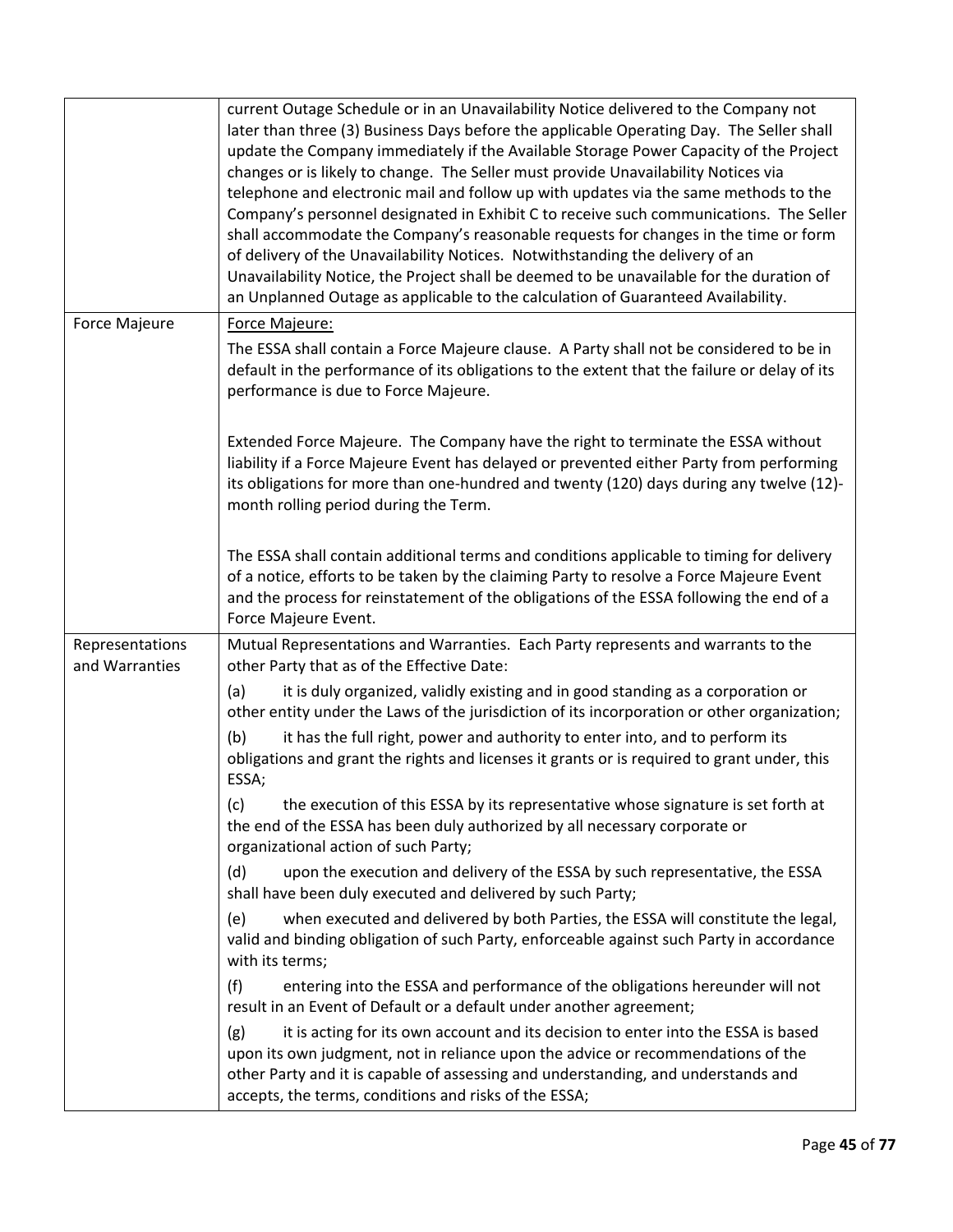|                                              | (h)<br>it has not relied upon any promises, representations, statements or information<br>of any kind whatsoever that are not contained in the ESSA in deciding to enter into the<br>ESSA; and                                                                                                                                                                                                                                                                                                                                                                                                                                                                                                                                                                                                                                                                                                                                                                                                                                                                                                                                                                                                                                                                                                          |
|----------------------------------------------|---------------------------------------------------------------------------------------------------------------------------------------------------------------------------------------------------------------------------------------------------------------------------------------------------------------------------------------------------------------------------------------------------------------------------------------------------------------------------------------------------------------------------------------------------------------------------------------------------------------------------------------------------------------------------------------------------------------------------------------------------------------------------------------------------------------------------------------------------------------------------------------------------------------------------------------------------------------------------------------------------------------------------------------------------------------------------------------------------------------------------------------------------------------------------------------------------------------------------------------------------------------------------------------------------------|
|                                              | (i)<br>the execution, delivery and performance of the ESSA do not and will not violate<br>the certificate of incorporation, bylaws, or other organizational documents of such Party.                                                                                                                                                                                                                                                                                                                                                                                                                                                                                                                                                                                                                                                                                                                                                                                                                                                                                                                                                                                                                                                                                                                    |
|                                              | The Seller shall covenant and agree, among other things, to:<br>Construct, own, maintain, repair, refurbish, and preserve the Project in good<br>a)<br>working order as required by the ESSA in compliance with all required permits,<br>Applicable Laws and Regulations, and the Interconnection Agreement;<br>Notify the Company upon the Company's request, in writing, that is has obtained<br>b)<br>all required permits for the Project, and provide to the Company, upon request,<br>all reasonable assurances and that such required permits have been obtained<br>and remain in force;<br>Deliver all of the Products to the Company on an exclusive basis, free and clear<br>c)<br>of all liens;<br>Apply for any incentives available to the Project (subject to the prior "Payments<br>d)<br>by the Company to the Seller" section);<br>e) Provide all information relating to the Project, ESSA, and any incentive programs<br>for which the Seller or the Project is eligible, including data, reports, or other<br>information collected or produced by the Seller; and.<br>Offer training on the EMS/ADMS integration to the Storage Management System<br>f)<br>to the Company's personnel both in advance of the Project installation and COD,<br>and throughout the Term of the ESSA. |
| Company<br>Representations<br>and Warranties | The Company shall make standard representations and warranties regarding its valid<br>existence and execution and enforceability of the ESSA.                                                                                                                                                                                                                                                                                                                                                                                                                                                                                                                                                                                                                                                                                                                                                                                                                                                                                                                                                                                                                                                                                                                                                           |
| <b>Taxes</b>                                 | The contract price shall include sales, use, and similar taxes. The Company shall not be<br>responsible for any taxes imposed on the Seller's income from the Project.                                                                                                                                                                                                                                                                                                                                                                                                                                                                                                                                                                                                                                                                                                                                                                                                                                                                                                                                                                                                                                                                                                                                  |
| Assignment/Seller<br>Change of Control       | The ESSA, and each and every term and condition thereof, shall be binding upon and<br>inure to the benefit of the Parties hereto and their successors and permitted assigns.<br>The ESSA may be assigned by either Party with the written consent of the other Party,<br>which consent shall not unreasonably be withheld, conditioned, or denied; provided<br>that:<br>Either Party may assign all of its rights and obligations under the ESSA without<br>$\bullet$<br>the consent of the other Party to any affiliate of the assigning Party with an<br>equal or greater Credit Rating and with the legal authority and operational ability<br>to satisfy the obligations of the assigning Party under this Agreement.<br>Any (a) assignment or transfer of any interest in all or any portion of the Project, (b) Tax                                                                                                                                                                                                                                                                                                                                                                                                                                                                               |
|                                              | Equity Financing or (c) direct or indirect Change of Control of the Seller shall require the<br>prior written consent of the Company, which shall not be unreasonably conditioned,<br>withheld or delayed.                                                                                                                                                                                                                                                                                                                                                                                                                                                                                                                                                                                                                                                                                                                                                                                                                                                                                                                                                                                                                                                                                              |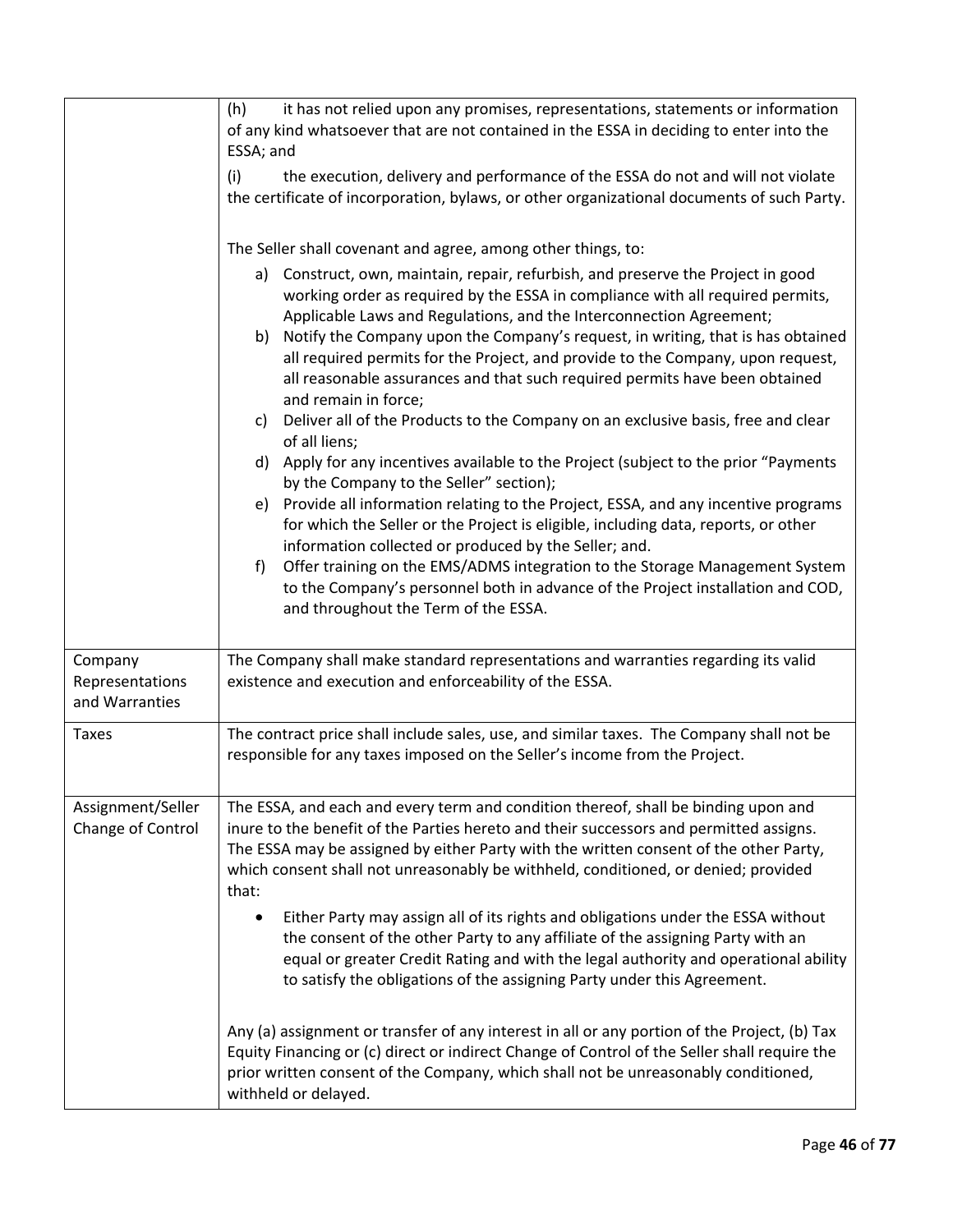|                                           | In all events, the Seller shall be responsible for obtaining all necessary consents and<br>approvals of Governmental Authorities and shall provide certification to the Company as<br>to such matters and such other matters as it shall reasonably require.                                                                                                                                                                                                                                                                                                                                                                                                                                                                                                                                                                                                                  |
|-------------------------------------------|-------------------------------------------------------------------------------------------------------------------------------------------------------------------------------------------------------------------------------------------------------------------------------------------------------------------------------------------------------------------------------------------------------------------------------------------------------------------------------------------------------------------------------------------------------------------------------------------------------------------------------------------------------------------------------------------------------------------------------------------------------------------------------------------------------------------------------------------------------------------------------|
| <b>Federal Acquisition</b><br>Regulations | The Company is a federal contractor and shall require the Seller to comply with the<br>Federal Acquisition Regulations as part of the ESSA.                                                                                                                                                                                                                                                                                                                                                                                                                                                                                                                                                                                                                                                                                                                                   |
|                                           | <b>EQUAL OPPORTUNITY</b>                                                                                                                                                                                                                                                                                                                                                                                                                                                                                                                                                                                                                                                                                                                                                                                                                                                      |
|                                           | The Seller shall comply with all applicable federal, state and local anti-discrimination<br>laws, the standards and regulations issued thereunder and the amendments thereto,<br>including Executive Order 11141 relating to age discrimination, Executive Order 11246<br>relating to equal employment opportunity, Executive Order 11625 relating to minority<br>business enterprise, Executive Order 11701 relating to employment of veterans and<br>Executive Order 11758 relating to handicapped employment. The aforementioned are<br>incorporated herein as if set forth herein verbatim. The Seller agrees to comply with the<br>Human Rights Law of the State of New York (Section 15 of the Executive Law), if<br>applicable.                                                                                                                                        |
|                                           | Without limiting the foregoing, the Seller agrees as follows:                                                                                                                                                                                                                                                                                                                                                                                                                                                                                                                                                                                                                                                                                                                                                                                                                 |
|                                           | Seller will not discriminate against any employee or applicant for employment because<br>of race, creed, color, sex or national origin. The Seller will take affirmative action to<br>ensure that applicants are employed, and that employees are treated during<br>employment, without regard to their race, creed, color, sex or national origin. Such<br>action shall include, but not be limited to the following: employment, upgrading,<br>demotion, or transfer; recruitment or recruitment advertising; layoff or termination;<br>rates of pay or other forms of compensation; and selection for training, including<br>apprenticeship. The Seller agrees to post in conspicuous places, available to employees<br>and applicants for employment, notices to be provided by the contracting officer setting<br>forth the provisions of this nondiscrimination clause. |
|                                           | Seller will in all solicitations or advertisements for employees placed by or on behalf of<br>the Seller, state that all qualified applicants will receive consideration for employment<br>without regard to race, creed, color, sex or national origin.                                                                                                                                                                                                                                                                                                                                                                                                                                                                                                                                                                                                                      |
|                                           | Seller will send to each labor union or representative of workers with which it has a<br>collective bargaining agreement or other contract or understanding, a notice, to be<br>provided by the agency contracting officer, advising the labor union or workers'<br>representative of the Seller's commitments under Section 202 of Executive Order No.<br>11246 of September 24, 1965, and shall post copies of the notice in conspicuous places<br>available to employees and applicants for employment.                                                                                                                                                                                                                                                                                                                                                                    |
|                                           | Seller will comply with all provisions of Executive Order No. 11246 of Sept. 24, 1965, and<br>of the rules, regulations, and relevant orders of the Secretary of Labor.                                                                                                                                                                                                                                                                                                                                                                                                                                                                                                                                                                                                                                                                                                       |
|                                           | Seller will furnish all information and reports required by Executive Order No. 11246 of<br>September 24, 1965, and by the rules, regulations, and orders of the Secretary of Labor,<br>or pursuant thereto, and will permit access to his books, records, and accounts by the<br>contracting agency and the Secretary of Labor for purposes of investigation to ascertain<br>compliance with such rules, regulations, and orders.                                                                                                                                                                                                                                                                                                                                                                                                                                            |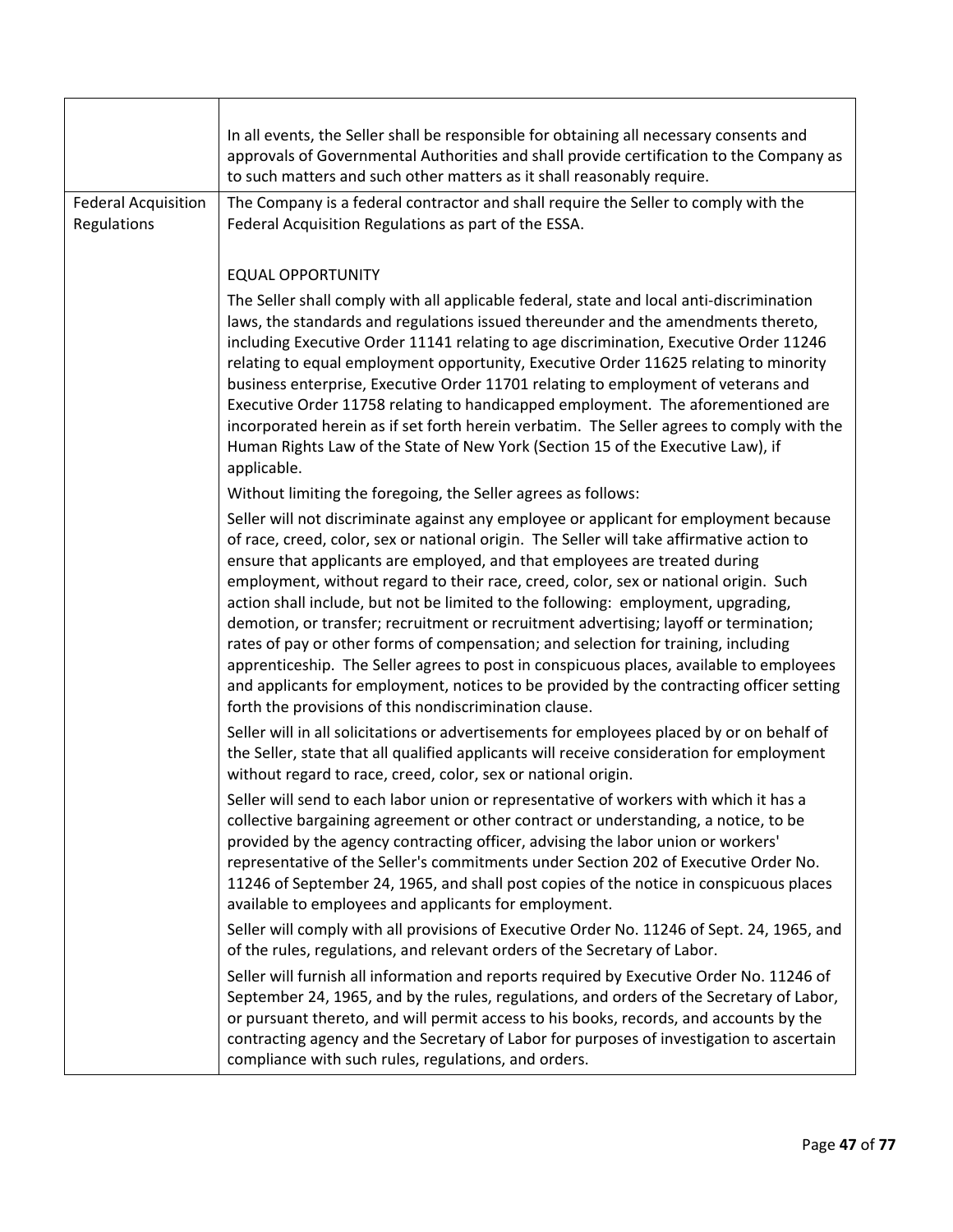|                | All subcontracts and agreements that the Seller enters into to provide the Work under<br>the terms of the ESSA shall obligate such Subcontractors to comply with the foregoing<br>provisions.                                                                                                                                                                                                                                                                                                                                                                                                                                                                                                                                                                                                                                                                                                                                                                                              |
|----------------|--------------------------------------------------------------------------------------------------------------------------------------------------------------------------------------------------------------------------------------------------------------------------------------------------------------------------------------------------------------------------------------------------------------------------------------------------------------------------------------------------------------------------------------------------------------------------------------------------------------------------------------------------------------------------------------------------------------------------------------------------------------------------------------------------------------------------------------------------------------------------------------------------------------------------------------------------------------------------------------------|
|                | UTILIZATION OF SMALL BUSINESS CONCERNS                                                                                                                                                                                                                                                                                                                                                                                                                                                                                                                                                                                                                                                                                                                                                                                                                                                                                                                                                     |
|                | It is the policy of the United States that Small Business Concerns, Veteran-Owned Small<br>Business Concerns, Service-Disabled Veteran-Owned Small Business Concerns, HUBZone<br>Small Business Concerns, Small Disadvantaged Business Concerns, and Women-Owned<br>Small Business Concerns shall have the maximum practicable opportunity to participate<br>in performing contracts let by any Federal agency, including contracts and subcontracts<br>for subsystems, assemblies, components, and related services for major systems. It is<br>further the policy of the United States that its prime contractors establish procedures to<br>ensure the timely payment of amounts due pursuant to the terms of their subcontracts<br>with Small Business Concerns, Veteran-Owned Small Business Concerns, Service-Disabled<br>Veteran-Owned Small Business Concerns, HUBZone Small Business Concerns, Small<br>Disadvantaged Business Concerns, and Women-Owned Small Business Concerns. |
|                | The Seller hereby agrees to carry out this policy in the awarding of subcontracts to the<br>fullest extent consistent with efficient contract performance. The Seller further agrees<br>to cooperate in any studies or surveys as may be conducted by the United States Small<br>Business Administration or the awarding agency of the United States as may be<br>necessary to determine the extent of the Seller's compliance with this clause.                                                                                                                                                                                                                                                                                                                                                                                                                                                                                                                                           |
|                | The Seller's acting in good faith may rely on written representations by their<br>subcontractors regarding their status as a Small Business Concern, a Veteran-Owned<br>Small Business Concern, a Service-Disabled Veterans-Owned Small Business Concern, a<br>HUBZone Small Business Concern, a Small Disadvantaged Business Concern, or a<br>Women-Owned Small Business Concern.                                                                                                                                                                                                                                                                                                                                                                                                                                                                                                                                                                                                         |
| <b>Notices</b> | Except as otherwise set forth in the ESSA, all notices, requests, consents, claims,<br>demands, waivers and other communications under the ESSA required to be in writing<br>shall be addressed to a Party as follows (or to such other address or such other person<br>that such Party may designate from time to time):                                                                                                                                                                                                                                                                                                                                                                                                                                                                                                                                                                                                                                                                  |
|                | If to Seller:                                                                                                                                                                                                                                                                                                                                                                                                                                                                                                                                                                                                                                                                                                                                                                                                                                                                                                                                                                              |
|                | Address:                                                                                                                                                                                                                                                                                                                                                                                                                                                                                                                                                                                                                                                                                                                                                                                                                                                                                                                                                                                   |
|                | E-mail:                                                                                                                                                                                                                                                                                                                                                                                                                                                                                                                                                                                                                                                                                                                                                                                                                                                                                                                                                                                    |
|                | Tel.:                                                                                                                                                                                                                                                                                                                                                                                                                                                                                                                                                                                                                                                                                                                                                                                                                                                                                                                                                                                      |
|                | If to National Grid:                                                                                                                                                                                                                                                                                                                                                                                                                                                                                                                                                                                                                                                                                                                                                                                                                                                                                                                                                                       |
|                | <b>National Grid</b>                                                                                                                                                                                                                                                                                                                                                                                                                                                                                                                                                                                                                                                                                                                                                                                                                                                                                                                                                                       |
|                | Department:                                                                                                                                                                                                                                                                                                                                                                                                                                                                                                                                                                                                                                                                                                                                                                                                                                                                                                                                                                                |
|                | Address:                                                                                                                                                                                                                                                                                                                                                                                                                                                                                                                                                                                                                                                                                                                                                                                                                                                                                                                                                                                   |
|                | E-mail:                                                                                                                                                                                                                                                                                                                                                                                                                                                                                                                                                                                                                                                                                                                                                                                                                                                                                                                                                                                    |
|                | Tel.:                                                                                                                                                                                                                                                                                                                                                                                                                                                                                                                                                                                                                                                                                                                                                                                                                                                                                                                                                                                      |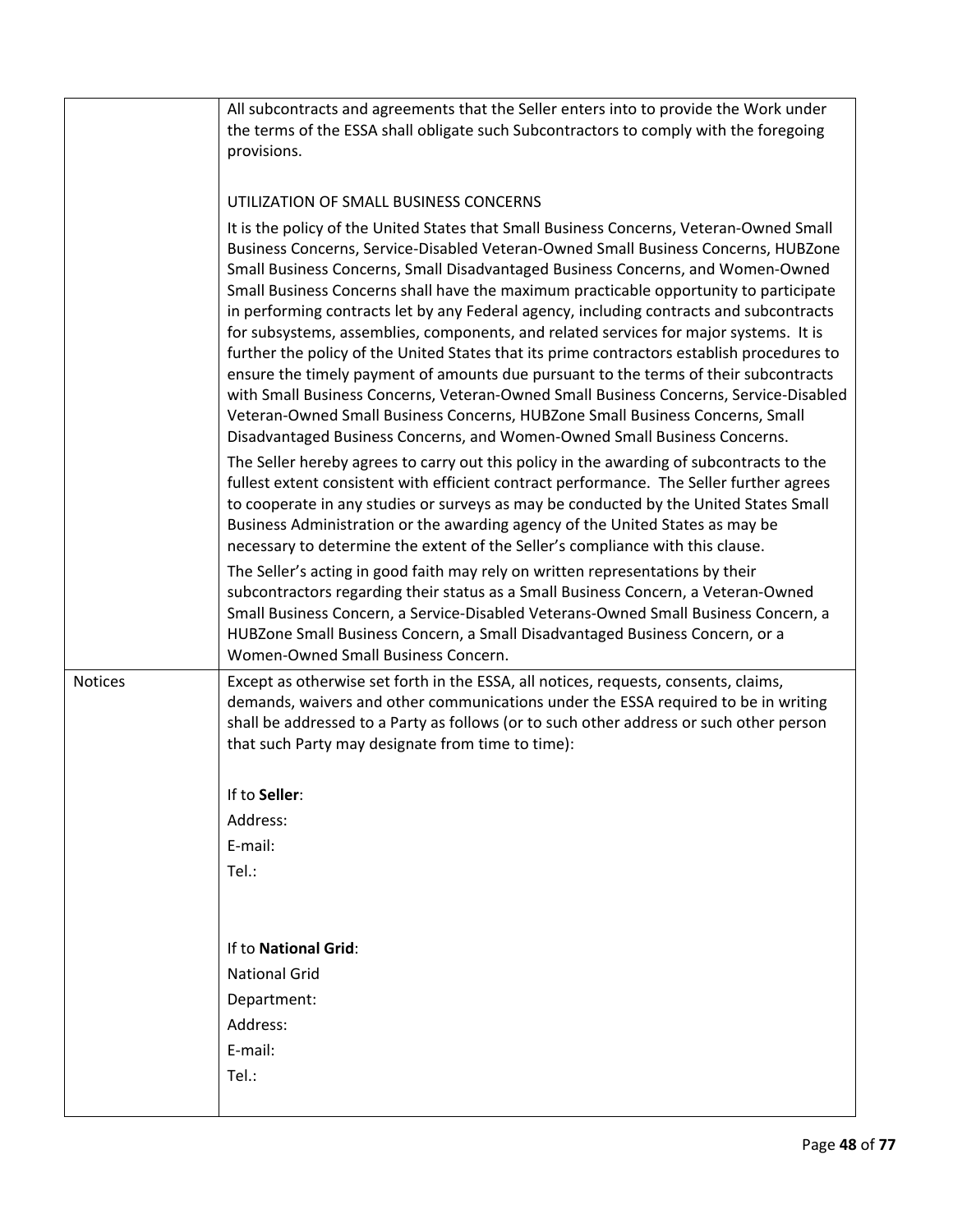|                              | With a copy (which shall not constitute notice) to:                                                                                                                                                                                                                                                                                                                                                                                                                                                                                                                                                             |
|------------------------------|-----------------------------------------------------------------------------------------------------------------------------------------------------------------------------------------------------------------------------------------------------------------------------------------------------------------------------------------------------------------------------------------------------------------------------------------------------------------------------------------------------------------------------------------------------------------------------------------------------------------|
|                              | <b>National Grid</b>                                                                                                                                                                                                                                                                                                                                                                                                                                                                                                                                                                                            |
|                              | Office of the General Counsel                                                                                                                                                                                                                                                                                                                                                                                                                                                                                                                                                                                   |
|                              | 40 Sylvan Road                                                                                                                                                                                                                                                                                                                                                                                                                                                                                                                                                                                                  |
|                              | Waltham, MA 02451                                                                                                                                                                                                                                                                                                                                                                                                                                                                                                                                                                                               |
|                              | E-mail: keri.sweet-zavaglia@nationalgrid.com                                                                                                                                                                                                                                                                                                                                                                                                                                                                                                                                                                    |
|                              | Attention: Keri Sweet                                                                                                                                                                                                                                                                                                                                                                                                                                                                                                                                                                                           |
|                              | Notices sent in accordance with this section will be deemed effectively given: (a) when<br>received, if delivered by hand, with signed confirmation of receipt; (b) when received, if<br>sent by a nationally recognized overnight courier, signature required; (c) when sent, if by<br>e-mail, with confirmation of transmission, if sent during the addressee's normal business<br>hours, and on the next Business Day, if sent after the addressee's normal business hours;<br>and (d) on the third day after the date mailed by certified or registered mail, return<br>receipt requested, postage prepaid. |
| Compliance with              | The Parties shall perform all obligations of the ESSA in accordance with all Applicable                                                                                                                                                                                                                                                                                                                                                                                                                                                                                                                         |
| Applicable Laws              | Laws and Regulations, Operating Requirements, and Good Utility Practice.                                                                                                                                                                                                                                                                                                                                                                                                                                                                                                                                        |
| and Regulations<br>and Other |                                                                                                                                                                                                                                                                                                                                                                                                                                                                                                                                                                                                                 |
| Requirements                 | The Seller shall be solely responsible and assume all liability for the safety and                                                                                                                                                                                                                                                                                                                                                                                                                                                                                                                              |
|                              | supervision of its employees and other persons engaged in the Project. The Seller shall                                                                                                                                                                                                                                                                                                                                                                                                                                                                                                                         |
|                              | comply with all Applicable Laws and Regulations, whether the same are in force upon                                                                                                                                                                                                                                                                                                                                                                                                                                                                                                                             |
|                              | the execution of the ESSA or may in the future be passed, enacted or directed, including                                                                                                                                                                                                                                                                                                                                                                                                                                                                                                                        |
|                              | without limitation, compliance with the safety regulations and standards adopted under<br>the Occupational Safety and Health Act of 1970 ("OSHA").                                                                                                                                                                                                                                                                                                                                                                                                                                                              |
|                              |                                                                                                                                                                                                                                                                                                                                                                                                                                                                                                                                                                                                                 |
|                              | If applicable, the Seller shall require subcontractors and their employees to comply with<br>the Company's safety requirements as they may be amended from time to time and to<br>take all necessary safety and other precautions to protect property and persons from<br>damage or injury arising out of performance on the Project, whether the same are in<br>force at the execution of the ESSA or may in the future be passed, enacted or directed.                                                                                                                                                        |
|                              | The Seller shall have a dedicated safety representative and provide that representative's<br>contact information to the Company.                                                                                                                                                                                                                                                                                                                                                                                                                                                                                |
|                              | The Seller shall, in connection with the Services and the Project, comply with all<br>applicable federal, state and local laws, ordinances, rules, regulations, codes, permits,<br>licenses, authorizations, and orders of any governmental body, agency, authority, or                                                                                                                                                                                                                                                                                                                                         |
|                              | court having jurisdiction over Company or the supply of the Services.                                                                                                                                                                                                                                                                                                                                                                                                                                                                                                                                           |
|                              |                                                                                                                                                                                                                                                                                                                                                                                                                                                                                                                                                                                                                 |
|                              | Additional compliance requirements shall include, but not be limited to:                                                                                                                                                                                                                                                                                                                                                                                                                                                                                                                                        |
|                              | compliance with the following standards (as amended from time to time), at a<br>a)<br>minimum: UL 9540, UL 9540-A, National Fire Protection Association ("NFPA"),")                                                                                                                                                                                                                                                                                                                                                                                                                                             |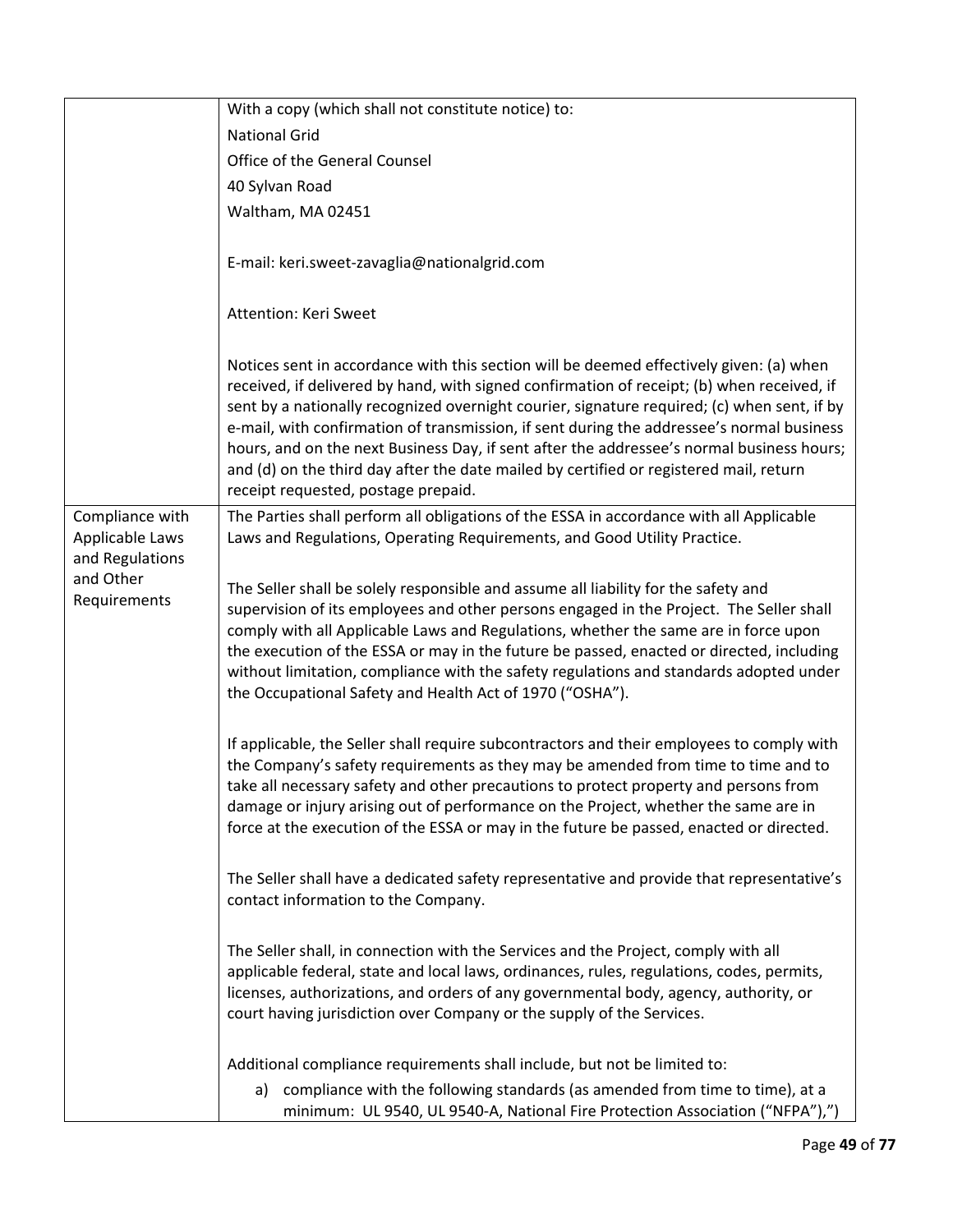|                                                   | 855, National Grid's ESB No. 756, UL 1741-SA, International Fire Code® ("IFC")<br>2021, New York State Uniform Fire Prevention and Building Code (the "Uniform<br>Code").<br>b) installation of fire suppression systems, which shall remain operational at all<br>times and be tested regularly by the Seller; and<br>connection of the Seller's fire alarms to the Company.                                                                                                                                                                                                                                                                                                                                                                        |
|---------------------------------------------------|------------------------------------------------------------------------------------------------------------------------------------------------------------------------------------------------------------------------------------------------------------------------------------------------------------------------------------------------------------------------------------------------------------------------------------------------------------------------------------------------------------------------------------------------------------------------------------------------------------------------------------------------------------------------------------------------------------------------------------------------------|
| Environmental<br>Compliance                       | The Seller shall conduct all Services and the Project in such a manner to minimize the<br>impact upon the natural environment and shall comply fully with all Environmental Laws<br>and the terms of any/all special environmental conditions in the ESSA.                                                                                                                                                                                                                                                                                                                                                                                                                                                                                           |
| Prevention of<br>Corruption and<br><b>Bribery</b> | The Seller shall conduct itself in an ethical manner and provide services to the highest<br>ethical standards. The Seller shall not be a party to the following: bribery of any kind;<br>collusion with other contractors; regulatory agencies or other third parties; provision of<br>enticements to the Company's officers, directors, employees, agents, successors,<br>assigns, and servants in any form including, but not limited to, gifts, gratuities or other<br>benefits. Without limiting the foregoing, the Seller represents and warrants to the<br>Company that the Seller, its Subcontractors, its and their Affiliates, employees, officers,<br>agents and shareholders, have not committed and shall not commit any Prohibited Act. |
|                                                   | If the Seller, any Subcontractor, any of its or their Affiliates, employees, officers, agents<br>or shareholders, commit any Prohibited Act, then the Company shall be entitled to act in<br>accordance with the below.                                                                                                                                                                                                                                                                                                                                                                                                                                                                                                                              |
|                                                   | If a Prohibited Act is committed by the Seller, any of its Affiliates, or any of its or their<br>employees, officers, agents or shareholders not acting independently of the Seller and its<br>Affiliates, then the Company shall be entitled to terminate the ESSA for cause, by giving<br>written notice to the Seller, specifying the date on which the ESSA shall terminate.                                                                                                                                                                                                                                                                                                                                                                     |
|                                                   | If a Prohibited Act is committed by an employee or agent of the Seller or of any of its<br>Affiliates, acting independently of the Seller and its Affiliates, then the Company may<br>give written notice to the Seller of termination of the ESSA for cause, and the ESSA will<br>terminate ten (10) Business Days after the date of such notice, unless, within such ten<br>(10) Business Day period, the Seller terminates (or arranges for the termination of) such<br>employee's employment or agent's engagement and (where applicable) ensures that the<br>performance of such employee's or agent's obligations in relation to the ESSA are<br>performed by another person.                                                                  |
|                                                   | If a Prohibited Act is committed by a Subcontractor or by an employee or agent of that<br>Subcontractor not acting independently of that Subcontractor, then the Company may<br>give written notice to the Seller of termination of the ESSA for cause, and the ESSA will<br>terminate ten (10) Business Days after the date of such notice, unless, within such ten<br>(10) Business Day period, the Seller terminates the relevant subcontract and ensures<br>that the performance of the Subcontractor's obligations in relation to the ESSA are<br>performed by another person.                                                                                                                                                                  |
|                                                   | If the Prohibited Act is committed by an employee or agent of a Subcontractor acting                                                                                                                                                                                                                                                                                                                                                                                                                                                                                                                                                                                                                                                                 |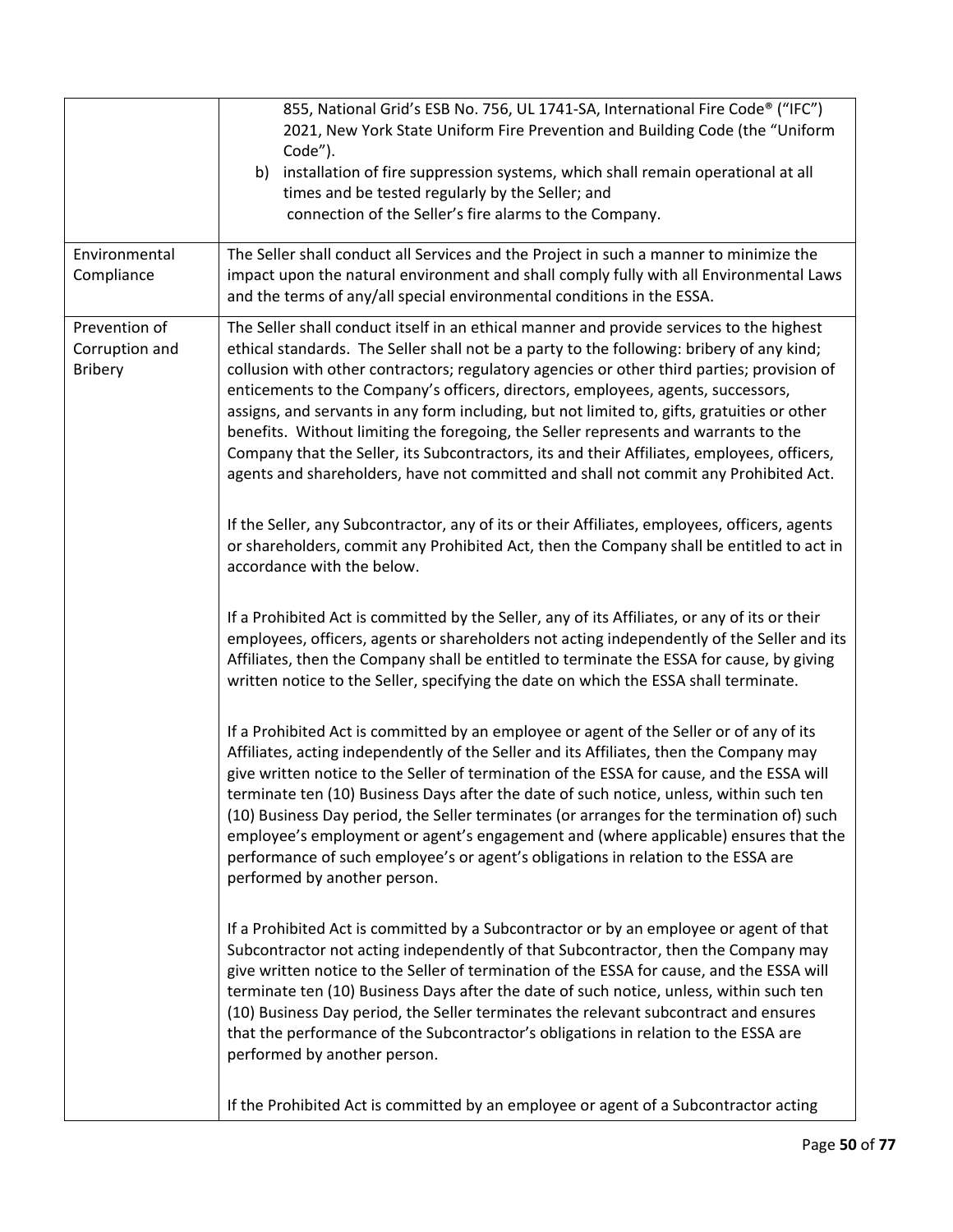independently of that Subcontractor, then the Company may give written notice to the Seller of termination of the ESSA for cause, and the ESSA will terminate ten (10) Business Days after the date of such notice, unless within such ten (10) Business Day period, the Subcontractor terminates the employee's employment or agent's engagement and ensures that the performance of that employee's or agent's obligations in relation to the ESSA are carried out by another person.

If the Prohibited Act is committed by any person not specified in Sections above (or by any person specified in such conditions but acting in a capacity not specified in such conditions) then the Company may give written notice to the Seller of termination of the ESSA for cause, and the ESSA will terminate ten (10) Business Days after the date of such notice, unless, within such ten (10) Business Day period, the Seller (a) arranges for the termination of such person's employment or engagement, and the appointment of their employer or the person who engaged them (where not employed or engaged by the Seller or any relevant Subcontractor) and (b) ensures that the performance of that person's obligations in relation to the ESSA are performed by another person.

The Company shall specify, in any notice of termination under this Section **Error! Reference source not found.** the general nature of the relevant Prohibited Act and the identity of the party whom the Company believes has committed such Prohibited Act.

Without prejudice to the Company's other rights and remedies, the Seller shall indemnify the Indemnified Parties in full and on demand against all losses, liabilities, costs, claims and expenses incurred directly or indirectly by the Company as a result of the performance of any Prohibited Act by the Seller, any Subcontractor, any of its or their Affiliates, employees, officers, agents, or shareholders, or any of the Seller's personnel in connection with the ESSA, its subject matter or any agreements (including any sub-contracts of whatever tier) relating to the ESSA.

Without prejudice to the other provisions of this section, the Seller shall ensure that:

all Seller personnel are fully aware of the Company's policies on anti-bribery, anticorruption, and anti-slavery notified in writing to the Seller from time to time by or on behalf of the Company and that all Subcontractors and agents (of whatever tier) are engaged upon terms which contain provisions in relation to prevention of bribery, corruption and slavery which are no less onerous than this section and

it has and shall maintain in place throughout the term of the ESSA, its own policies and procedures, (including adequate procedures under the Bribery Act 2010 and the Modern Slavery Act 2015), to ensure compliance with the Company's policies on anti-bribery, anti-corruption, and anti-slavery notified in writing to the Seller from time to time by or on behalf of the Company, and will enforce them where appropriate.

The termination of the ESSA pursuant to this section shall entitle the Company and each of its Affiliates to terminate any other contracts between the Seller and the Company, or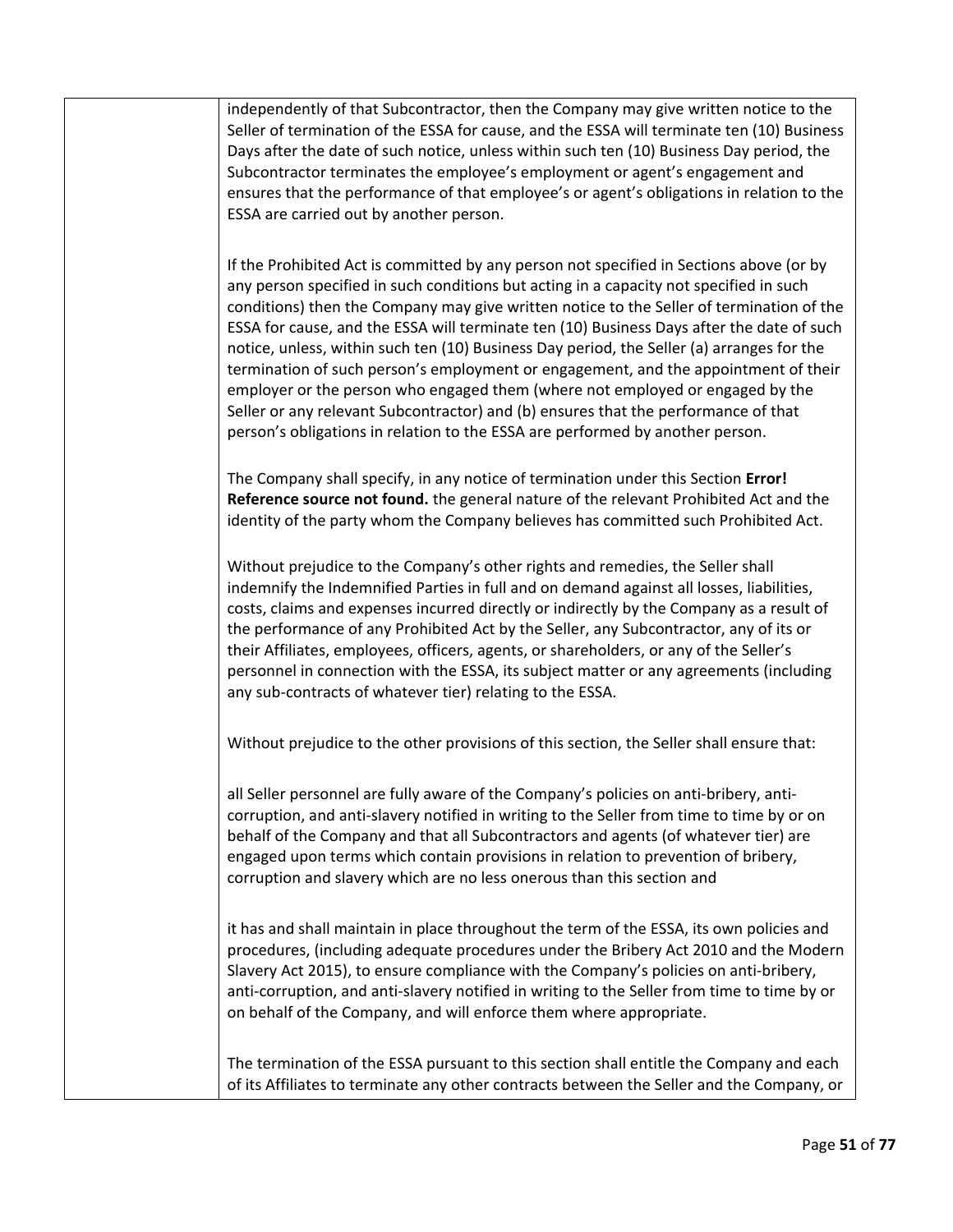|                                                              | the Seller and such Affiliate (as appropriate) on written notice to the Seller, under their<br>respective termination-for-cause provisions.                                                                                                                                                                                                                                                                                                                                |
|--------------------------------------------------------------|----------------------------------------------------------------------------------------------------------------------------------------------------------------------------------------------------------------------------------------------------------------------------------------------------------------------------------------------------------------------------------------------------------------------------------------------------------------------------|
|                                                              | Notwithstanding anything contained in the ESSA to the contrary, any Dispute relating to<br>the interpretation of this section or the amount or value of any gift, consideration or<br>commission shall be determined by the Company, and the Company's decision shall be<br>final and conclusive.                                                                                                                                                                          |
| <b>Dispute Resolution</b><br>and Waiver of<br><b>Damages</b> | Except for claims arising out of: a) gross negligence, intentional misconduct, fraud,<br>breach of law, b) a breach of a Party's confidentiality obligations, c) claims arising out of<br>property damage or bodily injury, or d) a Party's indemnification obligations, the Parties<br>waive any rights to consequential, punitive incidental, exemplary, special, or indirect<br>damages (lost profits or revenues shall not be considered special or indirect damages). |
| Seller<br>Indemnification                                    | The Seller will indemnify the Company and its Affiliates and their respective directors,<br>trustees, officers, employees, agents, assigns and successors from and against any and all<br>loss, liability, damage, claim, etc. (on an after-tax basis) suffered or incurred by any of<br>them arising out of or in connection with any of the following:                                                                                                                   |
|                                                              | • Any event, circumstance, act or incident relating to the delivery of Product(s)<br>up to the POI;                                                                                                                                                                                                                                                                                                                                                                        |
|                                                              | . The Seller's development, permitting, construction, ownership, operation and<br>maintenance of the Project;                                                                                                                                                                                                                                                                                                                                                              |
|                                                              | . The Seller's failure to comply with Applicable Laws and Regulations;                                                                                                                                                                                                                                                                                                                                                                                                     |
|                                                              | • Any fine, penalty, charge, or other assessment imposed by any Governmental<br>Authority for which the Seller is responsible under the ESSA;                                                                                                                                                                                                                                                                                                                              |
|                                                              | • Any act or omission of the Seller in connection with the performance of, or<br>failure to perform, its obligations under the ESSA;                                                                                                                                                                                                                                                                                                                                       |
|                                                              | • Any breach of any representation or warranty of the Seller made in the ESSA or<br>any such representation or warranty of the Seller being false or misleading when<br>made or deemed repeated;                                                                                                                                                                                                                                                                           |
|                                                              | • Any lien, security interest, encumbrance, or other adverse claim against the<br>Products made by, through or under the Seller (or any person for whom the<br>Seller is responsible);                                                                                                                                                                                                                                                                                     |
|                                                              | . Bodily injury (including death) or property damage arising out of or resulting<br>from the construction, operation or maintenance of the Project, except to the<br>extent caused by the negligence or willful misconduct of the Company;                                                                                                                                                                                                                                 |
|                                                              | • Any infringement by the Project or any equipment, software, applications or<br>programs used in connection with the Project of any trade secret, trademark,<br>trade name, copyright, patent, or other intellectual property rights of any third<br>party;                                                                                                                                                                                                               |
|                                                              | • Any breach of the Seller's confidentiality obligation; and                                                                                                                                                                                                                                                                                                                                                                                                               |
|                                                              | • Any release of a Hazardous Material or enforcement or compliance proceeding<br>relating to an alleged, threatened or actual violation of any Environmental Law by<br>the Seller (or any of the Seller's contractors or subcontractors) in connection                                                                                                                                                                                                                     |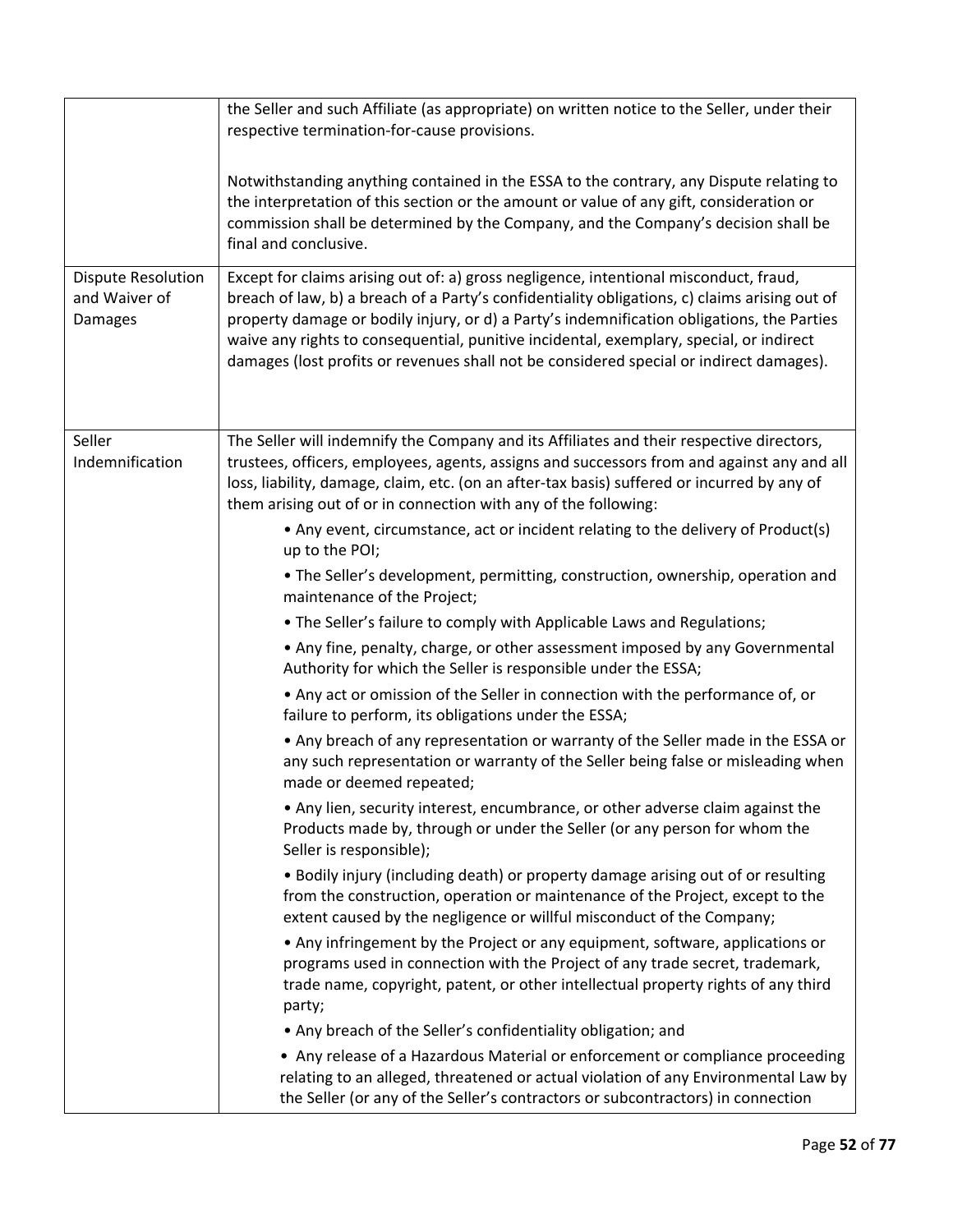|                                                                               | with the Project, or action reasonably necessary to abate, investigate, remediate,<br>or prevent a violation or threatened violation of any Environmental Law by the<br>Seller (or any of the Seller's contractors or subcontractors) in connection with the<br>Project.                                                                                                                                                                                                                                                                                                                                                                                                                                                                                                                                                                                                                                                    |
|-------------------------------------------------------------------------------|-----------------------------------------------------------------------------------------------------------------------------------------------------------------------------------------------------------------------------------------------------------------------------------------------------------------------------------------------------------------------------------------------------------------------------------------------------------------------------------------------------------------------------------------------------------------------------------------------------------------------------------------------------------------------------------------------------------------------------------------------------------------------------------------------------------------------------------------------------------------------------------------------------------------------------|
| Risk of Loss                                                                  | Risk of loss or damage to the work and materials shall remain with the Seller before and<br>during the Term of the ESSA.                                                                                                                                                                                                                                                                                                                                                                                                                                                                                                                                                                                                                                                                                                                                                                                                    |
| Intellectual<br>Property, Publicity<br>and<br>Communications<br><b>Notice</b> | The Seller shall retain exclusive ownership of all its know-how, concepts, techniques,<br>methodologies, ideas, templates, software, the contents of all documentation,<br>interfaces, utilities, and tools that existed prior to the effective date of the ESSA, all<br>updates, modifications, improvements, enhancements and derivative works of the same<br>conceived, discovered, developed or reduced to practice, solely or in collaboration with<br>others, during the performance of the ESSA and in each case, all related Intellectual<br>Property Rights. The Seller shall grant to the Company a perpetual, irrevocable royalty-<br>free license of any and all data, know-how, concepts, techniques, methodologies, ideas,<br>templates, software, the contents of all documentation, interfaces, utilities, and tools or<br>other intellectual property rights developed during the performance of the ESSA. |
|                                                                               | The Seller shall not, without the Company's prior written consent, publish or make public<br>any information pertaining to the ESSA, whether during the term of the ESSA or<br>thereafter.                                                                                                                                                                                                                                                                                                                                                                                                                                                                                                                                                                                                                                                                                                                                  |
|                                                                               | The Company shall be entitled, subject to appropriate confidentiality obligations, to<br>copies of all data submitted to the NYISO and Marketer by the Seller (including, without<br>limitation, information pertaining to the Project capital and O&M costs).                                                                                                                                                                                                                                                                                                                                                                                                                                                                                                                                                                                                                                                              |
|                                                                               | The Seller shall immediately notify the Company of all communications from regulatory<br>agencies, the media or the public, including, but not limited to, notices, postings, letters,<br>telephone calls, or visits. If a Notice of Noncompliance or any other official<br>correspondence is received by the Seller from a regulatory agency, a copy of the notice<br>or correspondence shall be provided to the Company within twenty-four (24) hours of its<br>receipt by the Seller.                                                                                                                                                                                                                                                                                                                                                                                                                                    |
| Changes of Scope                                                              | No additions to, deletions from, or alterations in the scope of the Project and no<br>amendment or repeal of, and no substitution for any terms, conditions, provisions or<br>requirements of the ESSA shall be made unless first authorized in writing by the<br>Company and agreed to by both Parties. No oral changes in the ESSA shall be recognized<br>or effective.                                                                                                                                                                                                                                                                                                                                                                                                                                                                                                                                                   |
|                                                                               | The Company may at any time make additions to or deletions from or changes in the<br>Project, including changes to the specification or the schedule. If a Company-directed<br>change will affect the schedule, the Seller shall notify the Company in writing within five<br>Days of receipt of such Company-directed change and provide a written estimate of such<br>schedule modifications and, if the Company approves, the ESSA will be adjusted<br>accordingly.                                                                                                                                                                                                                                                                                                                                                                                                                                                      |
|                                                                               | If the Seller desires a change in the work necessary to complete the Project or believes<br>that any order, instruction, request, clarification or interpretation of the Company, or its                                                                                                                                                                                                                                                                                                                                                                                                                                                                                                                                                                                                                                                                                                                                    |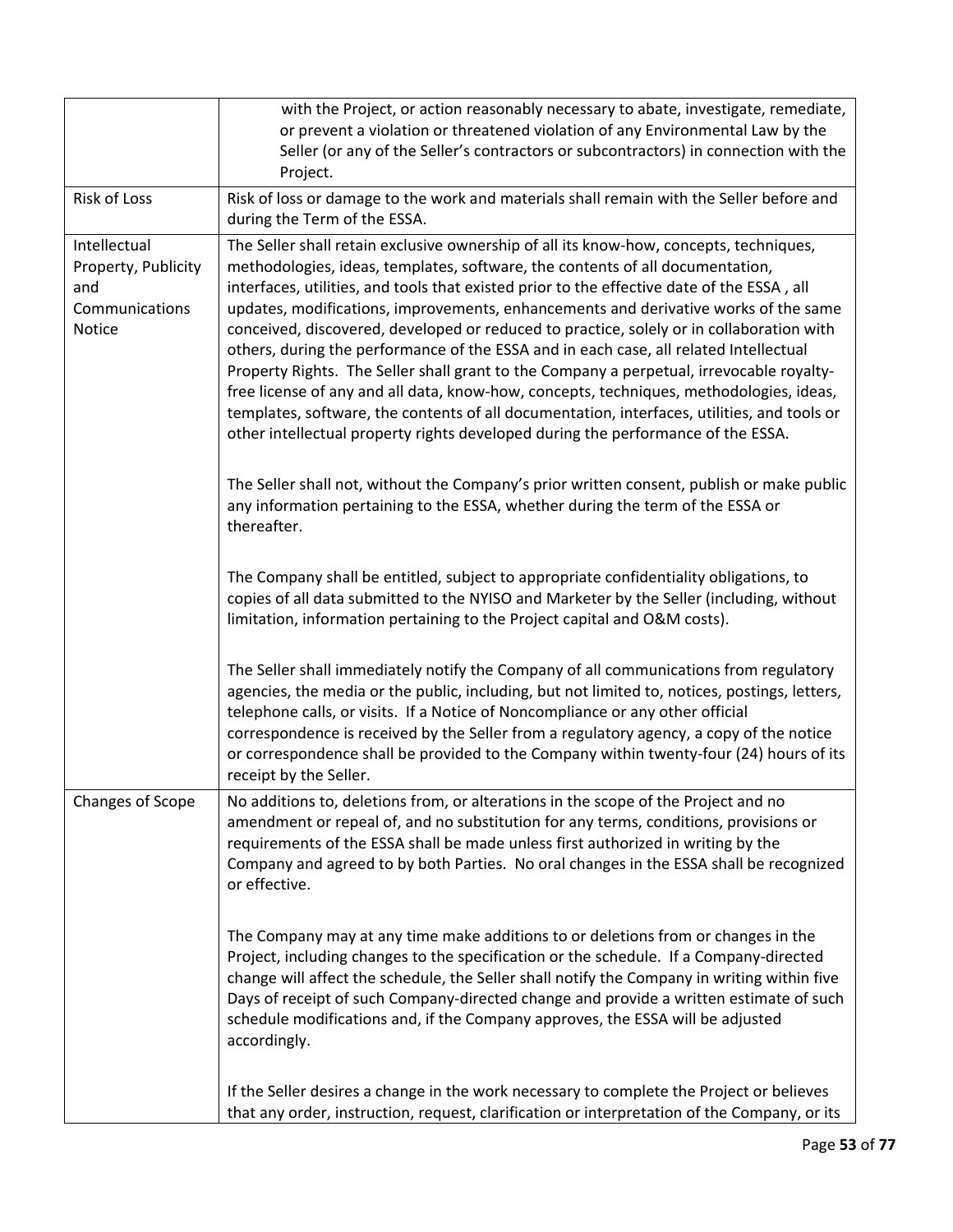| representatives or compliance with any laws, orders or regulations, constitutes a<br>substantial change in the Project, the Seller shall submit, to the Company, prior to<br>performance of any such Work, and within five Days of receipt or discovery thereof, a<br>written claim specifying the nature of the change, and any resulting change in the<br>schedule. Within 30 Days of receipt of such notice, the Company shall determine<br>whether the claim constitutes a change in the Work and if so to what extent the ESSA<br>should be modified. The Company shall then notify the Seller, in writing, of its decision.<br>Any change in the schedule shall be specified in the Company's notice.<br>The Company may require the Seller to proceed with work that is the subject of a<br>proposed or claimed change in the Work prior to the Company's consent to any change<br>in the schedule, in which event the Company shall so notify the Seller in writing, and the<br>Seller shall then proceed with the Project and keep an accurate account of such, and the<br>Seller and the Company shall then negotiate in good faith with respect to such change.                                                                                                                                                                                                                                                                                                                                                                                                                                                                                                                                                                                                                                                                                                                                                                                                                                                                                                                                       |
|------------------------------------------------------------------------------------------------------------------------------------------------------------------------------------------------------------------------------------------------------------------------------------------------------------------------------------------------------------------------------------------------------------------------------------------------------------------------------------------------------------------------------------------------------------------------------------------------------------------------------------------------------------------------------------------------------------------------------------------------------------------------------------------------------------------------------------------------------------------------------------------------------------------------------------------------------------------------------------------------------------------------------------------------------------------------------------------------------------------------------------------------------------------------------------------------------------------------------------------------------------------------------------------------------------------------------------------------------------------------------------------------------------------------------------------------------------------------------------------------------------------------------------------------------------------------------------------------------------------------------------------------------------------------------------------------------------------------------------------------------------------------------------------------------------------------------------------------------------------------------------------------------------------------------------------------------------------------------------------------------------------------------------------------------------------------------------------------------------------|
| The ESSA and the rights and duties of the Parties shall be governed by and construed,<br>enforced, and performed in accordance with the laws of the state of New York, without<br>regard to principles of conflicts of laws. Any lawsuits arising under the ESSA shall be<br>instituted in the Federal or State courts of New York and each Party irrevocably submits<br>to in personam jurisdiction of such courts. To the extent enforceable at such time, each<br>Party waives its respective right to a jury trial with respect to any litigation arising under<br>or in connection with the ESSA.                                                                                                                                                                                                                                                                                                                                                                                                                                                                                                                                                                                                                                                                                                                                                                                                                                                                                                                                                                                                                                                                                                                                                                                                                                                                                                                                                                                                                                                                                                           |
| (a) Absent the agreement of all Parties to the proposed change, the standard of review<br>for changes to any rate, charge, classification, term or condition of the ESSA, whether<br>proposed by a Party (to the extent that any waiver in subsection (b) below is<br>unenforceable or ineffective as to such Party), a non-party or FERC acting sua sponte,<br>shall solely be the "public interest" application of the "just and reasonable" standard of<br>review set forth in United Gas Pipe Line Co. v. Mobile Gas Service Corp., 350 U.S. 332<br>(1956) and Federal Power Commission v. Sierra Pacific Power Co., 350 U.S. 348 (1956)<br>and clarified by Morgan Stanley Capital Group, Inc. v. Public Util. Dist. No. 1 of<br>Snohomish 554 U.S. (2008) (the "Mobile-Sierra" doctrine).<br>(b) In addition, and notwithstanding the foregoing subsection (a), to the fullest extent<br>permitted by applicable law, each Party, for itself and its successors and assigns, hereby<br>expressly and irrevocably waives any rights it can or may have, now or in the future,<br>whether under §§ 205 and/or 206 of the Federal Power Act or otherwise, to seek to<br>obtain from FERC by any means, directly or indirectly (through complaint, investigation<br>or otherwise), and each hereby covenants and agrees not at any time to seek to so<br>obtain, an order from FERC changing any section of the ESSA specifying the rate, charge,<br>classification, or other term or condition agreed to by the Parties, it being the express<br>intent of the Parties that, to the fullest extent permitted by applicable law, neither Party<br>shall unilaterally seek to obtain from FERC any relief changing the rate, charge,<br>classification, or other term or condition of the ESSA, notwithstanding any subsequent<br>changes in applicable law or market conditions that may occur. In the event it were to<br>be determined that applicable law precludes the Parties from waiving their rights to seek<br>changes from FERC to their market-based power sales contracts (including entering into |
|                                                                                                                                                                                                                                                                                                                                                                                                                                                                                                                                                                                                                                                                                                                                                                                                                                                                                                                                                                                                                                                                                                                                                                                                                                                                                                                                                                                                                                                                                                                                                                                                                                                                                                                                                                                                                                                                                                                                                                                                                                                                                                                  |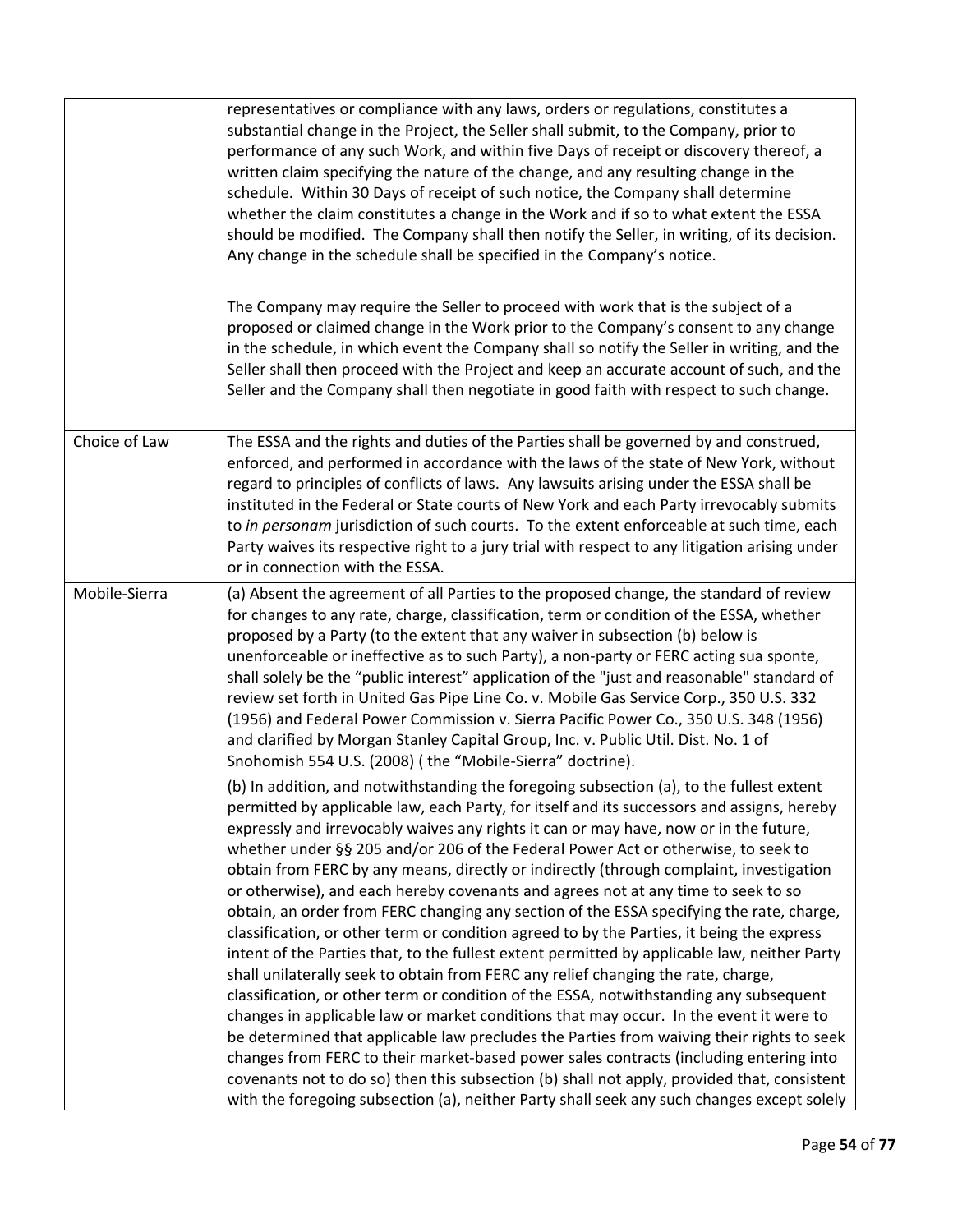|               | under the "public interest" application of the "just and reasonable" standard of review<br>and otherwise as set forth in the foregoing section (a).                                                                                                                                                                                                                                                                                                                                                                                                                                                                                                        |
|---------------|------------------------------------------------------------------------------------------------------------------------------------------------------------------------------------------------------------------------------------------------------------------------------------------------------------------------------------------------------------------------------------------------------------------------------------------------------------------------------------------------------------------------------------------------------------------------------------------------------------------------------------------------------------|
| Audit/Records | The Seller shall maintain records relating to the Project and the ESSA, including any<br>records relating to the employment or hiring of minorities and/or females, until (i) three<br>years after the expiration of the last expiring warranty, or (ii) the expiration of any period<br>for which the Company or its Affiliates are required, by any regulatory agency, to have<br>such records maintained, whichever is later. The Seller agrees to make such records<br>available to the Company or its authorized representative at no cost to the Company or<br>its authorized representative for inspection or audit at any time during such period. |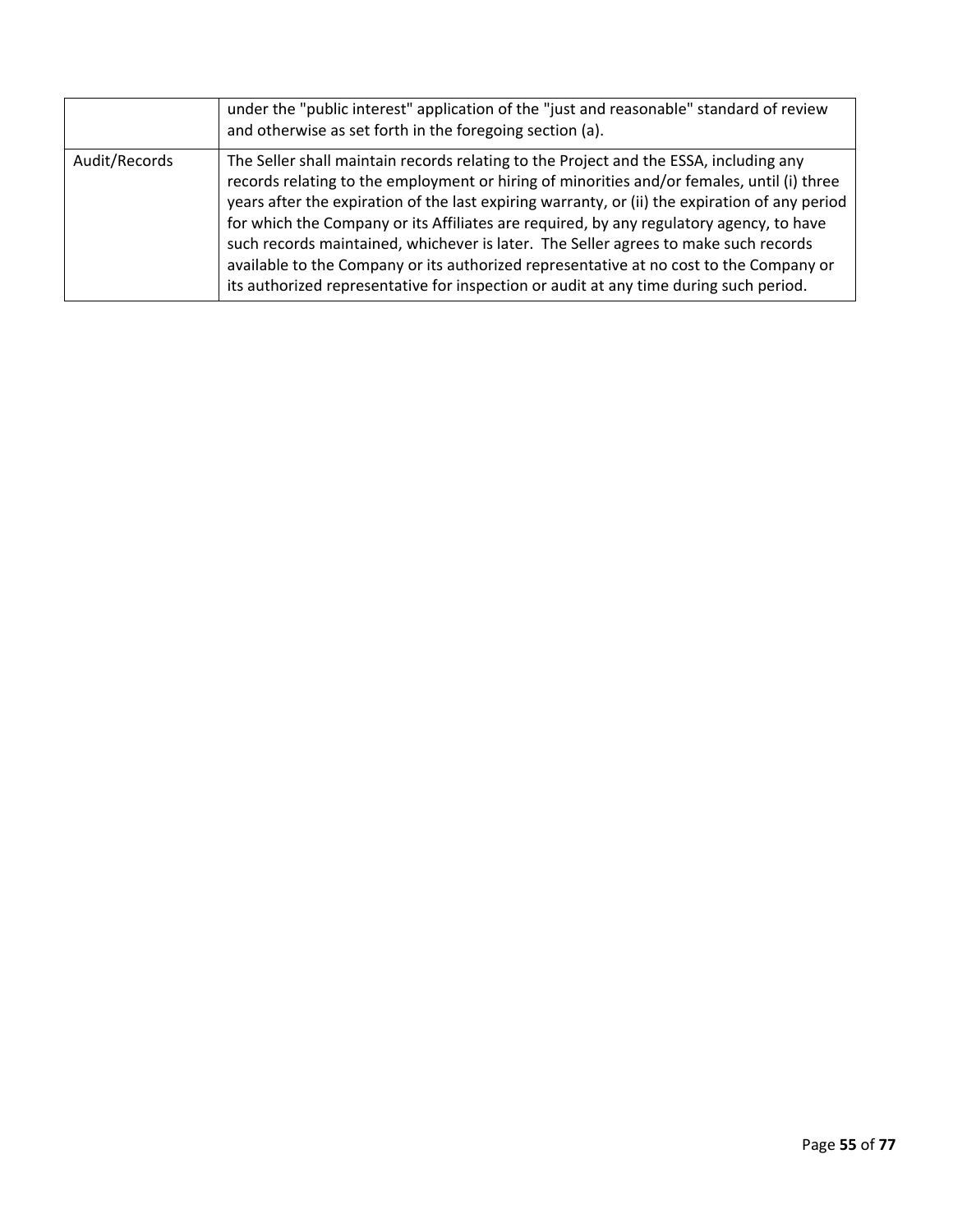# **EXHIBIT A [Form to be included in the executed ESSA based on Appendix B – Offer Form] PROJECT INFORMATION**

*\*\*\* End of EXHIBIT A \*\*\**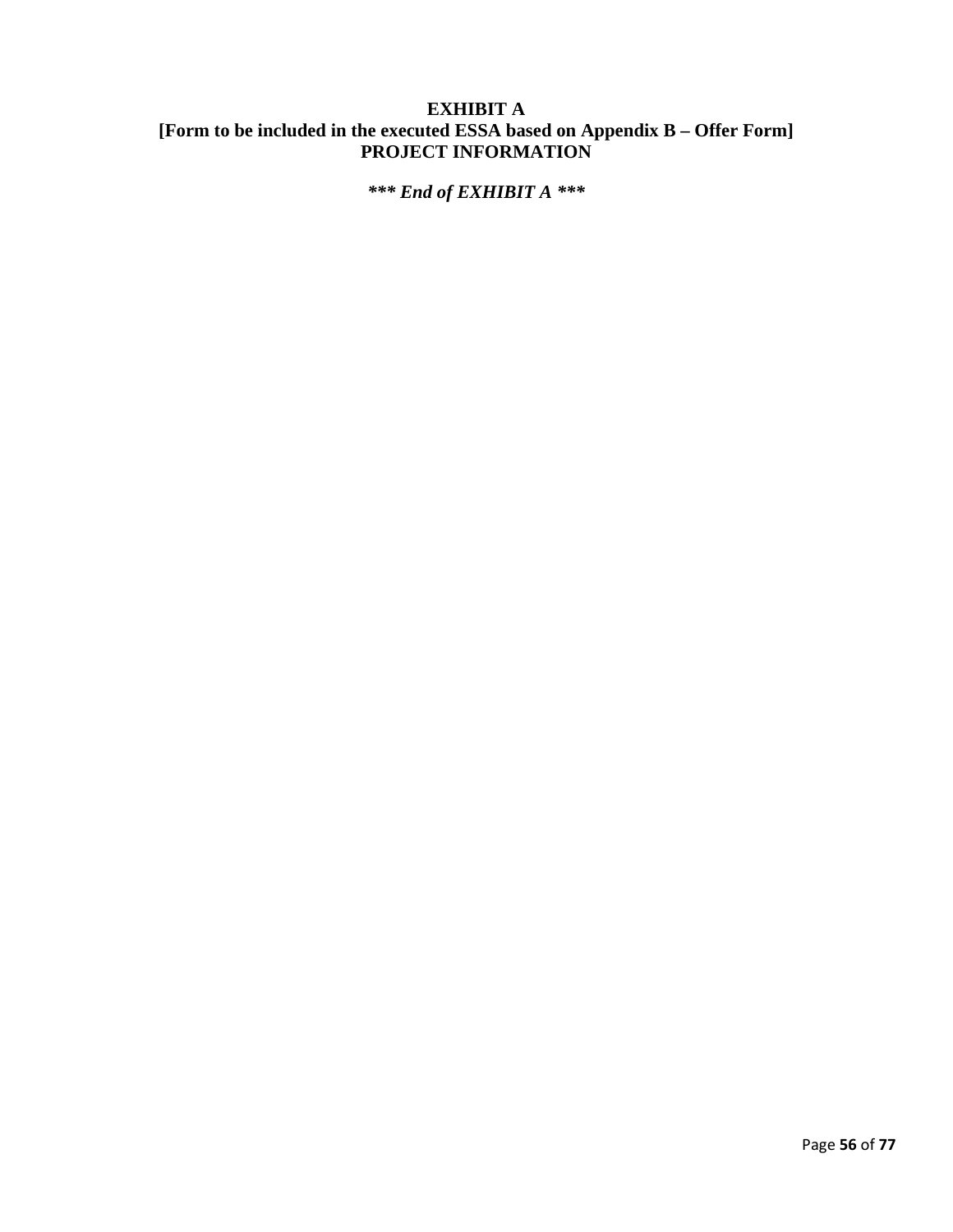# **EXHIBIT B [Form Detailed Construction Plan to be included in Final ESSA] CONSTRUCTION PLAN**

*\*\*\* End of EXHIBIT B \*\*\**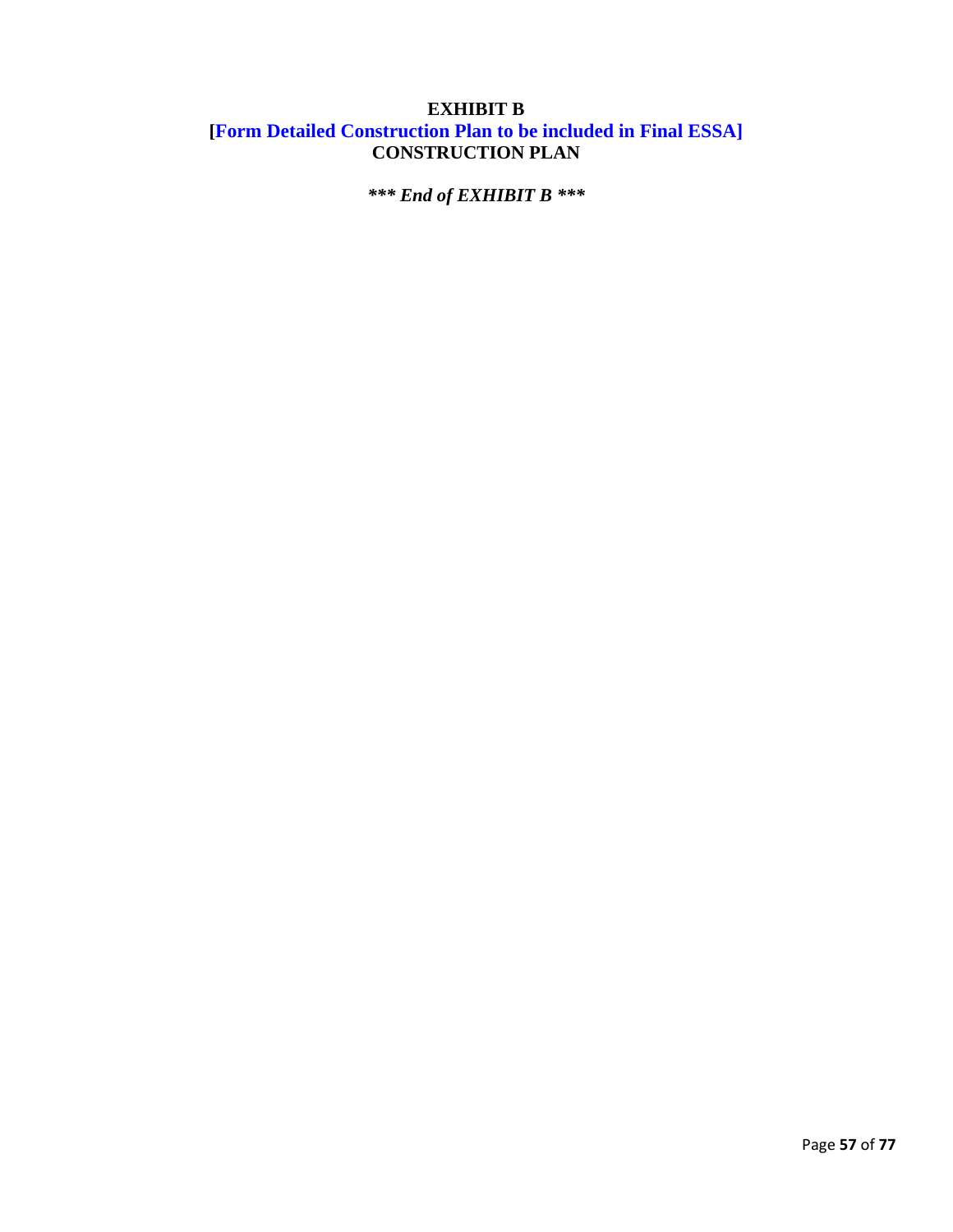### **EXHIBIT C [Form to be included in Final ESSA] OPERATIONAL AGREEMENT**

### *\*\*\* End of EXHIBIT C \*\*\**

The following provides examples of the type of information and protocols that will be captured in the Operational Agreement between the Company, Seller and Marketer:

- Contact information
- Real-time Communication
- Daily Communication
- Intra-day Communication
- Unplanned Outage Communications
- Forced Outage Communication
- Return to Service Communications
- Communication Failure
- System Emergency
- Staffing Requirements
- Roles and Responsibilities
- Reporting Requirements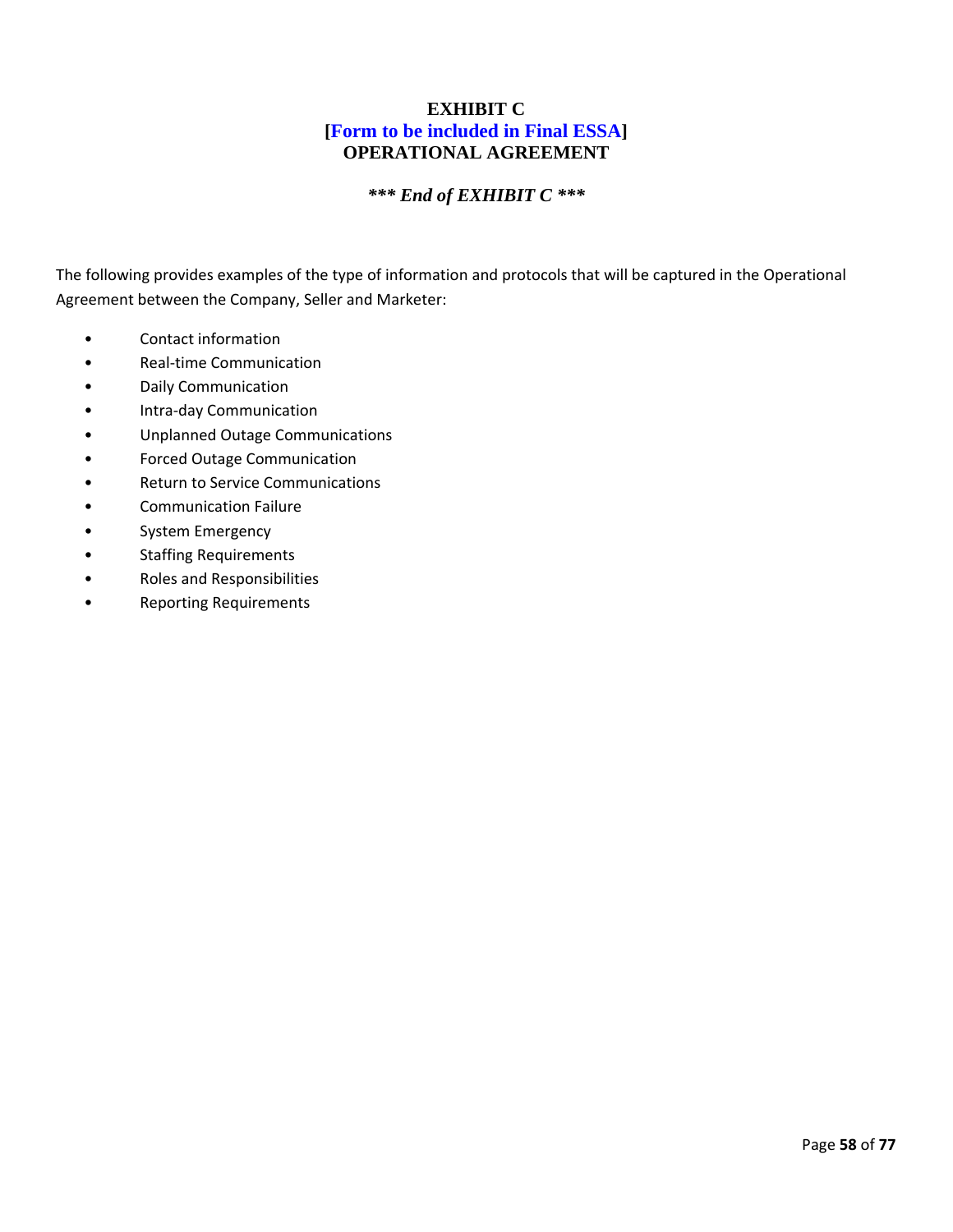# **EXHIBIT D [Form to be included in Final ESSA.] OUTAGE SCHEDULE REPORT**

*\*\*\* End of EXHIBIT D \*\*\**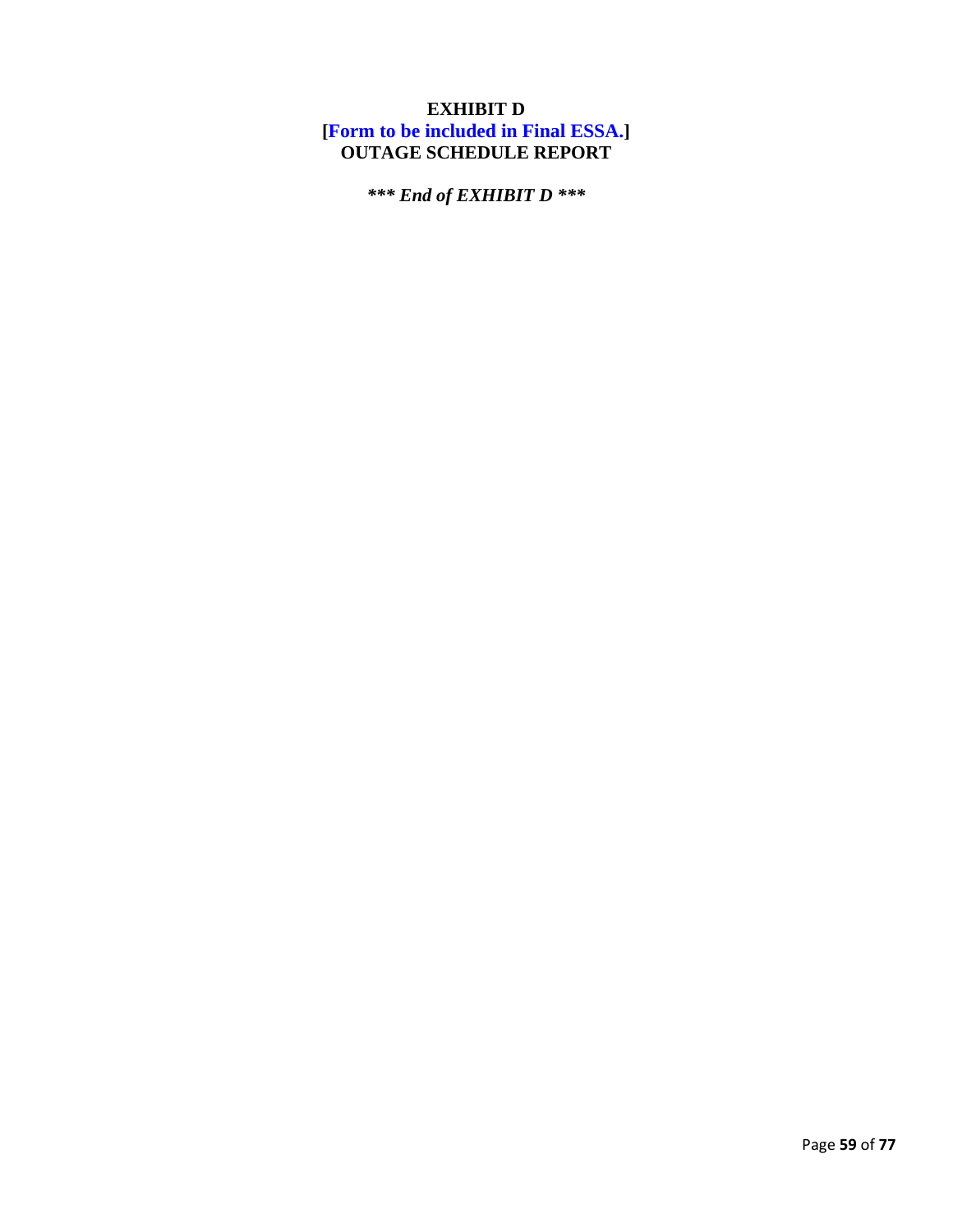# **EXHIBIT E [Form to be included in final ESSA.] SELLER'S LETTER OF CREDIT**

*\*\*\* End of EXHIBIT E \*\*\**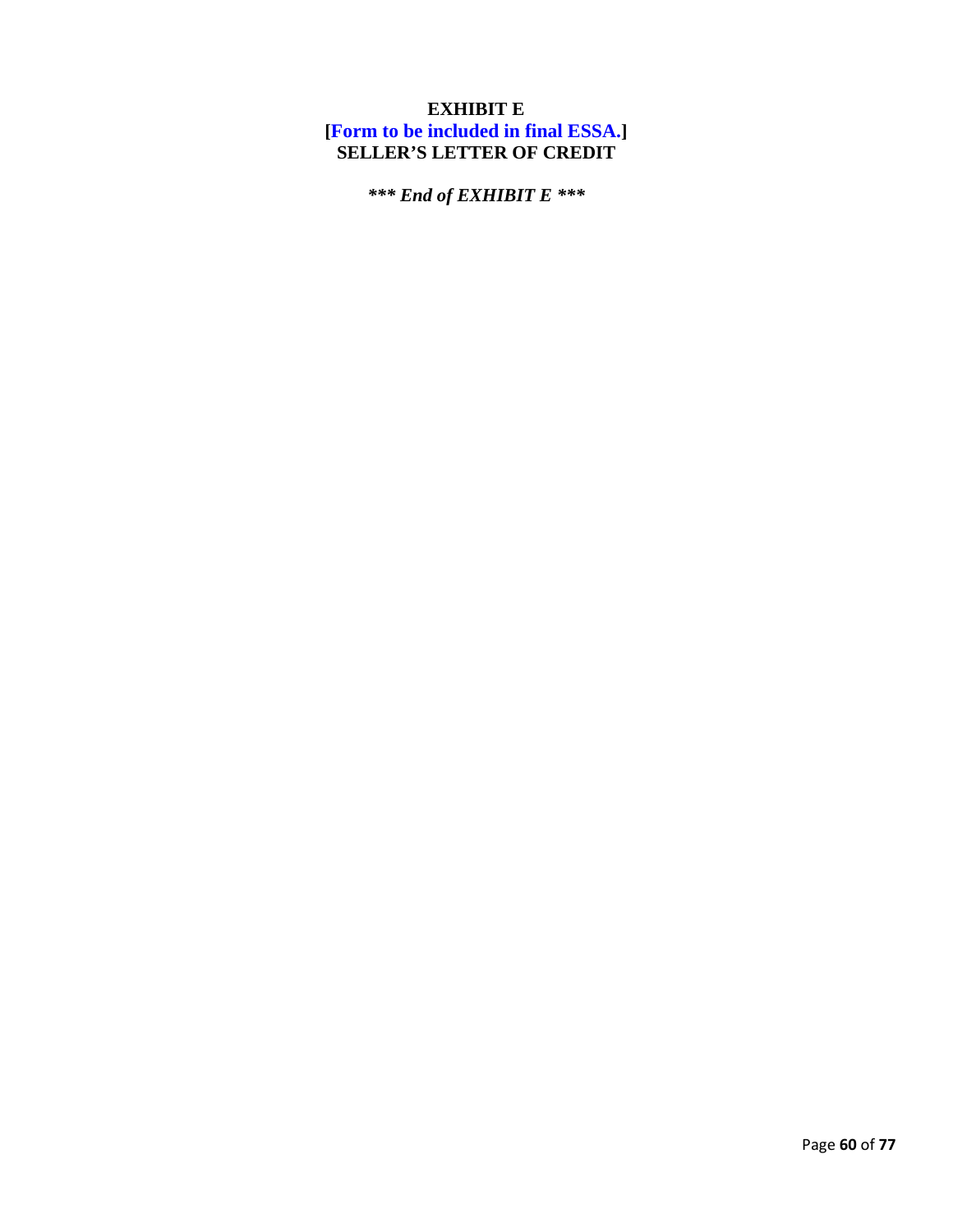# **EXHIBIT E [Form to be included in final ESSA.] SELLER'S FINAL PROPOSAL**

*\*\*\* End of EXHIBIT E \*\*\**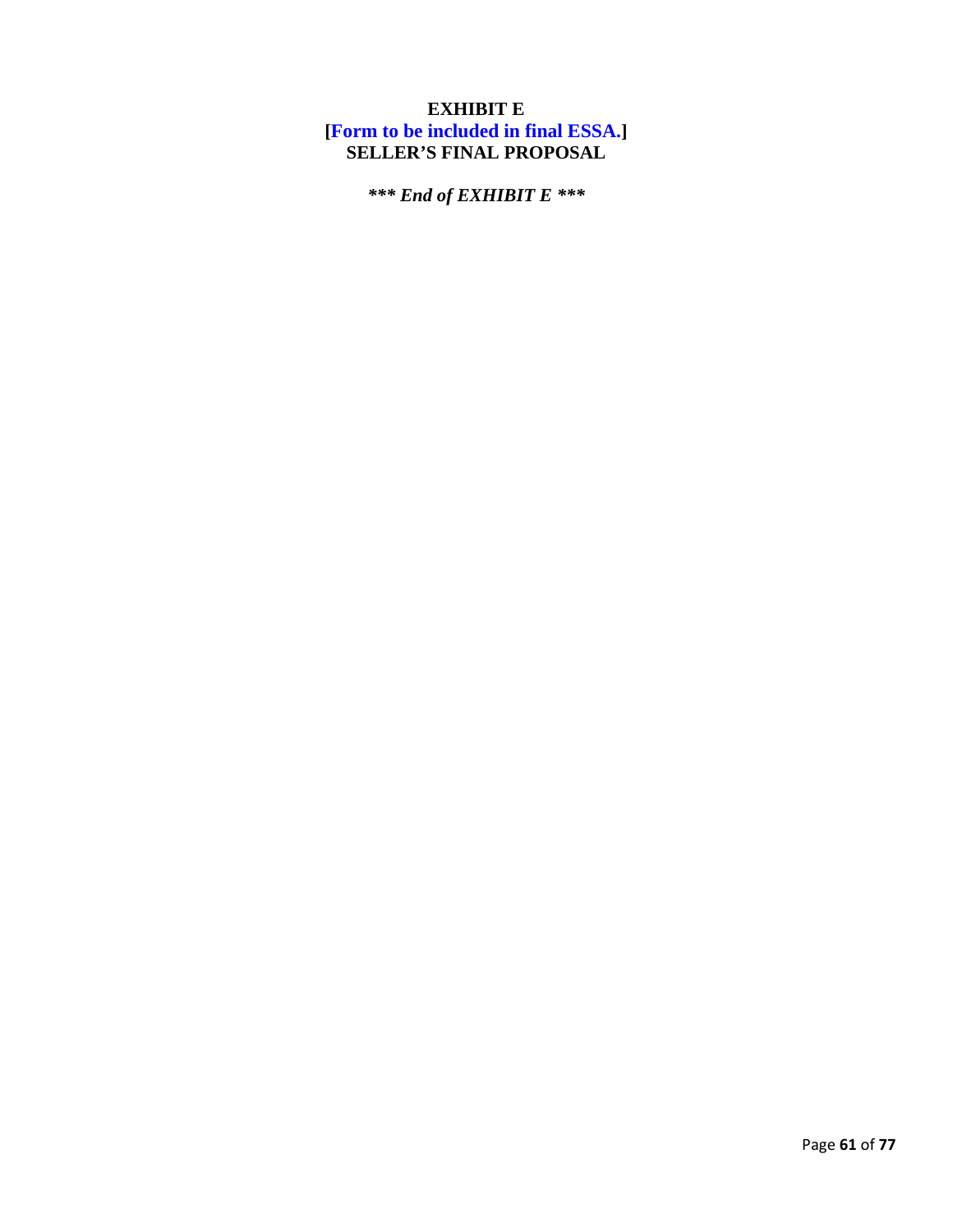### **EXHIBIT F [Form to be included in final ESSA.] SELLER'S STANDARD POLICIES AND PROCEDURES**

*\*\*\* End of EXHIBIT F \*\*\**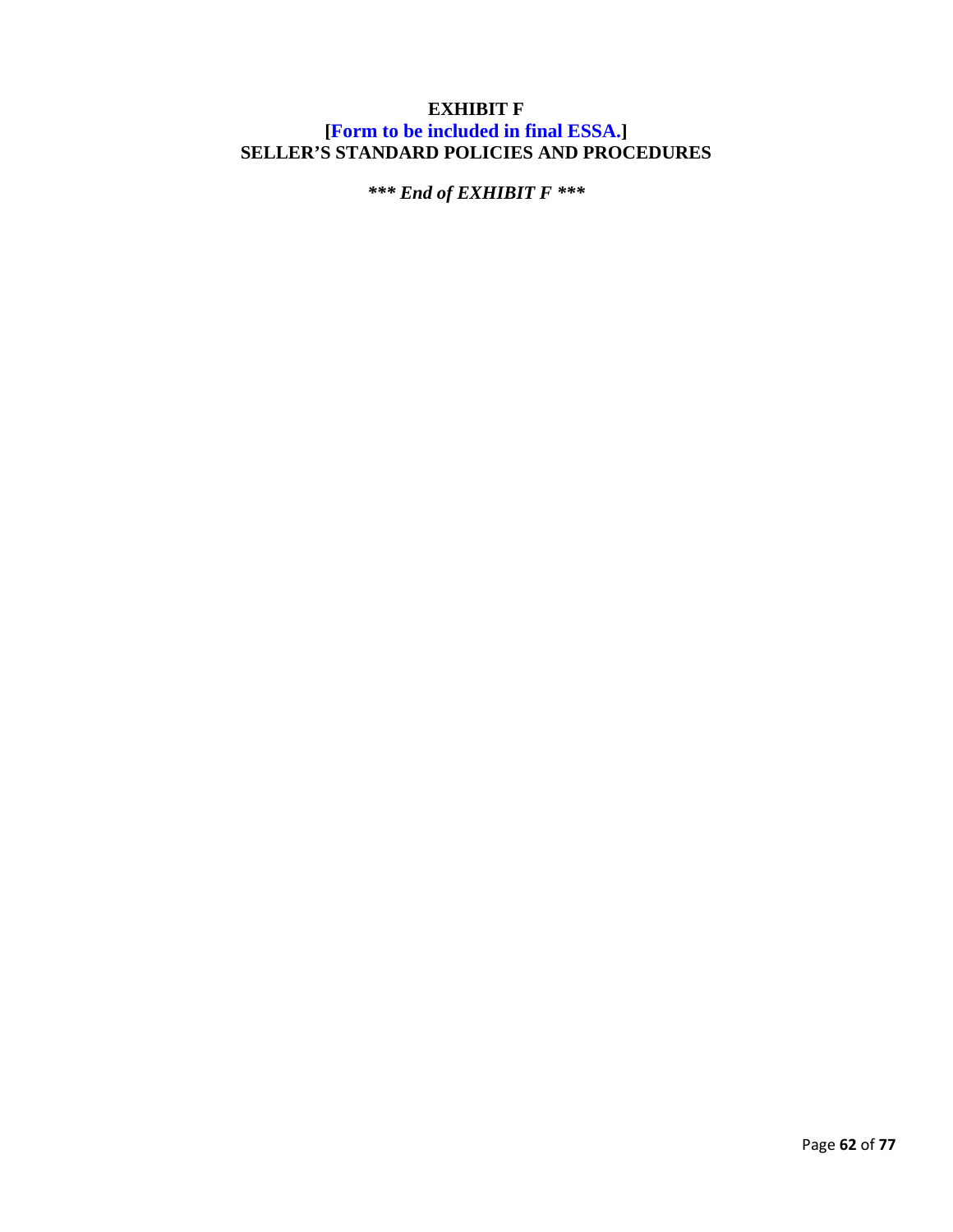# **EXHIBIT G [Form to be included in final ESSA.] SELLER'S SITE CONTROL PLAN**

*\*\*\* End of EXHIBIT G \*\*\**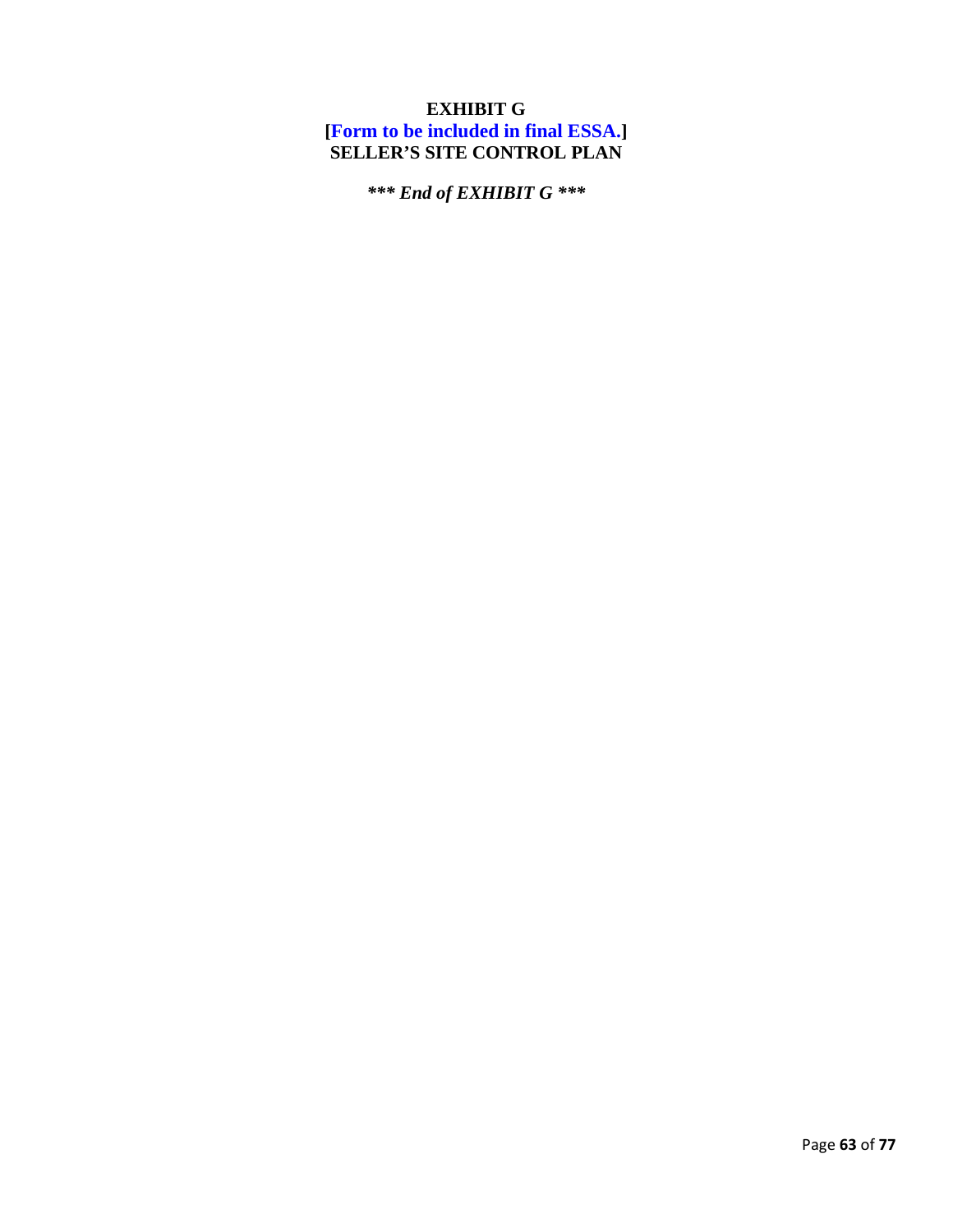# **EXHIBIT H [Form to be included in final ESSA.] SELLER'S SITE PLAN DRAWING**

*\*\*\* End of EXHIBIT H \*\*\**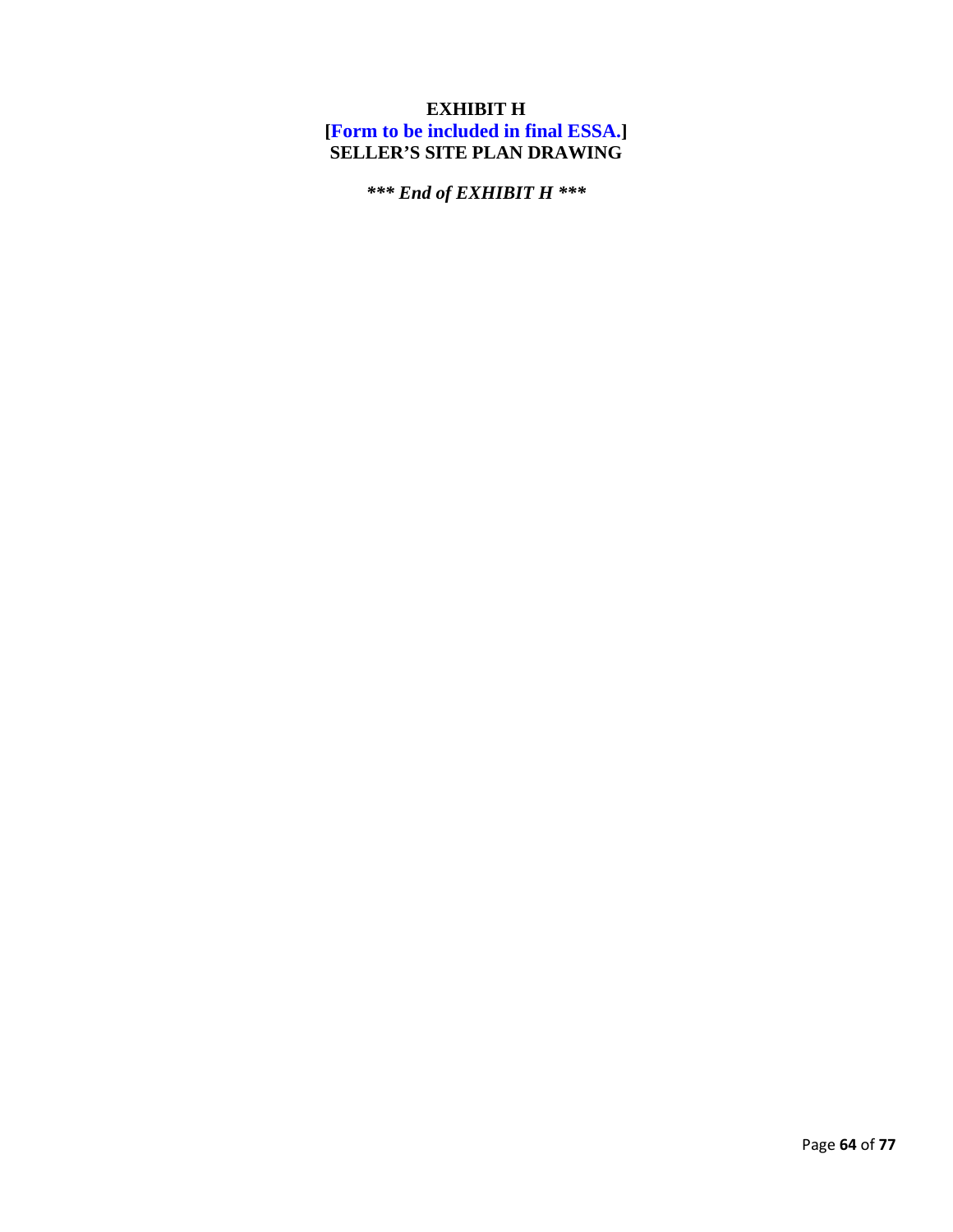# **EXHIBIT I**

**[Form to be included in executed ESSA.] SELLER'S SITE LEGAL DESCRIPTION** 

*\*\*\* End of EXHIBIT I \*\*\**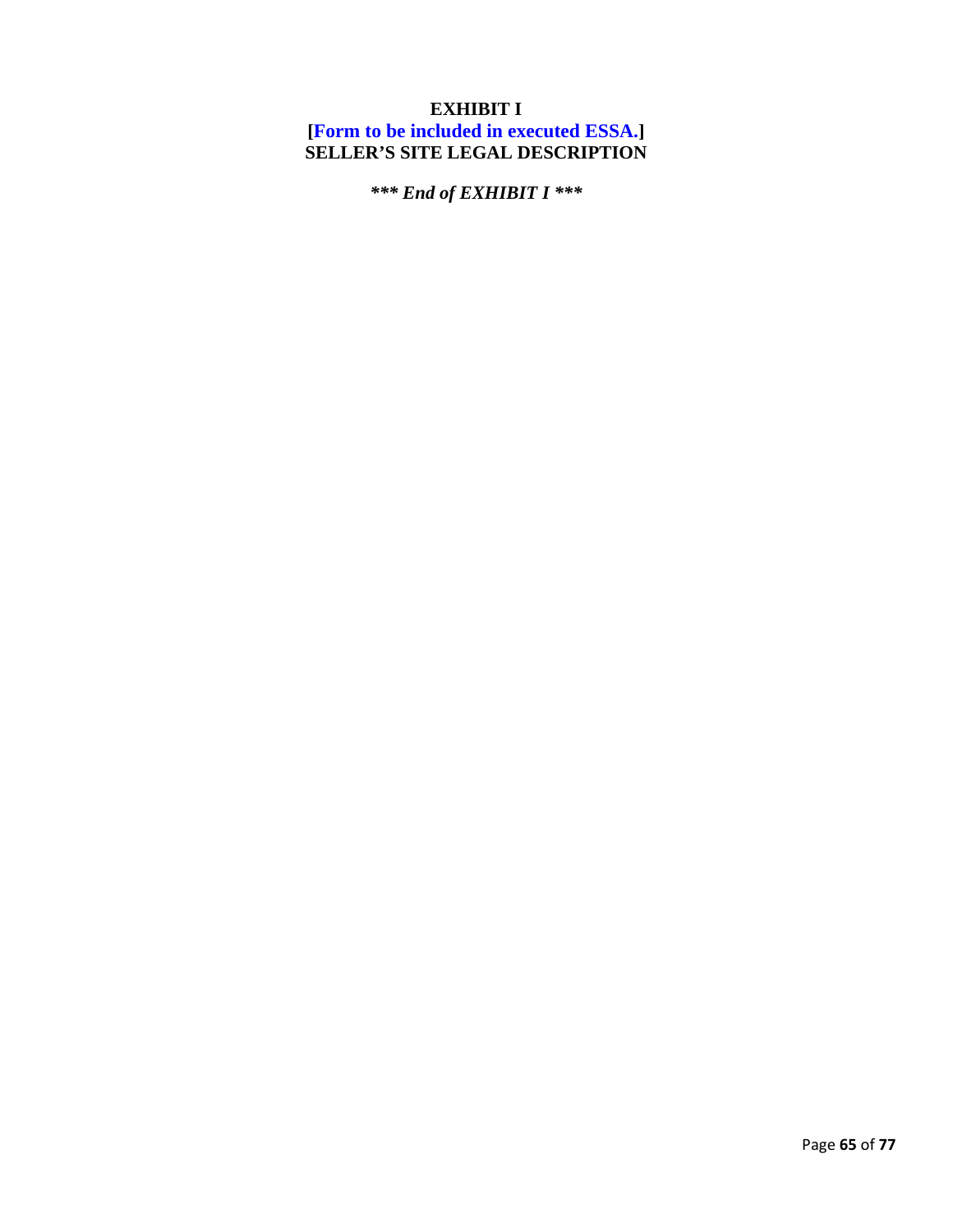# **EXHIBIT J [Form to be included in executed ESSA.] SITE GEOGRAPHICAL MAP**

*\*\*\* End of EXHIBIT J \*\*\**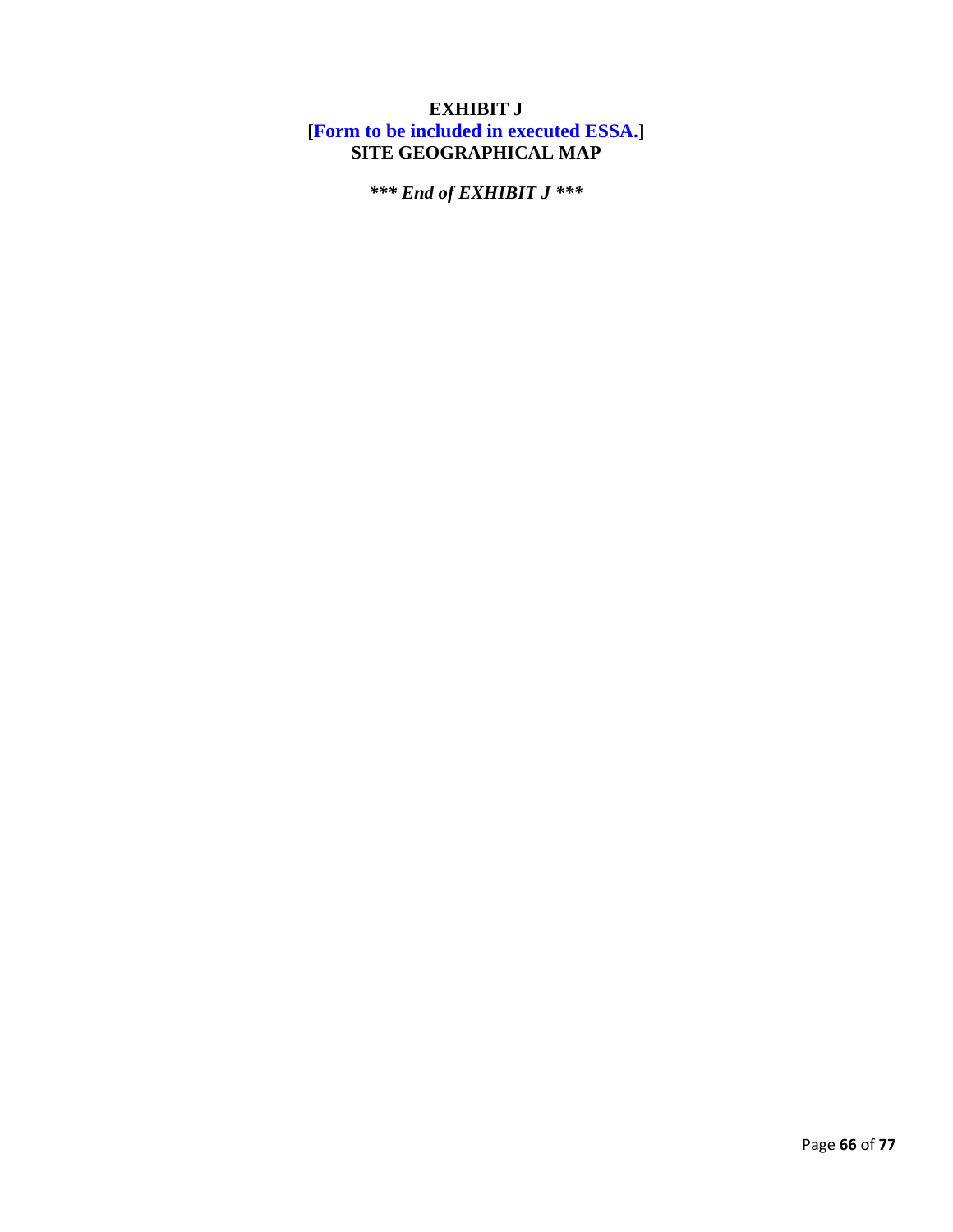# **EXHIBIT K**

**[Form to be included in executed ESSA.] ELECTRICAL THREE LINE DIAGRAM** 

*\*\*\* End of EXHIBIT K \*\*\**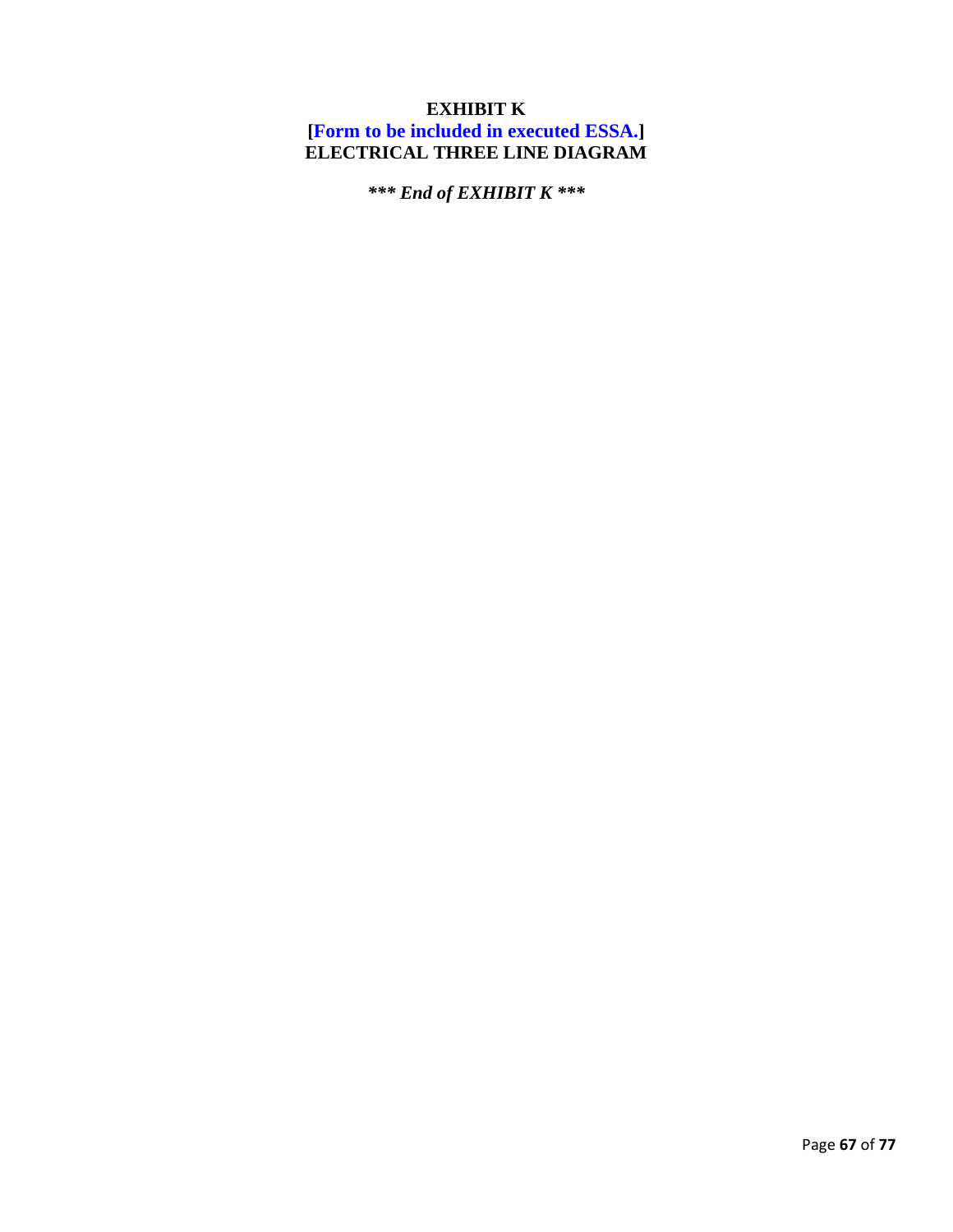### **EXHIBIT L COMMUNIUCATION AND CONTROL REQUIREMENTS**

### *\*\*\* End of EXHIBIT L \*\*\**

These Communication Protocols are subject to change and shall be modified by the Company as evolving market conditions and rules may require.

Contact information and detailed protocols shall be defined in the Operational Agreement.

| <b>Data Items</b>                                             | National Grid EMS/ADMS and the Seller's Storage Management System                                                                                                                                                                                                                                                                                                                                                                                                                                                                                                                                             |
|---------------------------------------------------------------|---------------------------------------------------------------------------------------------------------------------------------------------------------------------------------------------------------------------------------------------------------------------------------------------------------------------------------------------------------------------------------------------------------------------------------------------------------------------------------------------------------------------------------------------------------------------------------------------------------------|
| <b>Bi-directional or</b><br>Uni-directional?                  | <b>Bi-directional</b>                                                                                                                                                                                                                                                                                                                                                                                                                                                                                                                                                                                         |
| <b>Types of</b><br><b>Information</b>                         | Real-time status of all Storage project measurements (e.g., temp, SoC, voltage,<br>$\bullet$<br>active and reactive power, current, frequency, cell status, etc.)<br>Real-time open/close Storage Unit circuit breaker command<br>$\bullet$<br>Real-time dispatch of active and reactive power (charging and discharging)<br>$\bullet$<br>Information for microgrid systems only:<br>$\bullet$<br><b>Black-start commands</b><br>$\Omega$<br>Island control signals (likely decentralized control)<br>$\circ$<br>Re-synchronization<br>Protection coordination (includes microgrid coordination)<br>$\bullet$ |
| <b>Data Protocols</b>                                         | Protection protocols<br>$\bullet$<br>DNP3 or ICCP for real-time M&C                                                                                                                                                                                                                                                                                                                                                                                                                                                                                                                                           |
| Communication<br>medium                                       | Cell or internet (i.e., cloud-based data, email, etc.)) for all $\geq$ = five (5) minutes minute<br>$\bullet$<br>latency data requirements<br>Private fiber or Radio Frequency for all < five (5) minutes latency data requirements<br>$\bullet$<br>Fiber or other low-latency medium for protection requirements<br>$\bullet$                                                                                                                                                                                                                                                                                |
| Latency<br>requirements                                       | milliseconds for protection<br>$\bullet$<br>15 ms for real time<br>$\bullet$                                                                                                                                                                                                                                                                                                                                                                                                                                                                                                                                  |
| <b>Bandwidth/Data</b><br>sizes<br>Auto or manual <sup>4</sup> | Will be determined once the Seller is selected and data packet sizes are known<br>$\bullet$<br>Auto for all protection, real-time and day-ahead data<br>$\bullet$                                                                                                                                                                                                                                                                                                                                                                                                                                             |
| Software types<br>(e.g., server, cloud,<br>etc.)              | EMS/ADMS - local server<br>٠<br>Storage Management System - dependent on the Seller selected                                                                                                                                                                                                                                                                                                                                                                                                                                                                                                                  |

 4 "Auto" is machine to machine whereas "Manual" is human intervention.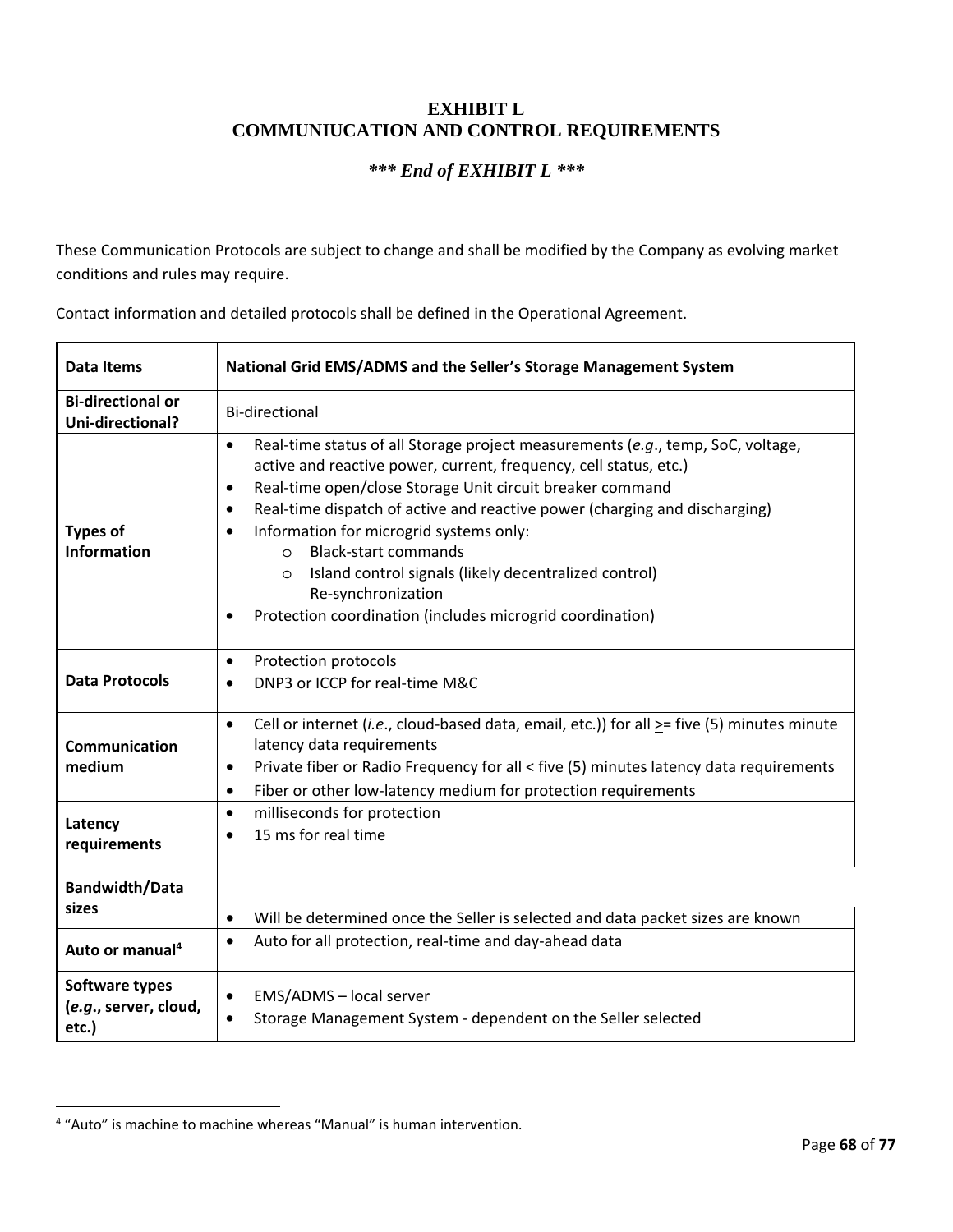# **EXHIBIT M STORAGE RATING TESTS**

- 1. **Storage Rating Tests.** The Seller shall provide thirty (30) days advance notice to the Company, and the Company shall be entitled to be present at, any and all commissioning, permitting, and performance tests conducted under the ESSA and the Company shall be further entitled to have an independent third party witness any such testing at the Company's' sole expense. Upon no less than ten (10) Business Days prior notice to the Company, the Seller shall schedule and complete a Storage Rating Test ("Test") in accordance with this Exhibit M as a condition to achieving Commercial Operation and as validation of the values provided below. All operations during testing shall be done in accordance with Good Utility Practice, Applicable Laws and Regulations, and Permit Requirements.
- 2. **Subsequent Storage Rating Tests**. Following the COD, the Company shall have the right to schedule additional Storage Rating Tests to be conducted by the Seller, at an interval of not more than once per month.

### 3. **Test Results Reporting.**

- a. No later than five (5) Business Days following any Storage Rating Test, the Seller shall submit a testing report detailing results and findings of the Test. The report shall include at a minimum:
	- i. Digital log sheets verifying the operating conditions and output of the Project, including the following data at one (1) second resolution:
		- 1. Time;
		- 2. Storage system MW output in AC at the Energy Delivery Point;
		- 3. Storage system ramp rate as measured in MW/min. at the Energy Delivery Point;
		- 4. SOC and Usable SOC;
		- 5. Storage system MVAR (Mega Volts Ampere Reactive power) at the Energy Delivery Point;
		- 6. Power factor at the Energy Delivery Point;
		- 7. Frequency as measured in Hertz at the Energy Delivery Point;
		- 8. AC current and voltage at the Energy Delivery Point;
		- 9. DC current and voltage to be measured at or by the power conversion system; and
		- 10. Additional variables that the Company, in its sole discretion, deems relevant and requests of the Seller prior to the test to capture and report;
	- ii. A record of the personnel present during all or any part of the Test, whether serving in an operating, testing, monitoring or other such participatory role;
	- iii. A record of any unusual or abnormal conditions or events that occurred during the Test and any actions taken in response thereto;
	- iv. The Seller's statement of either the Seller's acceptance of the Test or the Seller's rejection of the Test results and reason(s) therefor.
- b. Within ten (10) Business Days after receipt of such report, the Company shall notify the Seller in writing of either the Company's acceptance of the Test results or the Company's rejection of the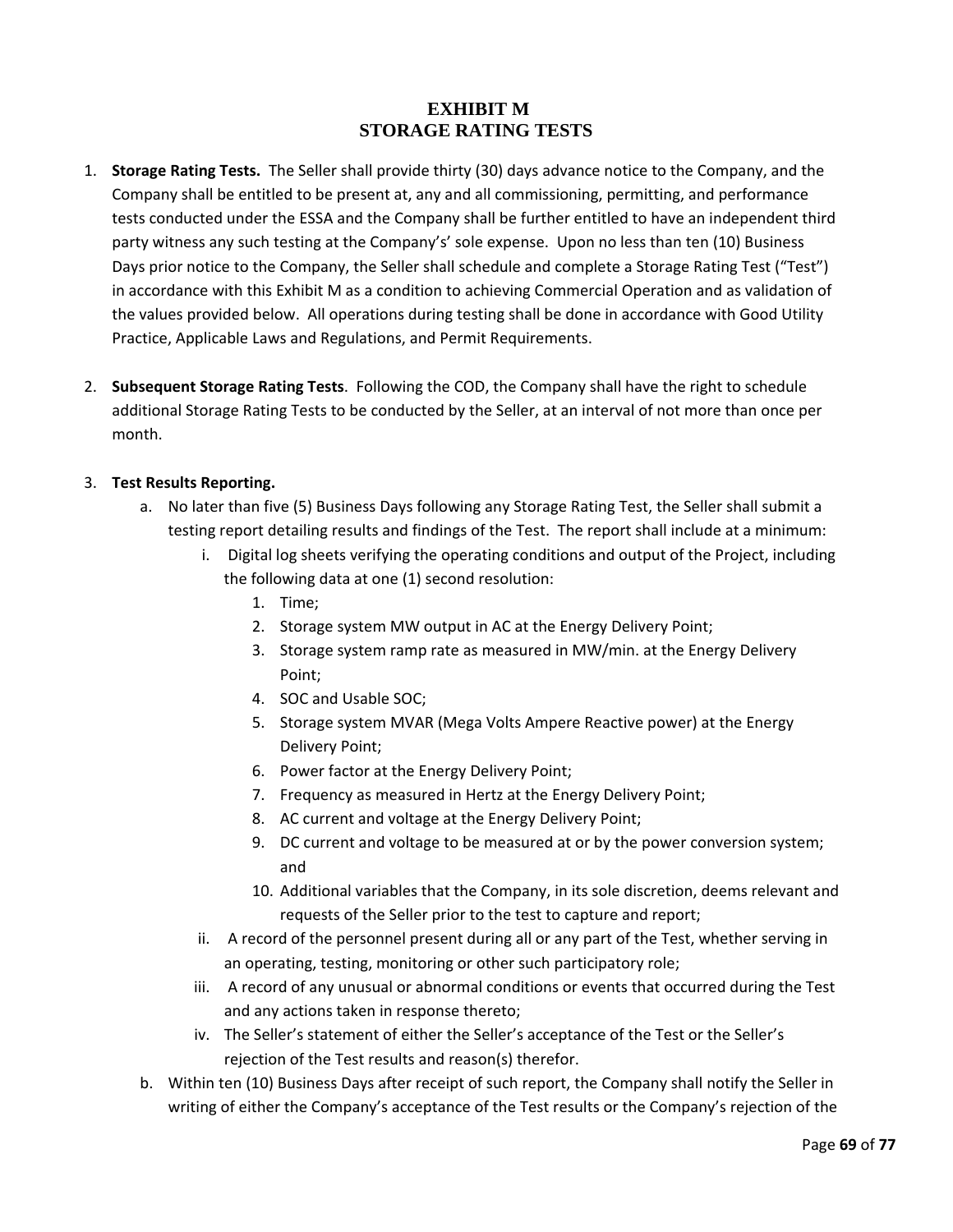Test and reason(s) therefor. If the Company rejects the results of any Test, the Company may require the Seller to conduct a Retest. Similarly, if the Company rejects the results of any Retest, the Company may require an additional Retest by the Seller.

- 4. **Operating Personnel**. During any Test, the same operating personnel shall operate the Project that the Seller contemplates will operate the Project during the Term.
- 5. **Company Representative**. The Company shall be entitled to have at least two (2) representatives from the Company and one (1) independent third-party witness present to witness each Test and Retest, and shall be allowed unrestricted access to the area from where the Project is being controlled (*e.g*., Project control room), and unrestricted access to inspect the instrumentation necessary for Test data acquisition prior to commencement of any Test. The Company shall be responsible for all costs, expenses, and fees payable or reimbursable to its representatives and the third-party witness, if any.

### 6. **Testing Protocols.**

- a. **NYISO Coordination.** All testing shall be coordinated with the NYISO and the Company to ensure grid conditions are available for testing conditions. Unity power factor shall be tested (power factor must be 1.0 to conduct the Test or Retest) with the exception of the Power Factor Test (as defined later in this Exhibit M).
- **b. Storage Rating Test Sequence:** 
	- i. **Calculating Ancillary Load:** The Project shall be energized and at zero active power charge or discharge and at room temperate (72 degrees F), the amount of active and reactive power consumed from the Storage Unit terminals shall be measured and recorded. This test shall determine the Ancillary Load.
	- ii. **Measured Storage Power Capacity Test and Round-Trip Efficiency Test Steps:** 
		- 1. Pre-charging the Project prior to Measured Storage Power Capacity test. To commence a Measured Storage Power Capacity Rating Test, the Project must be charged to 100% Usable SOC.
		- 2. Initiating Measured Storage Power Capacity Test. The Company shall initiate a dispatch instruction for the Storage Unit to be continuously discharged at its Maximum Real Power Discharge Limit (MW) as defined in Exhibit A. The Seller will report when the Project has reached 0% Usable SOC.
		- 3. The total amount of discharged energy delivered to the Energy Delivery Point (expressed in MWh AC) during each hour of discharge shall be measured excluding the Storage Unit Ancillary Load. The lowest MWh AC discharged in a single hour during the equivalent time duration specified in the Exhibit A (*i.e*., 20 MW/40MWh Storage Unit shall be a two- hour duration test) shall be recorded.
		- 4. Recharging after Measured Storage Power Capacity Rating Test. Within two (2) hours of the Project reaching 0% Usable SOC, the Company shall initiate a dispatch instruction for the Project to be continuously charged at its Maximum Charge (MW) as defined in Exhibit A. The Seller will report when the Project has reached 100% Usable SOC.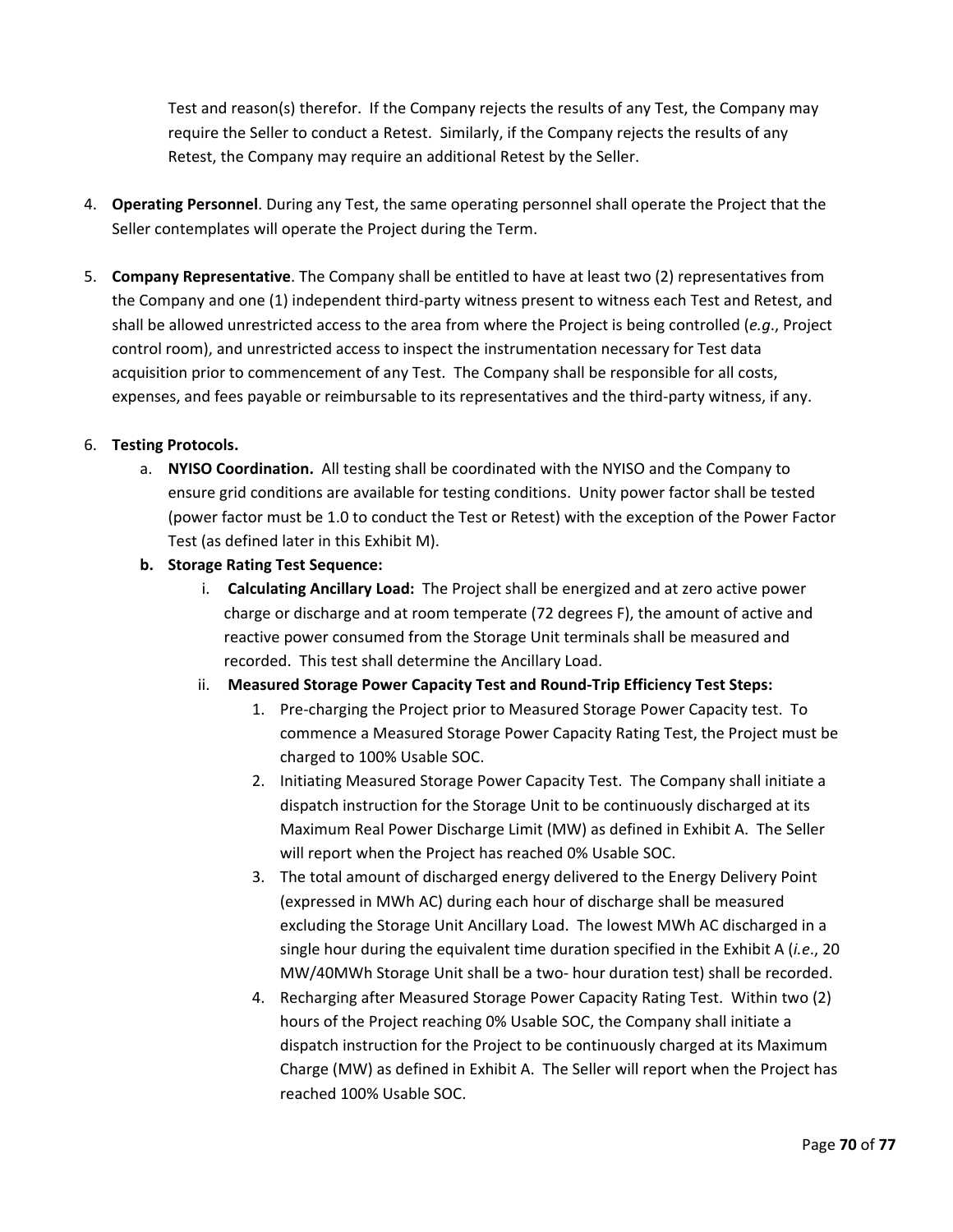- 5. The total amount of charged energy delivered to the Energy Delivery Point (expressed in MWh AC) during each hour of charge shall be measured excluding the Storage Unit Ancillary Load. The lowest MWh AC charged in a single hour during the equivalent time duration specified in the Exhibit A (i.e., 20 MW/40MWh Storage Unit shall be a 2-hour period) shall be recorded.
- 6. The lowest MWh value recorded from Steps 4 and 5 shall determine the Storage Measured Power Capacity, which shall be expressed in MW AC
- 7. Calculating Round-Trip Efficiency. The total amount of discharged energy delivered to the Energy Delivery Point (expressed in MWh AC) during each hour of continuous discharge as measured in Step 2 plus the Ancillary Load shall be summed and divided by the total amount of charged energy (expressed in MWh AC) as measured in Step 4 during each hour of continuous charge plus the Ancillary Load. The resulting ratio shall determine the RTE. RTE shall be net of losses due to transformation. If such transformation is not separately metered and accounted for, prior to COD, the Company, in its sole discretion, shall establish a protocol for netting such electric loads out of the RTE calculation.

### iii. **The Storage Ramp Rate Test**

- 1. Pre-charging the Project prior to Storage Ramp Rate Test ("Test"). To commence a Storage Ramp Rate Test, the Project must be charged to 50% Usable SOC.
- 2. Initiating Storage Ramp Up Rate Test. The Company shall issue a dispatch instruction to increase the Project output from zero (0) MW to the full-rated power per Exhibit A.
- 3. Calculating Storage MW Ramp-Up Rate. Each minute following the Company-issued dispatch instruction, a meter reading of power (as measured in MW AC) shall be taken at the Energy Delivery Point. After five (5) minutes, the corresponding five (5) distinct meter readings will be summed and then divided by five (5). The resulting number shall be recorded as the tested Ramp-Up Rate. The Ramp-Up Rate shall be tested four (4) times within an hour as part of the Storage Ramp Rate Test with the average of the three (3) highest results serving as the recorded Ramp-Up Rate for the Test. This must conform to Regulation Ramp-Up Rate (MW/min) meet or exceed the Regulation Up Ramp Rate active power ramp rates defined in Exhibit A including Normal Response Rate (MW/min) and the Regulation Response Rate (MW/6-sec) defined in Exhibit A.
- 4. Initiating Storage Ramp-Down Rate Test. Within one hour of the Ramp-Up Test, the Company shall issue a dispatch instruction to decrease the Storage Unit output (*i.e*., charge the energy storage system) from zero (0) MW to the minimum rated power per Exhibit A (*i.e*., Pmin).
- 5. Initiating Storage MVAR Ramp Up Rate Test. The Company shall issue dispatch instruction to increase Project output from zero (0) MW to the full rated reactive power per Exhibit A.
- 6. Calculating Storage MVAR Ramp Up Rate. Each minute following the Company issued dispatch instruction, a meter reading of power (as measured in MVAR AC) shall be taken at the Energy Delivery Point. After five (5) minutes, the corresponding five (5) distinct meter readings will be summed and then divided by five (5). The resulting number shall be recorded as the test MVAR Ramp Up Rate. MVAR Ramp Up Rate shall be tested four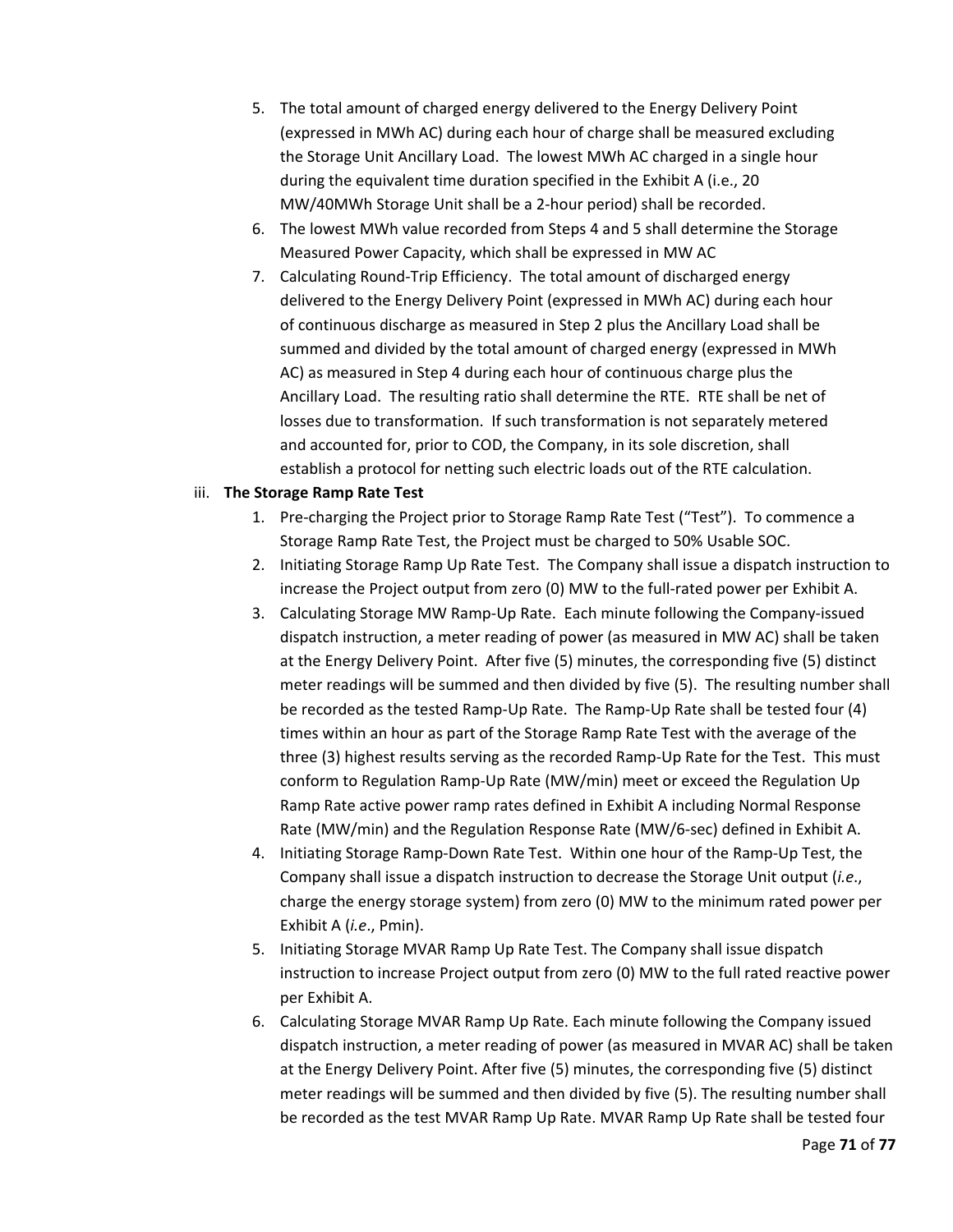(4) times within an hour as part of the Storage MVAR Ramp Rate Test with the average of the three highest results serving as the recorded MVAR Ramp Up Rate for the test. This must meet or exceed the reactive power ramp rates defined in Exhibit A.

- 7. Calculating Storage MW Ramp-Down Rate. Each minute following the Company-issued dispatch instruction, a meter reading of power (as measured in MW AC) shall be taken at the Energy Delivery Point. After five (5) minutes, the corresponding five (5) distinct meter readings shall be summed and then divided by five (5). The resulting number shall be recorded as the test Ramp-Down Rate and must match the Regulation Down-Ramp Rate (MW/min) defined in Exhibit A. Ramp-Down Rate shall be tested four (4) times within one (1) hour as part of the Storage Rating Test with the average of the three (3) lowest results serving as the recorded Ramp-Down Rate for the Project. This must meet or exceed the active power ramp rates defined in Exhibit A including Normal Response Rate (MW/min) and the Regulation Response Rate (MW/6-sec).
- 8. Initiating Storage MVAR Ramp Down Rate Test. Within one hour of the Ramp Up Test, the Company shall issue dispatch instruction to decrease Project output (charge the energy storage system) from zero (0) MW to the minimum rated reactive power per Exhibit A.
- 9. Calculating Storage MVAR Ramp Down Rate. Each minute following the Company issued dispatch instruction, a meter reading of power (as measured in MVAR AC) shall be taken at the Energy Delivery Point. After five (5) minutes, the corresponding five (5) distinct meter readings will be summed and then divided by five (5). The resulting number shall be recorded as the test MVAR Ramp Down Rate. MVAR Ramp Down Rate shall be tested four (4) times within an hour as part of the Storage MVAR Rating Test with the average of the three lowest results serving as the recorded MVAR Ramp Down Rate for the test. This must meet or exceed the reactive power ramp rates defined in Exhibit A.

#### iv. **Signal Following and Swing Test:**

- 1. Pre-charging Storage prior to Storage Signal Following Test. To commence a Storage Signal Following Test the Storage Unit must be charged to 50% Usable SOC.
- 2. Initiating the Storage Signal Following Test. The Company shall issue a dispatch instruction to change the Storage Unit output from zero (0) MW to a power amount (as represented in MW AC) that the Company, in its sole discretion, selects. The Storage Unit shall ramp to the selected power amount and hold that output amount for ten (10) minutes. The Company, in its sole discretion, may elect to repeat this signal-following protocol up to four (4) different times to demonstrate the Project's ability to accurately follow a dispatch instruction.
- 3. Calculating performance of the Storage Swing Test. Each minute following the Company- issued dispatch instruction, a meter reading of power (as measured in MW AC) shall be taken at the Energy Delivery Point. After ten (10) minutes, each of the corresponding ten (10) distinct meter readings shall be subtracted from the power amount requested by the Company in the dispatch instruction. The absolute difference between the ten (10) distinct meter readings and the power amount requested by the Company in the dispatch instruction shall be recorded.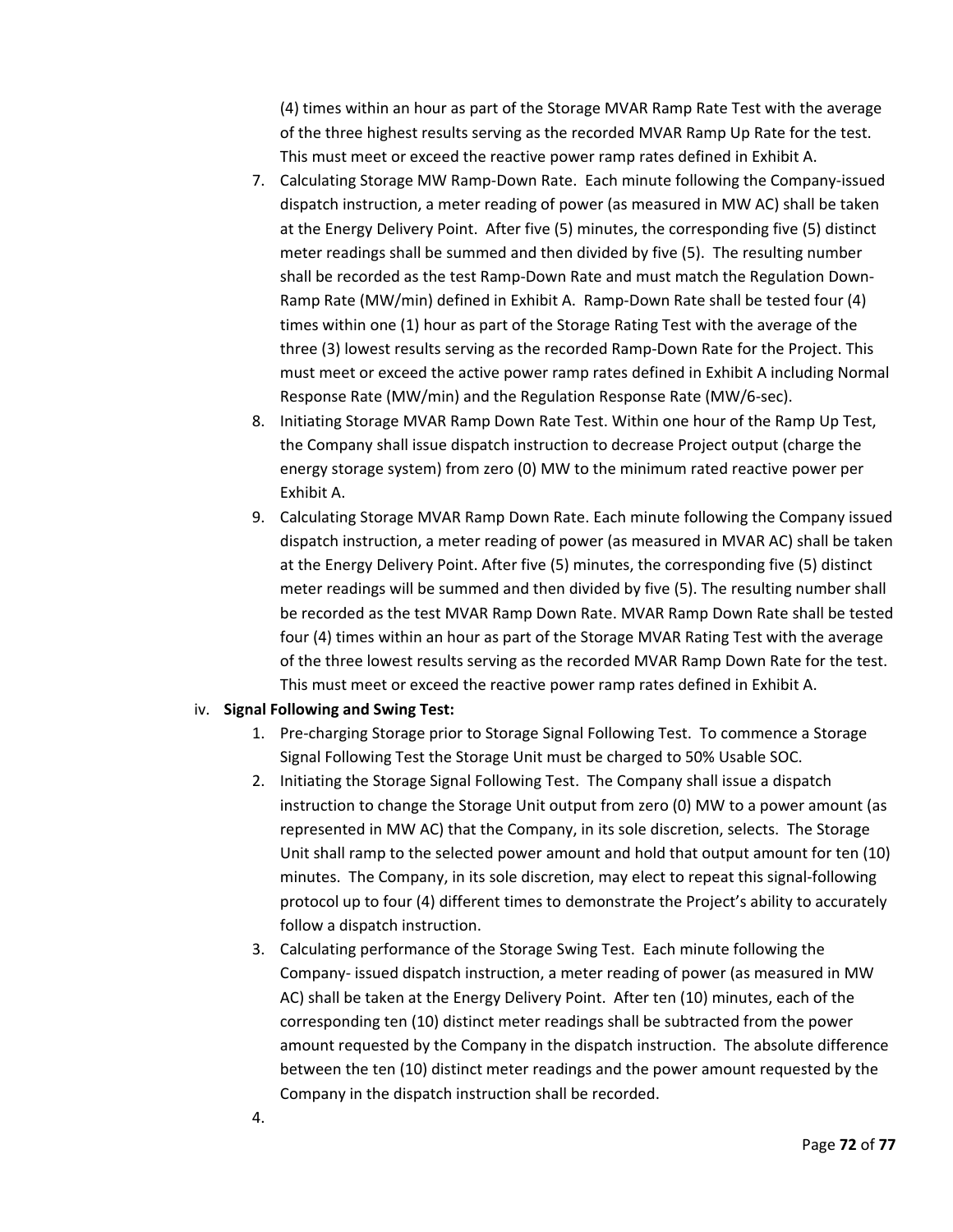#### v. **Storage Power Factor Test**:

- 1. Prior to COD, the Seller and the Company shall test and certify the Project's ability to both produce and absorb reactive power.
- 2. The Seller must verify that the Project an:
	- a. Produce and absorb Reactive Power within the reactive requirements defined in Exhibit A.
	- b. Maintain a specific voltage level under both steady-state and post-contingency operating conditions, subject to the limitation of the tested reactive capability.
	- c. Automatically respond to Power Factor control signals from the Company's utility management system
	- d. The following tests will be conducted to determine the Project's four-quadrant capability:
		- i. The Storage Unit shall be adjusted to its maximum lagging power factor and maximum leading power factor at zero (0) active power output and full reactive power output for the maximum duration of full reactive power injection and withdraw as specified in Exhibit A.
		- ii. Similarly, a second test shall be conducted with active power at the full rated discharge and any remaining power capacity for reactive power output, and at full rated charge and any remaining power capacity for reactive power output per Project's four quadrant capability as specified in Exhibit A
		- iii. Measured reactive power limits and associated ramp rates from the prior steps shall be recorded and documented.

#### vi. **Storage Wholesale Ancillary Service Test**

 $\overline{\phantom{a}}$ 

- 1. Prior to COD, Owner and the Company and the Company's designated Power Marketer shall develop and mutually agree on a test plan to qualify the Project as a Regulation Service Supplier and a 10-minute Operating Reserve Supplier to the NYISO.
- 2. Post COD, Owner and the Company and the Company's designated Power Marketer shall test and certify the Project's ability to pass the required NYISO qualification tests<sup>5</sup> for the Project to offer ancillary services into the NYISO wholesale market. The Normal Response Rate and Upper Operating Limit recorded as part of the qualification test shall meet or exceed the Normal Response Rate and Ancillary Services Capacity defined in Exhibit A.
- vii. **Intentional Island Support (Only applicable to Projects that require intentional island capability):**
	- 1. For a Project providing intentional island support, the following tests shall be conducted by the Seller:
		- a. Ability to transition inverter control from current source inverter (*i.e*., grid mode) to voltage source (*i.e*., island mode).

<sup>5</sup> *See* NYISO Ancillary Services Manual (Manual 2) for details regarding qualification criteria and tests such as for regulation service and operating reserves.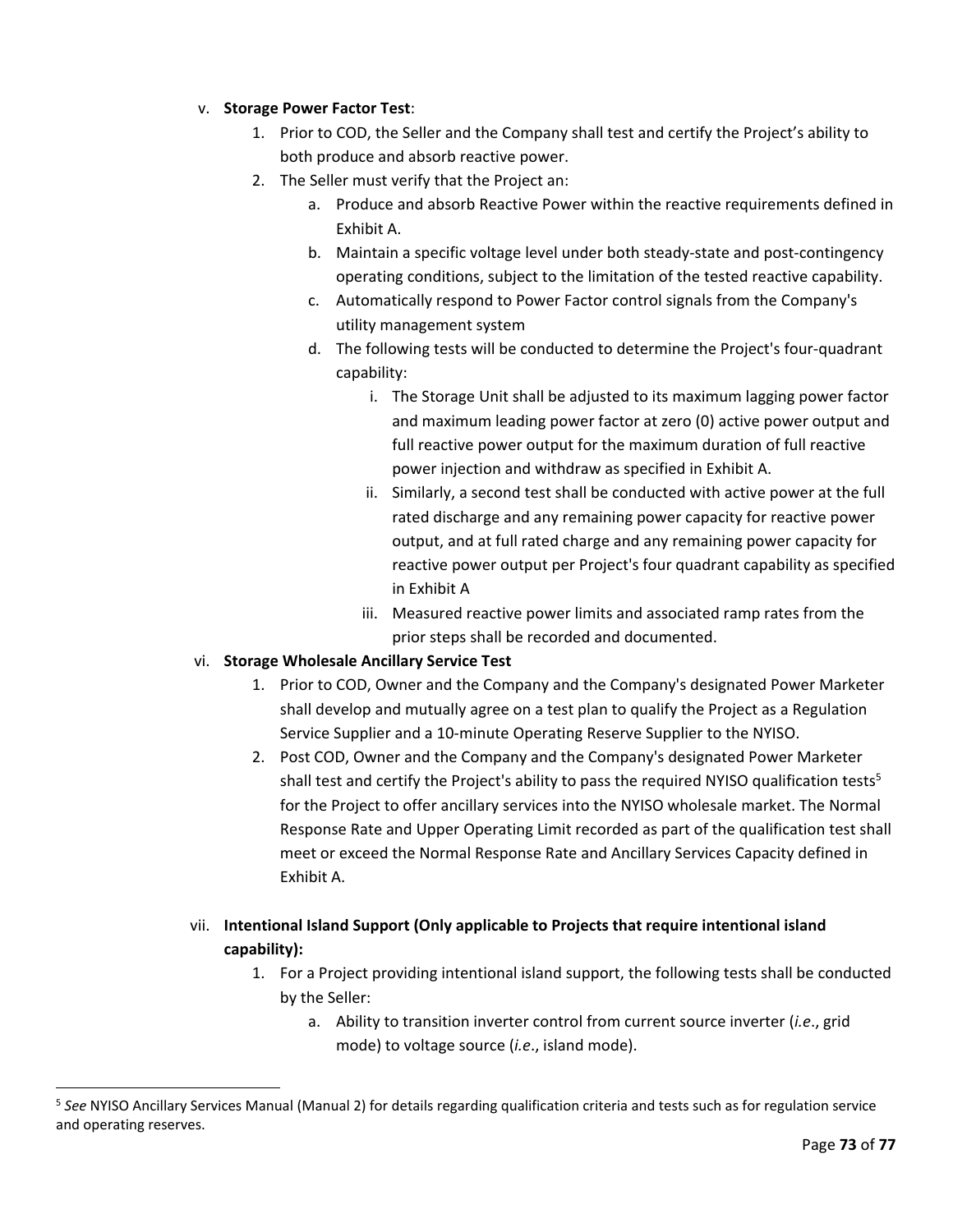- b. Ability to maintain stable frequency and voltage during 25% of the storage power rating load step changes (both added and removed load).
- c. Ability to support load phase imbalances up to 5% as defined by the ANSI C84.1 standard.
- c. **Operating Conditions during Testing**. At all times during testing, the Project shall not be operated with abnormal operating conditions such as unstable load conditions, or operation outside of regulatory restrictions. Environmental considerations, such as ambient temperature, humidity, and barometric pressure shall not be considered limiting factors to conducting a Storage Rating Test unless those factors constitute a Force Majeure Event. If abnormal operating conditions occur on the day of or during a test, the Seller may postpone such test in its reasonable discretion in accordance with the following paragraph.
- 7. **Communications.** The end-to-end communications will be tested by sending the above signals remotely and confirming the system responds accordingly, including a read receipt upon delivery of a dispatch instruction.
- 8. **Incomplete or Postponed Tests**. If any test is postponed or otherwise not fully completed in accordance herewith, the Seller shall repeat such test on the same date as the incomplete test, or if repeating the test on the same day is not reasonably possible, within no longer than ten (10) days after the date of the incomplete test, upon five (5) days' prior notice to the Company (or any shorter period reasonably acceptable to the Company).
- 9. **Additional Testing Details**. Only energy discharged and delivered at the Energy Delivery Point during Storage Rating Tests shall be included in all calculations of the Storage Ratings Test. The Company shall cooperate with the Seller to coordinate and carry out testing, including by scheduling tests and discharge events.
- 10. **Supplementary Storage Rating Test Protocol**. No later than sixty (60) days prior to commencing Project construction, the Seller shall deliver to the Company for its review and approval (such approval not to be unreasonably delayed or withheld) a supplement to this Exhibit M with additional and supplementary details, procedures and requirements applicable to Storage Rating Tests based on the then current design of the Project ("Supplementary Storage Rating Test Protocol"). Thereafter, from time to time during construction, the Seller may deliver to the Company for its review and approval (such approval not to be unreasonably delayed or withheld) any Seller-recommended updates to the then current Supplementary Storage Rating Test Protocol. The initial Supplementary Storage Rating Test Protocol (and each update thereto), once approved by the Company, shall be deemed an amendment to this Exhibit M.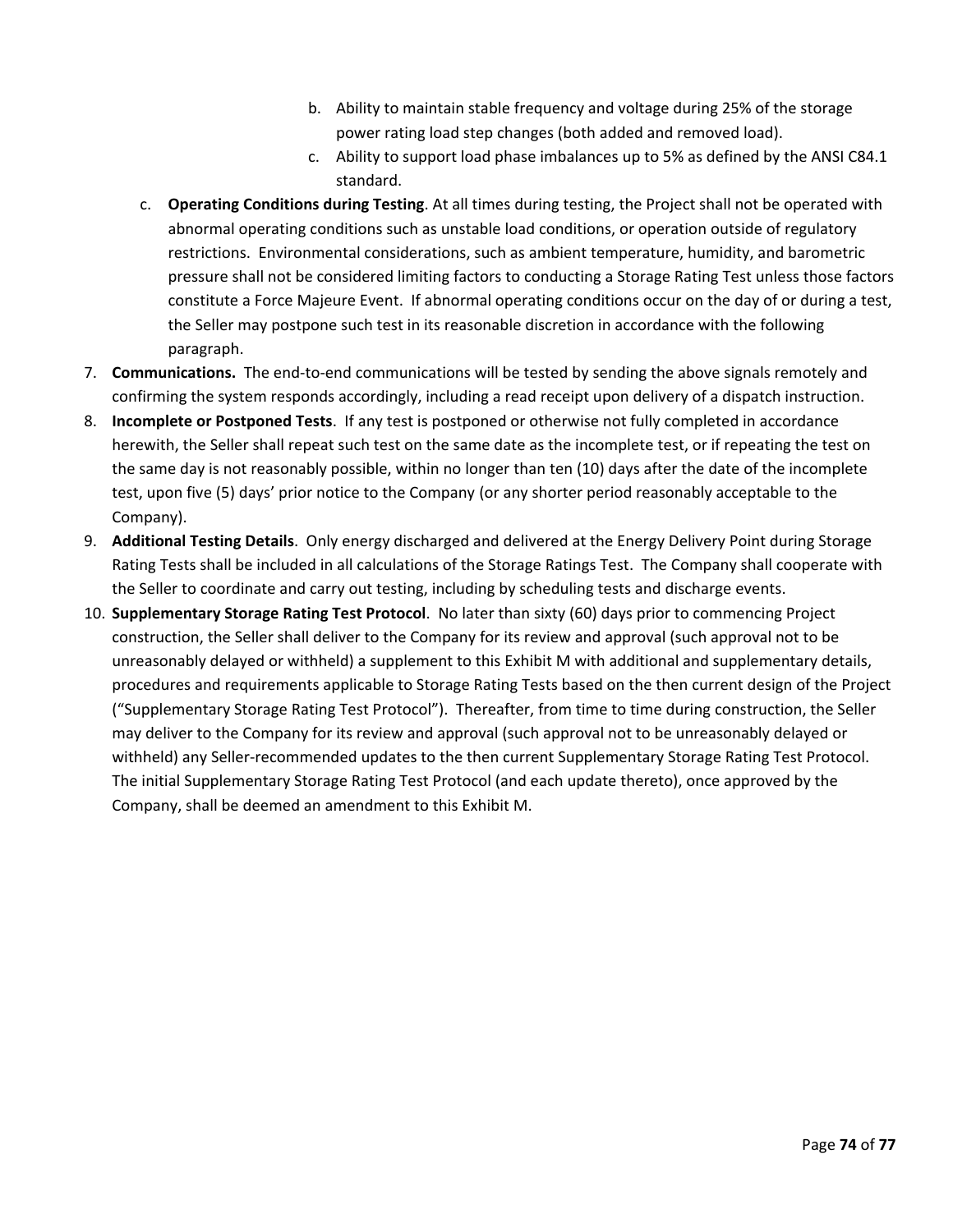#### **EXHIBIT N MINIMUM WARRANTY REQUIREMENTS**

- 1. The Project and all component parts, including the energy storage modules, power conversion system, communications and control equipment, cooling and climate control equipment, protection equipment, and switchgear shall be new and of good quality and workmanship; free from defects in materials, workmanship, and design; and conform materially to all applicable specifications and contractual requirements in the Agreement.
- 2. The Project and all component parts shall perform as specified in the Contract.
- 3. The Project shall be installed and maintained to ensure continued performance and all costs associated with the replacement and repair of the Project or its component parts, if deemed to be non-performing, shall be borne by the Seller.
- 4. Seller shall obtain sufficient warranties and/or service agreements to ensure continued performance of the Project for the duration of the Delivery Period.
- 5. Any warranties or service agreements entered into by Seller with a manufacturer or service provider must indemnify Seller with respect to damages and losses incurred in connection with the negligence and willful misconduct of such manufacturer or service provider.
- 6. Any service warranty or service agreement obtained by Seller to service the Project shall cover all system maintenance, including system support, problem diagnosis, on-site repair and preventive maintenance.
- 7. Seller shall provide the Company with supporting warranty documents from the original equipment manufacturer for energy storage modules, power converter systems, and necessary climate control or key auxiliary equipment that:
	- a. covers the entire Term of the Contract
	- a. articulates standards and methods for establishing that the equipment is not performing to specification and should be repaired or replaced, and
	- b. establishes a maximum allowable time for faulty equipment to be repaired or replaced, particularly for long-lead items.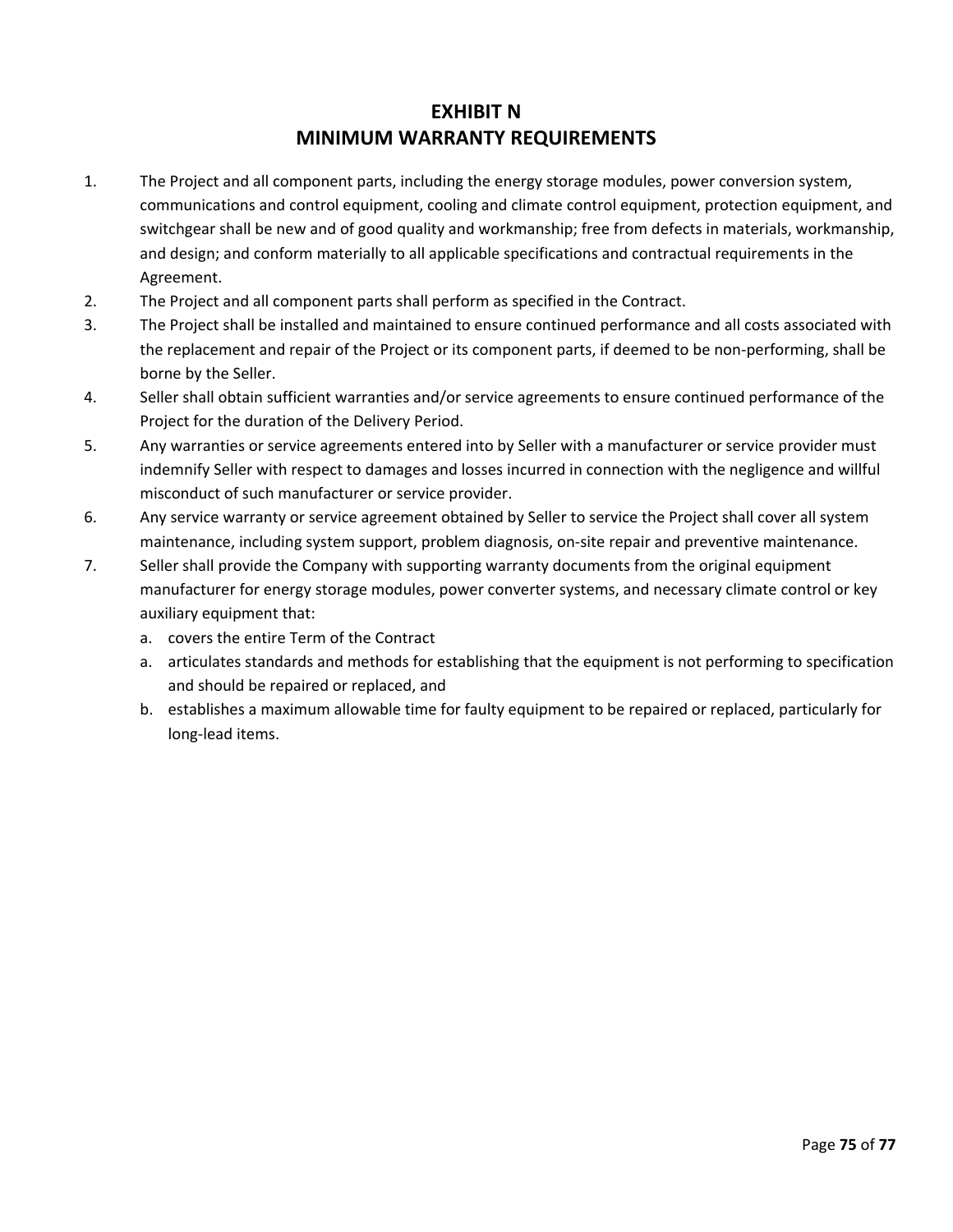## **EXHIBIT O**

# **[Form to be included in executed ESSA.] NYSERDA BULK STORAGE SAMPLE AGREEMENT FOR UTILITY DISPATCH PROJECTS**